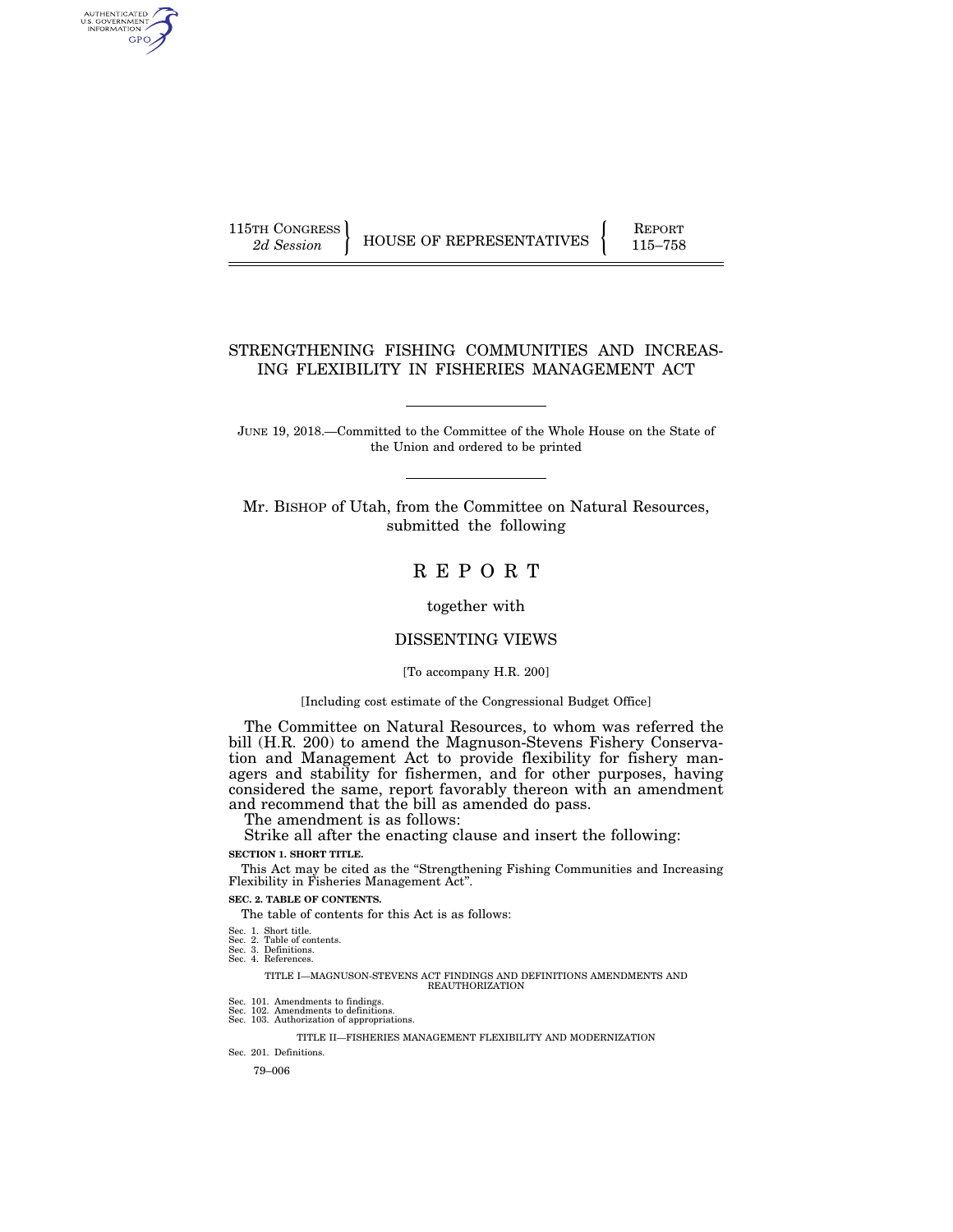- Sec. 202. Process for allocation review for South Atlantic and Gulf of Mexico mixed-use fisheries. Sec. 203. Alternative fishery management measures. Sec. 204. Modifications to the annual catch limit requirement.
- 
- 
- Sec. 205. Limitation on future catch share programs.<br>Sec. 206. Study of limited access privilege programs for mixed-use fisheries.<br>Sec. 207. Cooperative data collection.<br>Sec. 208. Recreational fishing data.<br>Sec. 209. Misce
- 
- - TITLE III—HEALTHY FISHERIES THROUGH BETTER SCIENCE

- 
- 
- 
- 
- Sec. 301. Healthy fisheries through better science.<br>Sec. 302. Transparency and public process.<br>Sec. 303. Flexibility in rebuilding fish stocks.<br>Sec. 303. Exempted fishing permits.<br>Sec. 305. Cooperative research and managem
	-

#### TITLE IV— STRENGTHENING FISHING COMMUNITIES

- 
- Sec. 401. Estimation of cost of recovery from fishery resource disaster.<br>Sec. 402. Deadline for action on request by Governor for determination regarding fishery resource disaster.<br>Sec. 403. North Pacific Fishery managemen
- 
- 
- 
- 
- 

#### **SEC. 3. DEFINITIONS.**

In this Act, any term used that is defined in section 3 of the Magnuson-Stevens Fishery Conservation and Management Act (16 U.S.C. 1802) shall have the same meaning such term has under that section.

#### **SEC. 4. REFERENCES.**

Except as otherwise specifically provided, whenever in this Act an amendment or repeal is expressed in terms of an amendment to, or repeal of, a provision, the reference shall be considered to be made to a provision of the Magnuson-Stevens Fish-ery Conservation and Management Act (16 U.S.C. 1801 et seq.).

# **TITLE I—MAGNUSON-STEVENS ACT FINDINGS AND DEFINITIONS AMENDMENTS AND REAU-THORIZATION**

#### **SEC. 101. AMENDMENTS TO FINDINGS.**

Section 2(a) (16 U.S.C. 1801) is amended—

(1) in paragraph (1), by inserting ''cultural well-being,'' after ''economy,''; and (2) in paragraph (10), by inserting ''and traditional ways of life'' after ''economic growth

#### **SEC. 102. AMENDMENTS TO DEFINITIONS.**

(a) DEFINITIONS.—Section 3 (16 U.S.C. 1802) is amended—<br>
(1) in paragraph (2), by striking "management program";<br>
(2) in paragraph (34), by striking "The terms 'overfishing' and 'overfished'<br>
mean" and inserting "The term

(3) by inserting after paragraph (8) the following: ''(8a) The term 'depleted' means, with respect to a stock of fish or stock complex, that the stock or stock complex has a biomass that has declined below a level that jeopardizes the capacity of the stock or stock complex to produce max-imum sustainable yield on a continuing basis.''; and

(4) by inserting after paragraph (43) the following: ''(43a)(A) The term 'subsistence fishing' means fishing in which the fish harvested are intended for customary and traditional uses, including for direct per-sonal or family consumption as food or clothing; for the making or selling of handicraft articles out of nonedible byproducts taken for personal or family consumption, for barter, or sharing for personal or family consumption; and for customary exchange or trade.

''(B) In this paragraph—

''(i) the term 'family' means all persons related by blood, marriage, or adoption, or any person living within the household on a permanent basis; and

"(ii) the term 'barter' means the exchange of a fish or fish part—

''(I) for another fish or fish part; or

''(II) for other food or for nonedible items other than money if the exchange is of a limited and noncommercial nature.''.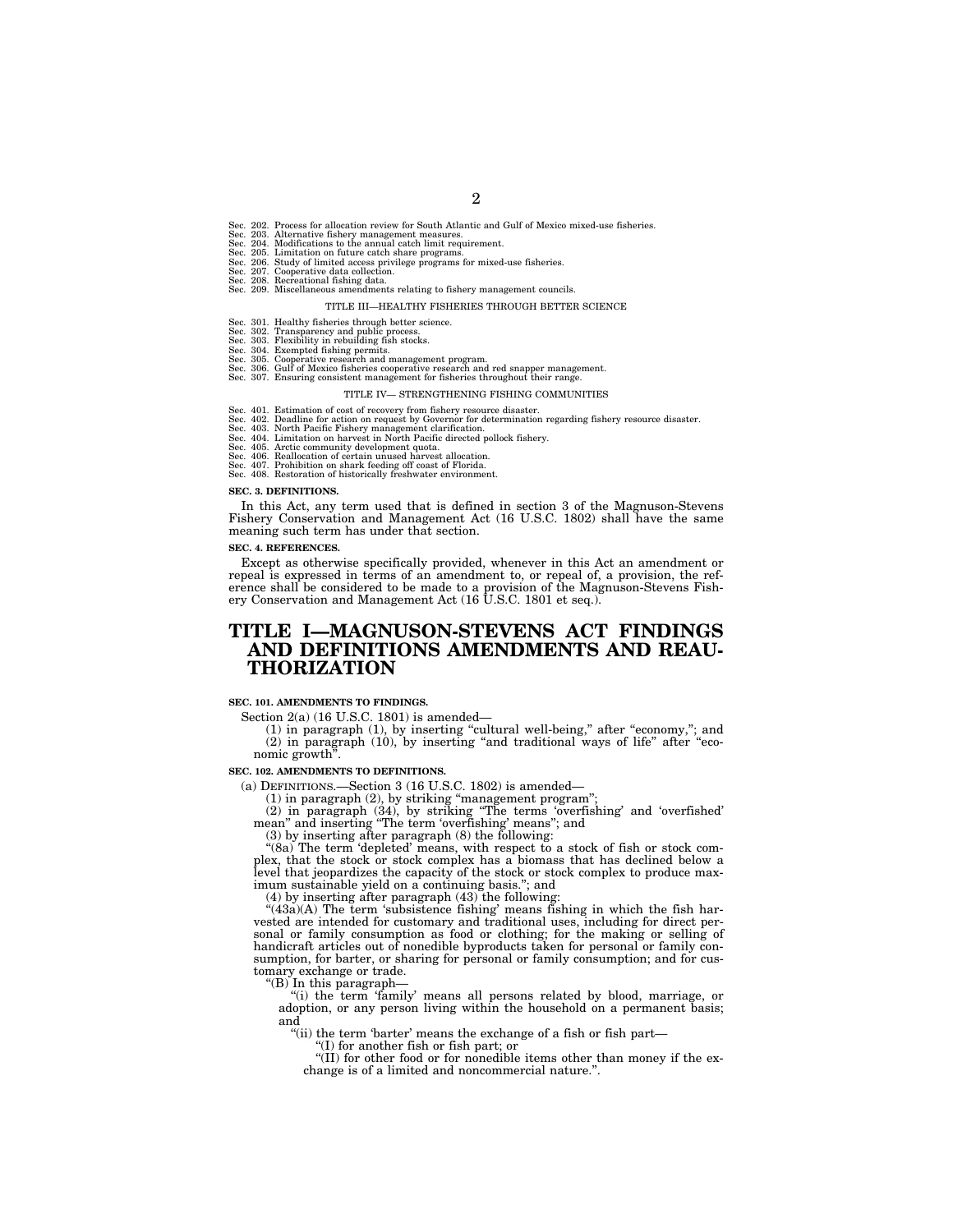(b) SUBSTITUTION OF TERM.—The Magnuson-Stevens Fishery Conservation and Management Act (16 U.S.C. 1801 et seq.) is amended—

 $(1)$  in the heading of section  $304(e)$ , by striking "OVERFISHED" and inserting "DEPLETED"; and

(2) by striking "overfished" each place it appears and inserting "depleted".

(c) CLARITY IN ANNUAL REPORT.—Section  $304(e)(1)$  (16 U.S.C.  $(e)(1)$ ) is amended by adding at the end the following: ''The report shall distinguish between fisheries that are depleted (or approaching that condition) as a result of fishing and fisheries that are depleted (or approaching that condition) as a result of factors other than fishing. The report shall state, for each fishery identified as depleted or approaching that condition, whether the fishery is the target of directed fishing.''.

#### **SEC. 103. AUTHORIZATION OF APPROPRIATIONS.**

Section 4 (16 U.S.C. 1803) is amended—

(1) by striking ''this Act'' and all that follows through ''(7)'' and inserting ''this Act''; and

(2) by striking ''fiscal year 2013'' and inserting ''each of fiscal years 2018 through 2022''.

# **TITLE II—FISHERIES MANAGEMENT FLEXIBILITY AND MODERNIZATION**

#### **SEC. 201. DEFINITIONS.**

For the purposes of implementing this title:

(1) APPROPRIATE COMMITTEES OF CONGRESS.—The term ''appropriate committees of Congress'' means—

(A) the Committee on Commerce, Science, and Transportation of the Senate; and

(B) the Committee on Natural Resources of the House of Representatives.

(2) LIMITED ACCESS PRIVILEGE PROGRAM.—The term ''limited access privilege program'' means a program that meets the requirements of section 303A of the Magnuson-Stevens Fishery Conservation and Management Act (16 U.S.C. 1853a).

(3) MIXED-USE FISHERY.—The term ''mixed-used fishery'' means a Federal fishery in which two or more of the following occur:

(A) Recreational fishing.

(B) Charter fishing.

(C) Commercial fishing.

#### **SEC. 202. PROCESS FOR ALLOCATION REVIEW FOR SOUTH ATLANTIC AND GULF OF MEXICO MIXED-USE FISHERIES.**

(a) STUDY OF ALLOCATIONS IN MIXED-USE FISHERIES.—Not later than 60 days after the date of enactment of this Act, the Secretary of Commerce shall seek to enter into an arrangement with the National Academy of Sciences to conduct a study of South Atlantic and Gulf of Mexico mixed-use fisheries—

(1) to provide guidance to each applicable Council on criteria that could be used for allocating fishing privileges, including consideration of the conservation and socioeconomic benefits of the commercial, recreational, and charter components of a fishery, in the preparation of a fishery management plan;

 $(2)$  to identify sources of information that could reasonably support the use of such criteria in allocation decisions;

(3) to develop procedures for allocation reviews and potential adjustments in allocations; and

(4) that shall consider the ecological, economic and social factors relevant to each component of the mixed-use fishery including but not limited to: fairness and equitability of all current allocations; percent utilization of available allocations by each component; consumer and public access to the resource; and the application of economic models for fully estimating the direct and indirect valueadded contributions of the various commercial and recreational fishing industry market sectors throughout chain of custody.

(b) REPORT.—Not later than 1 year after the date an arrangement is entered into under subsection (a), the National Academy of Sciences shall submit to the appropriate committees of Congress a report on the study conducted under that subsection.

(c) PROCESS FOR ALLOCATION REVIEW AND ESTABLISHMENT.—

(1) IN GENERAL.—Not later than 2 years after the date of enactment of this Act, and every 5 years thereafter, an applicable Council shall perform a review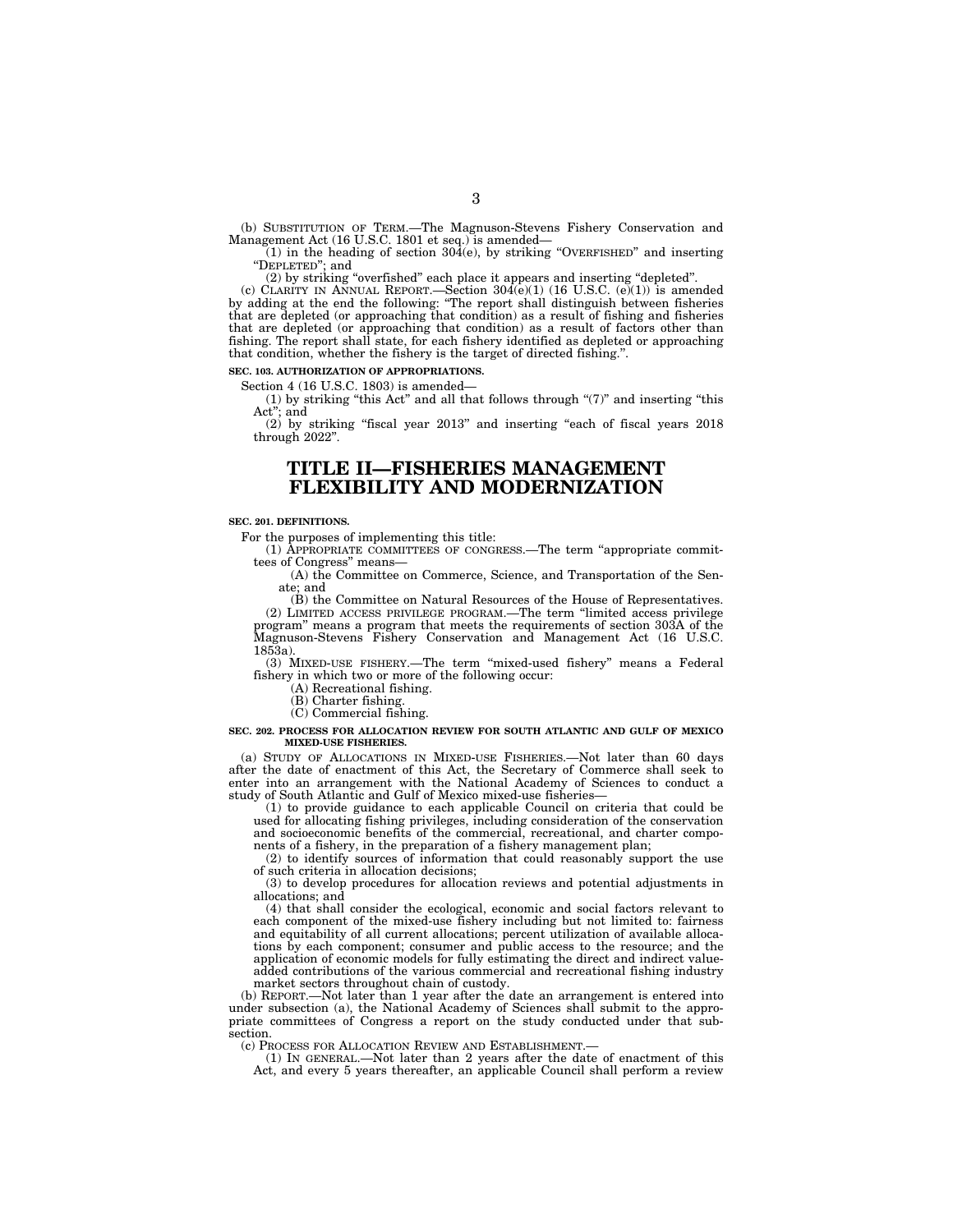of the allocations to the commercial fishing sector and the recreational fishing sector of all applicable fisheries in its jurisdiction.

(2) CONSIDERATIONS.—In conducting a review under paragraph (1), an applicable Council shall consider, in each allocation decision, the conservation and socioeconomic benefits of—

(A) the commercial fishing sector; and

(B) the recreational fishing sector.

(d) DEFINITION OF APPLICABLE COUNCIL.—In this section, the term "applicable Council'' means—

(1) the South Atlantic Fishery Management Council; or

(2) the Gulf of Mexico Fishery Management Council.

#### **SEC. 203. ALTERNATIVE FISHERY MANAGEMENT MEASURES.**

Section 302(h) (16 U.S.C. 1852(h)) is amended—

(1) in paragraph  $(7)(C)$ , by striking "; and" and inserting a semicolon;

 $(2)$  by redesignating paragraph  $(8)$  as paragraph  $(9)$ ; and

(3) by inserting after paragraph (7), the following: ''(8) have the authority to use alternative fishery management measures in a recreational fishery (or the recreational component of a mixed-use fishery), including extraction rates, fishing mortality targets, and harvest control rules, in developing a fishery management plan, plan amendment, or proposed regula-tions; and''.

#### **SEC. 204. MODIFICATIONS TO THE ANNUAL CATCH LIMIT REQUIREMENT.**

(a) REGIONAL FISHERY MANAGEMENT COUNCILS.—Section 302 (16 U.S.C. 1852) is amended by adding at the end the following:

"(m) CONSIDERATIONS FOR MODIFICATIONS TO ANNUAL CATCH LIMIT REQUIRE-<br>MENTS.— "(1) ANNUAL CATCH LIMIT REQUIREMENT FOR CERTAIN DATA-POOR FISHERIES.—

Notwithstanding subsection  $(h)(6)$ , in the case of a stock of fish for which the total annual catch limit is 25 percent or more below the overfishing limit, a peer-reviewed stock survey and stock assessment have not been performed during the preceding 5 fishing years, and the stock is not subject to overfishing, a Council may, after notifying the Secretary, maintain the current annual catch limit for the stock until a peer-reviewed stock survey and stock assessment are conducted and the results are considered by the Council and its scientific and statistical committee.

''(2) CONSIDERATION OF ECOSYSTEM AND ECONOMIC IMPACTS.—In establishing annual catch limits a Council may, consistent with subsection (h)(6), consider

changes in an ecosystem and the economic needs of the fishing communities.<br>"(3) LIMITATIONS TO ANNUAL CATCH LIMIT REQUIREMENT FOR SPECIAL FISH- $ERIES.$ —Notwithstanding subsection  $(h)(6)$ , a Council is not required to develop an annual catch limit for—

 $(A)$  an ecosystem-component species;

''(B) a fishery for a species that has a life cycle of approximately 1 year, unless the Secretary has determined the fishery is subject to overfishing; or

"(C) a stock for which-

''(i) more than half of a single-year class will complete their life cycle in less than 18 months; and

"(ii) fishing mortality will have little impact on the stock.

"(4) RELATIONSHIP TO INTERNATIONAL FISHERY EFFORTS.-

''(A) IN GENERAL.—Each annual catch limit, consistent with subsection  $(h)(6)$ 

''(i) may take into account management measures under international agreements in which the United States participates; and

"(ii) in the case of an annual catch limit developed by a Council for a species, shall take into account fishing for the species outside the exclusive economic zone and the life-history characteristics of the species that are not subject to the jurisdiction of the Council.

''(B) EXCEPTION TO ANNUAL CATCH LIMIT REQUIREMENT.—If fishery management activities by another country with respect to fishing outside the exclusive economic zone may hinder conservation efforts by United States fishermen for a fish species for which any of the recruitment, distribution, life history, or fishing activities are transboundary, and for which there is no informal transboundary agreement with that country in effect, then—

 $f(i)$  notwithstanding subsection  $(h)(6)$ , no annual catch limit is required to be developed for the species by a Council; and

"(ii) if an annual catch limit is developed by a Council for the species, the catch limit shall take into account fishing for the species outside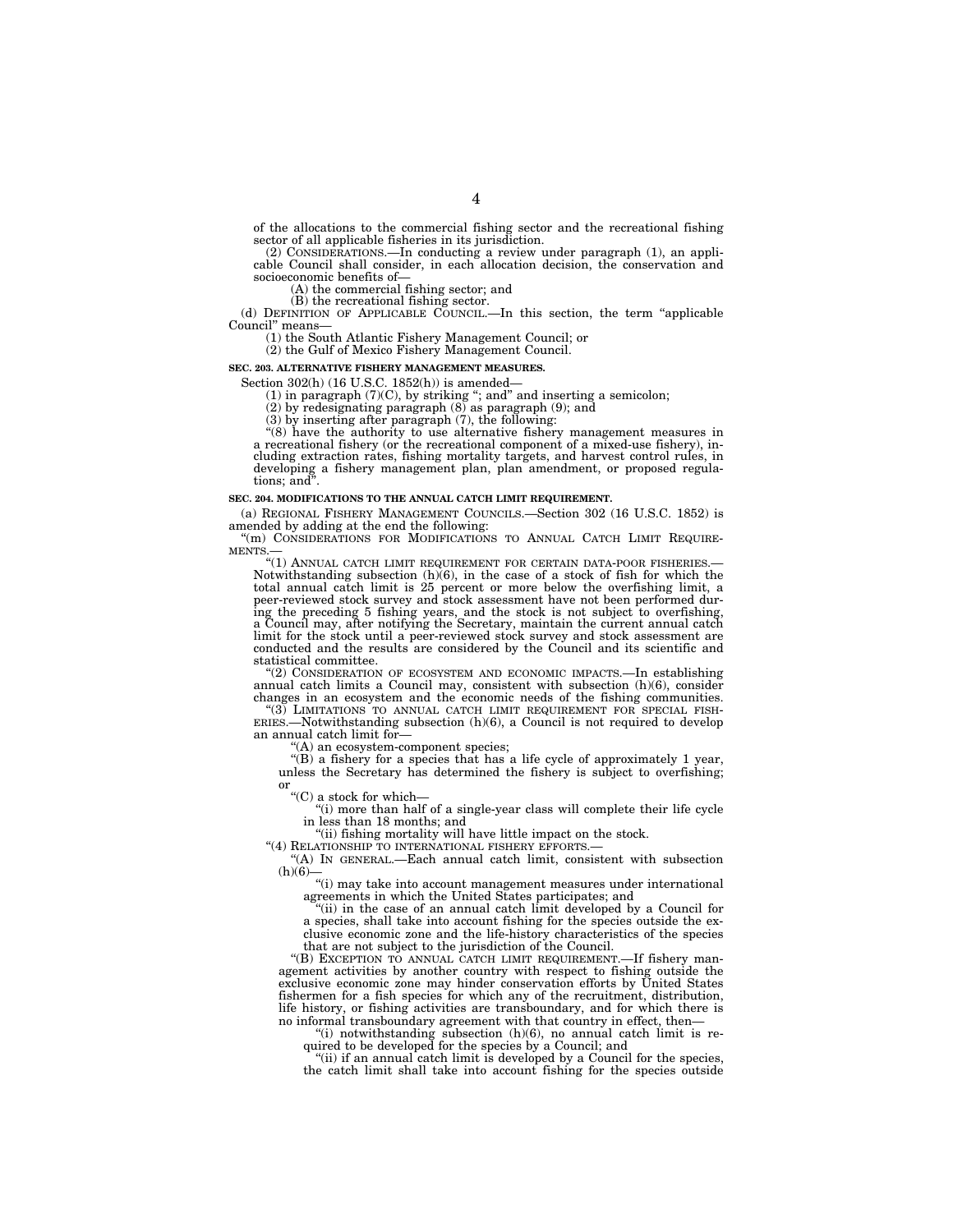the exclusive economic zone that is not subject to the jurisdiction of the Council.

''(5) AUTHORIZATION FOR MULTISPECIES COMPLEXES AND MULTIYEAR ANNUAL CATCH LIMITS.—For purposes of subsection (h)(6), a Council may establish—

''(A) an annual catch limit for a stock complex; or'including'

''(B) annual catch limits for each year in any continuous period that is not more than three years in duration.

''(6) ECOSYSTEM-COMPONENT SPECIES DEFINED.—In this subsection the term 'ecosystem-component species' means a stock of fish that is a nontarget, incidentally harvested stock of fish in a fishery, or a nontarget, incidentally harvested stock of fish that a Council or the Secretary has determined—

''(A) is not subject to overfishing, approaching a depleted condition or depleted; and

" $(B)$  is not likely to become subject to overfishing or depleted in the absence of conservation and management measures.

''(7) RULE OF CONSTRUCTION.—Nothing in this subsection shall be construed as providing an exemption from the requirements of section 301(a) of this Act.''. (b) ACTION BY THE SECRETARY.—Section 304 (16 U.S.C. 1854) is amended—

(1) by striking ''(i) INTERNATIONAL OVERFISHING.—'' and inserting ''(j) INTER-NATIONAL OVERFISHING.—'';

 $(2)$  in subsection  $(j)(1)$ , as redesignated, by inserting "shall" before "immediately''; and

(3) by adding at the end the following:

"(k) STOCK SURVEYS AND ASSESSMENTS.—Not later than 2 years after the date that the Secretary receives notice from a Council under section  $302(m)$ , the Secretary shall complete a peer-reviewed stock survey and stock assessment of the applicable stock of fish and transmit the results of the survey and assessment to the Council.''.

#### **SEC. 205. LIMITATION ON FUTURE CATCH SHARE PROGRAMS.**

(a) CATCH SHARE DEFINED.—Section 3 (16 U.S.C. 1802) is amended by inserting after paragraph (2) the following:

" $(2a)$  The term 'catch share' means any fishery management program that allocates a specific percentage of the total allowable catch for a fishery, or a specific fishing area, to an individual, cooperative, community, processor, representative of a commercial sector, or regional fishery association established in accordance with section 303A(c)(4), or other entity.''.

(b) CATCH SHARE REFERENDUM PILOT PROGRAM.

(1) IN GENERAL.—Section  $303A(c)(6)(D)$  (16 U.S.C. 1853a(c)(6)(D)) is amended to read as follows:

''(D) CATCH SHARE REFERENDUM PILOT PROGRAM.—

''(i) The New England, Mid-Atlantic, South Atlantic, and Gulf of Mexico Councils may not submit a fishery management plan or amendment that creates a catch share program for a fishery, and the Secretary may not approve or implement such a plan or amendment submitted by such a Council or a Secretarial plan or amendment under section  $304(c)$ that creates such a program, unless the final program has been approved, in a referendum in accordance with this subparagraph, by a majority of the permit holders eligible to participate in the fishery. For multispecies permits in the Gulf of Mexico, any permit holder with landings from within the sector of the fishery being considered for the catch share program within the 5-year period preceding the date of the referendum and still active in fishing in the fishery shall be eligible to participate in such a referendum. If a catch share program is not approved by the requisite number of permit holders, it may be revised and submitted for approval in a subsequent referendum.

"(ii) The Secretary may, at the request of the New England Fishery Management Council, allow participation in such a referendum for a fishery under the Council's authority, by fishing vessel crewmembers who derive a significant portion of their livelihood from such fishing.

"(iii) The Secretary shall conduct a referendum under this subparagraph, including notifying all permit holders eligible to participate in the referendum and making available to them—

''(I) a copy of the proposed program;

''(II) an estimate of the costs of the program, including costs to participants;

''(III) an estimate of the amount of fish or percentage of quota each permit holder would be allocated; and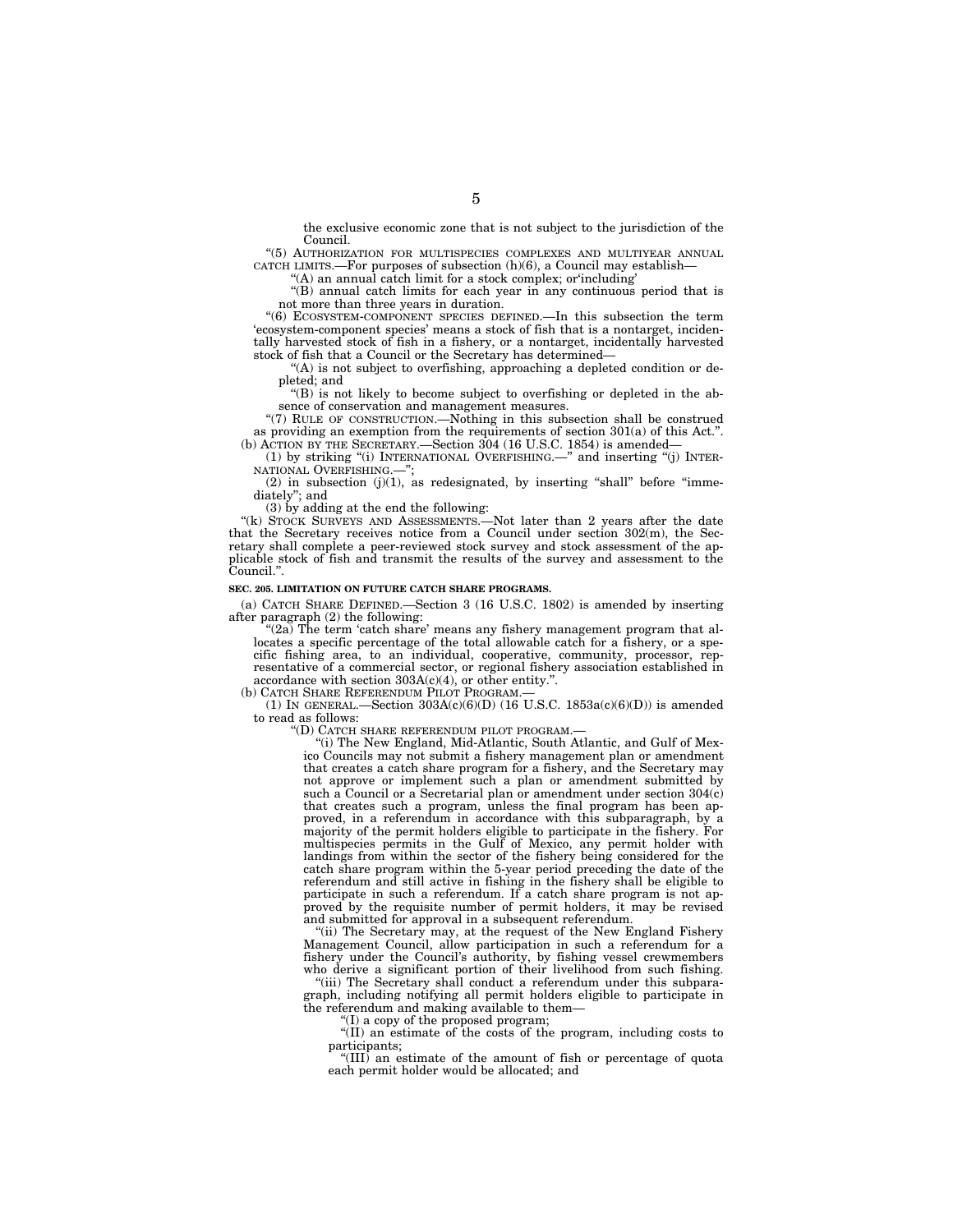''(IV) information concerning the schedule, procedures, and eligibility requirements for the referendum process.

''(iv) For the purposes of this subparagraph, the term 'permit holder eligible to participate' only includes the holder of a permit for a fishery under which fishing has occurred in 3 of the 5 years preceding a referendum for the fishery, unless sickness, injury, or other unavoidable hardship prevented the permit holder from engaging in such fishing.

(v) The Secretary may not implement any catch share program for any fishery managed exclusively by the Secretary unless first peti-tioned by a majority of those permit holders eligible to participate in the fishery.''.

(2) LIMITATION ON APPLICATION.—The amendment made by paragraph (1) shall not apply to a catch share program that is submitted to, or proposed by, the Secretary of Commerce before the date of enactment of this Act.

(3) REGULATIONS.—Before conducting a referendum under the amendment made by paragraph (1), the Secretary of Commerce shall issue regulations implementing such amendment after providing an opportunity for submission by the public of comments on the regulations.

#### **SEC. 206. STUDY OF LIMITED ACCESS PRIVILEGE PROGRAMS FOR MIXED-USE FISHERIES.**

(a) STUDY ON LIMITED ACCESS PRIVILEGE PROGRAMS.—Not later than 1 year after the date of enactment of this Act, the Secretary of Commerce shall seek to enter into an arrangement under which the Ocean Studies Board of the National Acad-emies of Sciences, Engineering, and Medicine shall—

(1) study the use of limited access privilege programs in mixed-use fisheries, including—

(A) identifying any inequities caused by a limited access privilege program;

(B) recommending policies to address the inequities identified in subparagraph (A); and

(C) identifying and recommending the different factors and information a mixed-use fishery should consider when designing, establishing, or maintaining a limited access privilege program to mitigate any inequities identified in subparagraph (A); and

(2) submit to the appropriate committees of Congress a report on the study under paragraph (1), including the recommendations under subparagraphs (B) and  $(C)$  of paragraph  $(1)$ .<br>(b) TEMPORARY MORATORIUM.-

(1) IN GENERAL.—Except as provided in paragraph (2), there shall be a moratorium on the submission and approval of a limited access privilege program for a mixed-used fishery until the date that the report is submitted under subsection (a)(1)(B).

(2) EXCEPTION.—Subject to paragraph (3), a Council may submit, and the Secretary of Commerce may approve, for a mixed- use fishery that is managed under a limited access system, a limited access privilege program if such program was part of a pending fishery management plan or plan amendment before the date of enactment of this Act.

(3) MANDATORY REVIEW.—A Council that approves a limited access privilege program under paragraph (2) shall, upon issuance of the report required under subparagraph (a), review and, to the extent practicable, revise the limited access privilege program to be consistent with the recommendations of the report or any subsequent statutory or regulatory requirements designed to implement the recommendations of the report.

(4) RULE OF CONSTRUCTION.—Nothing in this section may be construed to affect a limited access privilege program approved by the Secretary of Commerce before the date of enactment of this Act.

#### **SEC. 207. COOPERATIVE DATA COLLECTION.**

(a) IMPROVING DATA COLLECTION AND ANALYSIS.—Section 404 (16 U.S.C. 1881c) is amended by adding at the end the following:

'(e) IMPROVING DATA COLLECTION AND ANALYSIS.-

''(1) IN GENERAL.—Not later than 1 year after the date of enactment of this Act, the Secretary shall develop, in consultation with the science and statistical committees of the Councils established under section  $302(g)$  and the Marine Fisheries Commissions, and submit to the Committee on Commerce, Science, and Transportation of the Senate and the Committee on Natural Resources of the House of Representatives a report on facilitating greater incorporation of data, analysis, stock assessments, and surveys from State agencies and nongovernmental sources described in paragraph (2) into fisheries management decisions.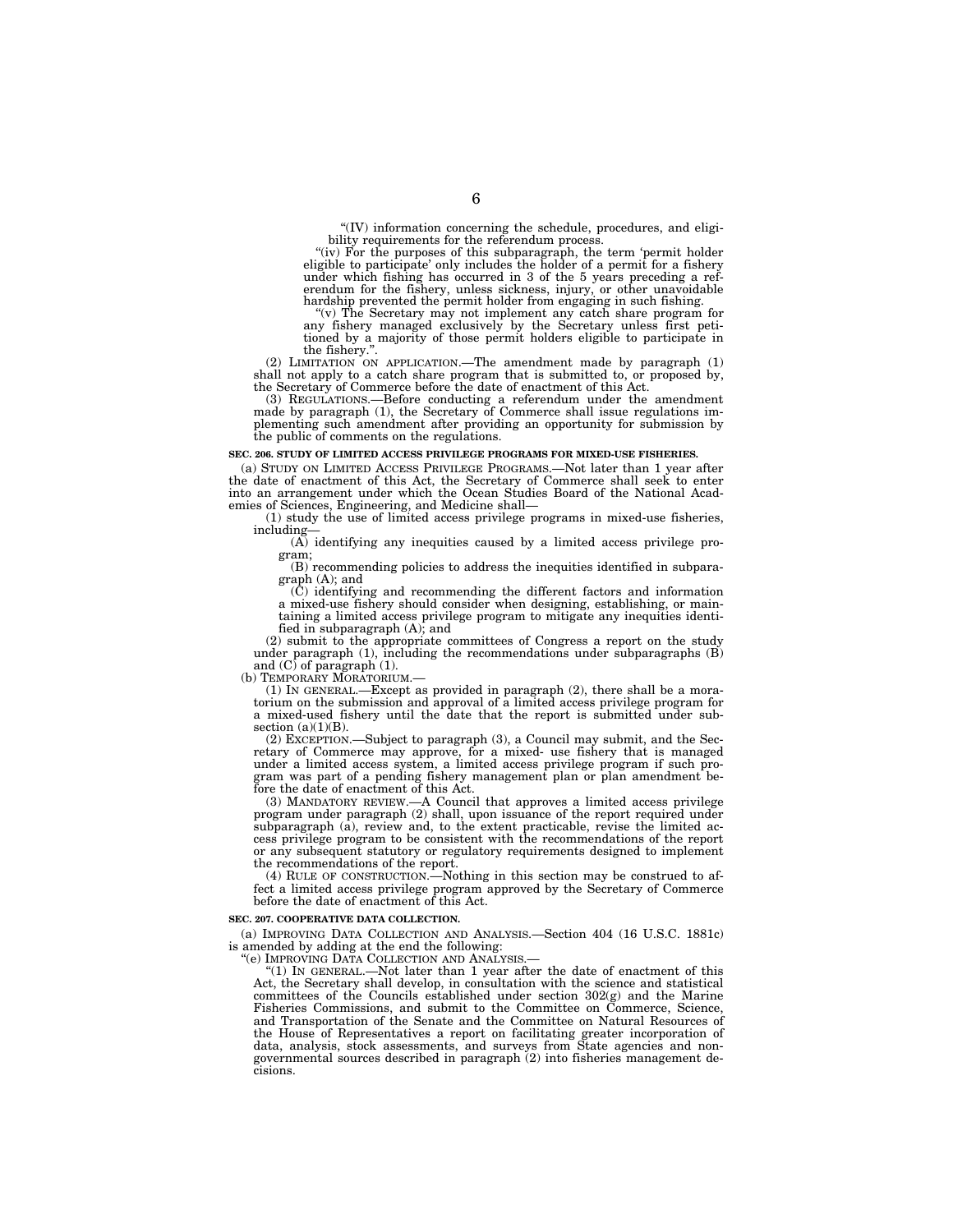''(2) NONGOVERNMENTAL SOURCES.—Nongovernmental sources referred to in paragraph (1) include the following:

'(A) Fishermen.

''(B) Fishing communities.

 $\rm ^{\prime}(C)$  Universities.

 $\mathrm{``(D)}$  Research and philanthropic institutions.

''(3) CONTENT.—In developing the report under paragraph (1), the Secretary shall—

''(A) identify types of data and analysis, especially concerning recreational fishing, that can be reliably used for purposes of this Act as the basis for establishing conservation and management measures as required by section 303(a)(1), including setting standards for the collection and use of that data and analysis in stock assessments and surveys and for other purposes as determined by the Secretary;

''(B) provide specific recommendations for collecting data and performing analyses identified as necessary to reduce uncertainty in and improve the accuracy of future stock assessments, including whether such data and analysis could be provided by nongovernmental sources, including fishermen, fishing communities, universities, and research institutions;

''(C) consider the extent to which it is possible to establish a registry of persons collecting or submitting the data and performing the analyses iden-

tified under subparagraphs (A) and (B); and ''(D) consider the extent to which the acceptance and use of data and analyses identified in the report in fishery management decisions is practicable.''.

(b) DEADLINE.—The Secretary of Commerce shall develop and publish guidelines under the amendment made by paragraph (a) by not later than 1 year after the date of enactment of this Act.

(c) NAS REPORT RECOMMENDATIONS.—The Secretary of Commerce shall take into consideration and, to the extent feasible, implement the recommendations of the National Academy of Sciences in the report entitled ''Review of the Marine Rec-reational Information Program (2017)'', including—

(1) prioritizing the evaluation of electronic data collection, including smartphone applications, electronic diaries for prospective data collection, and an Internet website option for panel members or for the public;

(2) evaluating whether the design of the Marine Recreational Information Program for the purposes of stock assessment and the determination of stock management reference points is compatible with the needs of in-season management of annual catch limits; and

(3) if the Marine Recreational Information Program is incompatible with the needs of in-season management of annual catch limits, determining an alternative method for in-season management.

#### **SEC. 208. RECREATIONAL FISHING DATA.**

Section  $401(g)$  (16 U.S.C. 1881(g)) is amended by redesignating paragraph (4) as paragraph (5), and by inserting after paragraph (3) the following:

''(4) FEDERAL-STATE PARTNERSHIPS.—

''(A) ESTABLISHMENT.—The Secretary shall establish partnerships with States to develop best practices for implementation of State programs established pursuant to paragraph (2).

''(B) GUIDANCE.—The Secretary shall develop guidance, in cooperation with the States, that details best practices for administering State programs pursuant to paragraph (2), and provide such guidance to the State.''.

**SEC. 209. MISCELLANEOUS AMENDMENTS RELATING TO FISHERY MANAGEMENT COUNCILS.**  (a) COUNCIL JURISDICTION FOR OVERLAPPING FISHERIES.—Section 302(a)(1) (16 U.S.C.  $1852(a)$ ) is amended-

(1) in subparagraph (A), in the second sentence—

 $(A)$  by striking "18" and inserting "19"; and

(B) by inserting before the period at the end ''and a liaison who is a member of the Mid-Atlantic Fishery Management Council to represent the interests of fisheries under the jurisdiction of such Council''; and

(2) in subparagraph (B), in the second sentence—

 $(A)$  by striking "21" and inserting "22"; and

(B) by inserting before the period at the end "and a liaison who is a member of the New England Fishery Management Council to represent the interests of fisheries under the jurisdiction of such Council''.

(b) COUNCIL SEAT.—Section  $302(b)(2)$  (16 U.S.C. 1852(b)(2)) is amended—

(1) in subparagraph (A), by striking "or recreational" and inserting ", recreational, or subsistence fishing''; and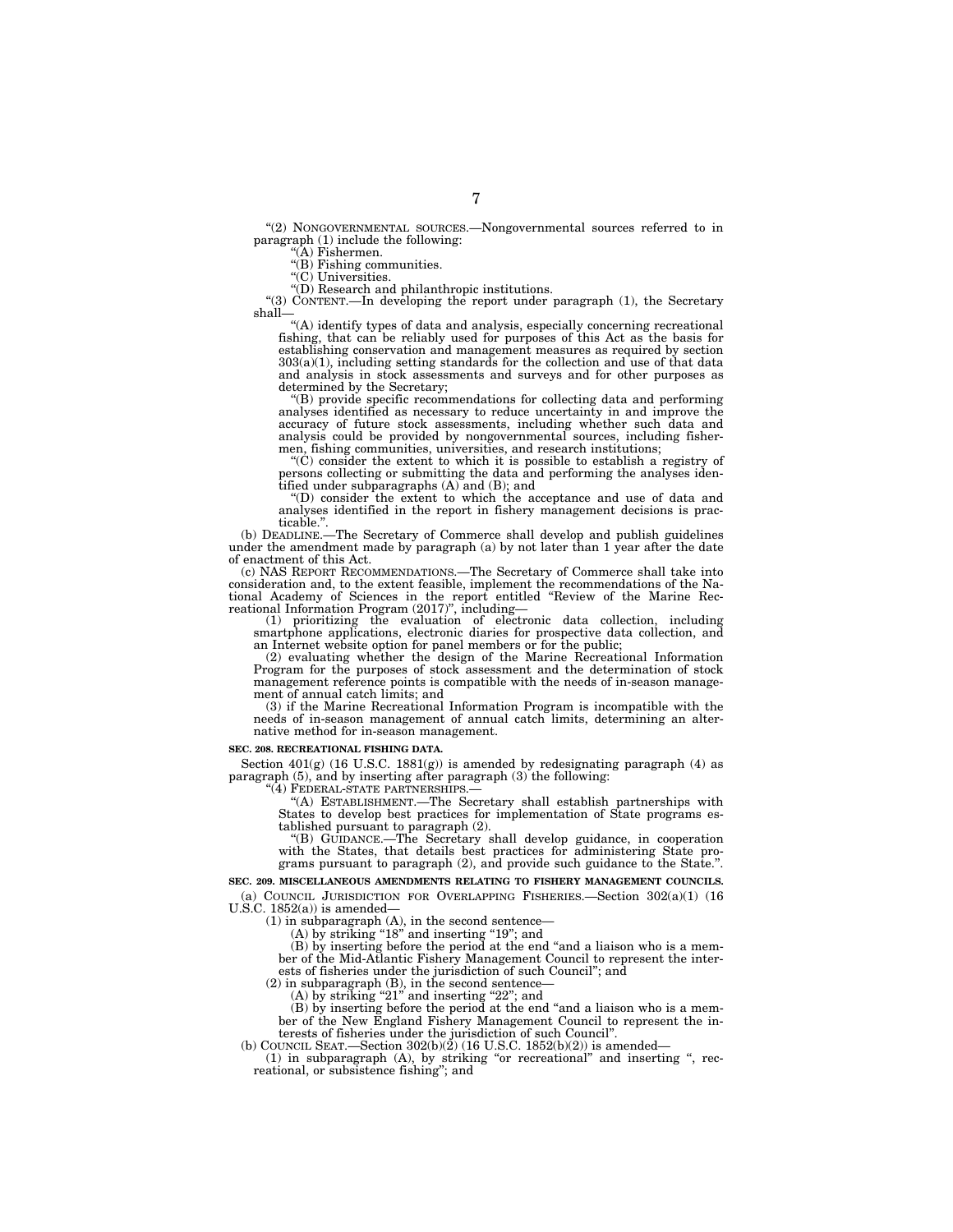(2) in subparagraph (C), in the second sentence, by inserting '', and in the case of the Governor of Alaska with the subsistence fishing interests of the State," after "interests of the State"

(c) PURPOSE.—Section  $2(b)(3)$  (16 U.S.C. 1801(b)(3)) is amended by striking "and recreational" and inserting ", recreational, and subsistence".<br>(d) PROHIBITION ON CONSIDERING RED SNAPPER KILLED DURING REMOVAL OF OIL RIGS. in the Gulf of Mexico shall not be considered in determining under the Magnuson-Stevens Fishery Conservation and Management Act (16 U.S.C. 1801 et seq.) whether the total allowable catch for red snapper has been reached.

(e) PROHIBITION ON CONSIDERING FISH SEIZED FROM FOREIGN FISHING.—Any fish that are seized from a foreign vessel engaged in illegal fishing activities in the exclusive economic zone shall not be considered in determining under the Magnuson-Stevens Fishery Conservation and Management Act (16 U.S.C. 1801 et seq.) the total allowable catch for that fishery.

# **TITLE III—HEALTHY FISHERIES THROUGH BETTER SCIENCE**

#### **SEC. 301. HEALTHY FISHERIES THROUGH BETTER SCIENCE.**

(a) DEFINITION OF STOCK ASSESSMENT.—Section 3 (16 U.S.C. 1802), as amended by section 102(a) of this Act, is further amended by redesignating the paragraphs after paragraph (42) in order as paragraphs (44) through (53), and by inserting after paragraph (42) the following:

"(43) The term 'stock assessment' means an evaluation of the past, present, and future status of a stock of fish, that includes—

''(A) a range of life history characteristics for such stock, including—

''(i) the geographical boundaries of such stock; and

''(ii) information on age, growth, natural mortality, sexual maturity and reproduction, feeding habits, and habitat preferences of such stock; and

''(B) fishing for the stock.''.

(b) STOCK ASSESSMENT PLAN.—

(1) IN GENERAL.—Section 404 (16 U.S.C. 1881c), as amended by section 207(a) of this Act, is further amended by adding at the end the following:

''(f) STOCK ASSESSMENT PLAN.—

''(1) IN GENERAL.—The Secretary shall develop and publish in the Federal Register, on the same schedule as required for the strategic plan required under subsection (b) of this section, a plan to conduct stock assessments for all stocks of fish for which a fishery management plan is in effect under this Act.

''(2) CONTENTS.—The plan shall—

''(A) for each stock of fish for which a stock assessment has previously been conducted—

''(i) establish a schedule for updating the stock assessment that is reasonable given the biology and characteristics of the stock; and

"(ii) subject to the availability of appropriations, require completion of a new stock assessment, or an update of the most recent stock assessment—

 $f(I)$  every 5 years; or

 $\sqrt{\text{II}}$ ) within such other time period specified and justified by the Secretary in the plan;

''(B) for each stock of fish for which a stock assessment has not previously been conducted—

''(i) establish a schedule for conducting an initial stock assessment that is reasonable given the biology and characteristics of the stock; and

''(ii) subject to the availability of appropriations, require completion of the initial stock assessment within 3 years after the plan is published in the Federal Register unless another time period is specified and justified by the Secretary in the plan; and

''(C) identify data and analysis, especially concerning recreational fishing, that, if available, would reduce uncertainty in and improve the accuracy of future stock assessments, including whether such data and analysis could be provided by fishermen, fishing communities, universities, and research institutions, to the extent that use of such data would be consistent with the requirements in section  $301(a)(2)$  to base conservation and management measures on the best scientific information available.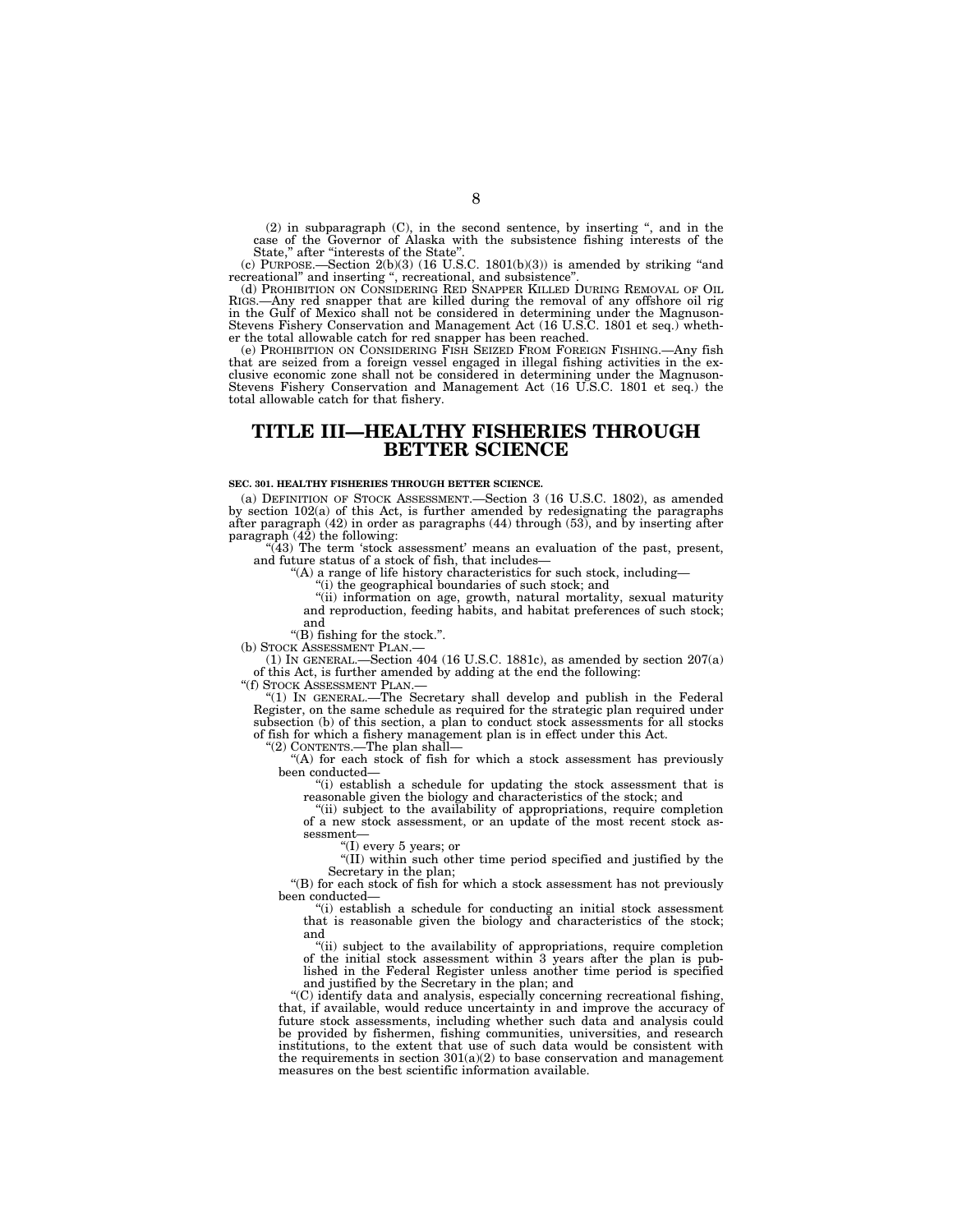''(3) WAIVER OF STOCK ASSESSMENT REQUIREMENT.—Notwithstanding subparagraphs  $(A)(ii)$  and  $(B)(ii)$ , a stock assessment is not required for a stock of fish in the plan if the Secretary determines that such a stock assessment is not necessary and justifies such determination in the Federal Register notice required by this subsection."

(2) DEADLINE.—Notwithstanding section 404(f)(1) of the Magnuson-Stevens Fishery Conservation and Management Act, as amended by this section, the Secretary of Commerce shall issue the first stock assessment plan under such section by not later than 2 years after the date of enactment of this Act.

#### **SEC. 302. TRANSPARENCY AND PUBLIC PROCESS.**

(a) ADVICE.—Section  $302(g)(1)(B)$  (16 U.S.C. 1852(g)(1)(B)) is amended by adding at the end the following: ''Each scientific and statistical committee shall develop such advice in a transparent manner and allow for public involvement in the process.

(b) MEETINGS.—Section  $302(i)(2)$  (16 U.S.C. 1852(i)(2)) is amended by adding at the end the following:

''(G) Each Council shall make available on the Internet Web site of the Council—

''(i) to the extent practicable, a Webcast, an audio recording, or a live broadcast of each meeting of the Council, and of the Council Coordination Committee established under subsection (l), that is not closed in accordance with paragraph (3); and

''(ii) audio, video (if the meeting was in person or by video conference), or a searchable audio or written transcript of each meeting of the Council and of the meetings of committees referred to in section  $(g)(1)(B)$  of the Council by not later than 30 days after the conclusion of the meeting.

"(H) The Secretary shall maintain and make available to the public an archive of Council and scientific and statistical committee meeting audios, videos, and transcripts made available under clauses (i) and (ii) of subpara $graph(G).$ "

(c) FISHERY IMPACT STATEMENTS.—

(1) REQUIREMENT.—Section 303 (16 U.S.C. 1853) is amended—

(A) in subsection (a), by striking paragraph (9) and redesignating paragraphs (10) through (15) as paragraphs (9) through (14), respectively; and

(B) by adding at the end the following:

"(d) FISHERY IMPACT STATEMENT.

''(1) Any fishery management plan (or fishery management plan amendment) prepared by any Council or by the Secretary pursuant to subsection (a) or (b), or proposed regulations deemed necessary pursuant to subsection (c), shall include a fishery impact statement which shall assess, specify and analyze the likely effects and impact of the proposed action on the quality of the human environment.

''(2) The fishery impact statement shall describe—

"(A) a purpose of the proposed action;

''(B) the environmental impact of the proposed action;

''(C) any adverse environmental effects which cannot be avoided should the proposed action be implemented;

" $(D)$  a reasonable range of alternatives to the proposed action;

"(E) the relationship between short-term use of fishery resources and the enhancement of long-term productivity;

 $F(F)$  the cumulative conservation and management effects; and

''(G) economic, and social impacts of the proposed action on—

''(i) participants in the fisheries and fishing communities affected by the proposed action;

"(ii) participants in the fisheries conducted in adjacent areas under the authority of another Council, after consultation with such Council and representatives of those participants; and

''(iii) the safety of human life at sea, including whether and to what extent such measures may affect the safety of participants in the fishery.

''(3) A substantially complete fishery impact statement, which may be in draft form, shall be available not less than 14 days before the beginning of the meeting at which a Council makes its final decision on the proposal (for plans, plan amendments, or proposed regulations prepared by a Council pursuant to subsection (a) or (c)). Availability of this fishery impact statement will be announced by the methods used by the Council to disseminate public information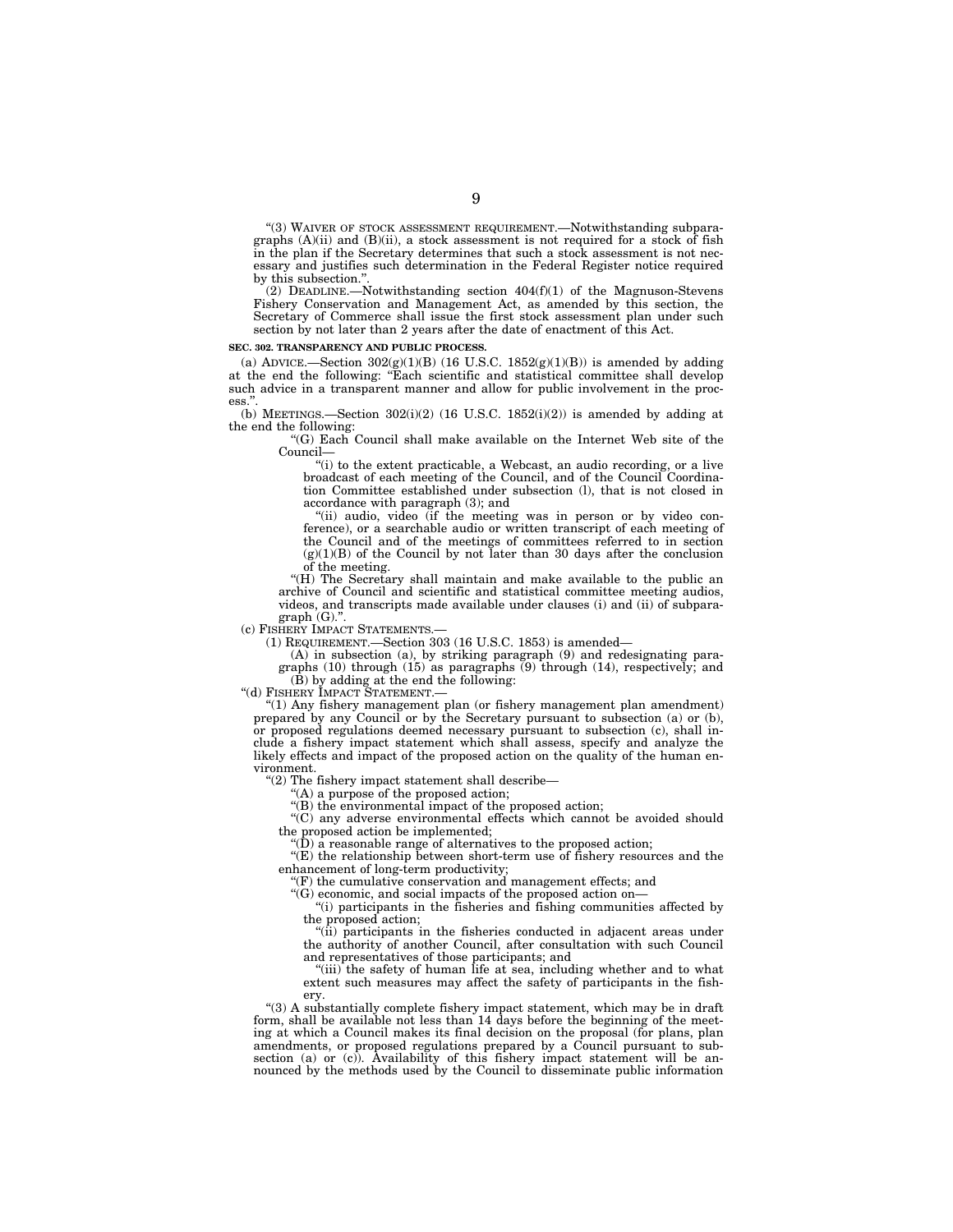and the public and relevant government agencies will be invited to comment on the fishery impact statement.

''(4) The completed fishery impact statement shall accompany the transmittal of a fishery management plan or plan amendment as specified in section 304(a), as well as the transmittal of proposed regulations as specified in section (b).

''(5) The Councils shall, subject to approval by the Secretary, establish criteria to determine actions or classes of action of minor significance regarding subparagraphs  $(A)$ ,  $(B)$ ,  $(D)$ ,  $(E)$ , and  $(F)$  of paragraph  $(2)$ , for which preparation of a fishery impact statement is unnecessary and categorically excluded from the requirements of this section, and the documentation required to establish the exclusion.

''(6) The Councils shall, subject to approval by the Secretary, prepare procedures for compliance with this section that provide for timely, clear, and concise analysis that is useful to decisionmakers and the public, reduce extraneous paperwork and effectively involve the public, including—

''(A) using Council meetings to determine the scope of issues to be addressed and identifying significant issues related to the proposed action;

''(B) integration of the fishery impact statement development process with preliminary and final Council decision making in a manner that provides opportunity for comment from the public and relevant government agencies prior to these decision points; and

''(C) providing scientific, technical, and legal advice at an early stage of the development of the fishery impact statement to ensure timely transmittal and Secretarial review of the proposed fishery management plan, plan amendment, or regulations to the Secretary.'

(2) EVALUATION OF ADEQUACY.—Section  $304(a)(2)$  (16 U.S.C. 1854 $(a)(2)$ ) is amended by striking "and" after the semicolon at the end of subparagraph (B), striking the period at the end of subparagraph (C) and inserting "; and", and by adding at the end the following:

 $\mathcal{L}(\mathbf{D})$  evaluate the adequacy of the accompanying fishery impact statement as basis for fully considering the environmental impacts of implementing

the fishery management plan or plan amendment.''. (3) REVIEW OF REGULATIONS.—Section 304(b) (16 U.S.C. 1854(b)) is amended by striking so much as precedes subparagraph  $(A)$  of paragraph  $(1)$  and inserting the following:

''(b) REVIEW OF REGULATIONS.—

''(1) Upon transmittal by the Council to the Secretary of proposed regulations prepared under section 303(c), the Secretary shall immediately initiate an evaluation of the proposed regulations to determine whether they are consistent with the fishery management plan, plan amendment, this Act and other applicable law. The Secretary shall also immediately initiate an evaluation of the accompanying fishery impact statement as a basis for fully considering the environmental impacts of implementing the proposed regulations. Within 15 days of initiating such evaluation the Secretary shall make a determination and— ''.

(4) EFFECT ON TIME REQUIREMENTS.—Section  $305(e)$  (16 U.S.C. 1855 $(e)$ ) is amended by inserting ''the National Environmental Policy Act of 1969 (42 U.S.C. 4321 et seq.)," after "the Regulatory Flexibility Act (5 U.S.C. 601 et seq.),''.

**SEC. 303. FLEXIBILITY IN REBUILDING FISH STOCKS.** 

(a) GENERAL REQUIREMENTS.—Section  $304(e)$  (16 U.S.C. 1854 $(e)$ ) is amended—  $(1)$  in paragraph  $(4)$ —

 $(A)$  in subparagraph  $(A)(i)$ , by striking "possible" and inserting "practicable'';

(B) by amending subparagraph (A)(ii) to read as follows:

(ii) may not exceed the time the stock would be rebuilt without fishing occurring plus one mean generation, except in a case in which—

''(I) the biology of the stock of fish, other environmental conditions, or management measures under an international agreement in which the United States participates dictate otherwise;

''(II) the Secretary determines that the cause of the stock being depleted is outside the jurisdiction of the Council or the rebuilding program cannot be effective only by limiting fishing activities;

''(III) the Secretary determines that one or more components of a mixed- stock fishery is depleted but cannot be rebuilt within that time- frame without significant economic harm to the fishery, or cannot be rebuilt without causing another component of the mixedstock fishery to approach a depleted status;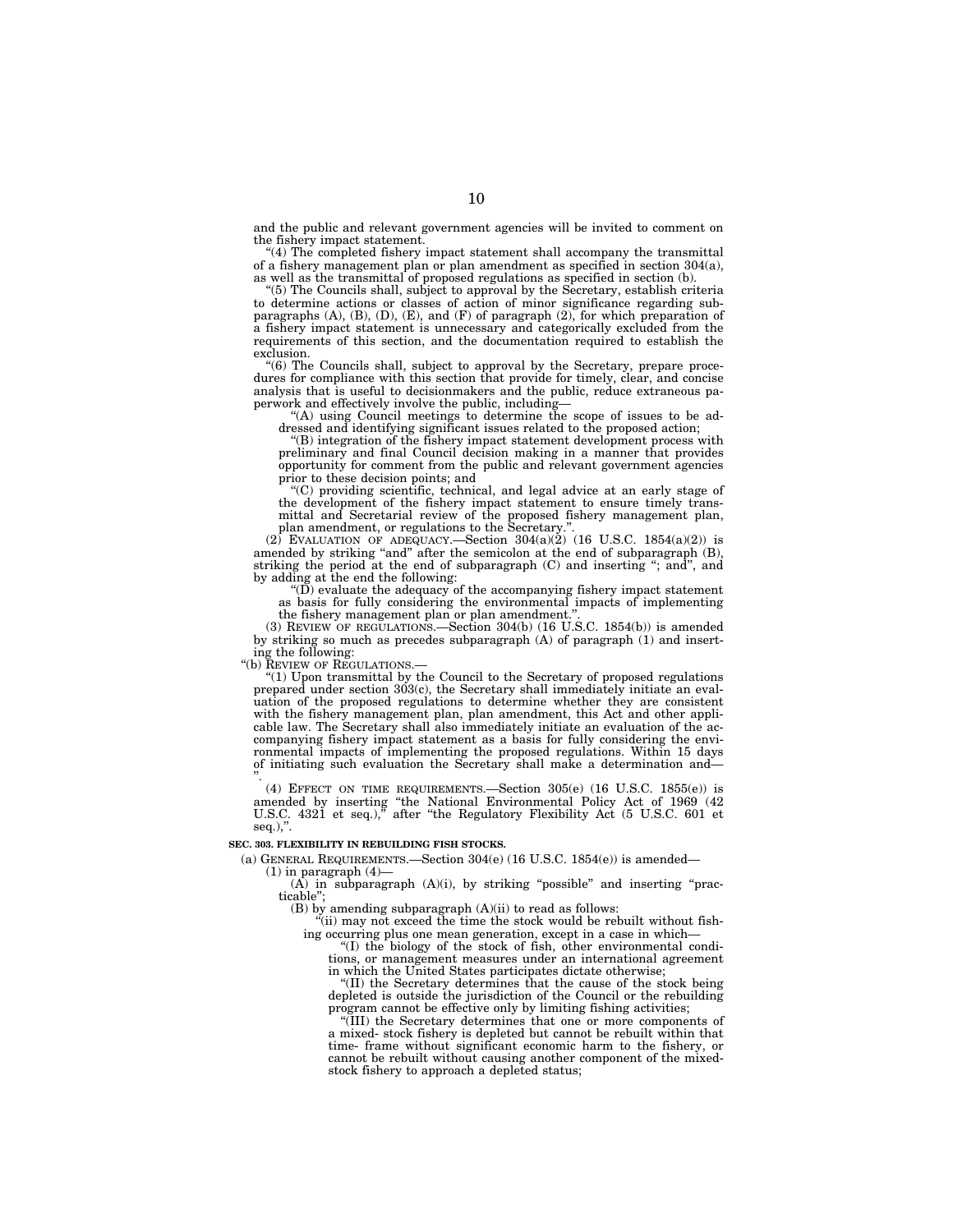"(IV) the Secretary determines that recruitment, distribution, or life history of, or fishing activities for, the stock are affected by informal transboundary agreements under which management activities outside the exclusive economic zone by another country may hinder conservation and management efforts by United States fishermen; and

''(V) the Secretary determines that the stock has been affected by unusual events that make rebuilding within the specified time period improbable without significant economic harm to fishing communities;'';

(C) by striking ''and'' after the semicolon at the end of subparagraph (B), by redesignating subparagraphs (B) and (C) as subparagraphs (C) and  $(D)$ , and by inserting after subparagraph (A) the following:

''(B) take into account environmental condition including predator/prey relationships;''; and

(D) by striking the period at the end of subparagraph (D) (as so redesignated) and inserting ''; and'', and by adding at the end the following:

''(E) specify a schedule for reviewing the rebuilding targets, evaluating environmental impacts on rebuilding progress, and evaluating progress being made toward reaching rebuilding targets.''; and

(2) by adding at the end the following:

''(8) A fishery management plan, plan amendment, or proposed regulations may use alternative rebuilding strategies, including harvest control rules and fishing mortality-rate targets to the extent they are in compliance with the requirements of this Act.

''(9) A Council may terminate the application of paragraph (3) to a fishery if the Council's scientific and statistical committee determines and the Secretary concurs that the original determination that the fishery was depleted was erroneous, either—

''(A) within the 2-year period beginning on the effective date a fishery management plan, plan amendment, or proposed regulation for a fishery under this subsection takes effect; or

''(B) within 90 days after the completion of the next stock assessment after such determination.''.

(b) EMERGENCY REGULATIONS AND INTERIM MEASURES.—Section  $305(c)(3)(B)$  (16 U.S.C.  $1855(c)(3)(B)$  is amended by striking "180 days after" and all that follows through ''provided'' and inserting ''1 year after the date of publication, and may be extended by publication in the Federal Register for one additional period of not more than 1 year, if''.

#### **SEC. 304. EXEMPTED FISHING PERMITS.**

(a) IN GENERAL.—Before the approval and issuance of an exempted fishing permit under section 600.745 of title 50, Code of Federal Regulations, or any successor regulation, the Secretary of Commerce shall—

 $(1)$  direct a joint peer review of the application for the exempted fishing permit by the appropriate regional fisheries science center and State marine fisheries commission; and

(2) certify that the Council or Federal agency with jurisdiction over the affected fishery has determined that—

(A) the fishing activity to be conducted under the proposed exempted fishing permit would not negatively impact any management measures or conservation objectives included within existing fishery management plans or plan amendments;

(B) the social and economic impacts in both dollar amounts and loss of fishing opportunities on all participants in each sector of the fishery expected to occur as a result of the proposed exempted fishing permit would be minimal;

(C) the information that would be collected through the fishing activity to be conducted under the proposed exempted fishing permit will have a positive and direct impact on the conservation, assessment, or management of the fishery; and

(D) the Governor of each coastal State potentially impacted by the proposed exempted fishing permit, as determined by the Secretary, has been consulted on the fishing activity to be conducted.

(b) CLARIFICATION.—The Secretary may not issue an exempted fishing permit under section 600.745 of title 50, Code of Federal Regulations, or any successor regulation that—

(1) establishes a limited access system as defined in section 3 of the Magnuson-Stevens Fishery Conservation and Management Act (16 U.S.C. 1802);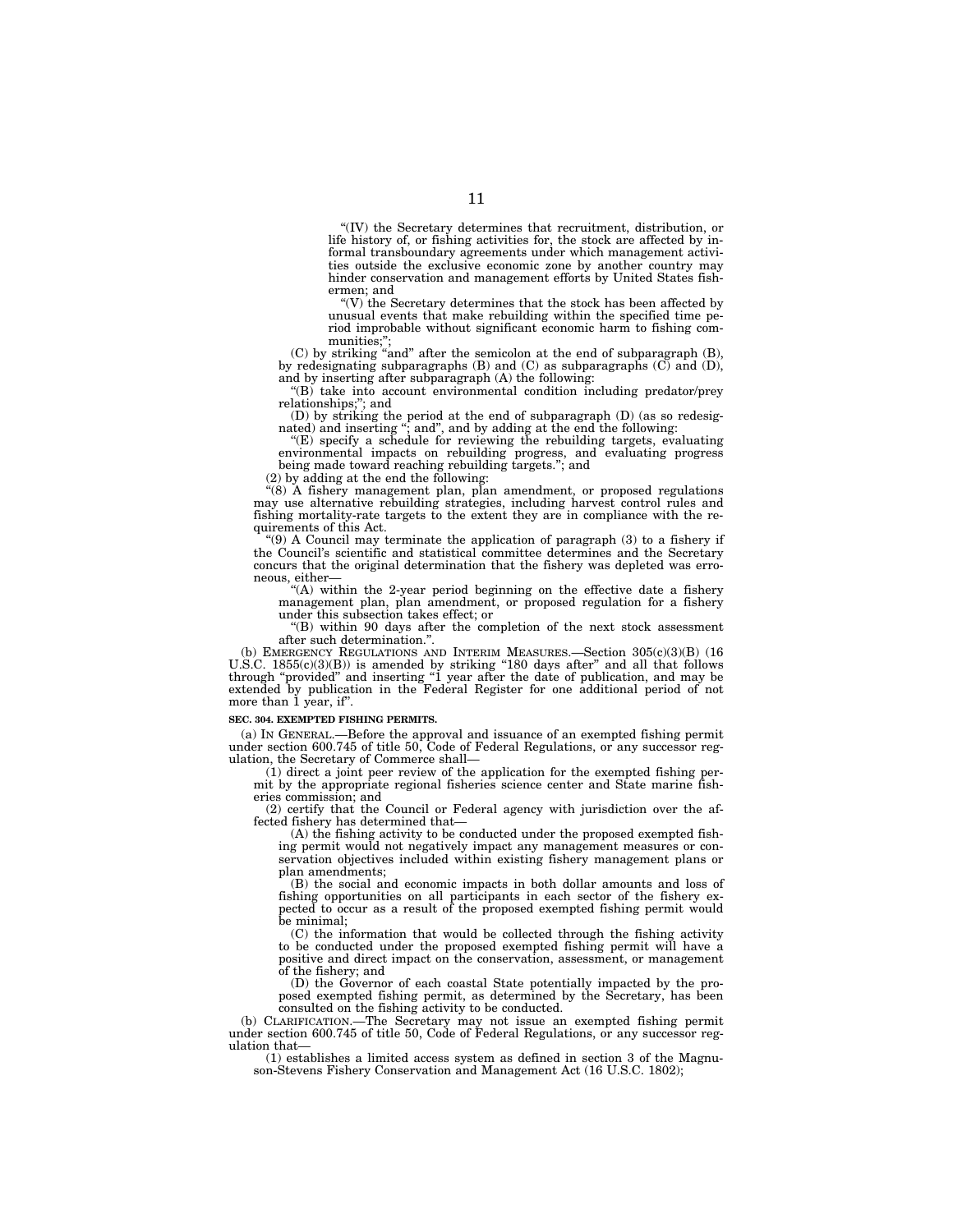(2) is consistent with section 303A of such Act (16 U.S.C. 1853a); or

(3) establishes a catch share program as defined in section 206(a) of this Act. (c) SAVINGS PROVISION.—Except for subsection (b)(2), nothing in this section may be construed to affect an exempted fishing permit approved under section 600.745 of title 50, Code of Federal Regulations, before the date of enactment of this Act.

### **SEC. 305. COOPERATIVE RESEARCH AND MANAGEMENT PROGRAM.**

Section 318 (16 U.S.C. 1867) is amended—

 $(1)$  in subsection  $(a)$ , by inserting " $(1)$ " before the first sentence, and by adding at the end the following:

''(2) Within one year after the date of enactment of the Strengthening Fishing Communities and Increasing Flexibility in Fisheries Management Act, and after consultation with the Councils, the Secretary shall publish a plan for imple-menting and conducting the program established in paragraph (1). Such plan shall identify and describe critical regional fishery management and research needs, possible projects that may address those needs, and estimated costs for such projects. The plan shall be revised and updated every 5 years, and updated plans shall include a brief description of projects that were funded in the prior 5-year period and the research and management needs that were addressed by those projects.''; and

 $(2)$  in subsection  $(c)$ -

(A) in the heading, by striking ''FUNDING'' and inserting ''PRIORITIES''; and (B) in paragraph (1), by striking ''including'' and all that follows and in-serting the following: ''including—

"(A) the use of fishing vessels or acoustic or other marine technology"

''(B) expanding the use of electronic catch reporting programs and tech-

nology; and <br>"(C) improving monitoring and observer coverage through the expanded use of electronic monitoring devices.''.

#### **SEC. 306. GULF OF MEXICO FISHERIES COOPERATIVE RESEARCH AND RED SNAPPER MAN-AGEMENT.**

(a) FEDERAL GULF OF MEXICO RED SNAPPER MANAGEMENT.—Section 407 (16 U.S.C. 1883) is amended by striking all after the section heading and inserting the following:

''(a) CERTIFICATION OF STATE SURVEYS.—

''(1) INCLUSION OF CERTIFIED STATE SURVEYS.—In establishing the acceptable biological catch and total allowable catch for red snapper in the Gulf of Mexico, the Secretary shall include—

''(A) Gulf State recreational fisheries surveys that are certified under subsection (b); and

''(B) data related to red snapper in the Gulf of Mexico collected by the Gulf States Marine Fisheries Commission, nongovernmental organizations, and other nongovernmental sources, including universities and research institutions.

''(b) STATE SURVEYS.—

''(1) SUBMISSION.—A Gulf State that conducts a recreational fisheries survey in the Gulf of Mexico to make catch estimates for red snapper landed in such State may submit such survey to the Secretary for certification.

''(2) CERTIFICATION.—

''(A) IN GENERAL.—The Secretary shall make a certification or a denial of certification for any survey submitted under paragraph (1) not later than the end of the 6-month period beginning on the date the survey is submitted.

''(B) DEEMED CERTIFIED.—A recreational fisheries survey is deemed to be certified effective upon the expiration of such period if the Secretary has not made a certification or denial of certification.

"(3) MODIFICATION OF SURVEYS DENIED CERTIFICATION.-

''(A) IN GENERAL.—If a survey of a Gulf State is denied certification under paragraph (2), the Secretary shall, not later than 60 days after the date of the denial, provide the Gulf State a proposal for modifications to the survey.

''(B) PROPOSAL.—A proposal provided to a Gulf State for a survey under subparagraph (A)—

''(i) shall be specific to the survey submitted by such Gulf State and may not be construed to apply to any other Gulf State;<br>"(ii) shall require revision to the fewest possible provisions of the sur-

vey; and

''(iii) may not unduly burden the ability of such Gulf State to revise the survey.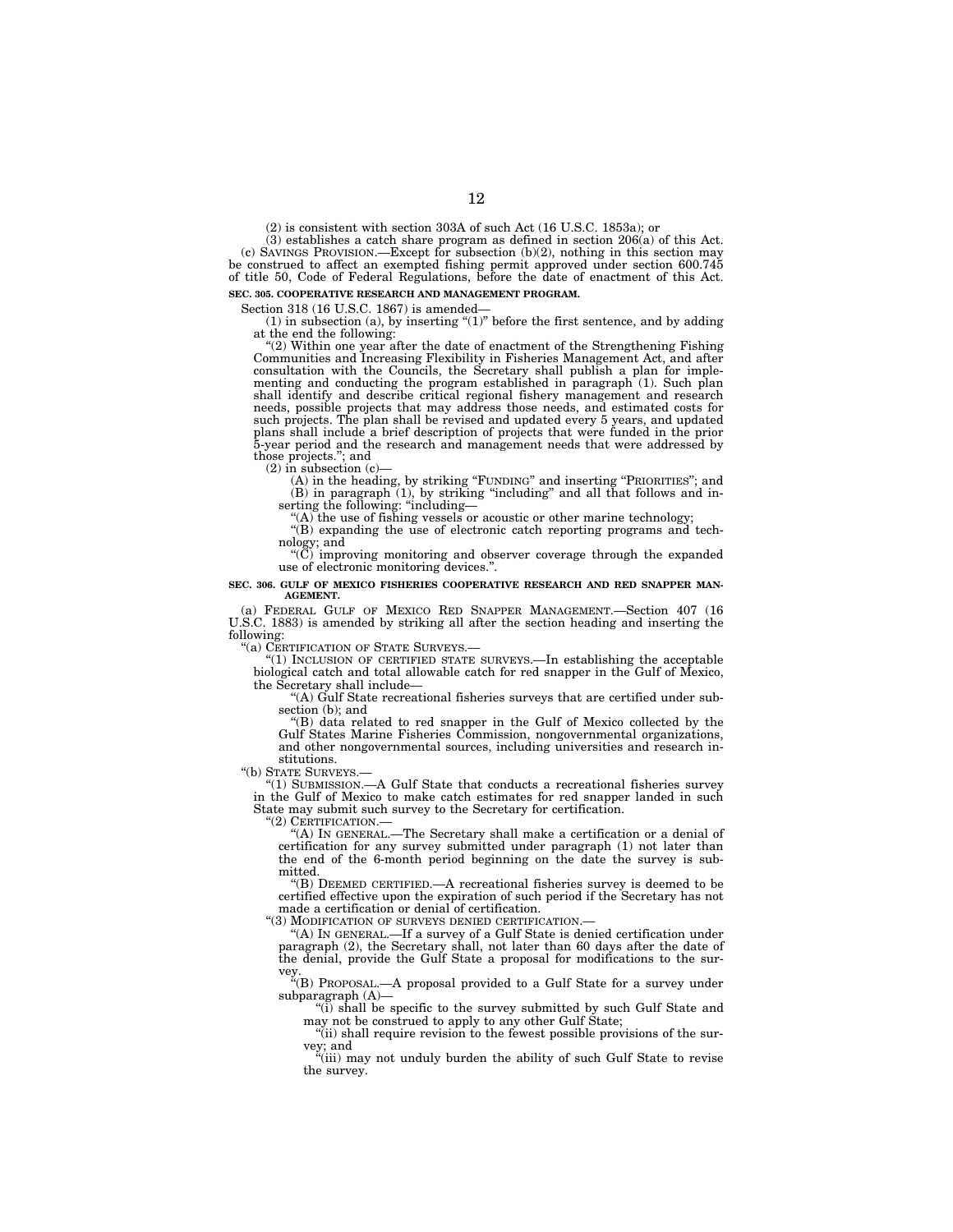''(C) MODIFIED SURVEY.—

''(i) AUTHORITY TO SUBMIT.—If a survey of a Gulf State was denied certification under paragraph (2), the Gulf State may modify the survey and submit the modified survey to the Secretary for certification or denial of certification.

''(ii) SCHEDULE.—The Secretary shall make a certification or denial of certification for any modified survey not later than the end of the 30 day period beginning on the date the modified survey is submitted.

 $\cdot$ <sup>"(iii)</sup> DEEMED CERTIFIED.—A modified survey is deemed to be certified effective upon the expiration of the period described in clause (ii) if the Secretary has not made a certification or denial of certification.

''(c) DEFINITIONS.—In this section:

''(1) GULF STATE.—The term 'Gulf State' means each of the States of Texas, Louisiana, Mississippi, Alabama, or Florida.

''(2) RED SNAPPER.—The term 'red snapper' means the species *Lutjanus campechanus*.''.

(b) STOCK SURVEYS AND STOCK ASSESSMENTS.—The Secretary of Commerce, acting through the National Marine Fisheries Service Regional Administrator of the Southeast Regional Office, shall for purposes of the Magnuson-Stevens Fishery Conservation and Management Act (16 U.S.C. 1801 et seq.)-

(1) develop a schedule of stock surveys and stock assessments for the Gulf of Mexico Region and the South Atlantic Region for the 5-year period beginning on the date of the enactment of this Act and for every 5-year period thereafter;

(2) direct the Southeast Science Center Director to implement such schedule; and

(3) in such development and implementation—

(A) give priority to those stocks that are commercially or recreationally important; and

(B) ensure that each such important stock is surveyed at least every 5 years.

(c) USE OF FISHERIES INFORMATION IN STOCK ASSESSMENTS.—The Southeast Science Center Director shall ensure that fisheries information made available through fisheries programs funded under Public Law 112–141 is incorporated as soon as possible into any fisheries stock asessments conducted after the date of the enactment of this Act.

(d) STATE FISHERIES MANAGEMENT IN THE GULF OF MEXICO WITH RESPECT TO RED SNAPPER.—Section 306(b) (16 U.S.C. 1856(b)) is amended by adding at the end the following:

"(4) Notwithstanding section 3(11), for the purposes of managing the recreational sector of the Gulf of Mexico red snapper fishery, the seaward boundary of a coastal State in the Gulf of Mexico is a line 9 miles seaward from the baseline from which the territorial sea of the United States is measured.''.

#### **SEC. 307. ENSURING CONSISTENT MANAGEMENT FOR FISHERIES THROUGHOUT THEIR RANGE.**

(a) IN GENERAL.—The Act is amended by inserting after section 4 the following: **''SEC. 5. ENSURING CONSISTENT FISHERIES MANAGEMENT UNDER CERTAIN OTHER FEDERAL LAWS.** 

''(a) NATIONAL MARINE SANCTUARIES ACT AND ANTIQUITIES ACT OF.—In any case of a conflict between this Act and the National Marine Sanctuaries Act (16 U.S.C. 1431 et seq.) or the Antiquities Act of 1906 (54 U.S.C. 320301 et seq.), this Act shall control.

''(b) FISHERIES RESTRICTIONS UNDER ENDANGERED SPECIES ACT OF.—To ensure transparency and consistent management of fisheries throughout their range, any restriction on the management of fish in the exclusive economic zone that is necessary to implement a recovery plan under the Endangered Species Act of 1973 (16 U.S.C. 1531 et seq.) shall be implemented—

''(1) using authority under this Act; and

"(2) in accordance with processes and time schedules required under this Act.''.

(b) CLERICAL AMENDMENT.—The table of contents in the first section is amended by inserting after the item relating to section 3 the following:

''Sec. 4. Authorization of appropriations.

''Sec. 5. Ensuring consistent fisheries management under certain other Federal laws.''.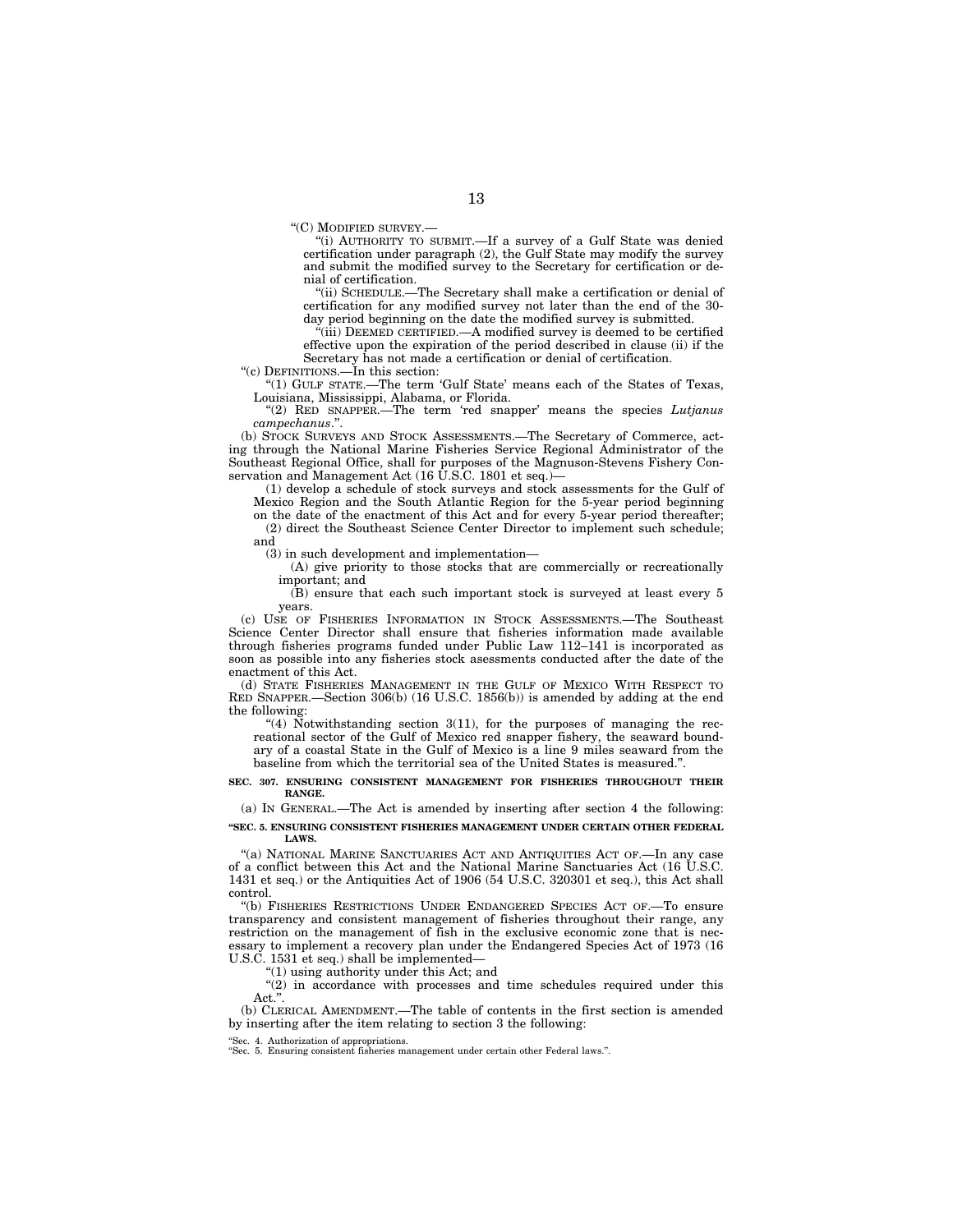# **TITLE IV— STRENGTHENING FISHING COMMUNITIES**

#### **SEC. 401. ESTIMATION OF COST OF RECOVERY FROM FISHERY RESOURCE DISASTER.**

Section  $312(a)(1)$  (16 U.S.C. 1861a $(a)(1)$ ) is amended-

(1) by inserting " $(A)$ " after " $(1)$ ";

(2) by redesignating existing subparagraphs (A) through (C) as clauses (i) through (iii), respectively, of subparagraph (A) (as designated by the amendment made by paragraph (1)); and

(3) by adding at the end the following:

''(B) The Secretary shall publish the estimated cost of recovery from a fishery resource disaster no later than 30 days after the Secretary makes the determination under subparagraph (A) with respect to such disaster.''.

#### **SEC. 402. DEADLINE FOR ACTION ON REQUEST BY GOVERNOR FOR DETERMINATION RE-GARDING FISHERY RESOURCE DISASTER.**

Section 312(a) (16 U.S.C. 1861a(a)) is amended by redesignating paragraphs (2) through (4) as paragraphs (3) through (5), and by inserting after paragraph  $(1)$  the following:

''(2) The Secretary shall make a decision regarding a request from a Governor under paragraph (1) within 90 days after receiving an estimate of the economic impact of the fishery resource disaster from the entity requesting the relief.''.

#### **SEC. 403. NORTH PACIFIC FISHERY MANAGEMENT CLARIFICATION.**

Section 306(a)(3)(C) (16 U.S.C. 1856(a)(3)(C)) is amended—

(1) by striking ''was no'' and inserting ''is no''; and

(2) by striking ''on August 1, 1996''.

#### **SEC. 404. LIMITATION ON HARVEST IN NORTH PACIFIC DIRECTED POLLOCK FISHERY.**

Section 210(e)(1) of the American Fisheries Act (title II of division C of Public Law 105–277; 16 U.S.C. 1851 note) is amended to read as follows:

"(1) HARVESTING.-

''(A) LIMITATION.—No particular individual, corporation, or other entity may harvest, through a fishery cooperative or otherwise, a percentage of the pollock available to be harvested in the directed pollock fishery that exceeds the percentage established for purposes of this paragraph by the North Pacific Fishery Management Council.

''(B) MAXIMUM PERCENTAGE.—The percentage established by the North Pacific Fishery Management Council shall not exceed 24 percent of the pollock available to be harvested in the directed pollock fishery.".

#### **SEC. 405. ARCTIC COMMUNITY DEVELOPMENT QUOTA.**

Section 313 (16 U.S.C. 1862) is amended by adding at the end the following:

''(k) ARCTIC COMMUNITY DEVELOPMENT QUOTA.—If the North Pacific Fishery Management Council issues a fishery management plan for the exclusive economic zone in the Arctic Ocean, or an amendment to the Fishery Management Plan for Fish Resources of the Arctic Management Area issued by such Council, that makes available to commercial fishing, and establishes a sustainable harvest level, for any part of such zone, the Council shall set aside not less than 10 percent of the total allowable catch therein as a community development quota for coastal villages located north and east of the Bering Strait."

#### **SEC. 406. REALLOCATION OF CERTAIN UNUSED HARVEST ALLOCATION.**

(a) REALLOCATION.—

(1) IN GENERAL.—Effective January 1, 2018, and thereafter annually, if the Regional Administrator receives receipt of written notice that the allocation holder named in section 803 of the Consolidated Appropriations Act, 2004 (Public Law 108–199, 16 U.S.C. 1851 note), will not harvest some or all of the Aleutian Islands directed pollock, the Regional Administrator, as soon as practicable, shall—

(A) if the allocation as designated in section 803 of the Consolidated Appropriations Act, 2004 does not exceed the total allowable catch for the Bering Sea subarea, reallocate the projected unused Aleutian Islands directed pollock to the Bering Sea subarea for harvest by the allocation holder named in section 803 of the Consolidated Appropriations Act, 2004; or

(B) if the allocation exceeds the total allowable catch for the Bering Sea subarea, reallocate a portion of the allocation, up to the total allowable catch for the Bering Sea Subarea.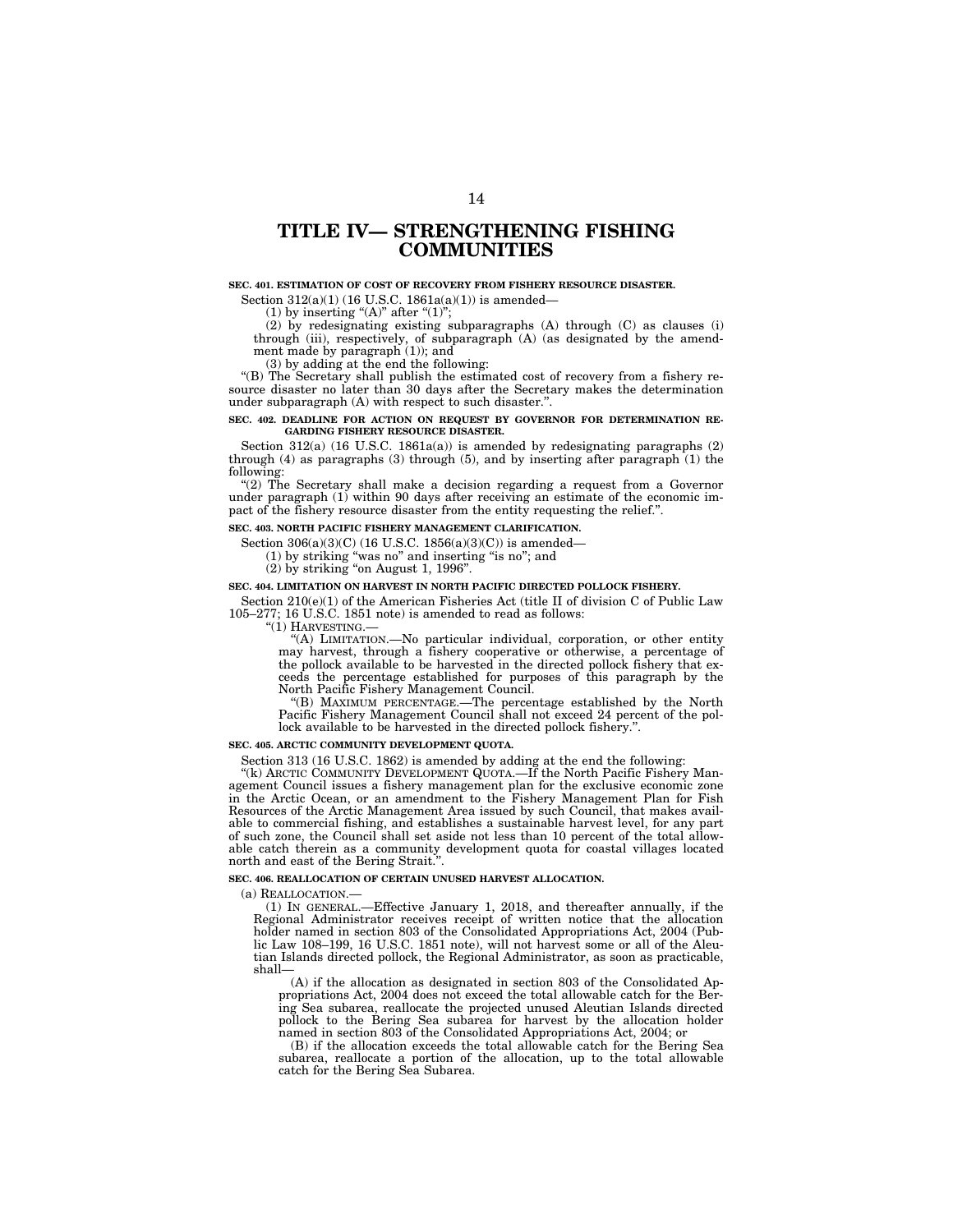(2) The allocation shall be provided to the Aleut Corporation for the purposes of economic development in Adak, Alaska, pursuant to the requirement of the Magnuson-Stevens Fishery Conservation and Management Act (16 U.S.C. 1801 et seq.).

(b) IMPLEMENTATION.—For the purposes of this section:

(1) the allocation holder described in subsection (a) shall retain control of the allocation referenced in such subsection, including such portions of the allocation that may be reallocated pursuant to this section; and

(2) the allocations in section 206(b) of the American Fisheries Act (16 U.S.C. 1851 note) apply to the Bering Sea portion of the directed pollock fishery and not to the allocation holder under section 803 of the Consolidated Appropriations Act, 2004.

(c) CONSENT REQUIREMENT.—The Aleut Corporation will provide written consent for other vessels to take or process the allocation, a physical copy of which must be present on the vessel.

(d) REVISION OF REGULATIONS AND MANAGEMENT PLANS.—

(1) IN GENERAL.—The North Pacific Fishery Management Council, in consultation with the National Marine Fisheries Service, shall modify all applicable regulations and management plans so that the allocation holder named in section 803 of the Consolidated Appropriations Act, 2004, may harvest the reallocated Aleutian Islands directed pollock fishery in the Bering Sea subarea as soon as practicable.

(2) MANAGEMENT OF ALLOCATION.—The National Marine Fisheries Service, in consultation with the North Pacific Fishery Management Council, shall manage the Aleutian Islands directed pollock fishery to ensure compliance with the implementing statute and with the annual harvest specifications.

(3) ENFORCEMENT.—Taking or processing any part of the allocation made by section 803 of the Consolidated Appropriations Act, 2004, and reallocated under this section without the consent required under subsection (c) shall be considered in violation of section 307 of the Magnuson-Stevens Fishery Conservation and Management Act (16 U.S.C. 1857) and subject to the penalties and sanctions under section 308 of such Act (16 U.S.C. 1858), and any fish harvested or processed under such taking or possessing shall be subject to forfeiture.

#### **SEC. 407. PROHIBITION ON SHARK FEEDING OFF COAST OF FLORIDA.**

Section 307 (16 U.S.C. 1857) is amended—

(1) by striking ''It is unlawful—'' and inserting the following:

''(a) IN GENERAL.—It is unlawful—''; and

(2) by adding at the end the following:

''(b) PROHIBITION ON SHARK FEEDING OFF COAST OF FLORIDA.—

''(1) IN GENERAL.—It is unlawful—

(A) for any diver to engage in shark feeding in covered waters; and

''(B) for any person to operate a vessel for hire for the purpose of carrying a passenger to a site if such person knew or should have known that the passenger intended, at that site, to be a diver—

(i) engaged in shark feeding in covered waters; or

''(ii) engaged in observing shark feeding in covered waters. ''(2) DEFINITIONS.—For purposes of this subsection:

''(A) COVERED WATERS.—The term 'covered waters' means Federal waters off the coast of Florida.

''(B) DIVER.—The term 'diver' means a person who is wholly or partially submerged in covered water and is equipped with a face mask, face mask and snorkel, or underwater breathing apparatus.

''(C) SHARK FEEDING.—The term 'shark feeding' means—

''(i) the introduction of food or any other substance into covered water for the purpose of feeding or attracting sharks; or

''(ii) presenting food or any other substance to a shark for the purpose of feeding or attracting sharks.

''(3) EXCEPTION.—This subsection shall not apply to shark feeding conducted—

''(A) by a research institution, university, or government agency for research purposes; or

''(B) for the purpose of harvesting sharks.''.

#### **SEC. 408. RESTORATION OF HISTORICALLY FRESHWATER ENVIRONMENT.**

Section 3(10) (16 U.S.C. 1802) is amended by inserting ", except that such term shall not include any area previously covered by land or a fresh water environment in a State where the average annual land loss of such State during the 20 years before the date of the enactment of the Strengthening Fishing Communities and In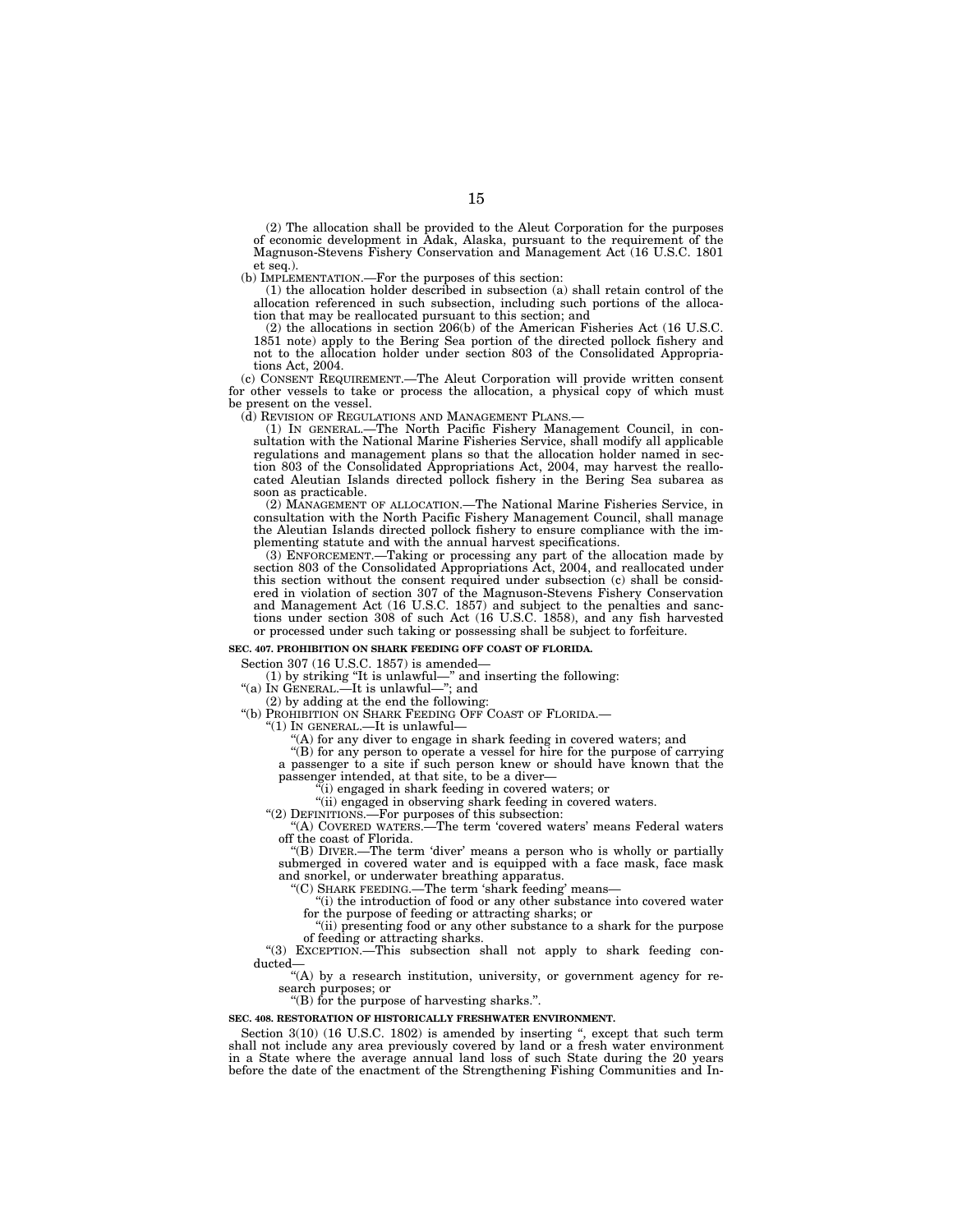creasing Flexibility in Fisheries Management Act exceeds 10 square miles'' after "maturity".

#### PURPOSE OF THE BILL

The purpose of H.R. 200 is to amend the Magnuson-Stevens Fishery Conservation and Management Act to provide flexibility for fishery managers and stability for fishermen.

#### BACKGROUND AND NEED FOR LEGISLATION

In 2015, commercial and recreational saltwater fisheries supported 1.6 million U.S. jobs.<sup>1</sup> Commercial and recreational fisheries combined generated upwards of \$208 billion in sales impact, and nearly \$97 billion in value-added impacts to the U.S. economy.2

The Magnuson-Stevens Fishery and Conservation Management Act of 1976 (MSA, 16 U.S.C. 1801 et seq.) is the primary law governing fisheries resources and fishing activities in federal waters. The Secretary of Commerce, working through the National Oceanic and Atmospheric Administration (NOAA), enforces the MSA.

The original MSA created eight Councils charged with implementing the goals of MSA, in coordination with NOAA.3 This process of managing fisheries is accomplished through Council-based Fisheries Management Plans (FMPs) for each fishery. FMPs require scientific stock assessments of the fishery. Following the Council's development of an FMP, the Council forwards the plan to the Commerce Secretary for approval. If the plan is approved, the National Marine Fisheries Service (NMFS) within NOAA must then issue regulations to implement a plan.4

Congress reauthorized MSA in 1996<sup>5</sup> and 2006.<sup>6</sup> According to some, NOAA added layers of precaution in its implementation of the 2006 amendments with regard both to scientific and management uncertainty.<sup>7</sup> In a July  $\overline{2}017$  hearing, the Subcommittee on Water, Power and Oceans explored the successes and challenges of implementing MSA since the 2006 amendments. Mr. Nick Wiley, Executive Director of the Florida Fish and Wildlife Conservation Commission, testified that ''[t]he requirements to manage fisheries under strict annual catch limits, the overly prescriptive constraints for stock rebuilding plans, and general inflexibility within the current version of the law have hindered management of fish stocks in the South Atlantic and Gulf of Mexico. This inflexibility has fostered a serious erosion of public confidence, trust, and support for this fishery management system.'' 8

H.R. 200 would improve the management process by affording regional fisheries managers the flexibility to manage stocks effectively and to better tailor management plans to the needs of their regions.

<sup>1</sup>Department of Commerce: Fisheries Economics of the United States 2015, May 2017, p. 6. 2 Id at 2.

<sup>3</sup>http://www.nmfs.noaa.gov/sfa/management/councils/.

<sup>4</sup>http://www.fisherycouncils.org/.

<sup>5</sup>P.L. 104–297. 6P.L. 109–479.

<sup>7</sup>Testimony of Mr. Richard Robins, Jr. before the House Committee on Natural Resources, September 11, 2013.<br><sup>8</sup>Testimony of Mr. Nick Wiley before the House Committee on Natural Resources, July 19,

 $2017$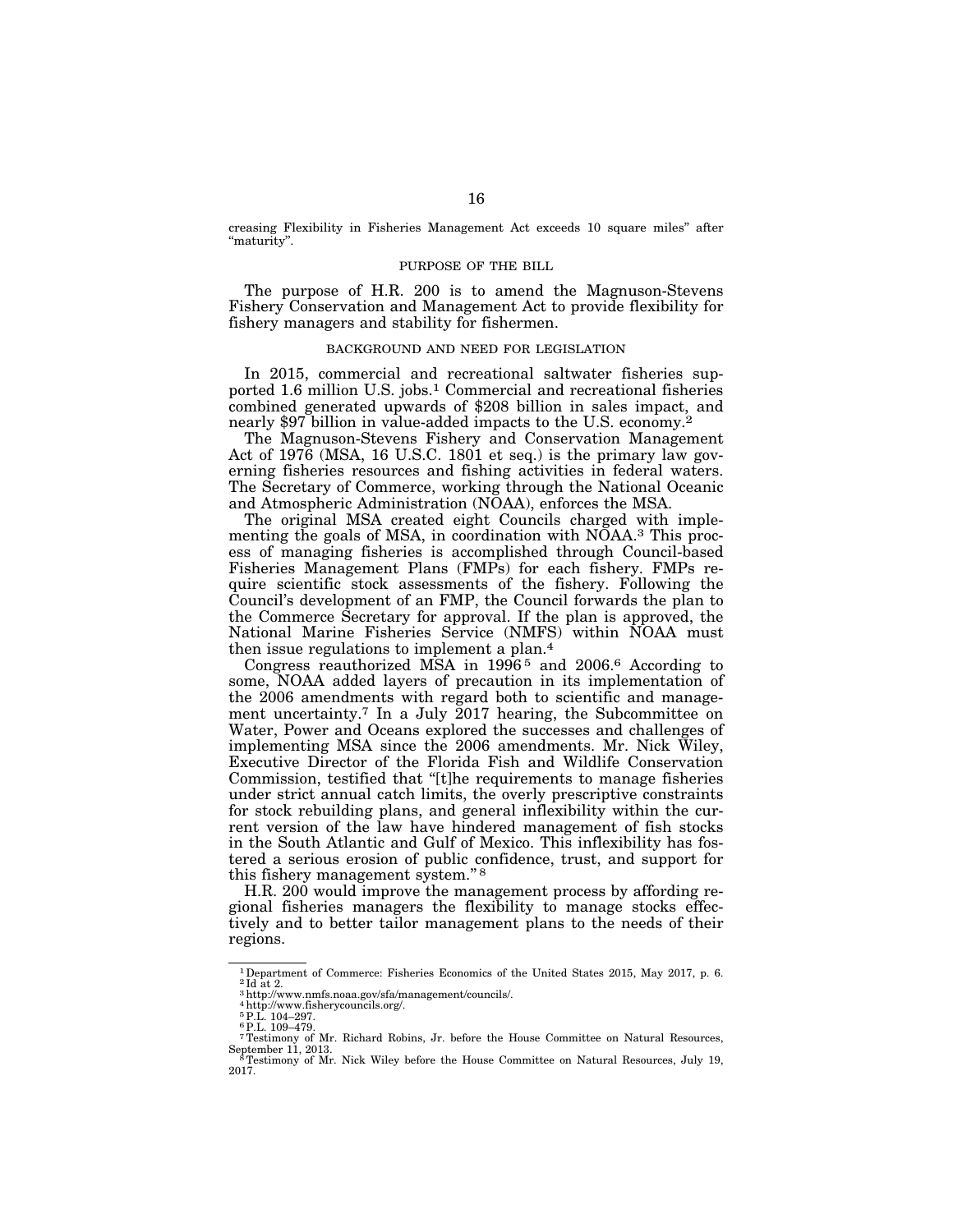#### *Section 1. Short title*

This section provides the short title for the bill, the Strengthening Fishing Communities and Increasing Flexibility in Fisheries Management Act.

### *Section 2. Table of contents*

This section provides a table of contents for the bill.

#### *Section 3. Definitions*

This section indicates that defined terms under the MSA has the same meaning under this bill.

### *Section 4. References*

This section indicates that generally an amendment or repeal under this Act shall be considered an amendment or repeal of a provision of the MSA.

## Title I—MAGNUSON-STEVENS ACT AMENDMENTS AND REAUTHORIZATION

### *Sec. 101. Amendments to definitions*

This section provides a definition of ''depleted'' and ''subsistence fishing" and replaces "overfished" with "depleted".

#### *Section 102. Authorization of appropriations*

This section extends the most current authorization levels for MSA from fiscal year 2018 through 2022.

### Title II—FISHERIES MANAGEMENT FLEXIBILITY AND MODERNIZATION

## *Section 201. Definitions*

This section provides definitions of ''appropriate committees of Congress", "limited access privilege program", and "mixed-use fishery''.

### *Section 202. Process for allocating review for South Atlantic and Gulf of Mexico mixed-use fisheries*

This section instructs the Secretary of Commerce to seek to enter into an agreement with the National Academy of Sciences (NAS) to conduct a study of the South Atlantic and Gulf of Mexico mixeduse fisheries. Specifically, this study would examine the allocation of harvestable quota for each sector of a given fishery. The Secretary and NAS would then provide guidance to the South Atlantic and Gulf of Mexico Fishery Management Councils on the findings of the study.

### *Section 203. Alternative fishery management measures*

This section gives NOAA the authority to use alternative fishery management measures, such as factors applicable to the recreational fishermen (i.e. recreational fishermen don't have by-catch) when setting management plans for recreational fisheries, or recreational sectors of a mixed-use fishery.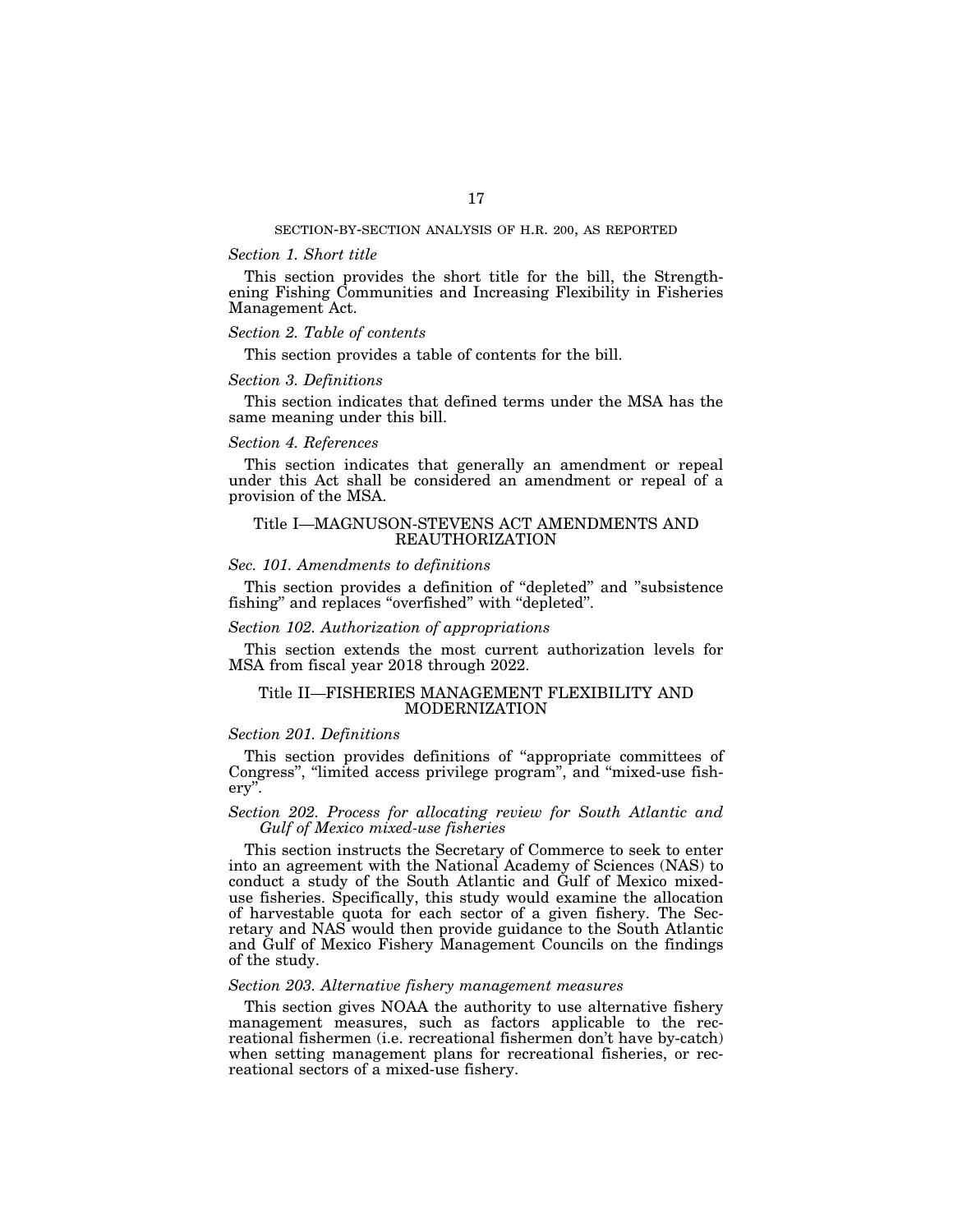#### *Section 204. Modification to the Annual Catch Limit requirement*

This section gives Councils the flexibility they need to develop fishery management plans that are tailored to regional needs by allowing Councils to consider changes in the ecosystem and the economic needs of the fishing communities when setting Annual Catch Limits (ACLs). This will allow flexibility but not allow Councils to set ACLs at a level that allows overfishing. This section also adds a new exception to the requirement that Councils set an ACL for ''ecosystem component species''—those species of fish that are not targeted and are caught incidentally if that stock of fish is not subject to overfishing and is not likely to become subject to overfishing. It also provides an exemption for those short-lived stocks of fish for which a single year class will complete their lifecycle in less than eighteen months if fishing mortality will have little impact on the stock.

### *Section 205. Limitation on future catch share programs*

This section aims to integrate stakeholders into fisheries management by creating a pilot project prohibiting the New England, Mid-Atlantic, South Atlantic, and Gulf of Mexico Fishery Management Councils from implementing any new catch share program unless it has been approved by an industry referendum vote. Any federal permit holder who has fished in at least three of the five years preceding the referendum—unless sickness, injury or other unavoidable hardship prevented the permit holder from fishing would be eligible to vote in the referendum. Prior to any such referendum vote, the Secretary of Commerce would be required to provide all eligible permit holders with a copy of the proposed program, an estimate of the costs of the program (including the costs to participants), and an estimate of the amount of fish or percentage of the quota each permit holder would be allocated. Outside of the four Councils referenced above, this section prevents the Secretary from implementing a catch share program for any federally managed fishery unless first petitioned by a majority of those eligible to participate in the fishery.

# *Section 206. Study of limited access privilege programs for mixeduse fisheries*

Limited access privilege programs, while effective in many commercial fisheries, have created challenges in fisheries with heavy commercial and recreational components. This section commissions a study on the effectiveness of limited access privilege programs in managing mixed-use fisheries and recommending policies to address any challenges the report identifies with this management structure in mixed-use fisheries. This provision further places a moratorium on the establishment of new limited access privilege programs for mixed-use fisheries until the report is submitted to Congress.

#### *Section 207. Cooperative data collection*

This section requires the Secretary of Commerce, in consultation with the science and statistical committees of the Councils, to submit a report to Congress on facilitating greater incorporation of data, analysis, stock assessments, and surveys from State agencies and nongovernmental sources such as fishermen, fishing commu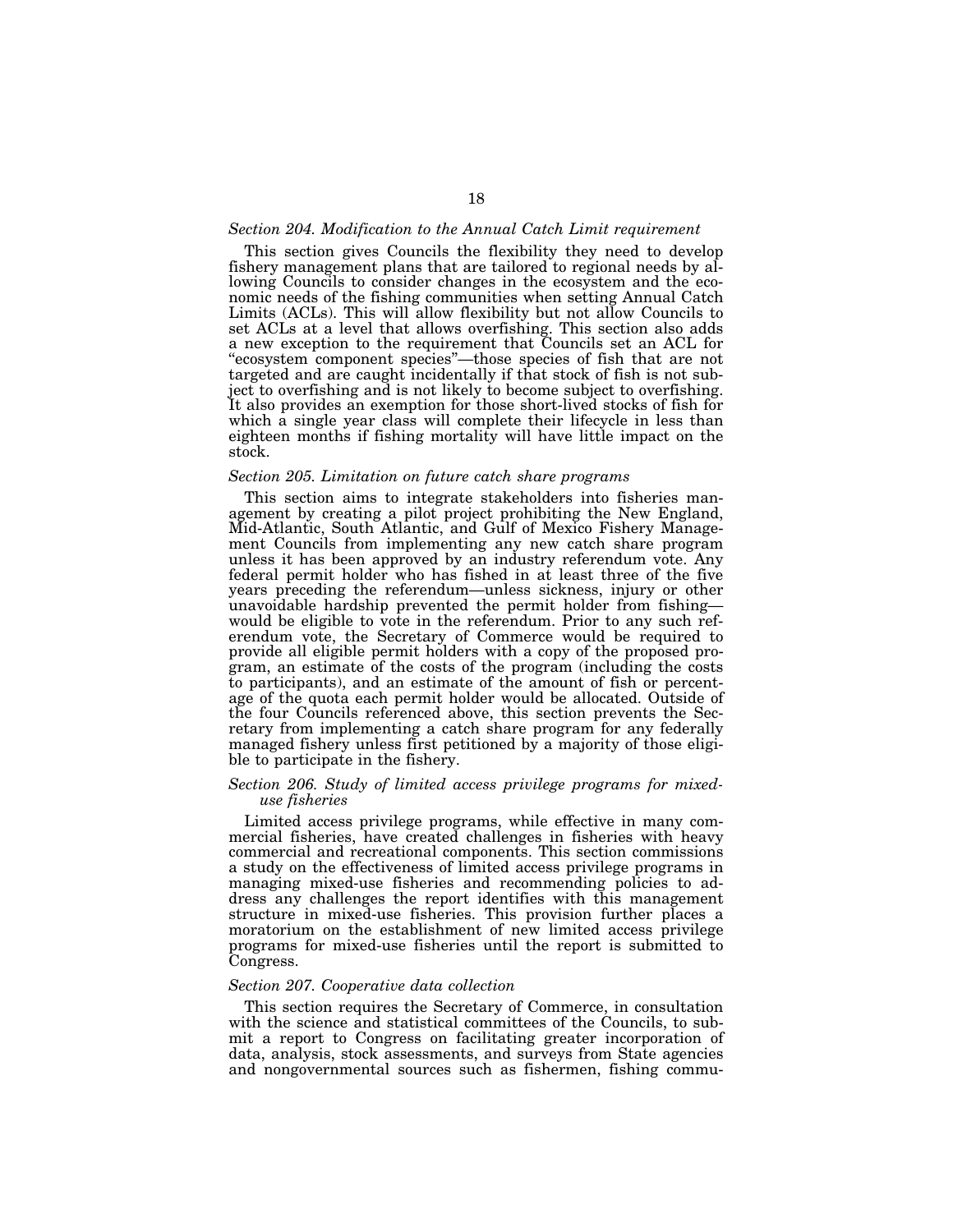nities and research institutions. Cooperative data collection will help improve the accuracy of fish stock information and data collection and analysis by incorporating data collected by fishermen themselves into fisheries management decisions.

#### *Section 208. Recreational fishing data*

According to a recent NOAA report, roughly twelve million recreational anglers took saltwater fishing trips in the U.S. annually from 2003–2012.<sup>9</sup> An industry that supported 381,000 American jobs in 2012,10 the recreational saltwater fishing industry is a significant economic player. To address the growth of this industry, H.R. 200 takes several steps to improve the collection of recreational fishing data to improve management and ensure maximum access to our marine resources by the recreational industry.

This section specifically: 1) requires the Secretary of Commerce to establish partnerships with States to develop best practices for implementing State recreational fisheries programs and to develop guidance that detail best practices for administering State programs; 2) requires a grant program to States to improve implementation of State recreational data collection programs and requires the Secretary to prioritize the grants based on the ability of the grant to improve the quality and accuracy of the data collection programs; and 3) requires the Secretary to enter into an agreement with the National Research Council (NRC) to study the implementation of the existing recreational data collection programs. The study must provide an updated assessment of recreational survey methods, an evaluation of the extent to which the 2006 NRC's recommendations have been implemented, and an examination of any limitations on the previous and current NOAA recreational data collection programs.

### *Section 209. Miscellaneous amendments relating to Fishery Management Councils*

To address unique management hurdles for fisheries that occur within multiple Fishery Management Councils, this section establishes a ''liaison'' for each of the New England and Mid-Atlantic Councils to ensure continuity of management between the Councils on shared stocks. In addition, it requires the Governor of Alaska, when submitting nominations for the North Pacific Fishery Management Council, to consult with subsistence interests of the State. The section also adds the knowledge of subsistence fishing as a qualification that could be required of Council appointees.

This section works to ensure that fishermen are not adversely impacted by red snapper mortality outside of their control. This section prohibits the Secretary of Commerce from counting red snapper mortality that is a result of the removal of offshore oil rigs against the total allowable catch of that fish and from counting those fish toward the quota for U.S. fishermen for the purposes of closing the fishery when the quota has been reached.

Illegal, Unreported, and Unregulated fishing is an international problem with significant domestic impacts. This section also prohibits the Secretary of Commerce from counting any fish seized

<sup>9</sup>Fisheries Economics of the United States 2012—Department of Commerce, Feb. 2014, p. 10. 10 Id, p. 8.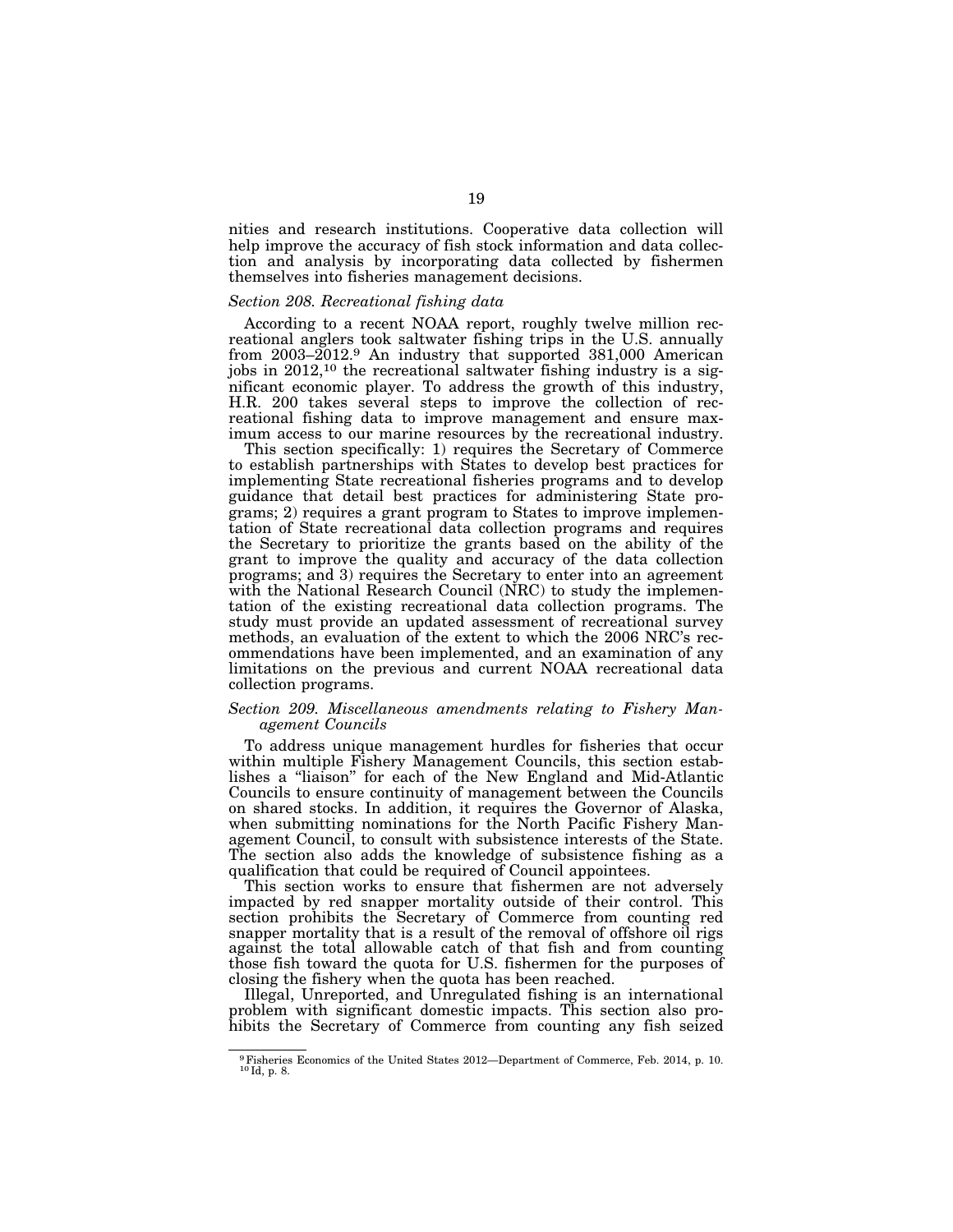from a foreign vessel engaging in illegal fishing in the U.S. Exclusive Economic Zone against the total allowable catch for U.S. fishermen.

# Title III—HEALTHY FISHERIES THROUGH BETTER SCIENCE

### *Section 301. Healthy fisheries through better science*

This section requires the Secretary of Commerce to develop and publish a plan to conduct stock assessments for all stocks of fish for which a fishery management plan is in effect. Such plans must be developed and published on the same schedule as required for the fisheries research strategic plan. A stock assessment is not required for a stock of fish in the plan if the Secretary of Commerce determines that the assessment is not necessary and justifies the determination in the Federal Register notice.

Additionally, this section instructs the Secretary of Commerce to develop and publish guidelines to incorporate data, analysis, and stock assessments from nongovernmental sources into fisheries management decisions and to establish a registry of information providers.

#### *Section 302. Transparency and public process*

Transparency and public oversight are key to ensuring that NMFS manages our nation's fisheries to the benefit of the stocks and our fishermen. This section works to improve transparency in NMFS science and management by requiring Scientific and Statistical Committees (SSCs) develop the scientific advice provided to the Councils in a transparent manner and to allow for public involvement in the process. This section also requires that each Council, to the extent practicable, provide a webcast, audio recording, or live broadcast of each Council meeting. This section also requires audio, video, searchable audio or written transcript for each Council and SSC meeting on the Council's website not more than 30 days after the conclusion of the meeting.

This section also includes a directive for Councils to create a fishery impact statement to coordinate the Council process with existing NEPA requirements.

#### *Section 303. Flexibility in rebuilding fish stocks*

This section would improve fisheries science by basing fish stock rebuilding timeframes on such stock's biology rather than on an arbitrary, one-size-fits-all deadline. This section specifically: 1) removes the language requiring a 10-year time frame for rebuilding overfished/depleted fisheries and replaces it with a requirement that the rebuilding timeframe be the time it would take for the fishery to rebuild without any fishing occurring plus one mean generation time; 2) allows Councils to phase in rebuilding plans for highly dynamic fisheries over a three-year period to lessen the economic harm to fishing communities; 3) replaces the term "possible" with "practicable" in the requirement that rebuilding period "be as short as possible''; and 4) allows Councils to take into account environmental conditions and predator/prey relationships when developing rebuilding plans.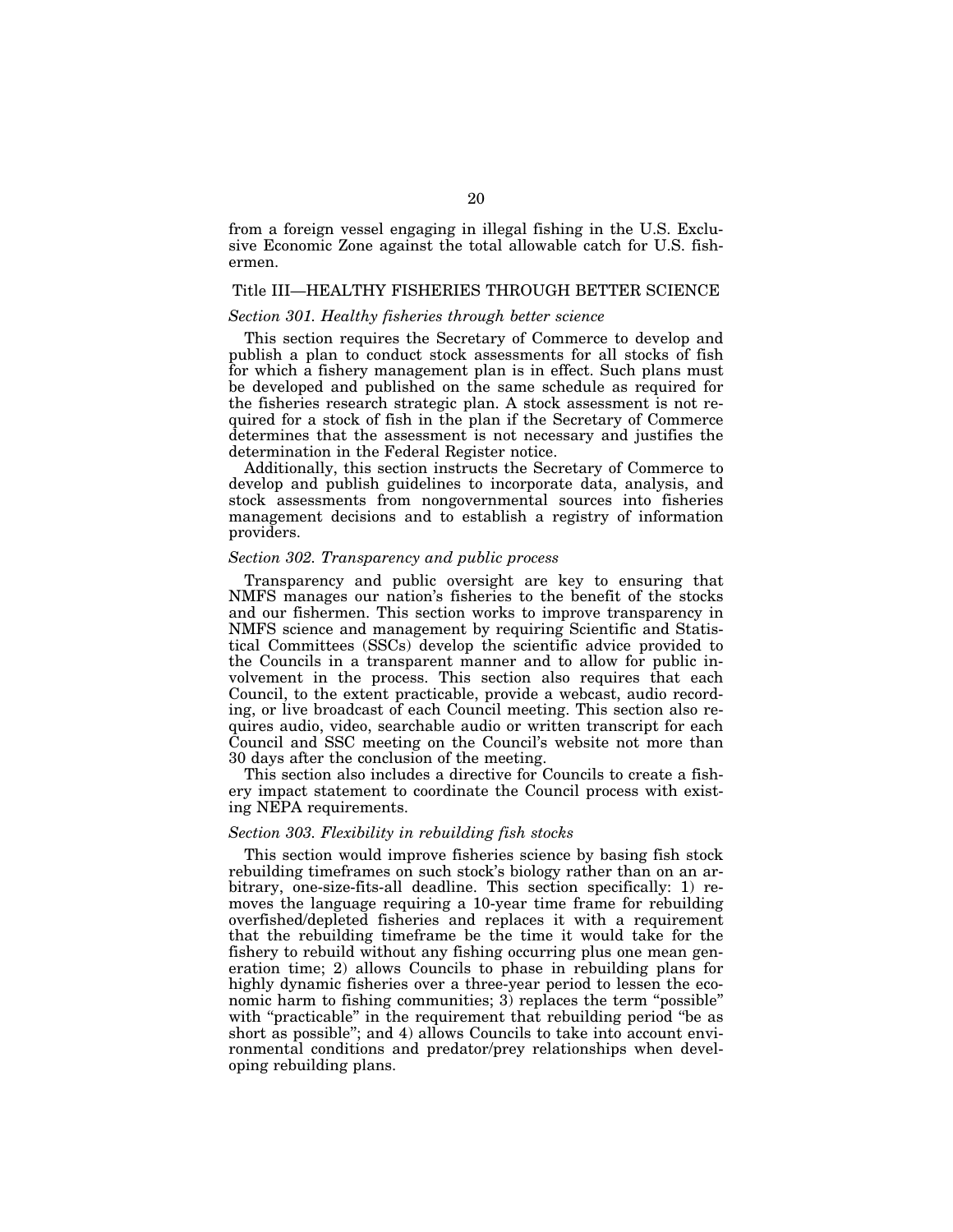### *Section 304. Exempted fishing permits*

Exempted fishing permits (EFPs) can be used to facilitate fisheries science or to explore the possibility of opening a new fishery or reopening a closed fishery, but the process has been used to reduce access to fisheries. This provision directs the Secretary of Commerce to study an EFP application and certify that it won't negatively impact access to fisheries with existing fishery management plans, won't have negative socioeconomic impacts, and will have a positive impact on fishery management. This section further prohibits the establishment of a catch share program through an EFP.

#### *Section 305. Cooperative research and management program*

Cooperative research and management together have the benefits of building trust between fishermen and the government and lowering data collection costs. This section expedites the implementation of cooperative research and management program by requiring the Secretary of Commerce to publish a plan for implementing and conducting the program. The plan should identify and describe critical regional fishery management and research needs, possible projects to address the identified needs, and the estimated costs for such projects.

### *Section 306. Gulf of Mexico fisheries cooperative research and red snapper management*

The Gulf of Mexico red snapper is a stock that has become the poster child for poor data and management by NMFS. H.R. 200 makes several revisions to the research and management of this species in the Gulf. This section requires the Secretary of Commerce—in conjunction with the Gulf States, the Gulf of Mexico Fishery Management Council, and the charter and recreational fishing sectors—to develop and implement a real-time reporting and data collection program for the Gulf of Mexico red snapper fishery using available technology and a cooperative research program for fisheries in the Gulf of Mexico and the South Atlantic regions, giving priority to those fisheries that are considered data poor.

The section further improves the data collection of stocks in the Gulf of Mexico by requiring the Secretary of Commerce to develop a schedule of stock surveys and stock assessments for the five-year period beginning on the date of enactment and for every five-year period thereafter, giving priority to those stocks that are commercially or recreationally important and ensuring that each important stock is surveyed at least once every five years. The section also corrects a discrepancy between management of red snapper by the Gulf States by extending State management out to nine nautical miles for the recreational sector of the Gulf of Mexico red snapper fishery.

### *Section 307. Ensuring consistent management for fisheries throughout their range*

This section ensures consistent and transparent fisheries management by affirming that MSA is the ultimate authority in fisheries management in federal waters. Specifically, this section looks to minimize conflicts between different offices within NOAA by for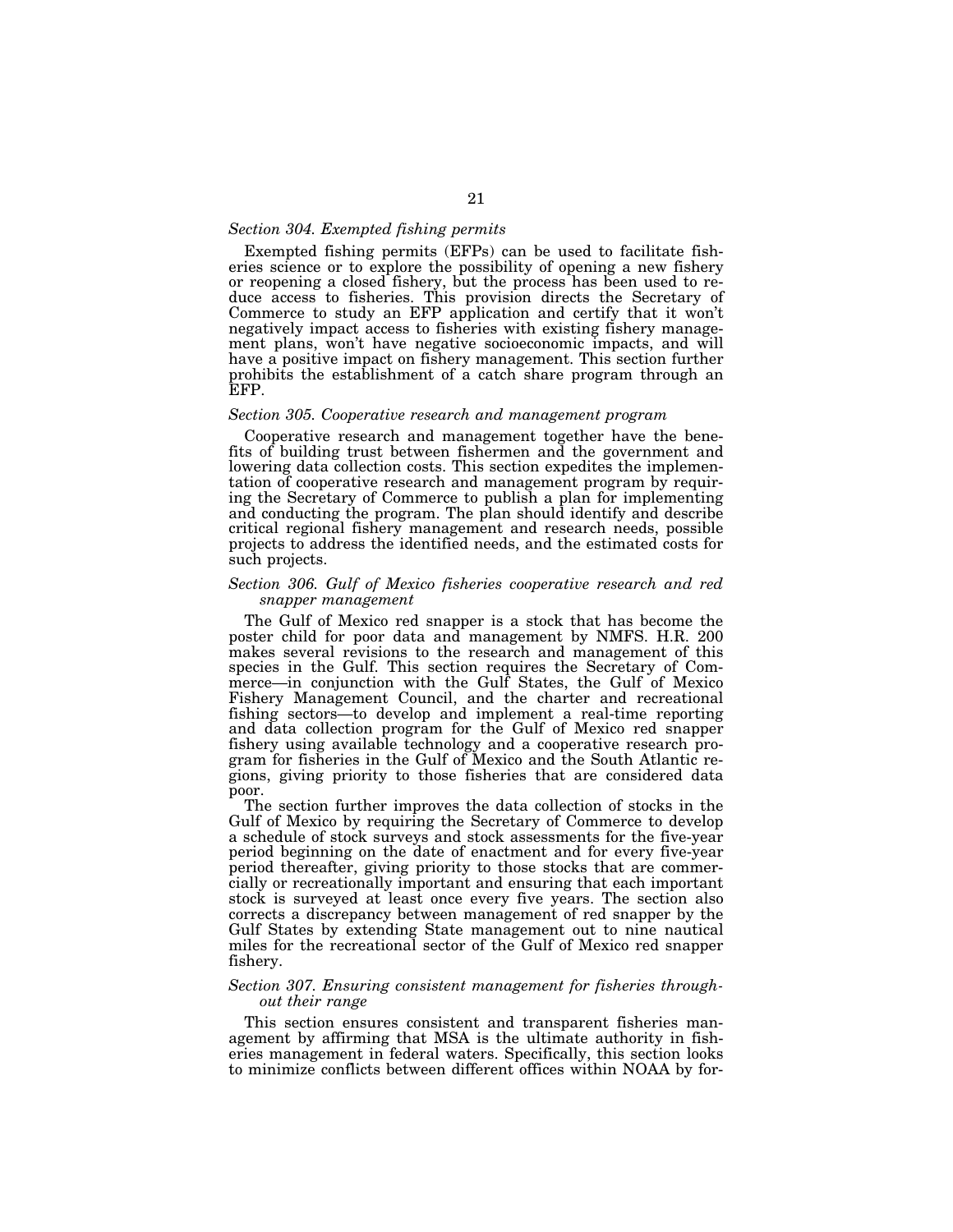mally stating that the open, transparent, stakeholder-driven fishery management Councils would set fisheries regulations within marine National Monuments and National Marine Sanctuaries. This section also states that any fishery restrictions necessary to implement a recovery plan under the Endangered Species Act of 1973 (ESA, 16 U.S.C. 1531 et seq.) are done so through the authority of MSA. This section does nothing to rescind or adjust the boundaries of any marine National Monument or National Marine Sanctuary, nor does this section eliminate species protection under ESA.

#### Title IV—STRENGTHENING FISHING COMMUNITIES

#### *Section 401. Estimation of cost of recovery from fishery resource disaster*

This section instructs the Secretary of Commerce, within 30 days of declaring a fisheries disaster, to publish a cost estimation for recovery from such disaster. This provision is intended to assist Congress in appropriating fishery disaster funding should a disaster be declared by the Secretary.

### *Section 402. Deadline for action on request by Governor for determination regarding fishery resource disaster*

This section mandates that the Secretary of Commerce make a determination regarding a fishery disaster request submitted by a Governor within 90 days of submission.

#### *Section 403. North Pacific fishery management clarification*

This section expands the existing authority for the State of Alaska, with the concurrence of the Secretary of Commerce, to regulate fishing vessels in federal waters off the coast of Alaska if it is operating in a fishery without a current Fishery Management Plan.

### *Section 404. Limitation on harvest in North Pacific directed pollock fishery*

Many of the provisions in H.R. 200 result in greater flexibility for Councils to manage the needs of their region. This section allows the North Pacific Fishery Management Council to change the harvest limitation under the American Fisheries Act for entities engaged in the directed Pollock fishery if that percentage does not exceed 24 percent.

#### *Section 405. Arctic community development quota*

Specific to fisheries managed under the North Pacific Fishery Management Council, this provision instructs the Secretary of Commerce to set aside 10 percent of the total allowable catch within an Arctic fishery management plan to be used as a ''community development quota.'' This quota would be available to small coastal villages located north and east of the Bering Strait.

### *Section 406. Reallocation of certain unused harvest allocation*

The Aleut Corporation was granted a pollock allocation, but due to regulatory hurdles, is unable to harvest its allocation. This provision ensures that the Aleut Corporation retains control of the allocation irrespective of their ability to harvest it, and directs the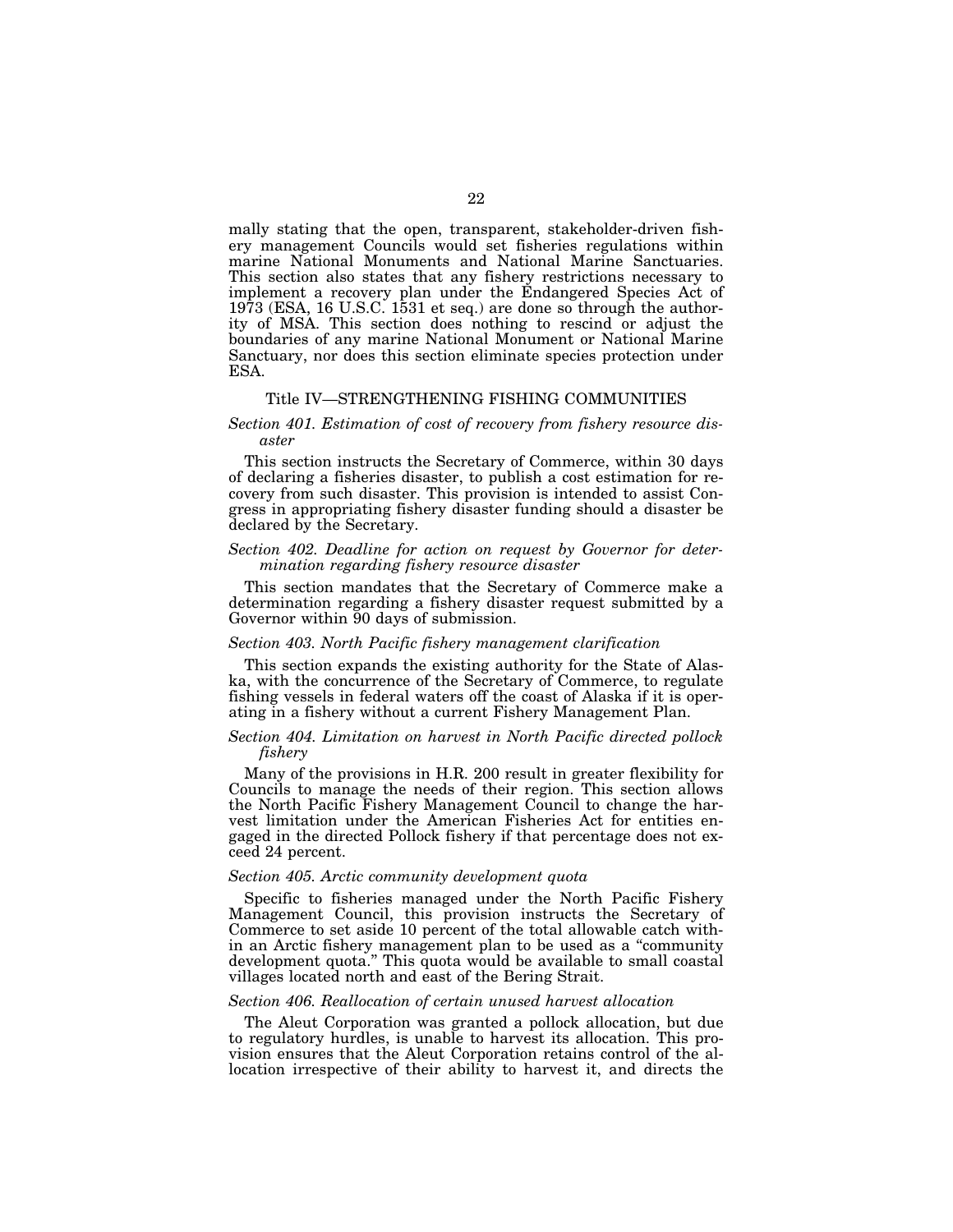National Marine Fisheries Service to revise its regulation so that the Aleut Corporation may harvest its pollock allocation, keeping within the Total Allowable Catch for the fishery.

### COMMITTEE ACTION

H.R. 200 was introduced on January 3, 2017, by Congressman Don Young (R–AK). The bill was referred to the Committee on Natural Resources, and within the Committee to the Subcommittee on Water, Power and Oceans. On September 26, 2017, the Subcommittee held a hearing on the bill. On December 12, 2017, the Natural Resources Committee met to consider the bill. The Subcommittee was discharged by unanimous consent. Congressman Don Young (R–AK) offered an amendment in the nature of a substitute. Congresswoman Madeleine Z. Bordallo (D–GU) offered three amendments designated (033), (034), and (035) en bloc to the amendment in the nature of a substitute; they were adopted by voice vote. Congresswoman Madeleine Z. Bordallo offered an amendment designated (006) to the amendment in the nature of a substitute; it was not adopted by a roll call vote of 18 ayes and 22 nays, as follows: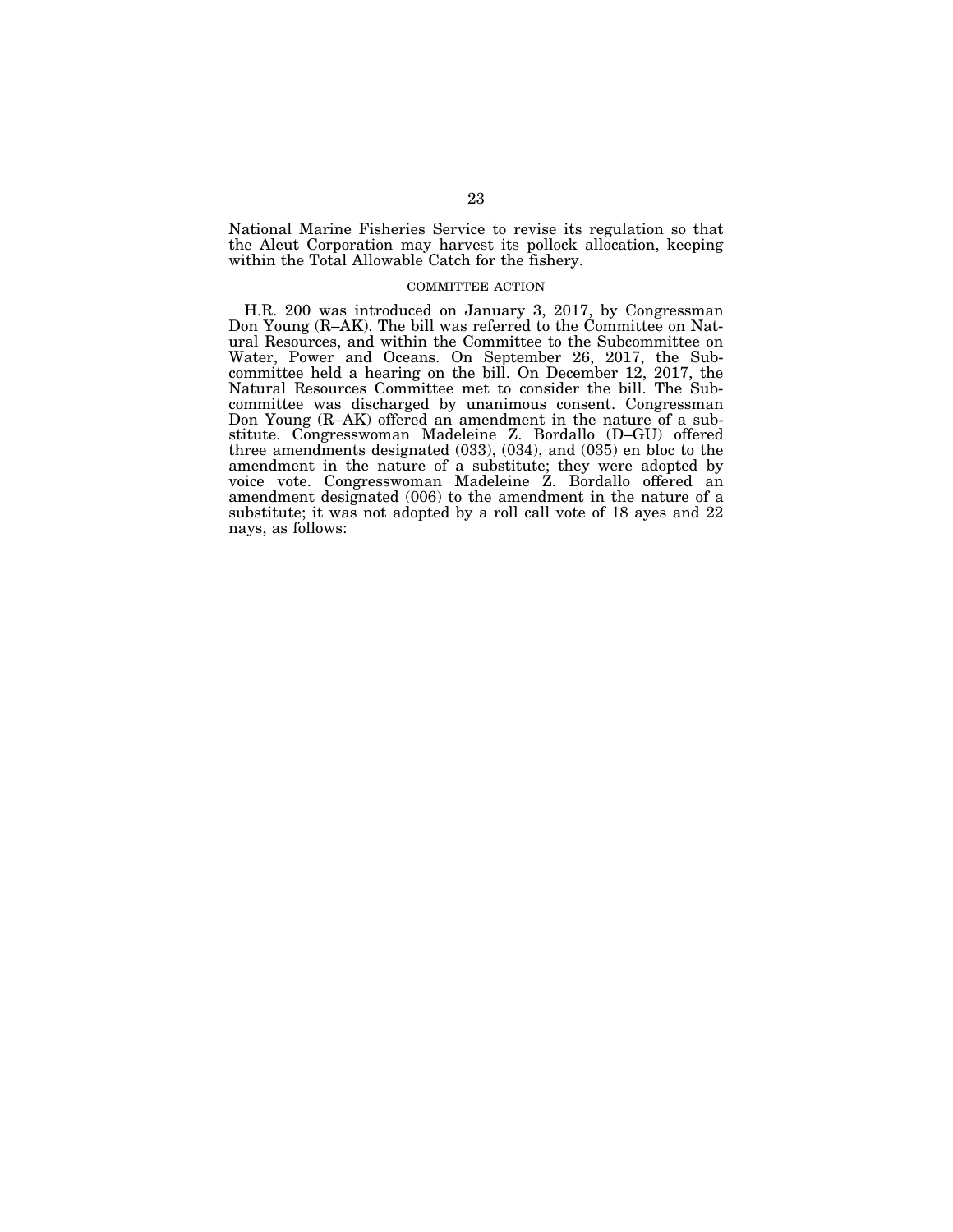### Committee on Natural Resources U.S. House of Representatives

l 15th Congress

### !2/!3i2017

Meeting on / Amendment on: FC Mark Up on Bordallo\_006 to H.R. 200, To amend the Magnuson-Stevens Fishery Conservation and Management Act to provide flexibility for fishery managers and stability for fishcnnen, and for other purposes. "'Strengthening Fishing Communities and Increasing Flexibility in Fisheries Management Act''

| <b>MEMBERS</b>                      | Yes         | No          | Pres | <b>MEMBERS</b>         | Yes | N <sub>0</sub> | Pres |
|-------------------------------------|-------------|-------------|------|------------------------|-----|----------------|------|
| Mr. Bishop, UT, Chairman            |             | X           |      | Mr. Cook, CA           |     | X              |      |
| Mr.Grijalva, AZ, Ranking Member     | $\mathbf x$ |             |      | Mr. Soto, FL           | X   |                |      |
| Mr. Young, AK, Chairman Emeritus    |             | $\mathbf x$ |      | Mr. Westerman, AR      |     | $\mathbf{x}$   |      |
| $\mathbf{r}$<br>Mrs. Napolitano, CA | X           |             |      | Mr. McEachin, VA       | X   |                |      |
| Mr. Gohmert, TX, Vice Chairman      |             |             |      | Mr. Graves, LA         |     | $\mathbf x$    |      |
| Ms. Bordallo, Guam                  | X           |             |      | Mr. Brown, MD          | X   |                |      |
| Mr. Lamborn, CO                     |             | X           |      | Mr. Hice, GA           |     | $\bf{X}$       |      |
| Mr. Costa, CA                       | X           |             |      | Mr. Clay, MO           | X   |                |      |
| Mr. Wittman, VA                     |             |             |      | Mrs. Radewagen, AS     |     | X              |      |
| Mr. Sablan, CNMI                    | $\mathbf x$ |             |      | Mr. Gomez, CA          | X   |                |      |
| Mr. McClintock, CA                  |             | X           |      | Mr. LaHood, IL         |     | X              |      |
| Ms. Tsongas, MA                     | X           |             |      | Mr. Webster, FL        |     | Х              |      |
| Mr. Pearce, NM                      |             | $\bf{x}$    |      | Mr. Bergman, MI        |     | X              |      |
| Mr. Huffman, CA                     | X           |             |      | Ms. Cheney, WY         |     | X              |      |
| Mr. Thompson, PA                    |             | X           |      | Mr. Johnson, LA        |     | X              |      |
| Mr. Lowenthal, CA                   | X           |             |      | Ms. González-Colón, PR |     | X              |      |
| Mr. Gosar, AZ                       |             | X           |      | Mr. Gianforte, MT      |     | X              |      |
| Mr. Beyer, VA                       | X           |             |      |                        |     |                |      |
| Mr. Labrador, ID                    |             | X           |      |                        |     |                |      |
| Mrs. Torres, CA                     | Х           |             |      |                        |     |                |      |
| Mr. Tipton, CO                      |             | X           |      |                        |     |                |      |
| Mr. Gallego, AZ                     | $\mathbf x$ |             |      |                        |     |                |      |
| Mr. LaMalfa, CA                     |             | X           |      |                        |     |                |      |
| Ms. Hanabusa, HI                    | X           |             |      |                        |     |                |      |
| Mr. Denham, CA                      |             |             |      |                        |     |                |      |
| Ms. Barragán, CA                    | X           |             |      | <b>TOTAL:</b>          | 18  | 22             |      |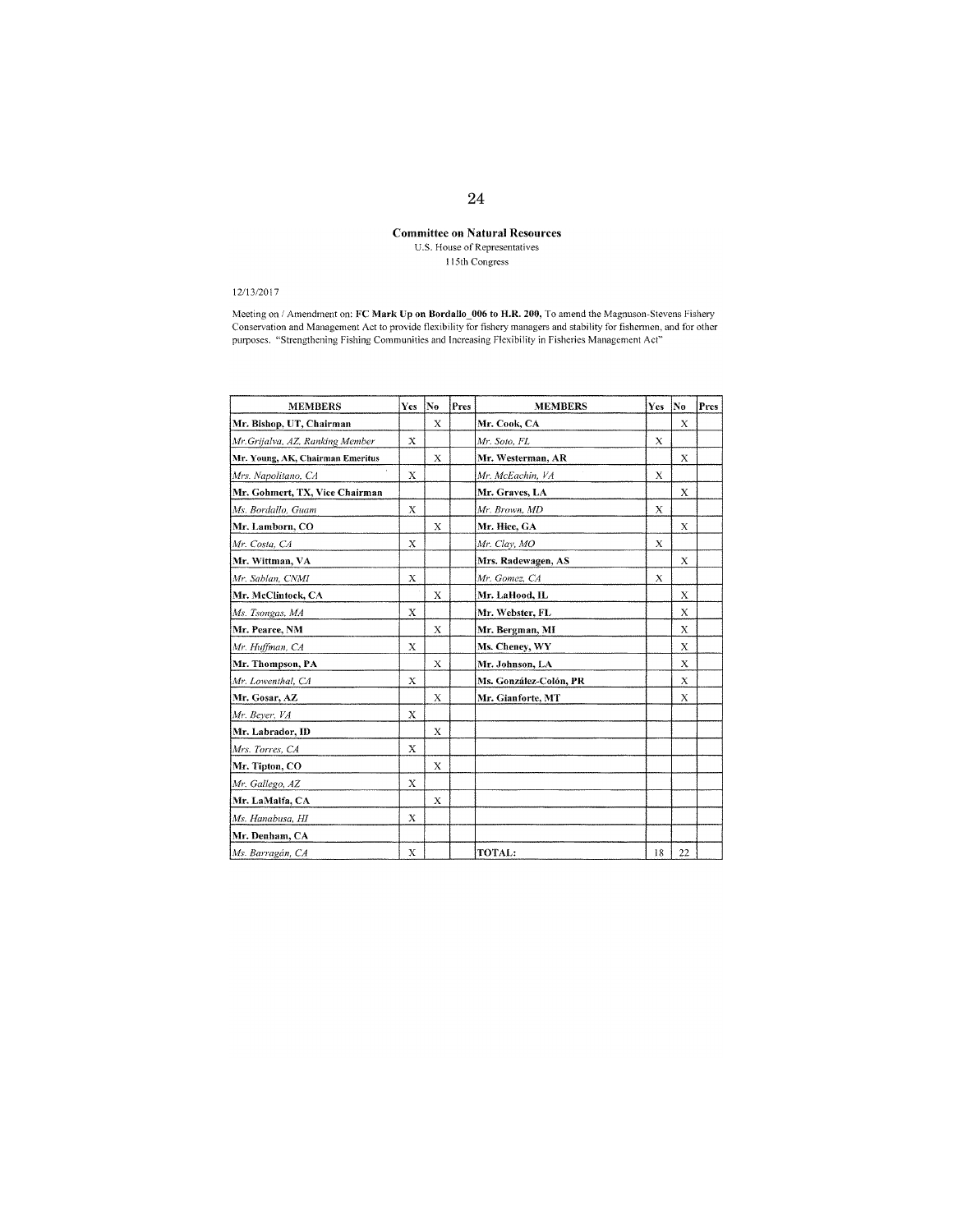Congressman Donald S. Beyer, Jr. (D–VA) offered an amendment designated (007) to the amendment in the nature of a substitute; it was not adopted by a bipartisan roll call vote of 15 ayes and 23 nays, as follows: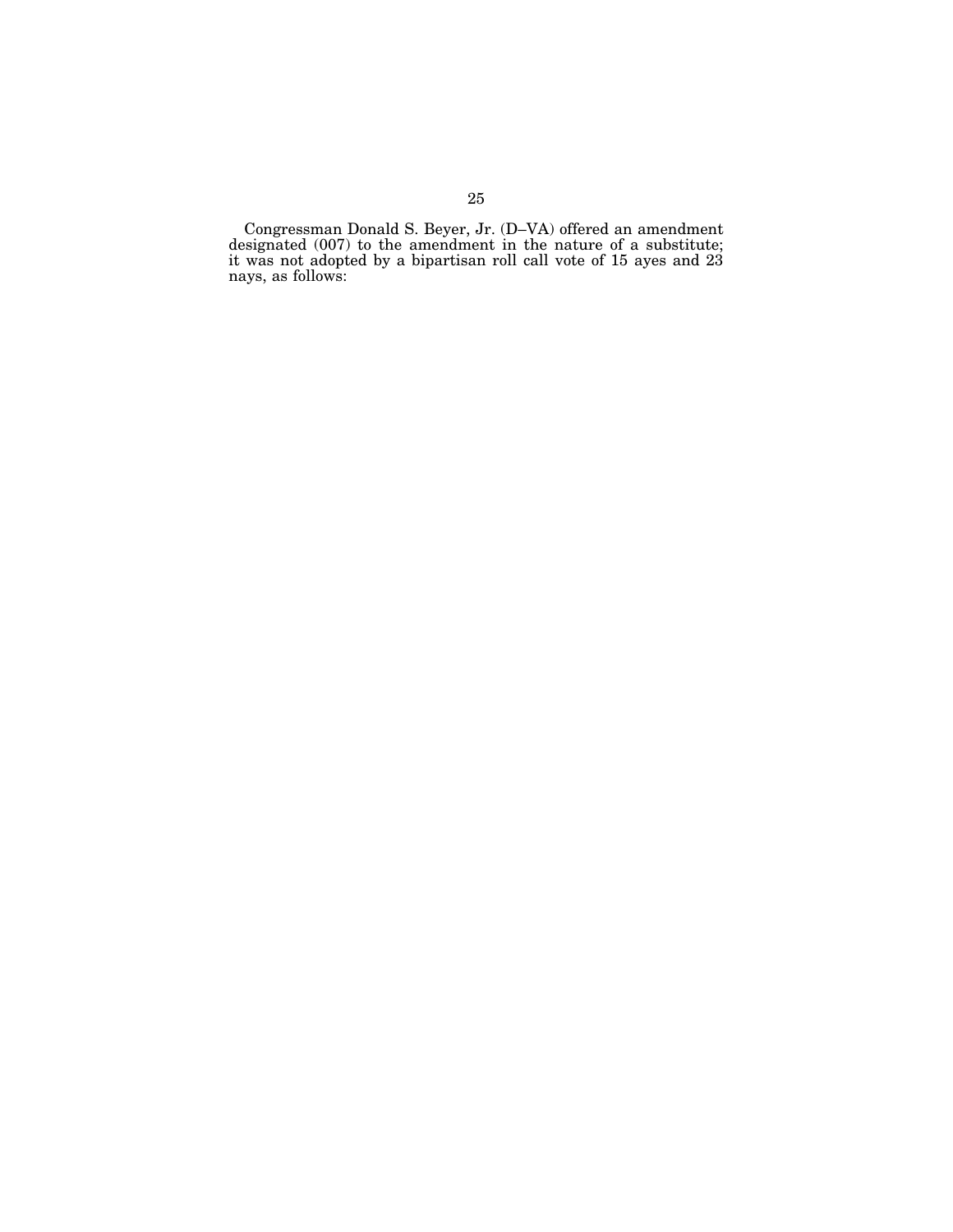### Committee on Natural Resources U.S. House of Representatives

!15th Congress

Date: 12-13-17

### Recorded Vote#: 3

Meeting on / Amendment on: FC Mark Up on Beyer\_007 to H.R. 200, To amend the Magnuson-Stevens Fishery Conservation and Management Act to provide flexibility for fishery managers and stability for fishermen, and for other purposes. "Strengthening Fishing Communities and Increasing Flexibility in Fisheries Management Act"

| <b>MEMBERS</b>                   | <b>Yes</b> | No          | Pres | <b>MEMBERS</b>         | Yes | No | Pres |
|----------------------------------|------------|-------------|------|------------------------|-----|----|------|
| Mr. Bishop, UT, Chairman         |            | X           |      | Mr. Cook, CA           |     | х  |      |
| Mr.Grijalva, AZ, Ranking Member  | X          |             |      | Mr. Soto, FL           | X   |    |      |
| Mr. Young, AK, Chairman Emeritus |            | X           |      | Mr. Westerman, AR      |     | X  |      |
| Mrs. Napolitano, CA              | X          |             |      | Mr. McEachin, VA       | X   |    |      |
| Mr. Gohmert, TX, Vice Chairman   |            |             |      | Mr. Graves, LA         |     |    |      |
| Ms. Bordallo, Guam               | X          |             |      | Mr. Brown, MD          | X   |    |      |
| Mr. Lamborn, CO                  |            | $\mathbf x$ |      | Mr. Hice, GA           |     | X  |      |
| Mr. Costa, CA                    |            | X           |      | Mr. Clay, MO           | X   |    |      |
| Mr. Wittman, VA                  |            |             |      | Mrs. Radewagen, AS     |     | X  |      |
| Mr. Sablan, CNMI                 | X          |             |      | Mr. Gomez. CA          | X   |    |      |
| Mr. McClintock, CA               |            | X           |      | Mr. LaHood, IL         |     | Х  |      |
| Ms. Tsongas, MA                  | X          |             |      | Mr. Webster, FL        |     | X  |      |
| Mr. Pearce, NM                   |            | X           |      | Mr. Bergman, MI        |     | X  |      |
| Mr. Huffman, CA                  | X          |             |      | Ms. Cheney, WY         |     | X  |      |
| Mr. Thompson, PA                 |            | X           |      | Mr. Johnson, LA        |     | X  |      |
| Mr. Lowenthal, CA                |            |             |      | Ms. González-Colón, PR |     | X  |      |
| Mr. Gosar, AZ                    |            | $\bf{X}$    |      | Mr. Gianforte, MT      |     | X  |      |
| Mr. Beyer, VA                    | X          |             |      |                        |     |    |      |
| Mr. Labrador, ID                 |            | X           |      |                        |     |    |      |
| Mrs. Torres, CA                  | X          |             |      |                        |     |    |      |
| Mr. Tipton, CO                   |            | X           |      |                        |     |    |      |
| Mr. Gallego, AZ                  | X          |             |      |                        |     |    |      |
| Mr. LaMalfa, CA                  |            | $\mathbf X$ |      |                        |     |    |      |
| Ms. Hanabusa, HI                 | X          |             |      |                        |     |    |      |
| Mr. Denham, CA                   |            | X           |      |                        |     |    |      |
| Ms. Barragán, CA                 |            |             |      | TOTAL:                 | 15  | 23 |      |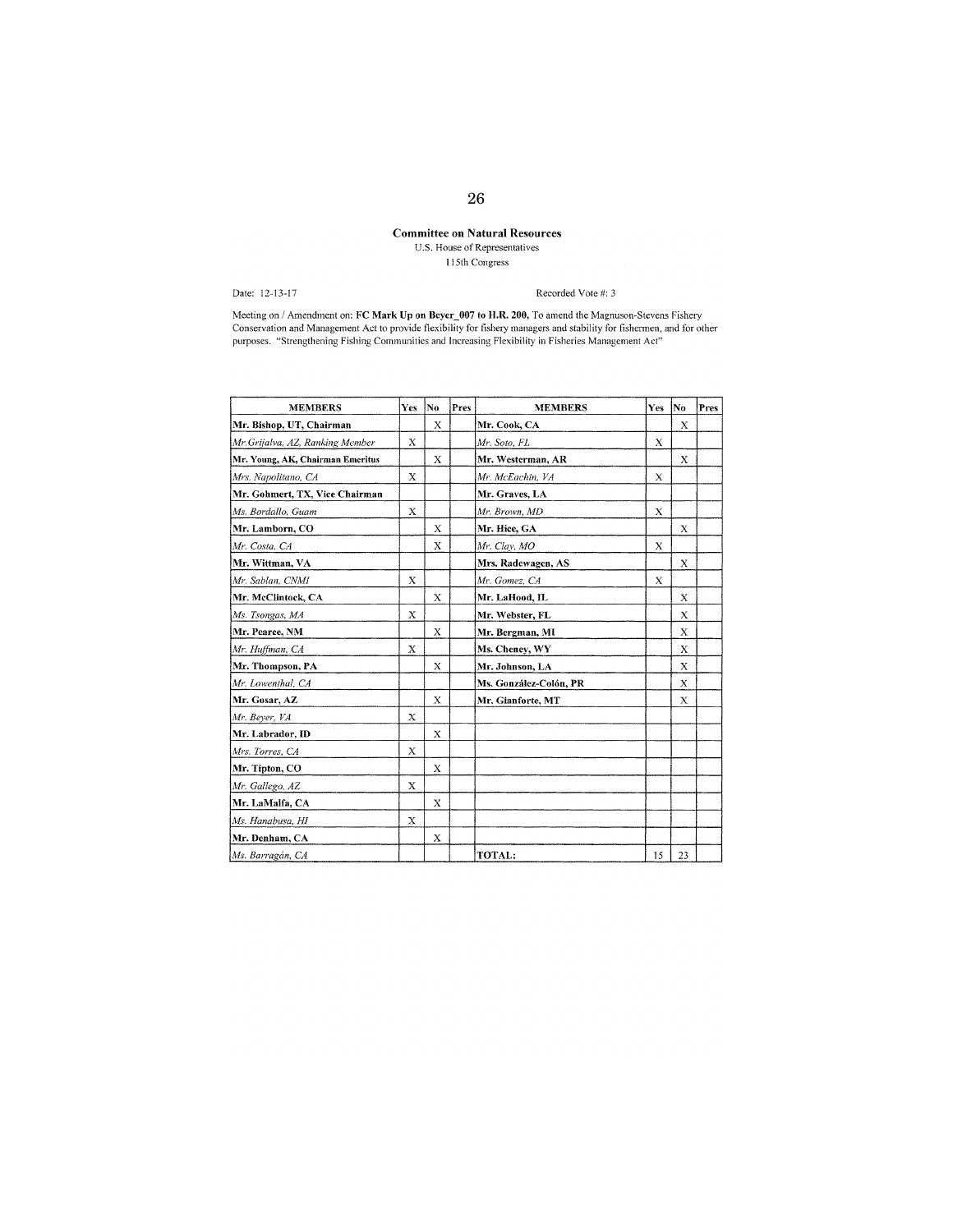Congressman A. Donald McEachin (D–VA) offered an amendment designated (028) to the amendment in the nature of a substitute; it was not adopted by a roll call vote of 17 ayes and 23 noes, as follows: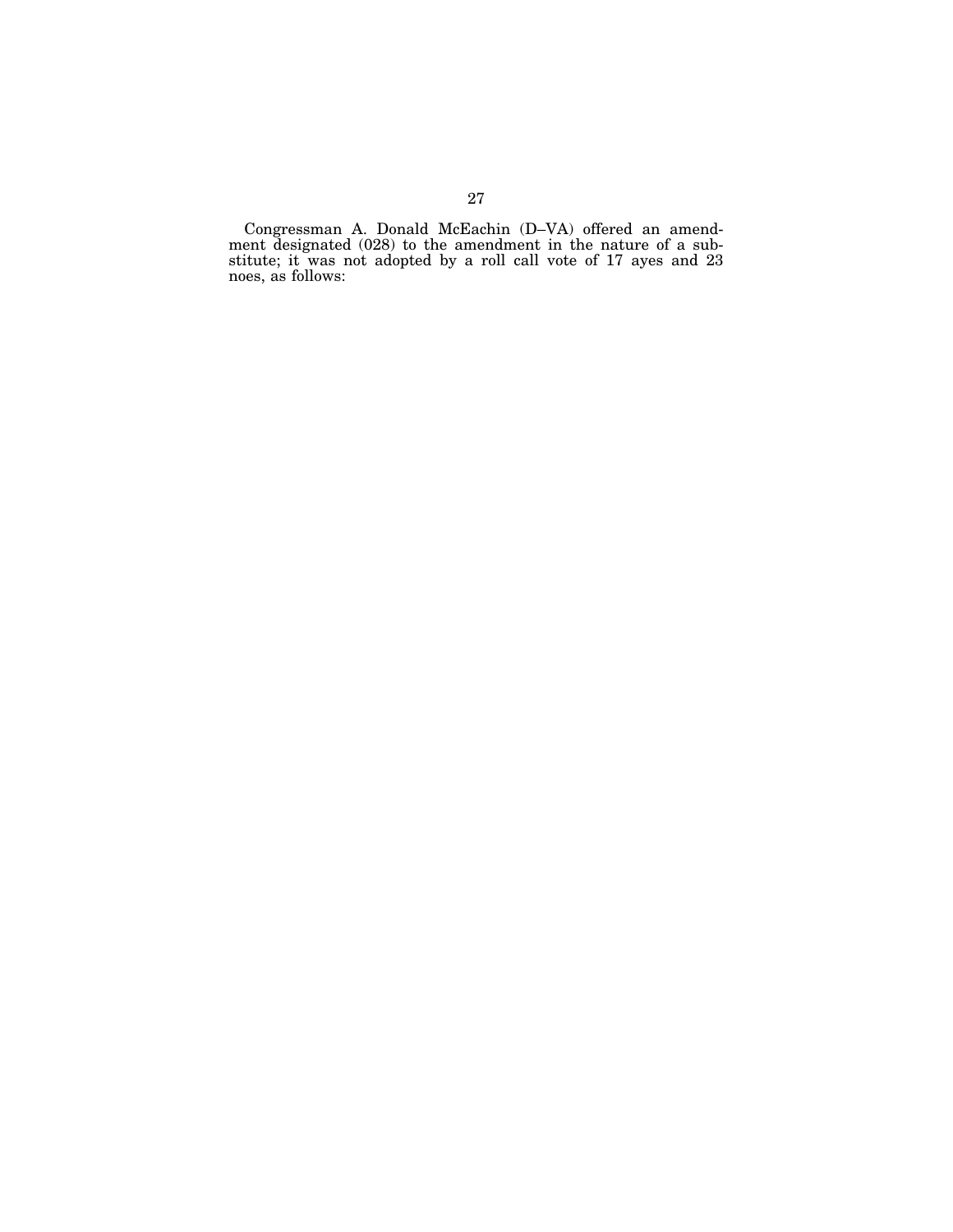# Committee on Natural Resources

U.S. House of Representatives 115th Congress

Recorded Vote #: 4

Meeting on / Amendment on: FC Mark Up on McEachin\_028 to H.R. 200, To amend the Magnuson-Stevens Fishery Conservation and Management Act to provide flexibility for fishery managers and stability for fishermen, and<br>for other purposes. "Strengthening Fishing Communities and Increasing Flexibility in Fisheries Management

Date: 12-13-17

| <b>MEMBERS</b>                   | <b>Yes</b> | No                        | Pres | <b>MEMBERS</b>         | Yes          | No          | Pres |
|----------------------------------|------------|---------------------------|------|------------------------|--------------|-------------|------|
| Mr. Bishop, UT, Chairman         |            | X                         |      | Mr. Cook, CA           |              | Х           |      |
| Mr.Grijalva, AZ, Ranking Member  | X          |                           |      | Mr. Soto, FL           | X            |             |      |
| Mr. Young, AK, Chairman Emeritus |            | X                         |      | Mr. Westerman, AR      |              | X           |      |
| Mrs. Napolitano, CA              | X          |                           |      | Mr. McEachin, VA       | $\mathbf x$  |             |      |
| Mr. Gohmert, TX, Vice Chairman   |            |                           |      | Mr. Graves, LA         |              | X           |      |
| Ms. Bordallo, Guam               | X          |                           |      | Mr. Brown, MD          | $\mathbf{X}$ |             |      |
| Mr. Lamborn, CO                  |            | X                         |      | Mr. Hice, GA           |              | X           |      |
| Mr. Costa, CA                    | X          |                           |      | Mr. Clay, MO           | X            |             |      |
| Mr. Wittman, VA                  |            |                           |      | Mrs. Radewagen, AS     |              | $\mathbf x$ |      |
| Mr. Sablan, CNMI                 | X          |                           |      | Mr. Gomez, CA          | $\mathbf{x}$ |             |      |
| Mr. McClintock, CA               |            | X                         |      | Mr. LaHood, IL         |              | Х           |      |
| Ms. Tsongas, MA                  | X          |                           |      | Mr. Webster, FL        |              | X           |      |
| Mr. Pearce, NM                   |            | $\boldsymbol{\mathsf{X}}$ |      | Mr. Bergman, MI        |              | Х           |      |
| Mr. Huffman, CA                  | Х          |                           |      | Ms. Cheney, WY         |              | X           |      |
| Mr. Thompson, PA                 |            | X                         |      | Mr. Johnson, LA        |              | X           |      |
| Mr. Lowenthal, CA                | X          |                           |      | Ms. González-Colón, PR |              | X           |      |
| Mr. Gosar, AZ                    |            | $\bf{X}$                  |      | Mr. Gianforte, MT      |              | X           |      |
| Mr. Beyer, VA                    | X          |                           |      |                        |              |             |      |
| Mr. Labrador, ID                 |            | X                         |      |                        |              |             |      |
| Mrs. Torres, CA                  | $\bf{X}$   |                           |      |                        |              |             |      |
| Mr. Tipton, CO                   |            | X                         |      |                        |              |             |      |
| Mr. Gallego, AZ                  | X          |                           |      |                        |              |             |      |
| Mr. LaMalfa, CA                  |            | $\bf{X}$                  |      |                        |              |             |      |
| Ms. Hanabusa, HI                 | X          |                           |      |                        |              |             |      |
| Mr. Denham, CA                   |            | X                         |      |                        |              |             |      |
| Ms. Barragán, CA                 |            |                           |      | TOTAL:                 | 17           | 23          |      |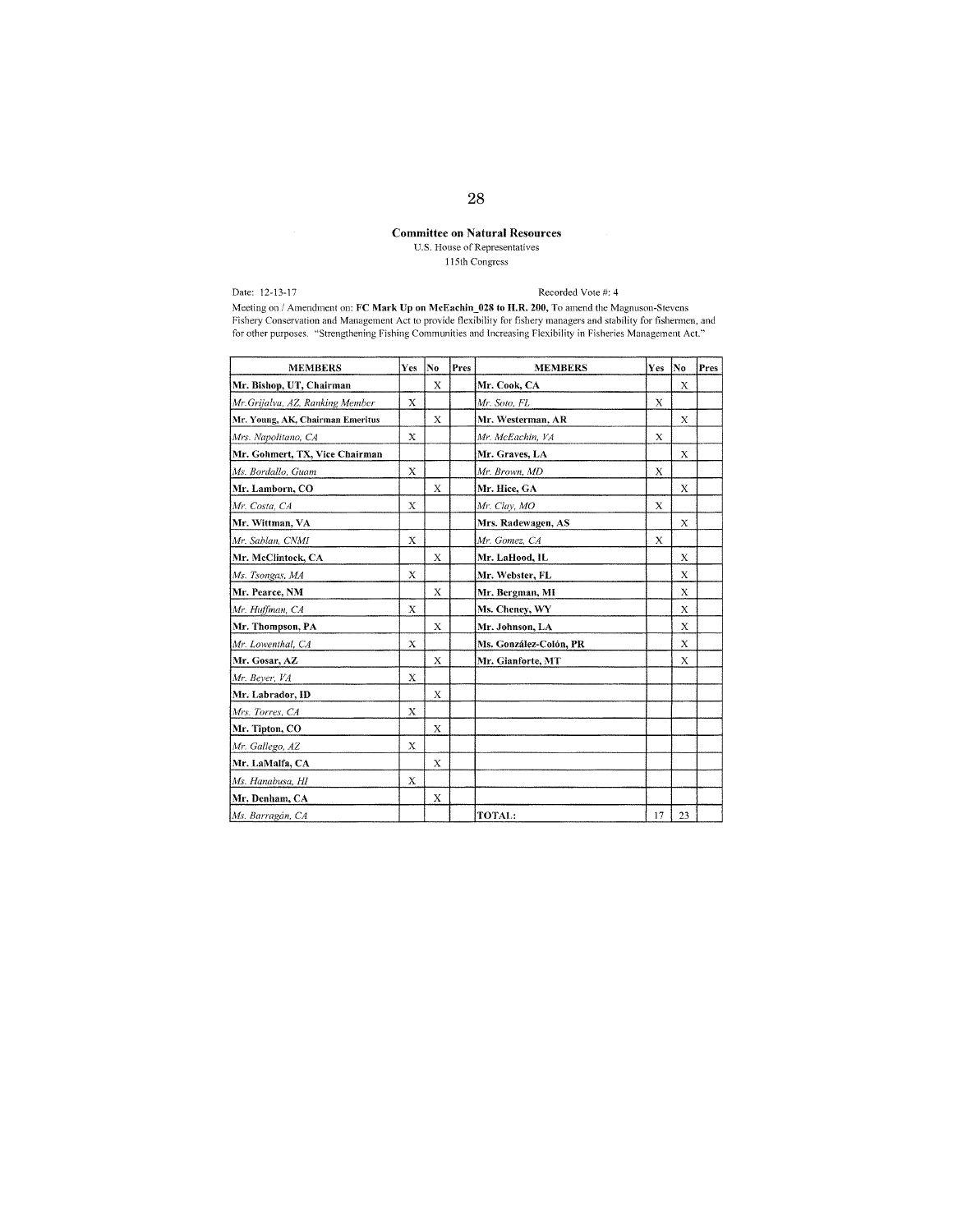Congressman Raúl M. Grijalva (D-AZ) offered and withdrew an amendment designated (009) to the amendment in the nature of a substitute. Congressman Daniel Webster (R–FL) offered an amendment designated (011) to the amendment in the nature of a substitute; it was adopted by voice vote. Congressman Alan S. Lowenthal (D–CA) offered an amendment designated (005) to the amendment in the nature of a substitute; it was not adopted by a roll call vote of 17 ayes and 23 noes, as follows: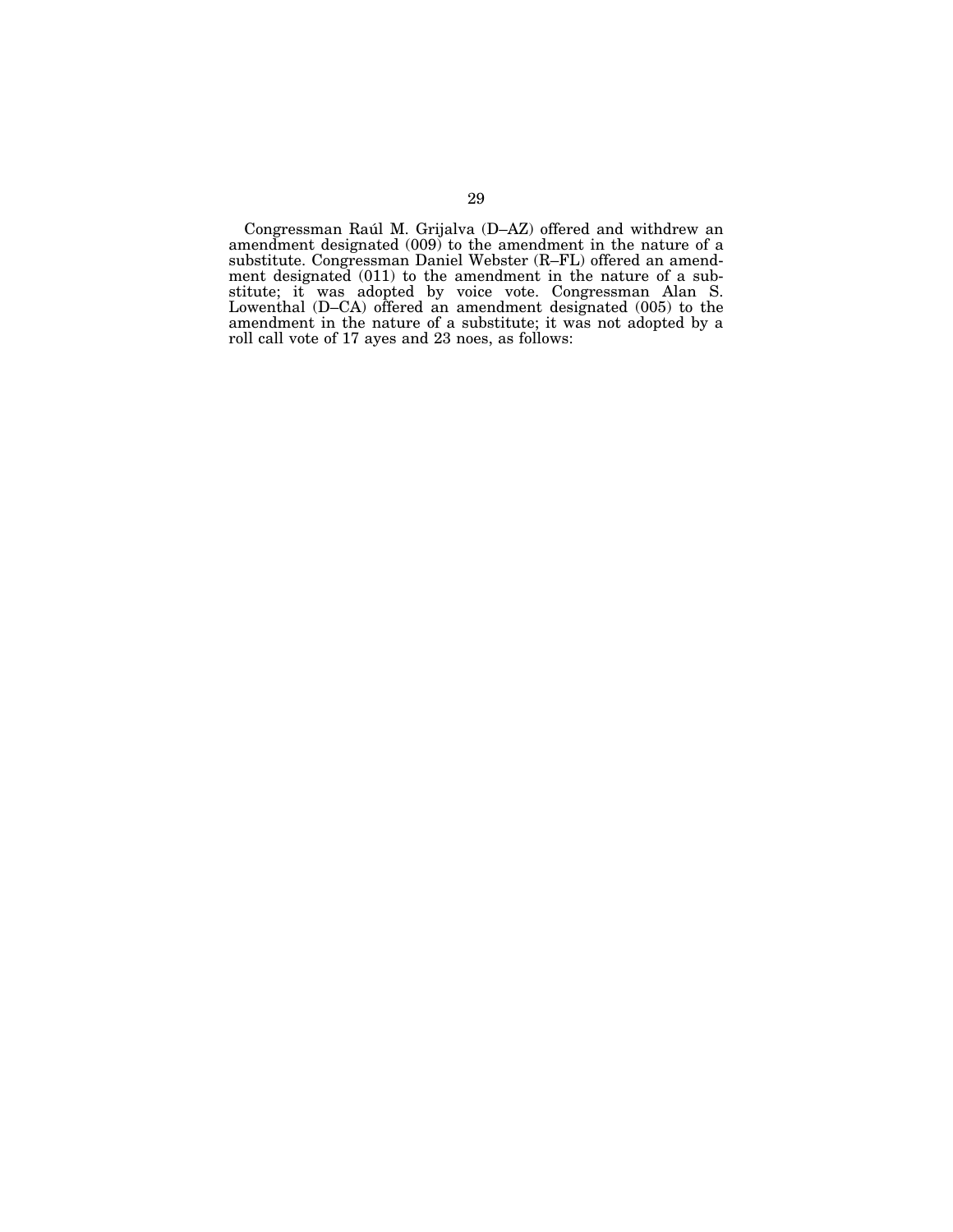# Committee on Natural Resources

U.S. House of Representatives 115th Congress

Date: 12.13.17 Recorded Vote #: 5 Meeting on I Amendment on: FC Markup Up on Lowenthai\_OOS to II.R. 200, To amend the Magnuson-Stevens Fishery Conservation and Management Act to provide flexibility for fishery managers and stability for fisherman, for other purposes. "Strengthening Fishing Communities and Increasing Flexibility in Fisheries Management Act."

| <b>MEMBERS</b>                   | Yes                       | No.         | Pres | <b>MEMBERS</b><br>Mr. Cook, CA |    | lNo | Pres |
|----------------------------------|---------------------------|-------------|------|--------------------------------|----|-----|------|
| Mr. Bishop, UT, Chairman         |                           | X           |      |                                |    | X   |      |
| Mr.Grijalva, AZ, Ranking Member  | X                         |             |      | Mr. Soto, FL                   | X  |     |      |
| Mr. Young, AK, Chairman Emeritus |                           | X           |      | Mr. Westerman, AR              |    | X   |      |
| Mrs. Napolitano, CA              | Х                         |             |      | Mr. McEachin, VA               | X  |     |      |
| Mr. Gohmert, TX, Vice Chairman   |                           |             |      | Mr. Graves, LA                 |    | X   |      |
| Ms. Bordallo, Guam               | X                         |             |      | Mr. Brown, MD                  | X  |     |      |
| Mr. Lamborn, CO                  |                           | X           |      | Mr. Hice, GA                   |    | X   |      |
| Mr. Costa, CA                    | X                         |             |      | Mr. Clay, MO                   | X  |     |      |
| Mr. Wittman, VA                  |                           |             |      | Mrs. Radewagen, AS             |    | X   |      |
| Mr. Sablan, CNMI                 | $\boldsymbol{\mathsf{x}}$ |             |      | Mr. Gomez, CA                  | X  |     |      |
| Mr. McClintock, CA               |                           | X           |      | Mr. LaHood, IL                 |    | X   |      |
| Ms. Tsongas, MA                  | $\mathbf x$               |             |      | Mr. Webster, FL                |    | X   |      |
| Mr. Pearce, NM                   |                           | X           |      | Mr. Bergman, MI                |    | X   |      |
| Mr. Huffman, CA                  | X                         |             |      | Ms. Cheney, WY                 |    | X   |      |
| Mr. Thompson, PA                 |                           | X           |      | Mr. Johnson, LA                |    | X   |      |
| Mr. Lowenthal, CA                | X                         |             |      | Ms. González-Colón, PR         |    | X   |      |
| Mr. Gosar, AZ                    |                           | $\mathbf x$ |      | Mr. Gianforte, MT              |    | X   |      |
| Mr. Beyer, VA                    | X                         |             |      |                                |    |     |      |
| Mr. Labrador, ID                 |                           | X           |      |                                |    |     |      |
| Mrs. Torres, CA                  | X                         |             |      |                                |    |     |      |
| Mr. Tipton, CO                   |                           | $\mathbf x$ |      |                                |    |     |      |
| Mr. Gallego, AZ                  | X                         |             |      |                                |    |     |      |
| Mr. LaMalfa, CA                  |                           | X           |      |                                |    |     |      |
| Ms. Hanabusa, HI                 | X                         |             |      |                                |    |     |      |
| Mr. Denham, CA                   |                           | X           |      |                                |    |     |      |
| Ms. Barragán, CA                 |                           |             |      | TOTAL:                         | 17 | 23  |      |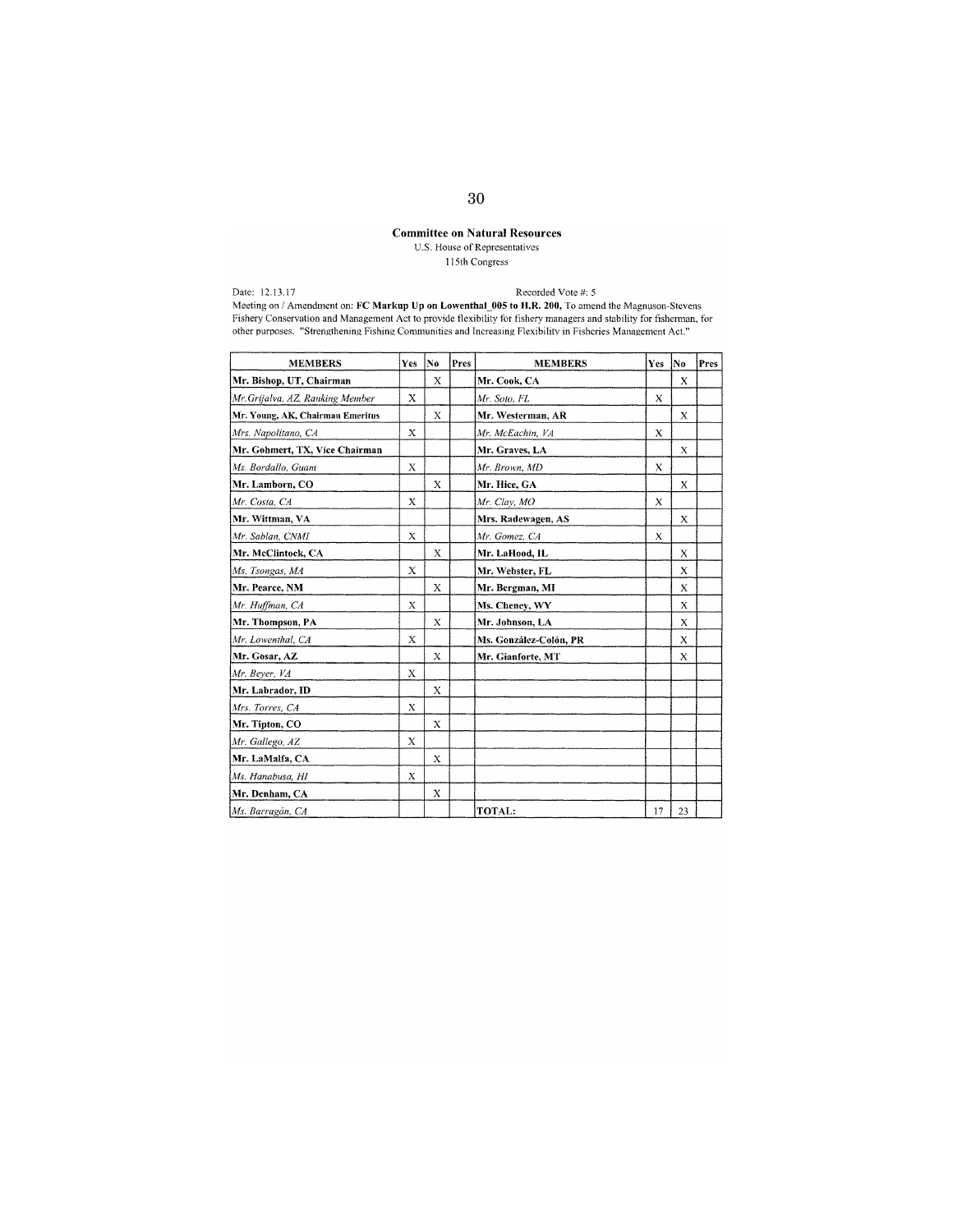Congressman Garret Graves (R–LA) offered an amendment designated (093) to the amendment in the nature of a substitute; it was adopted by a bipartisan roll call vote of 35 ayes and 4 noes, as follows: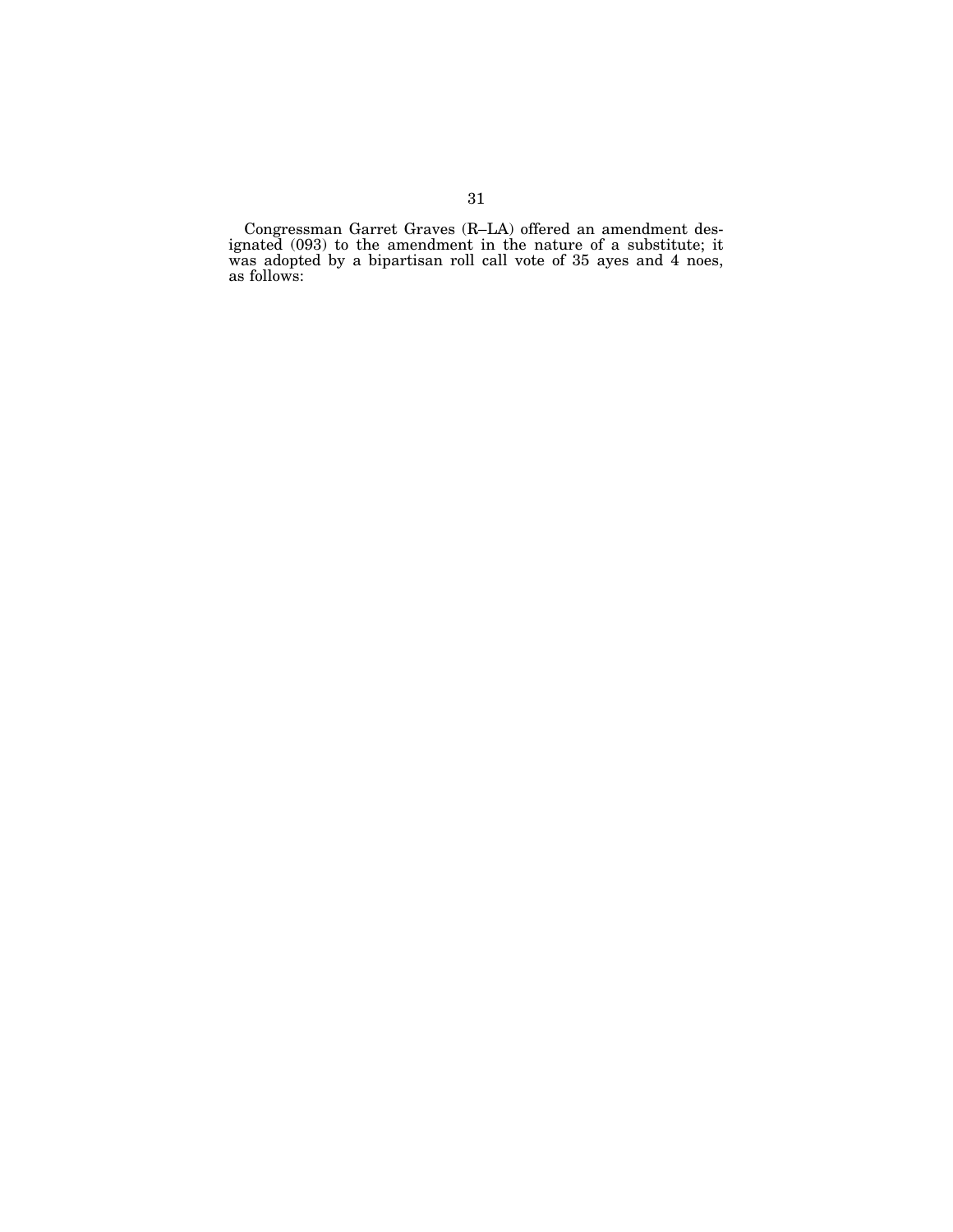# Committee on Natural Resources

U.S. House of Representatives !15th Congress

Recorded Vote #: 6

Date: 12-13-17 Meeting on / Amendment on: **FC Mark Up on Graves\_093 to H.R. 200,** To amend the Magnuson-Stevens Fishery<br>Conservation and Management Act to provide flexibility for fishery managers and stability for fishermen, and for other purposes. ''Strengthening Fishing Communities and lncreasing Flexibility in Fisheries Management Act"

| <b>MEMBERS</b>                   | Pres<br>Yes<br>No<br><b>MEMBERS</b> |             | Yes                    | [No          | Pres |  |
|----------------------------------|-------------------------------------|-------------|------------------------|--------------|------|--|
| Mr. Bishop, UT, Chairman         | X                                   |             | Mr. Cook, CA           | X            |      |  |
| Mr. Grijalva, AZ, Ranking Member |                                     | $\bf{X}$    | Mr. Soto, FL           | X            |      |  |
| Mr. Young, AK, Chairman Emeritus | X                                   |             | Mr. Westerman, AR      | $\mathbf{x}$ |      |  |
| Mrs. Napolitano, CA              |                                     | X           | Mr. McEachin, VA       | X            |      |  |
| Mr. Gohmert, TX, Vice Chairman   |                                     |             | Mr. Graves, LA         | X            |      |  |
| Ms. Bordallo, Guam               |                                     |             | Mr. Brown, MD          | $\mathbf x$  |      |  |
| Mr. Lamborn, CO                  | X                                   |             | Mr. Hice, GA           | X            |      |  |
| Mr. Costa, CA                    | X                                   |             | Mr. Clay, MO           | $\mathbf x$  |      |  |
| Mr. Wittman, VA                  |                                     |             | Mrs. Radewagen, AS     | X            |      |  |
| Mr. Sablan, CNMI                 | $\mathbf x$                         |             | Mr. Gomez, CA          | X            |      |  |
| Mr. McClintock, CA               | X                                   |             | Mr. LaHood, IL         | $\mathbf x$  |      |  |
| Ms. Tsongas, MA                  |                                     | $\mathbf x$ | Mr. Webster, FL        | $\bf{X}$     |      |  |
| Mr. Pearce, NM                   | X                                   |             | Mr. Bergman, MI        | X            |      |  |
| Mr. Huffman, CA                  |                                     | X           | Ms. Cheney, WY         | X            |      |  |
| Mr. Thompson, PA                 | X                                   |             | Mr. Johnson, LA        | X            |      |  |
| Mr. Lowenthal, CA                | X                                   |             | Ms. González-Colón, PR | X            |      |  |
| Mr. Gosar, AZ                    | $\mathbf x$                         |             | Mr. Gianforte, MT      | $\mathbf x$  |      |  |
| Mr. Beyer, VA                    | X                                   |             |                        |              |      |  |
| Mr. Labrador, ID                 |                                     |             |                        |              |      |  |
| Mrs. Torres, CA                  | X                                   |             |                        |              |      |  |
| Mr. Tipton, CO                   | $\bf{X}$                            |             |                        |              |      |  |
| Mr. Gallego, AZ                  | X                                   |             |                        |              |      |  |
| Mr. LaMalfa, CA                  | X                                   |             |                        |              |      |  |
| Ms. Hanabusa, HI                 | X                                   |             |                        |              |      |  |
| Mr. Denham, CA                   | X                                   |             |                        |              |      |  |
| Ms. Barragán, CA                 | X                                   |             | TOTAL:                 | 35           | 4    |  |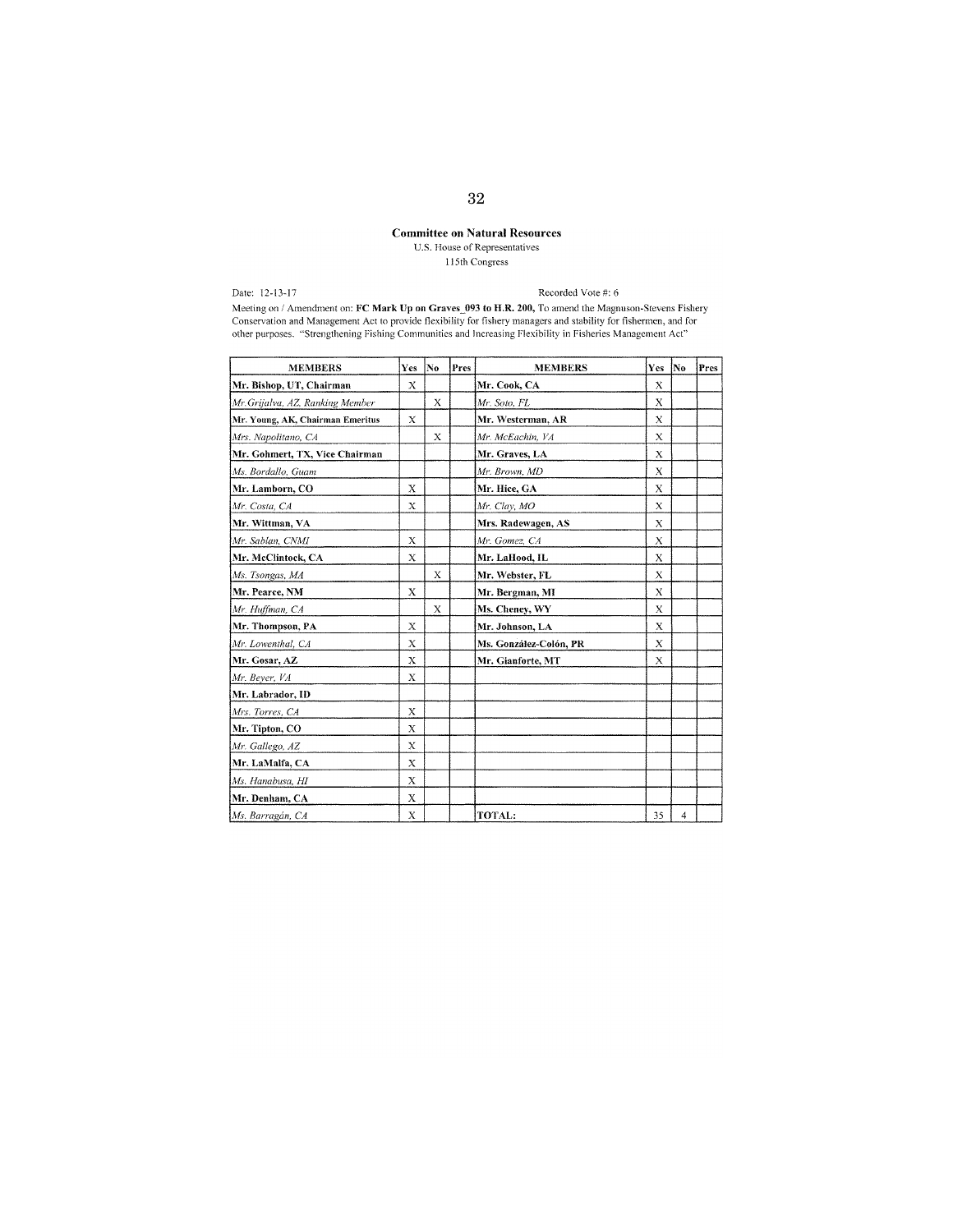Congressman Garret Graves offered an amendment designated (094) to the amendment in the nature of a substitute; it was adopted by voice vote. Congressman Jared Huffman (D–CA) offered an amendment designated (118) to the amendment in the nature of a substitute. After a point of order was raised, the amendment was withdrawn. No other amendments were offered. The amendment in the nature of a substitute, as amended, was adopted by voice vote. The bill, as amended, was ordered favorably reported to the House of Representatives on December 13, 2017, by a roll call vote of 23 ayes to 17 noes, as follows: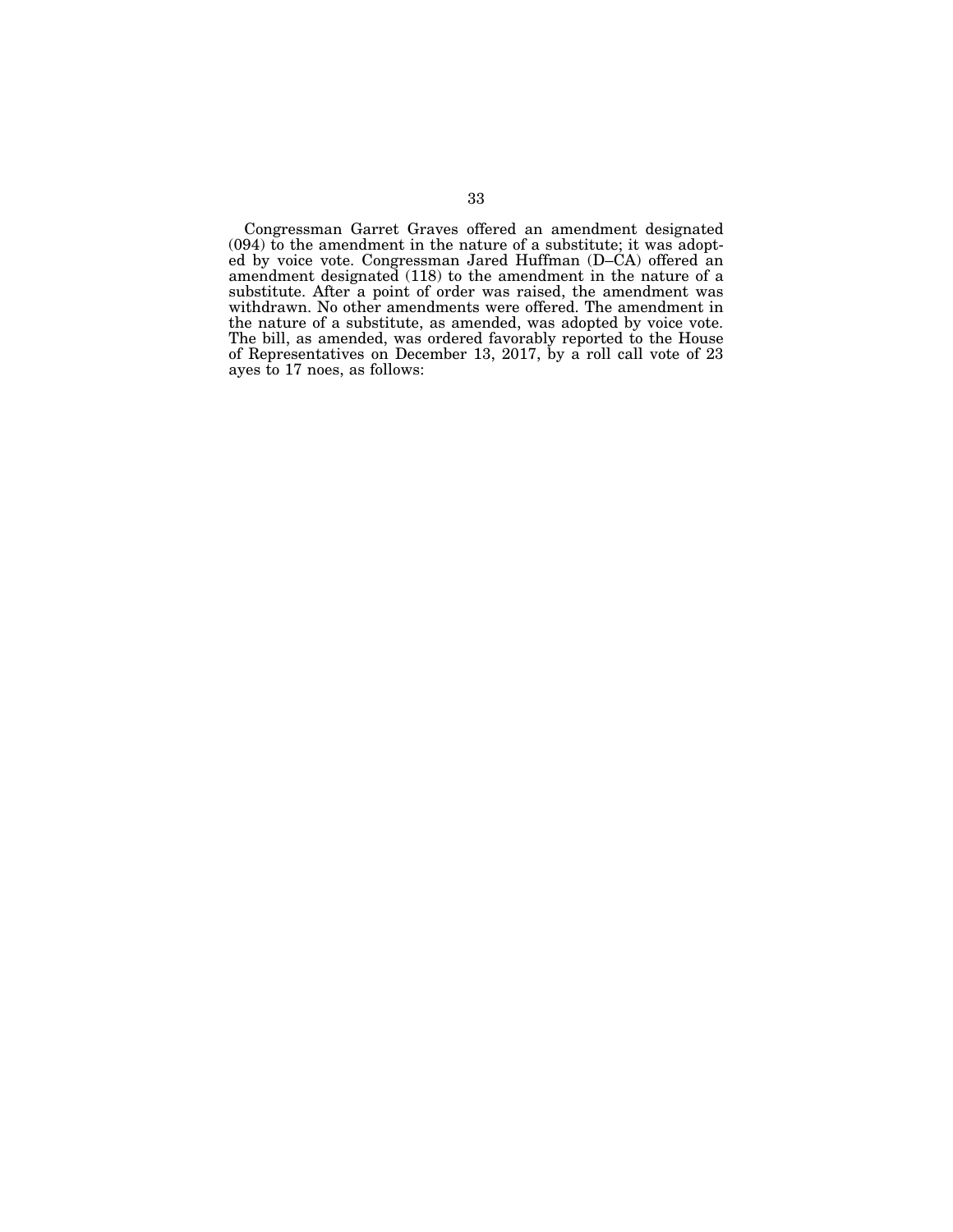# Committee on Natural Resources

U.S. House of Representatives 115 th Congress

Date: 12-13-17 Recorded Vote #: 7 Meeting on / Amendment on: FC Mark Up on Favorably Reporting H.R. 200, To amend the Magnuson-Stevens Fishery Conservation and Management Act to provide flexibility for fishery managers and stability for fishermen, and for other purposes. ·'Strengthening Fishing Communities and Increasing Flexibility in Fisheries Management Act".

| <b>MEMBERS</b>                   |   | No           | Pres | <b>MEMBERS</b>         | Yes         | No                        | Pres |
|----------------------------------|---|--------------|------|------------------------|-------------|---------------------------|------|
| Mr. Bishop, UT, Chairman         | X |              |      | Mr. Cook, CA           | X           |                           |      |
| Mr.Grijalva, AZ, Ranking Member  |   | X            |      | Mr. Soto, FL           |             | X                         |      |
| Mr. Young, AK, Chairman Emeritus | X |              |      | Mr. Westerman, AR      | X           |                           |      |
| Mrs. Napolitano, CA              |   | X            |      | Mr. McEachin, VA       |             | X                         |      |
| Mr. Gohmert, TX, Vice Chairman   |   |              |      | Mr. Graves, LA         | $\mathbf x$ |                           |      |
| Ms. Bordallo, Guam               |   |              |      | Mr. Brown, MD          |             | X                         |      |
| Mr. Lamborn, CO                  | X |              |      | Mr. Hice, GA           | X           |                           |      |
| Mr. Costa, CA                    |   | X            |      | Mr. Clay, MO           |             | $\boldsymbol{\mathsf{X}}$ |      |
| Mr. Wittman, VA                  |   |              |      | Mrs. Radewagen, AS     | $\bf{X}$    |                           |      |
| Mr. Sablan, CNMI                 |   | $\mathbf{x}$ |      | Mr. Gomez, CA          |             | $\mathbf x$               |      |
| Mr. McClintock, CA               | X |              |      | Mr. LaHood, IL         | X           |                           |      |
| Ms. Tsongas, MA                  |   | $\mathbf x$  |      | Mr. Webster, FL        | X           |                           |      |
| Mr. Pearce, NM                   | X |              |      | Mr. Bergman, MI        | $\bf{X}$    |                           |      |
| Mr. Huffman, CA                  |   | $\mathbf x$  |      | Ms. Cheney, WY         | $\mathbf x$ |                           |      |
| Mr. Thompson, PA                 | X |              |      | Mr. Johnson, LA        | $\bf{X}$    |                           |      |
| Mr. Lowenthal, CA                |   | X            |      | Ms. González-Colón, PR | X           |                           |      |
| Mr. Gosar, AZ                    | X |              |      | Mr. Gianforte, MT      | X           |                           |      |
| Mr. Beyer, VA                    |   | X            |      |                        |             |                           |      |
| Mr. Labrador, ID                 | X |              |      |                        |             |                           |      |
| Mrs. Torres, CA                  |   | X            |      |                        |             |                           |      |
| Mr. Tipton, CO                   | X |              |      |                        |             |                           |      |
| Mr. Gallego, AZ                  |   | X            |      |                        |             |                           |      |
| Mr. LaMalfa, CA                  | X |              |      |                        |             |                           |      |
| Ms. Hanabusa, HI                 |   | X            |      |                        |             |                           |      |
| Mr. Denham, CA                   | X |              |      |                        |             |                           |      |
| Ms. Barragán, CA                 |   | X            |      | TOTAL:                 | 23          | 17                        |      |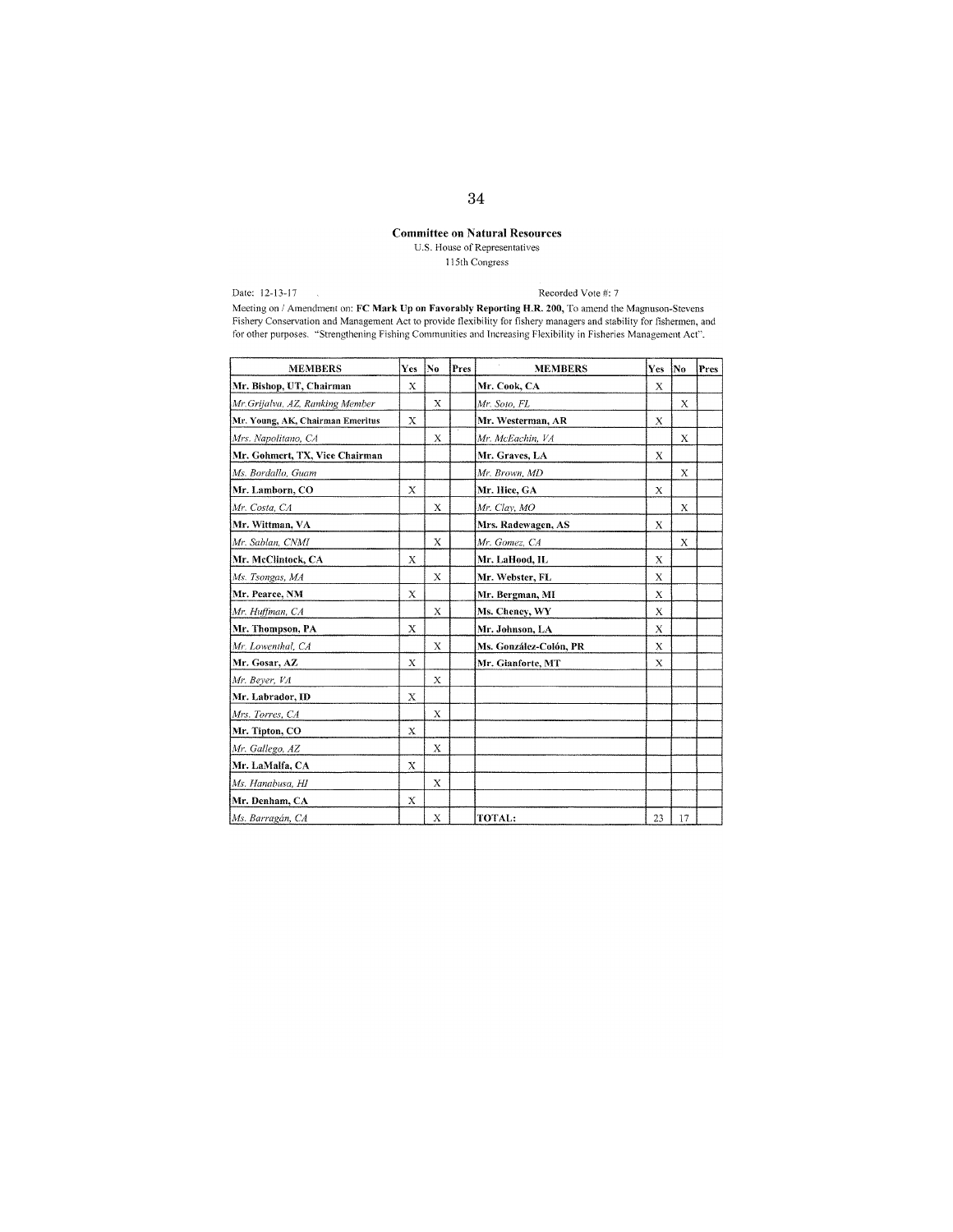Regarding clause  $2(b)(1)$  of rule X and clause  $3(c)(1)$  of rule XIII of the Rules of the House of Representatives, the Committee on Natural Resources' oversight findings and recommendations are reflected in the body of this report.

#### COMPLIANCE WITH HOUSE RULE XIII AND CONGRESSIONAL BUDGET **ACT**

1. Cost of Legislation and the Congressional Budget Act. With respect to the requirements of clause  $3(c)(2)$  and  $(3)$  of rule XIII of the Rules of the House of Representatives and sections 308(a) and 402 of the Congressional Budget Act of 1974, the Committee has received the following estimate for the bill from the Director of the Congressional Budget Office:

### U.S. CONGRESS, CONGRESSIONAL BUDGET OFFICE, *Washington, DC, April 24, 2018.*

Hon. ROB BISHOP,

*Chairman, Committee on Natural Resources,* 

*House of Representatives, Washington, DC.* 

DEAR MR. CHAIRMAN: The Congressional Budget Office has prepared the enclosed cost estimate for H.R. 200, the Strengthening Fishing Communities and Increasing Flexibility in Fisheries Management Act.

If you wish further details on this estimate, we will be pleased to provide them. The CBO staff contact is Robert Reese.

Sincerely,

KEITH HALL, *Director.* 

Enclosure.

### *H.R. 200—Strengthening Fishing Communities and Increasing Flexibility in Fisheries Management Act*

Summary: H.R. 200 would amend the Magnuson-Stevens Fishery Conservation and Management Act, which addresses U.S. fisheries management and would authorize the annual appropriation of \$397 million through 2022 for those purposes. The bill also would require the Secretary of Commerce to request that the National Academy of Sciences study certain mixed-use fisheries.

CBO estimates that implementing H.R. 200 would cost about \$1.4 billion over the 2019–2023 period, assuming appropriation of the authorized and necessary amounts. Enacting the bill could increase revenues and direct spending; therefore, pay-as-you-go procedures apply. However, CBO estimates that any such changes would have a negligible net effect on the deficit.

CBO estimates that enacting H.R. 200 would not increase net direct spending or on-budget deficits in any of the four consecutive 10-year periods beginning in 2029.

H.R. 200 contains no intergovernmental mandates as defined in the Unfunded Mandates Reform Act (UMRA).

The bill would impose a private-sector mandate as defined in UMRA by prohibiting shark feeding off the coast of Florida. CBO estimates that the cost of the mandate would fall below the annual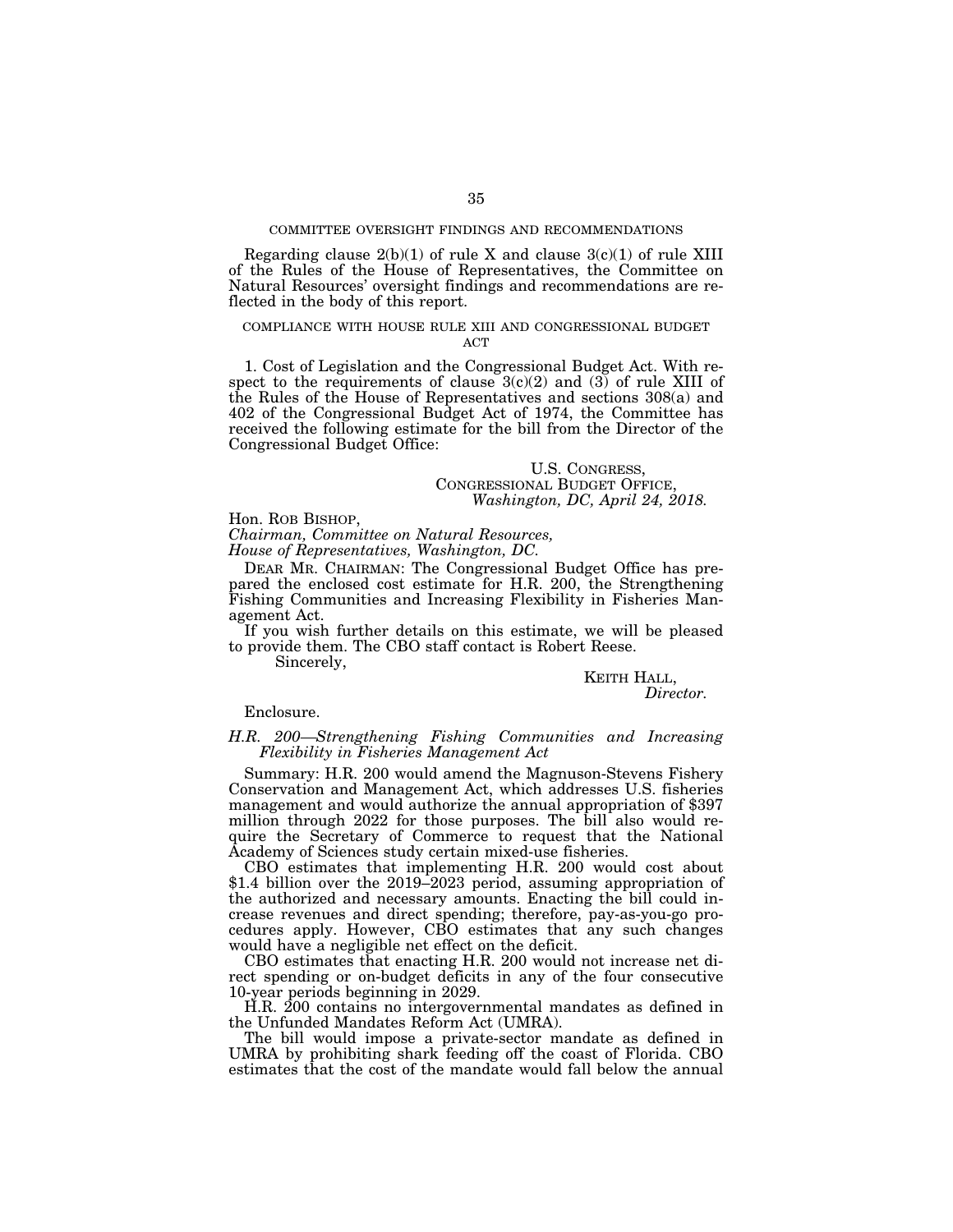threshold established in UMRA for private-sector mandates (\$160 million in 2018, adjusted annually for inflation).

Estimated cost to the Federal Government: The estimated budgetary effect of H.R. 200 is shown in the following table. The costs of the legislation fall within budget function 300 (natural resources and environment).

|                                                | By fiscal year, in millions of dollars- |      |      |      |      |              |                 |  |  |
|------------------------------------------------|-----------------------------------------|------|------|------|------|--------------|-----------------|--|--|
|                                                | 2018                                    | 2019 | 2020 | 2021 | 2022 | 2023         | $2019-$<br>2023 |  |  |
| INCREASES IN SPENDING SUBJECT TO APPROPRIATION |                                         |      |      |      |      |              |                 |  |  |
| Magnuson-Stevens Act:                          |                                         |      |      |      |      |              |                 |  |  |
| Authorization Level                            | 397                                     | 397  | 397  | 397  | 397  | $\mathbf{0}$ | 1.588           |  |  |
|                                                | $\theta$                                | 258  | 337  | 385  | 397  | 139          | 1.516           |  |  |
| Studies of Mixed-Use Fisheries:                |                                         |      |      |      |      |              |                 |  |  |
|                                                | 0                                       |      | 0    |      |      |              |                 |  |  |
|                                                |                                         |      |      |      |      |              |                 |  |  |
| Total Changes:                                 |                                         |      |      |      |      |              |                 |  |  |
|                                                | 397                                     | 398  | 397  | 397  | 397  | $\mathbf{0}$ | 1.589           |  |  |
| <b>Estimated Outlavs</b><br>                   | 0                                       | 259  | 337  | 385  | 397  | 139          | 1.517           |  |  |

H.R. 200 would authorize the appropriation of \$397 million in 2018. CBO does not estimate any spending would result from that authoriza-<br>tion because appropriations for 2018 have already been provided.

Basis of estimate: For this estimate, CBO assumes that H.R. 200 will be enacted near the end of fiscal year 2018 and that the authorized and estimated amounts will be appropriated for each year. H.R. 200 would authorize the appropriation of \$397 million a

year through 2022 to carry out activities under the Magnuson-Stevens Fishery Conservation and Management Act. The Magnuson-Stevens Act is the primary law governing the management of marine fisheries in federal waters. That act requires the National Oceanic and Atmospheric Administration (NOAA) to preserve sustainable fish populations in waters off the coasts of the United States using various methods, including limiting annual fish harvests and enforcing laws that prohibit foreign fishing. In 2017, NOAA received appropriations totaling \$538 million to carry out activities under the Magnuson-Stevens Act. (NOAA has not yet made a final allocation of funding to implement the act for 2018.)

H.R. 200 would amend the Magnuson-Stevens Act to give Regional Fishery Management Councils additional tools and flexibility to manage their fisheries. Amendments include proposed new guidelines for incorporating state data and stock assessments into fishery management decisions, updating the schedule and process of stock assessments, and updating allocation and quota requirements for certain fishing communities. Based on historical spending patterns, CBO estimates that implementing the Magnuson-Stevens Act would cost about \$1.5 billion over the 2019–2023 period and \$71 million after 2023.

The bill also would require the Secretary of Commerce to enter into an agreement with the National Academy of Sciences to conduct research on mixed-use fisheries in the South Atlantic and Gulf of Mexico regions and on limited-access-privilege programs for mixed-use fisheries. Based on the costs of similar projects, CBO estimates that staff time and travel needed to complete the studies would cost \$1 million in 2019.

Pay-As-You-Go considerations: H.R. 200 would create new civil and criminal penalties for feeding sharks off the coast of Florida. Such penalties are recorded as revenues, deposited into the Crime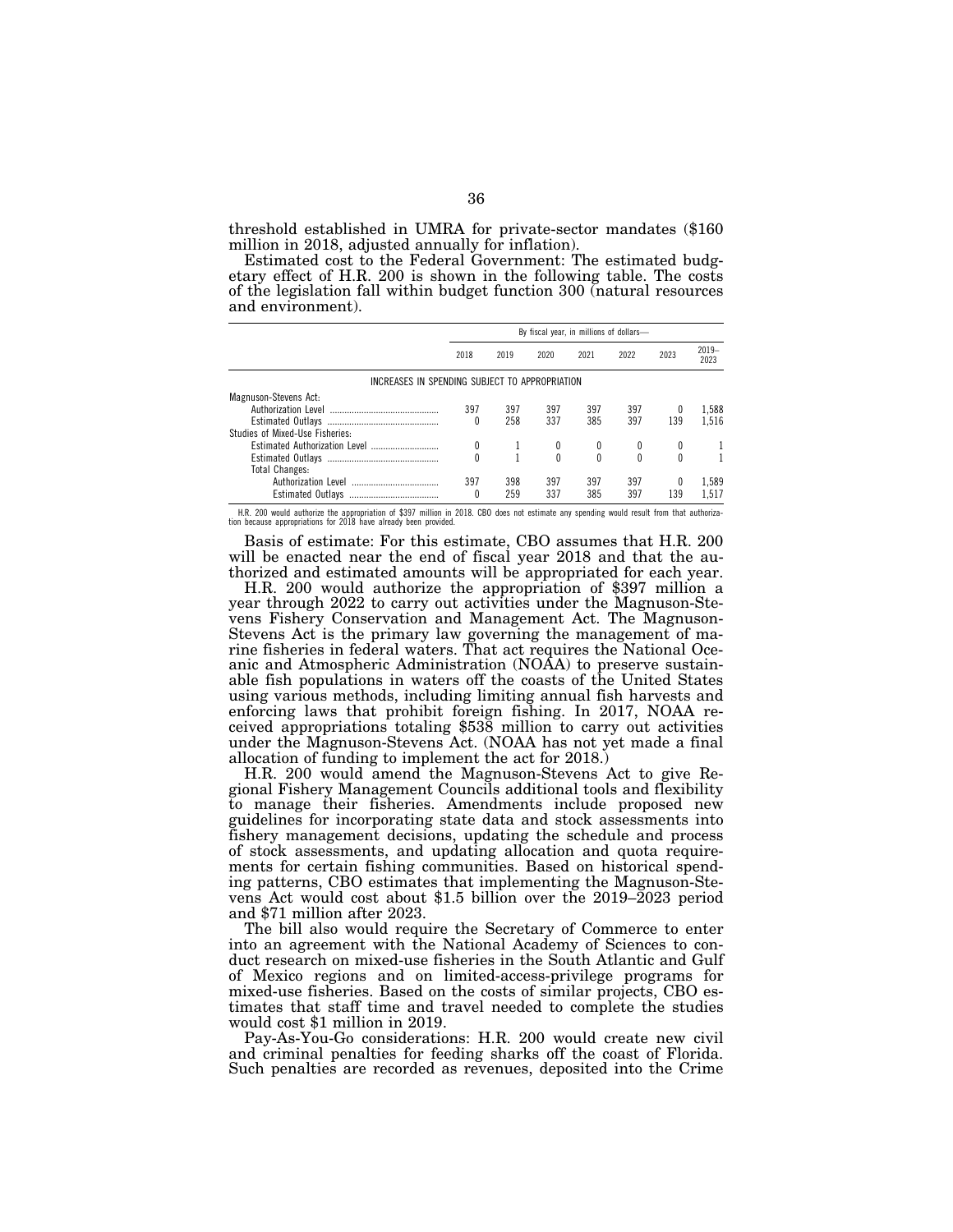Victims Fund, and later spent without further appropriations action. CBO expects that any additional revenues would not be significant in any year and would be offset by subsequent direct spending; therefore, the net effect on the deficit would be negligible.

Increase in long-term direct spending and deficits: CBO estimates that enacting H.R. 200 would not increase net direct spending or on-budget deficits in any of the four consecutive 10-year periods beginning in 2029.

Mandates: H.R. 200 contains no intergovernmental as defined in UMRA.

The bill would impose a private-sector mandate as defined in UMRA by prohibiting shark feeding off the coast of Florida. The cost of the mandate would be forgone business revenue by sharkdiving operators who currently feed sharks as part of their services. Because not all shark-diving operations rely on shark feeding and many operations generate revenue from other activities, CBO estimates that the costs of the mandate would fall below the annual threshold established in UMRA for private-sector mandates (\$160 million in 2018, adjusted annually for inflation).

Estimate prepared by: Federal costs: Robert Reese; Mandates: Zach Byrum.

Estimate reviewed by: Kim P. Cawley, Chief, Natural and Physical Resources Cost Estimates Unit; H. Samuel Papenfuss, Deputy Assistant Director for Budget Analysis.

2. General Performance Goals and Objectives. As required by clause 3(c)(4) of rule XIII, the general performance goal or objective of this bill is to amend the Magnuson-Stevens Fishery Conservation and Management Act to provide flexibility for fishery managers and stability for fishermen.

#### EARMARK STATEMENT

This bill does not contain any Congressional earmarks, limited tax benefits, or limited tariff benefits as defined under clause 9(e),  $9(f)$ , and  $9(g)$  of rule XXI of the Rules of the House of Representatives.

## COMPLIANCE WITH PUBLIC LAW 104–4

This bill contains no unfunded mandates.

# COMPLIANCE WITH H. RES. 5

Directed Rule Making. This bill does not contain any directed rule makings.

Duplication of Existing Programs. This bill does not establish or reauthorize a program of the federal government known to be duplicative of another program. Such program was not included in any report from the Government Accountability Office to Congress pursuant to section 21 of Public Law 111–139 or identified in the most recent Catalog of Federal Domestic Assistance published pursuant to the Federal Program Information Act (Public Law 95–220, as amended by Public Law 98–169) as relating to other programs.

#### PREEMPTION OF STATE, LOCAL OR TRIBAL LAW

This bill is not intended to preempt any State, local or tribal law.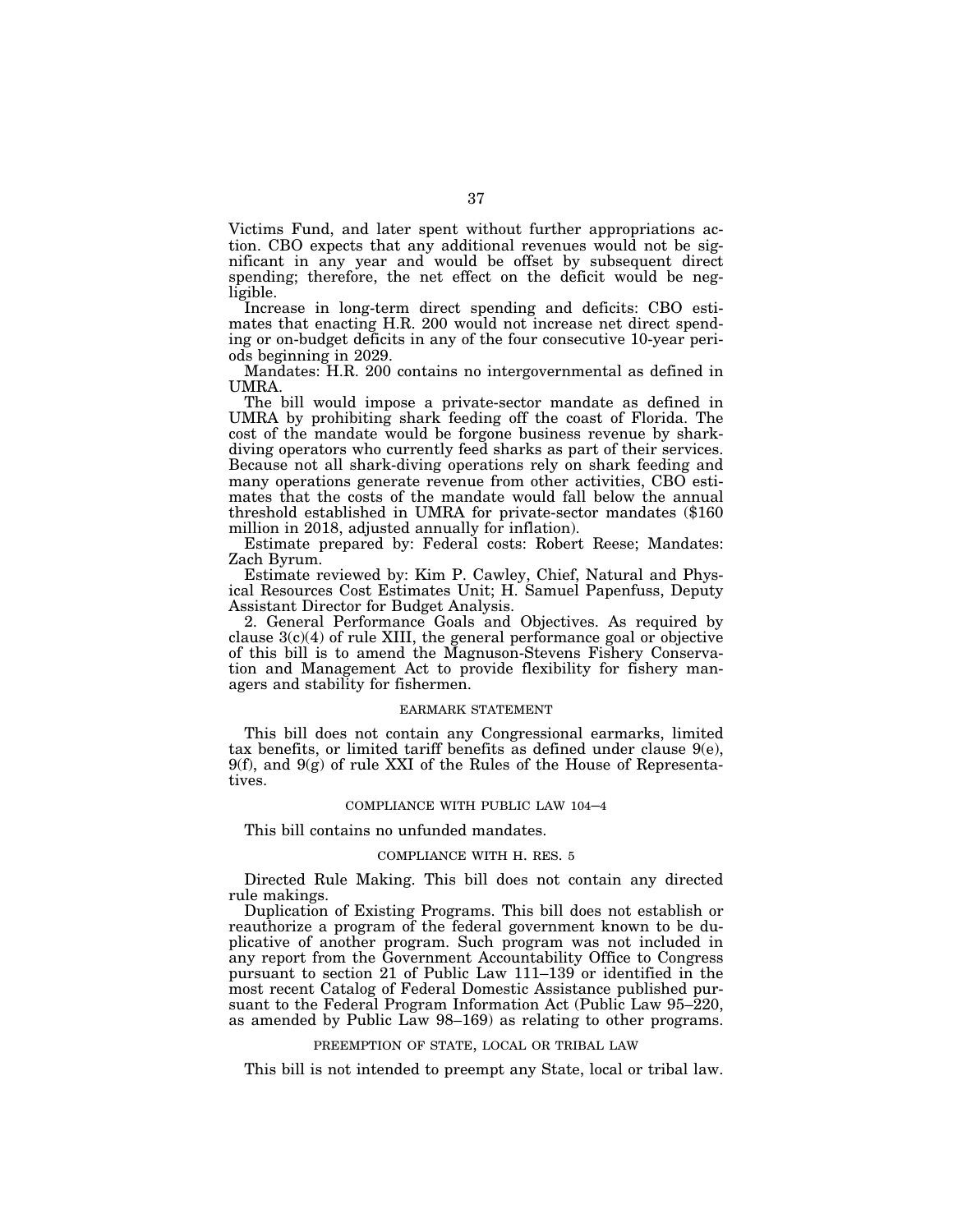## CHANGES IN EXISTING LAW MADE BY THE BILL, AS REPORTED

In compliance with clause 3(e) of rule XIII of the Rules of the House of Representatives, changes in existing law made by the bill, as reported, are shown as follows (existing law proposed to be omitted is enclosed in black brackets, new matter is printed in italic, and existing law in which no change is proposed is shown in roman):

# **MAGNUSON-STEVENS FISHERY CONSERVATION AND MANAGEMENT ACT**

*Be it enacted by the Senate and House of Representatives of the United States of America in Congress assembled*, That this Act may be cited as the "Magnuson-Stevens Fishery Conservation and Management Act''.

#### TABLE OF CONTENTS

Sec. 2. Findings, purposes, and policy.

Sec. 3. Definitions. *Sec. 4. Authorization of appropriations.* 

*Sec. 5. Ensuring consistent fisheries management under certain other Federal laws.* 

# \* \* \* \* \* \* \*

# **SEC. 2. FINDINGS, PURPOSES AND POLICY.**

(a) FINDINGS.—The Congress finds and declares the following:

(1) The fish off the coasts of the United States, the highly migratory species of the high seas, the species which dwell on or in the Continental Shelf appertaining to the United States, and the anadromous species which spawn in United States rivers or estuaries, constitute valuable and renewable natural resources. These fishery resources contribute to the food supply, economy, *cultural well-being,* and health of the Nation and provide recreational opportunities.

(2) Certain stocks of fish have declined to the point where their survival is threatened, and other stocks of fish have been so substantially reduced in number that they could become similarly threatened as a consequence of (A) increased fishing pressure, (B) the inadequacy of fishery resource conservation and management practices and controls, or (C) direct and indirect habitat losses which have resulted in a diminished capacity to support existing fishing levels.

(3) Commercial and recreational fishing constitutes a major source of employment and contributes significantly to the economy of the Nation. Many coastal areas are dependent upon fishing and related activities, and their economies have been badly damaged by the overfishing of fishery resources at an ever-increasing rate over the past decade. The activities of massive foreign fishing fleets in waters adjacent to such coastal areas have contributed to such damage, interfered with domestic fishing efforts, and caused destruction of the fishing gear of United States fishermen.

(4) International fishery agreements have not been effective in preventing or terminating the overfishing of these valuable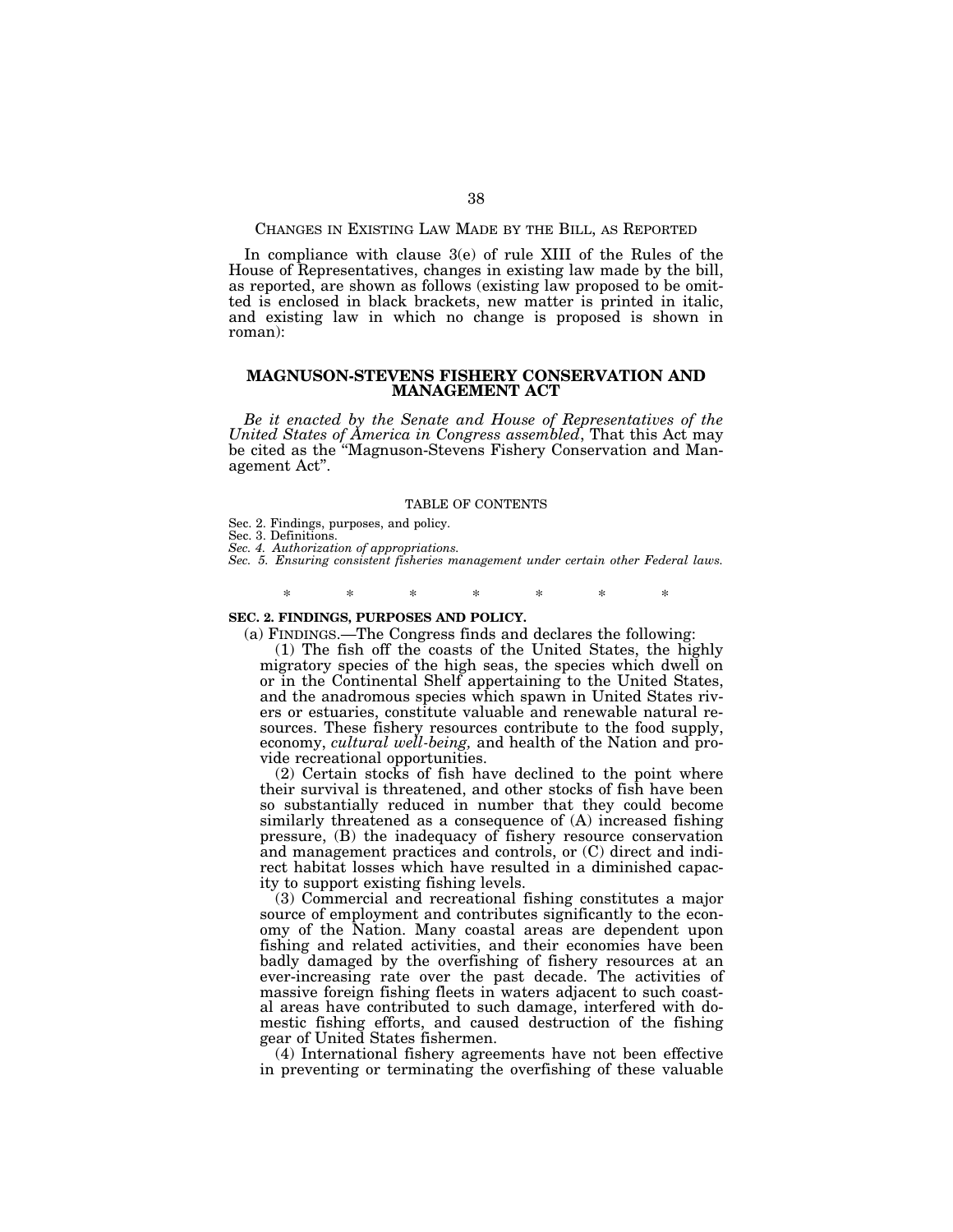fishery resources. There is danger that irreversible effects from overfishing will take place before an effective international agreement on fishery management jurisdiction can be negotiated, signed, ratified, and implemented.

(5) Fishery resources are finite but renewable. If placed under sound management before overfishing has caused irreversible effects, the fisheries can be conserved and maintained so as to provide optimum yields on a continuing basis.

(6) A national program for the conservation and management of the fishery resources of the United States is necessary to prevent overfishing, to rebuild [overfished] *depleted* stocks, to insure conservation, to facilitate long-term protection of essential fish habitats, and to realize the full potential of the Nation's fishery resources.

(7) A national program for the development of fisheries which are underutilized or not utilized by the United States fishing industry, including bottom fish off Alaska, is necessary to assure that our citizens benefit from the employment, food supply, and revenue which could be generated thereby.

(8) The collection of reliable data is essential to the effective conservation, management, and scientific understanding of the fishery resources of the United States.

(9) One of the greatest long-term threats to the viability of commercial and recreational fisheries is the continuing loss of marine, estuarine, and other aquatic habitats. Habitat considerations should receive increased attention for the conservation and management of fishery resources of the United States.

(10) Pacific Insular Areas contain unique historical, cultural, legal, political, and geographical circumstances which make fisheries resources important in sustaining their economic growth *and traditional ways of life*.

(11) A number of the Fishery Management Councils have demonstrated significant progress in integrating ecosystem considerations in fisheries management using the existing authorities provided under this Act.

(12) International cooperation is necessary to address illegal, unreported, and unregulated fishing and other fishing practices which may harm the sustainability of living marine resources and disadvantage the United States fishing industry.

(b) PURPOSES.—It is therefore declared to be the purposes of the Congress in this Act—

(1) to take immediate action to conserve and manage the fishery resources found off the coasts of the United States, and the anadromous species and Continental Shelf fishery resources of the United States, by exercising (A) sovereign rights for the purposes of exploring, exploiting, conserving, and managing all fish, within the exclusive economic zone established by Presidential Proclamation 5030, dated March 10, 1983, and (B) exclusive fishery management authority beyond the exclusive economic zone over such anadromous species and Continental Shelf fishery resources;

(2) to support and encourage the implementation and enforcement of international fishery agreements for the conservation and management of highly migratory species, and to en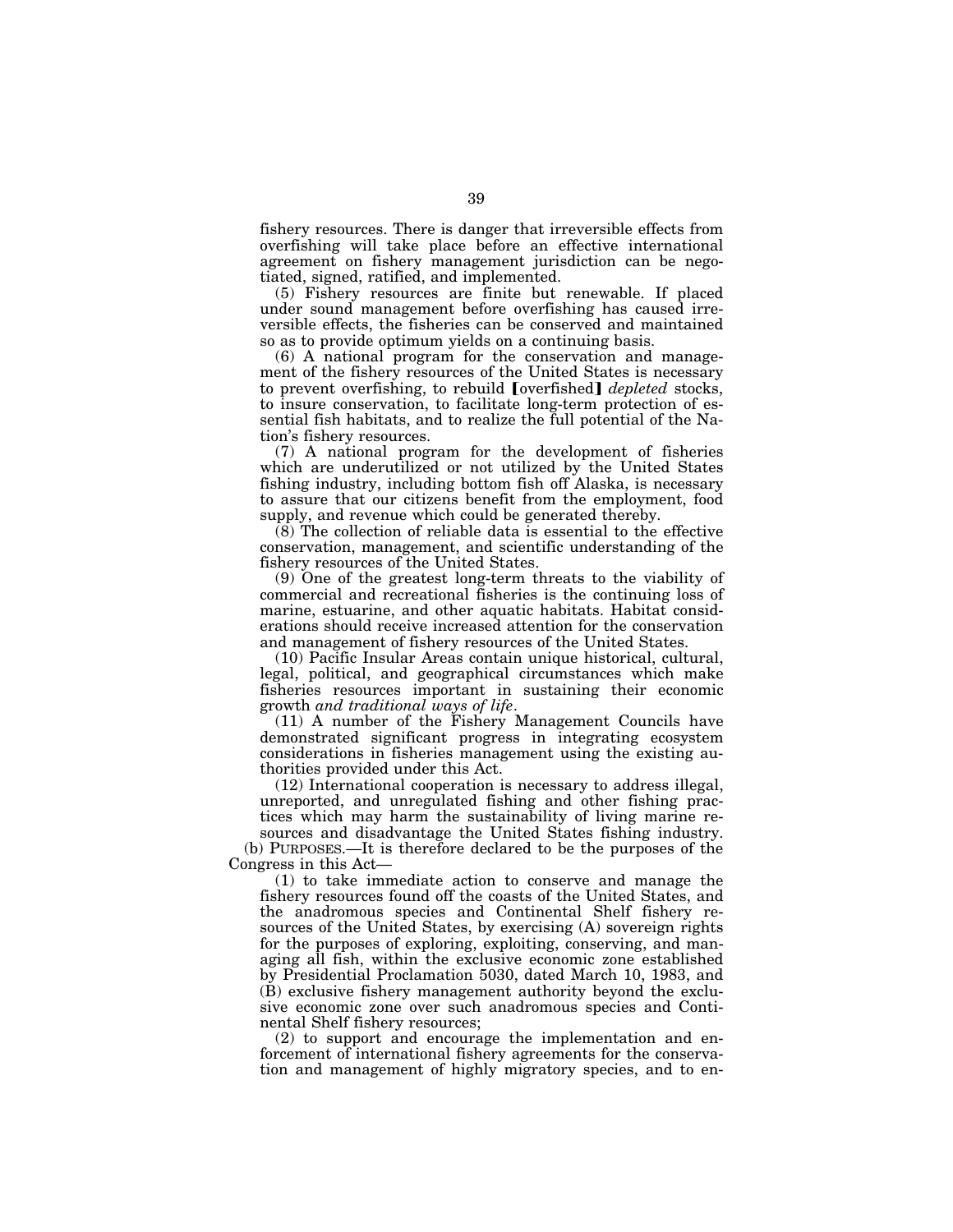courage the negotiation and implementation of additional such agreements as necessary;

(3) to promote domestic commercial [and recreational], *recreational, and subsistence* fishing under sound conservation and management principles, including the promotion of catch and release programs in recreational fishing;

(4) to provide for the preparation and implementation, in accordance with national standards, of fishery management plans which will achieve and maintain, on a continuing basis, the optimum yield from each fishery;

(5) to establish Regional Fishery Management Councils to exercise sound judgment in the stewardship of fishery resources through the preparation, monitoring, and revision of such plans under circumstances (A) which will enable the States, the fishing industry, consumer and environmental organizations, and other interested persons to participate in, and advise on, the establishment and administration of such plans, and (B) which take into account the social and economic needs of the States;

(6) to encourage the development by the United States fishing industry of fisheries which are currently underutilized or not utilized by United States fishermen, including bottom fish off Alaska, and to that end, to ensure that optimum yield determinations promote such development in a non-wasteful manner; and

(7) to promote the protection of essential fish habitat in the review of projects conducted under Federal permits, licenses, or other authorities that affect or have the potential to affect such habitat.

(c) POLICY.—It is further declared to be the policy of the Congress in this Act—

(1) to maintain without change the existing territorial or other ocean jurisdiction of the United States for all purposes other than the conservation and management of fishery resources, as provided for in this Act;

(2) to authorize no impediment to, or interference with, recognized legitimate uses of the high seas, except as necessary for the conservation and management of fishery resources, as provided for in this Act;

(3) to assure that the national fishery conservation and management program utilizes, and is based upon, the best scientific information available; involves, and is responsive to the needs of, interested and affected States and citizens; considers efficiency; draws upon Federal, State, and academic capabilities in carrying out research, administration, management, and enforcement; considers the effects of fishing on immature fish and encourages development of practical measures that minimize bycatch and avoid unnecessary waste of fish; and is workable and effective;

(4) to permit foreign fishing consistent with the provisions of this Act;

(5) to support and encourage active United States efforts to obtain internationally acceptable agreements which provide for effective conservation and management of fishery resources,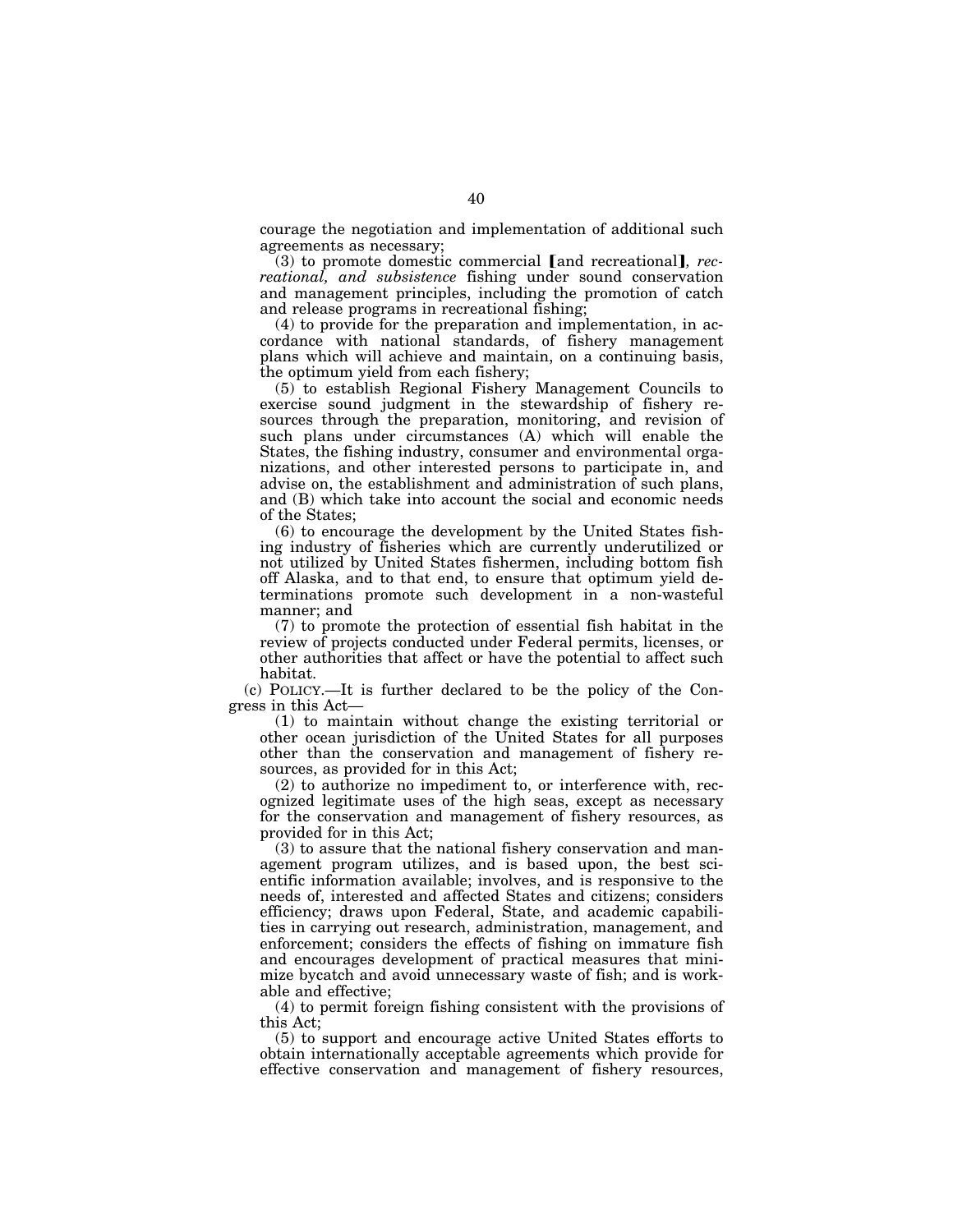and to secure agreements to regulate fishing by vessels or persons beyond the exclusive economic zones of any nation;

(6) to foster and maintain the diversity of fisheries in the United States; and

(7) to ensure that the fishery resources adjacent to a Pacific Insular Area, including resident or migratory stocks within the exclusive economic zone adjacent to such areas, be explored, developed, conserved, and managed for the benefit of the people of such area and of the United States.

#### **SEC. 3. DEFINITIONS.**

As used in this Act, unless the context otherwise requires—

(1) The term ''anadromous species'' means species of fish which spawn in fresh or estuarine waters of the United States and which migrate to ocean waters.

(2) The term ''bycatch'' means fish which are harvested in a fishery, but which are not sold or kept for personal use, and includes economic discards and regulatory discards. Such term does not include fish released alive under a recreational catch<br>and release fishery [management program].

(2a) The term "catch share" means any fishery management *program that allocates a specific percentage of the total allowable catch for a fishery, or a specific fishing area, to an individual, cooperative, community, processor, representative of a commercial sector, or regional fishery association established in accordance with section 303A(c)(4), or other entity.* 

(3) The term "charter fishing" means fishing from a vessel carrying a passenger for hire (as defined in section 2101(21a) of title 46, United States Code) who is engaged in recreational fishing.

(4) The term ''commercial fishing'' means fishing in which the fish harvested, either in whole or in part, are intended to enter commerce or enter commerce through sale, barter or trade.

(5) The term ''conservation and management'' refers to all of the rules, regulations, conditions, methods, and other measures (A) which are required to rebuild, restore, or maintain, and which are useful in rebuilding, restoring, or maintaining, any fishery resource and the marine environment; and (B) which are designed to assure that—

(i) a supply of food and other products may be taken, and that recreational benefits may be obtained, on a continuing basis;

(ii) irreversible or long-term adverse effects on fishery resources and the marine environment are avoided; and

(iii) there will be a multiplicity of options available with respect to future uses of these resources.

(6) The term ''Continental Shelf'' means the seabed and subsoil of the submarine areas adjacent to the coast, but outside the area of the territorial sea, of the United States, to a depth of 200 meters or, beyond that limit, to where the depth of the superjacent waters admits of the exploitation of the natural resources of such areas.

(7) The term ''Continental Shelf fishery resources'' means the following: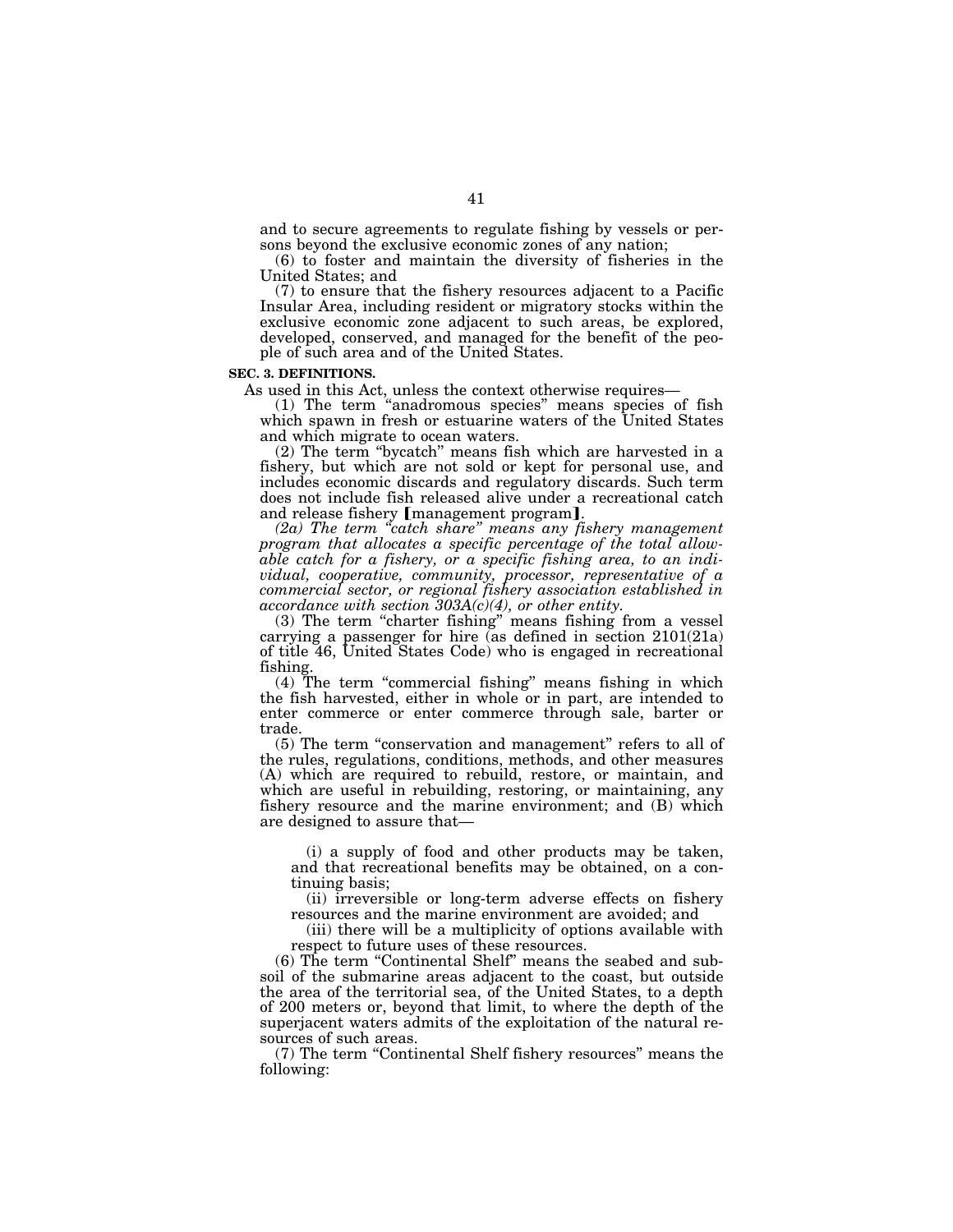## COLENTERATA

Bamboo Coral—Acanella spp.; Black Coral—Antipathes spp.; Gold Coral—Callogorgia spp.; Precious Red Coral—Corallium spp.; Bamboo Coral—Keratoisis spp.; and Gold Coral—Parazoanthus spp.

# CRUSTACEA

Tanner Crab—Chionoecetes tanneri; Tanner Crab—Chionoecetes opilio; Tanner Crab—Chionoecetes angulatus; Tanner Crab—Chionoecetes bairdi; King Crab—Paralithodes camtschatica; King Crab—Paralithodes platypus; King Crab—Paralithodes brevipes; Lobster—Homarus americanus; Dungeness Crab—Cancer magister; California King Crab—Paralithodes californiensis; California King Crab—Paralithodes rathbuni; Golden King Crab—Lithodes aequispinus; Northern Stone Crab—Lithodes maja; Stone Crab—Menippe mercenaria; and Deep-sea Red Crab—Chaceon quinquedens.

#### MOLLUSKS

Red Abalone—Haliotis rufescens; Pink Abalone—Haliotis corrugata; Japanese Abalone—Haliotis kamtschatkana; Queen Conch—Strombus gigas; Surf Clam—Spisula solidissima, and Ocean Quahog—Arctica islandica.

#### **SPONGES**

Glove Sponge—Spongia cheiris

Sheepswool Sponge—Hippiospongia lachne;

Grass Sponge—Spongia graminea; and

Yellow Sponge—Spongia barbera.

If the Secretary determines, after consultation with the Secretary of State, that living organisms of any other sedentary species are, at the harvestable stage, either—

(A) immobile on or under the seabed, or

(B) unable to move except in constant physical contact with the seabed or subsoil,

of the Continental Shelf which appertains to the United States, and publishes notice of such determination in the Federal Register, such sedentary species shall be considered to be added to the foregoing list and included in such term for purposes of this Act.

(8) The term ''Council'' means any Regional Fishery Management Council established under section 302.

*(8a) The term ''depleted'' means, with respect to a stock of fish or stock complex, that the stock or stock complex has a biomass that has declined below a level that jeopardizes the capacity of*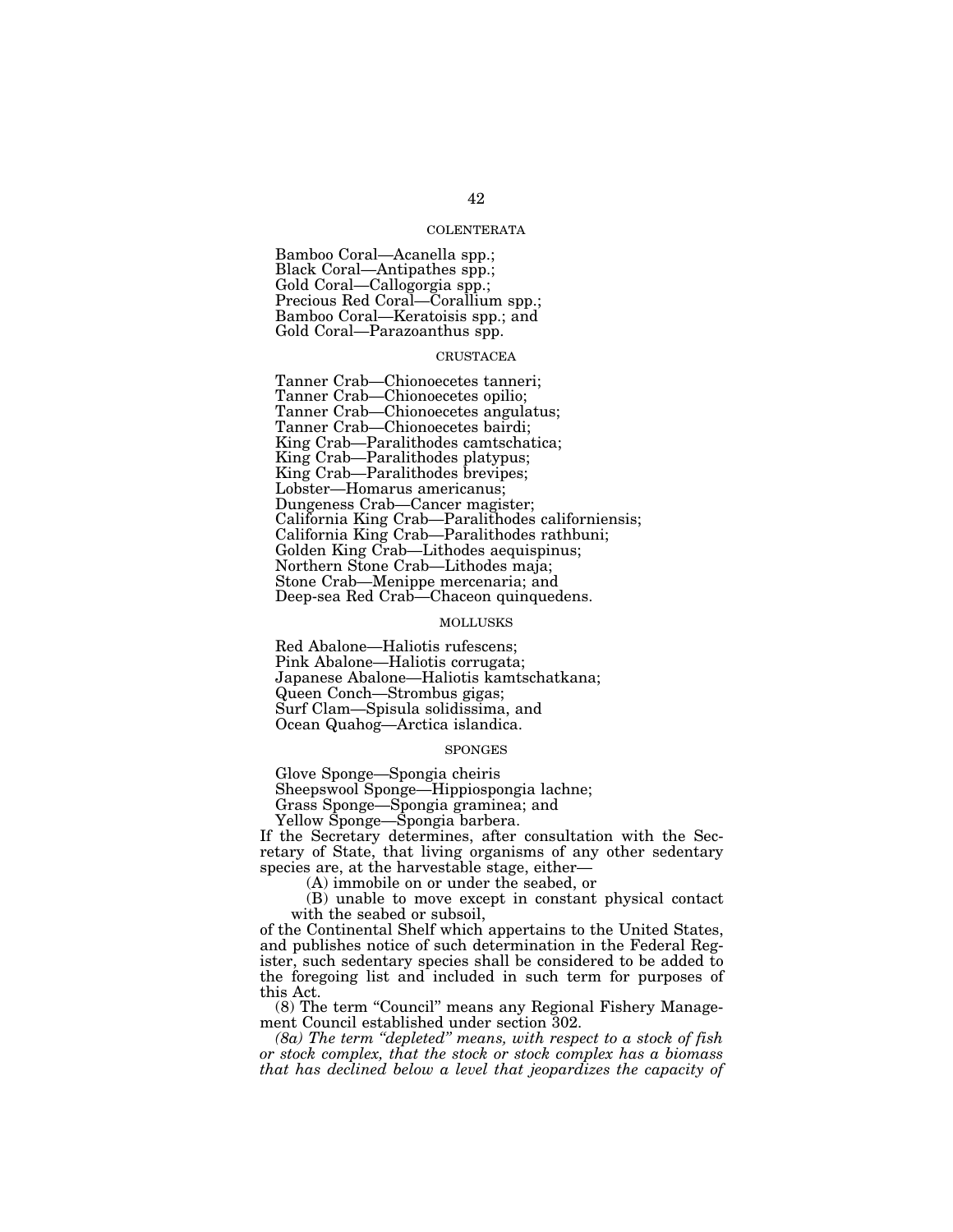*the stock or stock complex to produce maximum sustainable yield on a continuing basis.* 

(9) The term ''economic discards'' means fish which are the target of a fishery, but which are not retained because they are of an undesirable size, sex, or quality, or for other economic reasons.

(10) The term ''essential fish habitat'' means those waters and substrate necessary to fish for spawning, breeding, feeding or growth to maturity*, except that such term shall not include any area previously covered by land or a fresh water environment in a State where the average annual land loss of such State during the 20 years before the date of the enactment of the Strengthening Fishing Communities and Increasing Flexibility in Fisheries Management Act exceeds 10 square miles*.

 $(11)$  The term "exclusive economic zone" means the zone established by Proclamation Numbered 5030, dated March 10, 1983. For purposes of applying this Act, the inner boundary of that zone is a line coterminous with the seaward boundary of each of the coastal States.

(12) The term ''fish'' means finfish, mollusks, crustaceans, and all other forms of marine animal and plant life other than marine mammals and birds.

(13) The term "fishery" means-

(A) one or more stocks of fish which can be treated as a unit for purposes of conservation and management and which are identified on the basis of geographical, scientific, technical, recreational, and economic characteristics; and

(B) any fishing for such stocks.

(14) The term ''regional fishery association'' means an association formed for the mutual benefit of members—

(A) to meet social and economic needs in a region or subregion; and

(B) comprised of persons engaging in the harvest or processing of fishery resources in that specific region or subregion or who otherwise own or operate businesses substantially dependent upon a fishery.

(15) The term ''fishery resource'' means any fishery, any stock of fish, any species of fish, and any habitat of fish.

 $(16)$  The term "fishing" means-

(A) the catching, taking, or harvesting of fish;

(B) the attempted catching, taking, or harvesting of fish; (C) any other activity which can reasonably be expected

to result in the catching, taking, or harvesting of fish; or (D) any operations at sea in support of, or in preparation

for, any activity described in subparagraphs (A) through (C).

Such term does not include any scientific research activity which is conducted by a scientific research vessel.

(17) The term ''fishing community'' means a community which is substantially dependent on or substantially engaged in the harvest or processing of fishery resources to meet social and economic needs, and includes fishing vessel owners, operators, and crew and United States fish processors that are based in such community.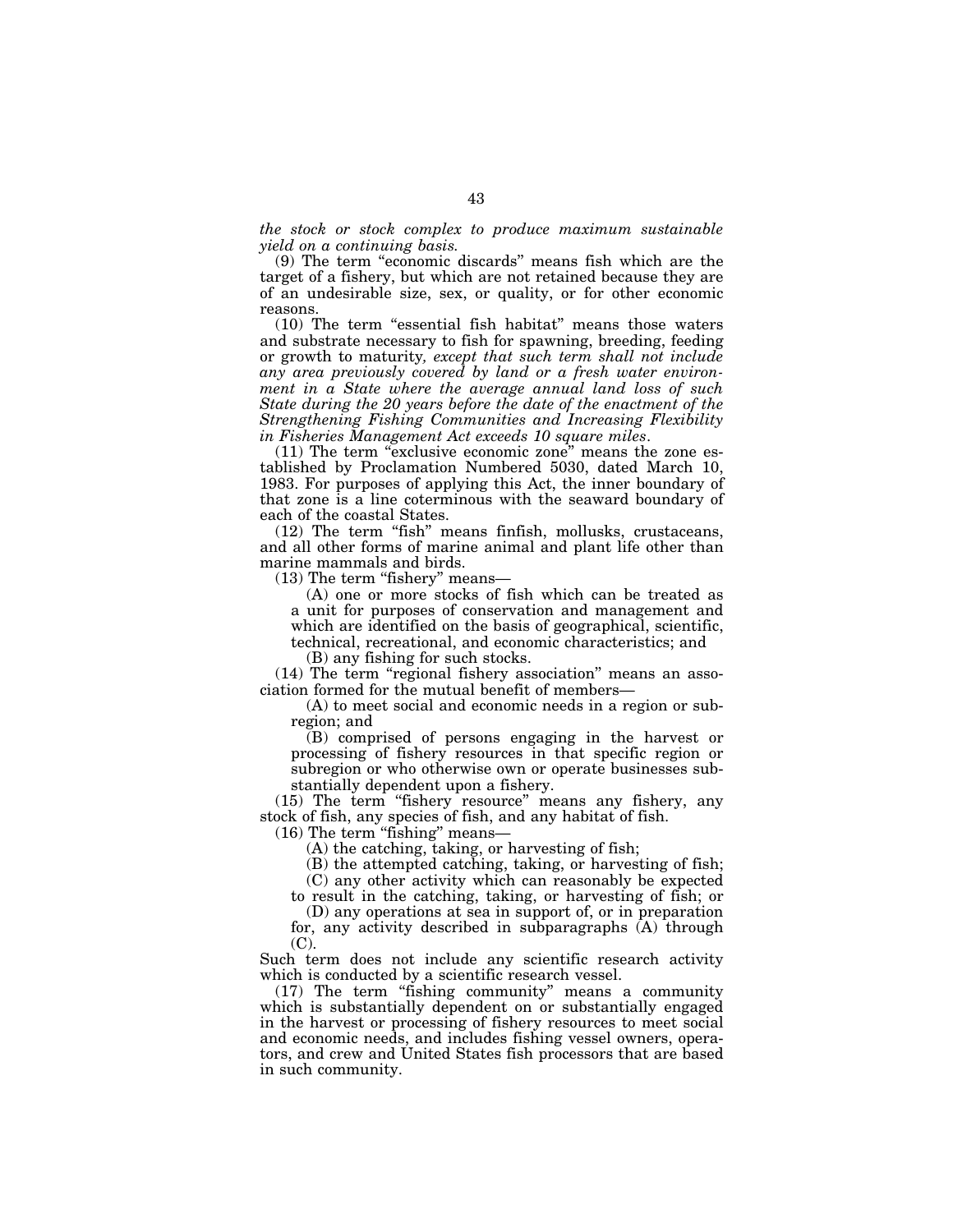(18) The term ''fishing vessel'' means any vessel, boat, ship, or other craft which is used for, equipped to be used for, or of a type which is normally used for—

(A) fishing; or

(B) aiding or assisting one or more vessels at sea in the performance of any activity relating to fishing, including, but not limited to, preparation, supply, storage, refrigeration, transportation, or processing.

(19) The term ''foreign fishing'' means fishing by a vessel other than a vessel of the United States.

(20) The term ''high seas'' means all waters beyond the territorial sea of the United States and beyond any foreign nation's territorial sea, to the extent that such sea is recognized by the United States.

(21) The term ''highly migratory species'' means tuna species, marlin (Tetrapturus spp. and Makaira spp.), oceanic sharks, sailfishes (Istiophorus spp.), and swordfish (Xiphias gladius).

 $(22)$  The term "import"—

(A) means to land on, bring into, or introduce into, or attempt to land on, bring into, or introduce into, any place subject to the jurisdiction of the United States, whether or not such landing, bringing, or introduction constitutes an importation within the meaning of the customs laws of the United States; but

(B) does not include any activity described in subparagraph (A) with respect to fish caught in the exclusive economic zone or by a vessel of the United States.

(23) The term ''individual fishing quota'' means a Federal permit under a limited access system to harvest a quantity of fish, expressed by a unit or units representing a percentage of the total allowable catch of a fishery that may be received or held for exclusive use by a person. Such term does not include community development quotas as described in section 305(i).

(24) The term "international fishery agreement" means any bilateral or multilateral treaty, convention, or agreement which relates to fishing and to which the United States is a party.

(25) The term ''large-scale driftnet fishing'' means a method of fishing in which a gillnet composed of a panel or panels of webbing, or a series of such gillnets, with a total length of two and one-half kilometers or more is placed in the water and allowed to drift with the currents and winds for the purpose of entangling fish in the webbing.

(26) The term ''limited access privilege''—

(A) means a Federal permit, issued as part of a limited access system under section 303A to harvest a quantity of fish expressed by a unit or units representing a portion of the total allowable catch of the fishery that may be received or held for exclusive use by a person; and

(B) includes an individual fishing quota; but

(C) does not include community development quotas as described in section 305(i).

(27) The term ''limited access system'' means a system that limits participation in a fishery to those satisfying certain eligi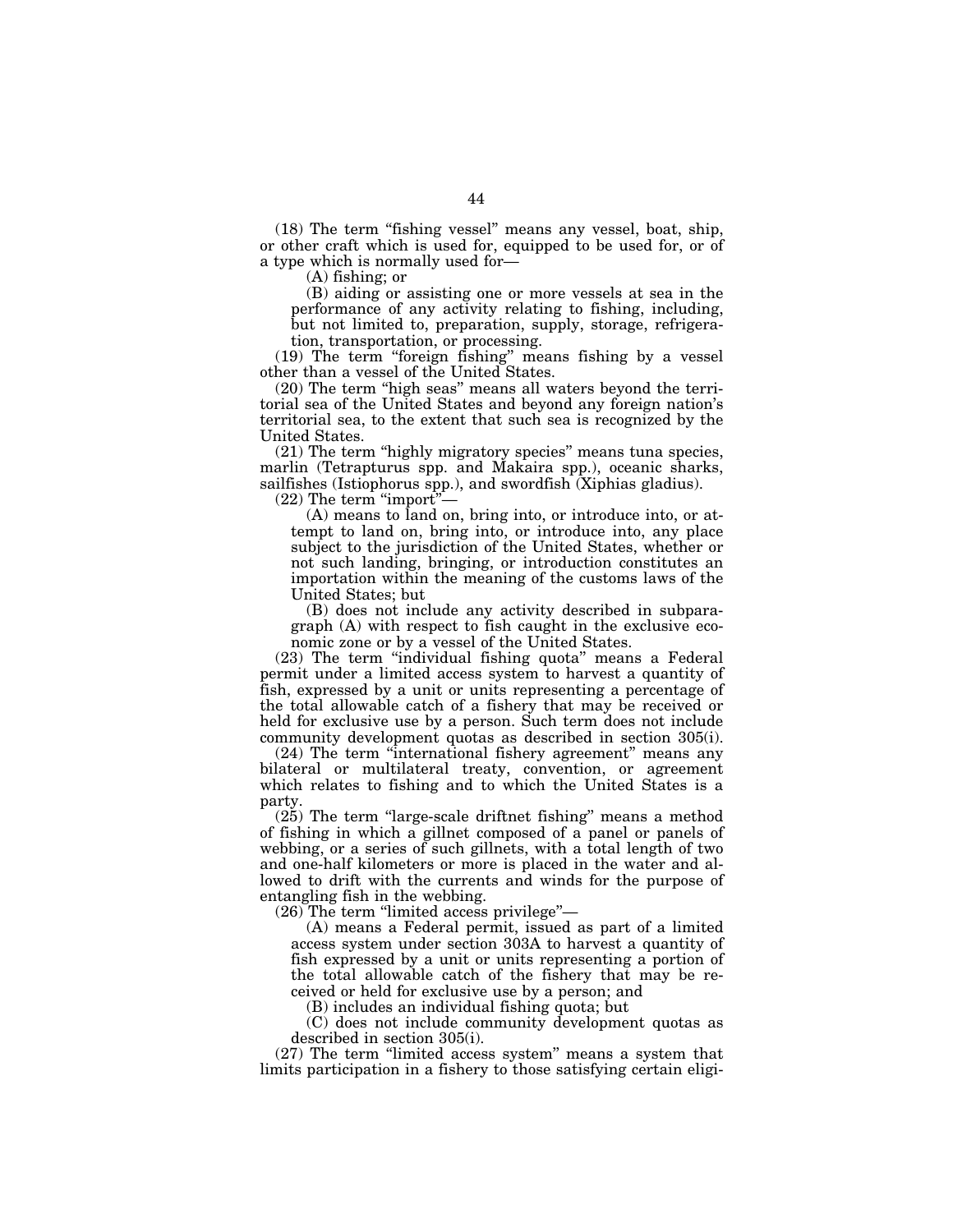bility criteria or requirements contained in a fishery management plan or associated regulation.

(28) The term ''Marine Fisheries Commission'' means the Atlantic States Marine Fisheries Commission, the Gulf States Marine Fisheries Commission, or the Pacific Marine Fisheries Commission.

(29) The term ''migratory range'' means the maximum area at a given time of the year within which fish of an anadromous species or stock thereof can be expected to be found, as determined on the basis of scale pattern analysis, tagging studies, or other reliable scientific information, except that the term does not include any part of such area which is in the waters of a foreign nation.

(30) The term ''national standards'' means the national standards for fishery conservation and management set forth in section 301.

(31) The term "observer" means any person required or authorized to be carried on a vessel for conservation and management purposes by regulations or permits under this Act.

(32) The term ''observer information'' means any information collected, observed, retrieved, or created by an observer or electronic monitoring system pursuant to authorization by the Secretary, or collected as part of a cooperative research initiative, including fish harvest or processing observations, fish sampling or weighing data, vessel logbook data, vessel or processor-specific information (including any safety, location, or operating condition observations), and video, audio, photographic, or written documents.

(33) The term ''optimum'', with respect to the yield from a fishery, means the amount of fish which—

(A) will provide the greatest overall benefit to the Nation, particularly with respect to food production and recreational opportunities, and taking into account the protection of marine ecosystems;

(B) is prescribed on the basis of the maximum sustainable yield from the fishery, as reduced by any relevant social, economic, or ecological factor; and

(C) in the case of an [overfished] *depleted* fishery, provides for rebuilding to a level consistent with producing the maximum sustainable yield in such fishery.

 $(34)$  [The terms "overfishing" and "overfished" mean] The *term ''overfishing'' means* a rate or level of fishing mortality that jeopardizes the capacity of a fishery to produce the maximum sustainable yield on a continuing basis.

(35) The term ''Pacific Insular Area'' means American Samoa, Guam, the Northern Mariana Islands, Baker Island, Howland Island, Jarvis Island, Johnston Atoll, Kingman Reef, Midway Island, Wake Island, or Palmyra Atoll, as applicable, and includes all islands and reefs appurtenant to such island, reef, or atoll.

(36) The term ''person'' means any individual (whether or not a citizen or national of the United States), any corporation, partnership, association, or other entity (whether or not organized or existing under the laws of any State), and any Fed-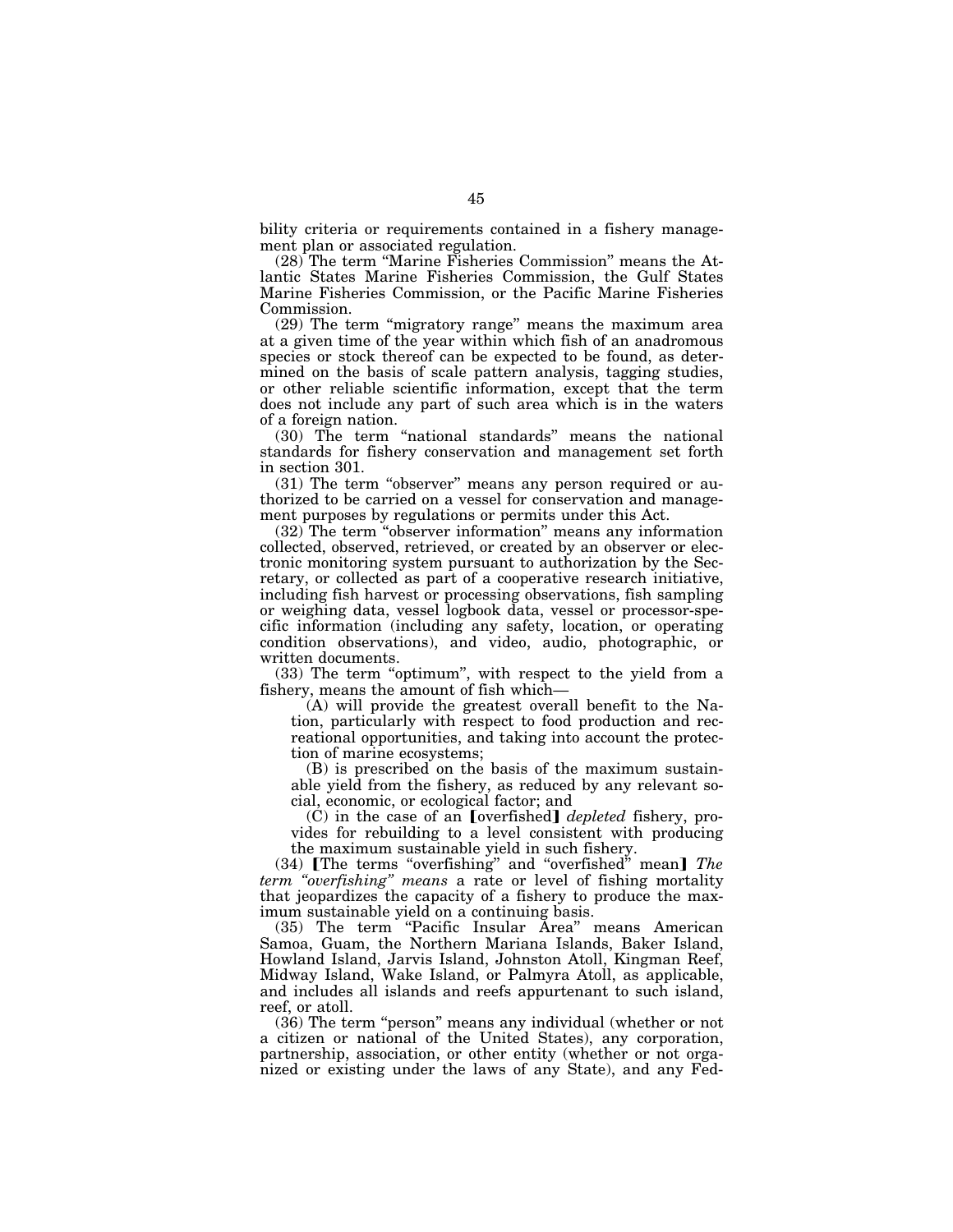eral, State, local, or foreign government or any entity of any such government.

(37) The term ''recreational fishing'' means fishing for sport or pleasure.

(38) The term ''regulatory discards'' means fish harvested in a fishery which fishermen are required by regulation to discard whenever caught, or are required by regulation to retain but not sell.

(39) The term ''Secretary'' means the Secretary of Commerce or his designee.

(40) The term ''special areas'' means the areas referred to as eastern special areas in Article 3(1) of the Agreement between the United States of America and the Union of Soviet Socialist Republics on the Maritime Boundary, signed June 1, 1990; in particular, the term refers to those areas east of the maritime boundary, as defined in that Agreement, that lie within 200 nautical miles of the baselines from which the breadth of the territorial sea of Russia is measured but beyond 200 nautical miles of the baselines from which the breadth of the territorial sea of the United States is measured.

(41) The term ''special areas'' means the areas referred to as eastern special areas in Article 3(1) of the Agreement between the United States of America and the Union of Soviet Socialist Republics on the Maritime Boundary, signed June 1, 1990. In particular, the term refers to those areas east of the maritime boundary, as defined in that Agreement, that lie within 200 nautical miles of the baselines from which the breadth of the territorial sea of Russia is measured but beyond 200 nautical miles of the baselines from which the breadth of the territorial sea of the United States is measured.

(42) The term ''State'' means each of the several States, the District of Columbia, the Commonwealth of Puerto Rico, American Samoa, the Virgin Islands, Guam, and any other Commonwealth, territory, or possession of the United States.

*(43) The term ''stock assessment'' means an evaluation of the past, present, and future status of a stock of fish, that includes—* 

*(A) a range of life history characteristics for such stock, including—* 

*(i) the geographical boundaries of such stock; and* 

*(ii) information on age, growth, natural mortality, sexual maturity and reproduction, feeding habits, and habitat preferences of such stock; and* 

*(B) fishing for the stock.* 

 $[(43)]$  (44) The term "stock of fish" means a species, subspecies, geographical grouping, or other category of fish capa-

ble of management as a unit.<br>
Ⅰ(43a)Ⅰ (45)(A) The term "subsistence fishing" means fishing *in which the fish harvested are intended for customary and traditional uses, including for direct personal or family consumption as food or clothing; for the making or selling of handicraft articles out of nonedible byproducts taken for personal or family consumption, for barter, or sharing for personal or family consumption; and for customary exchange or trade.* 

*(B) In this paragraph—*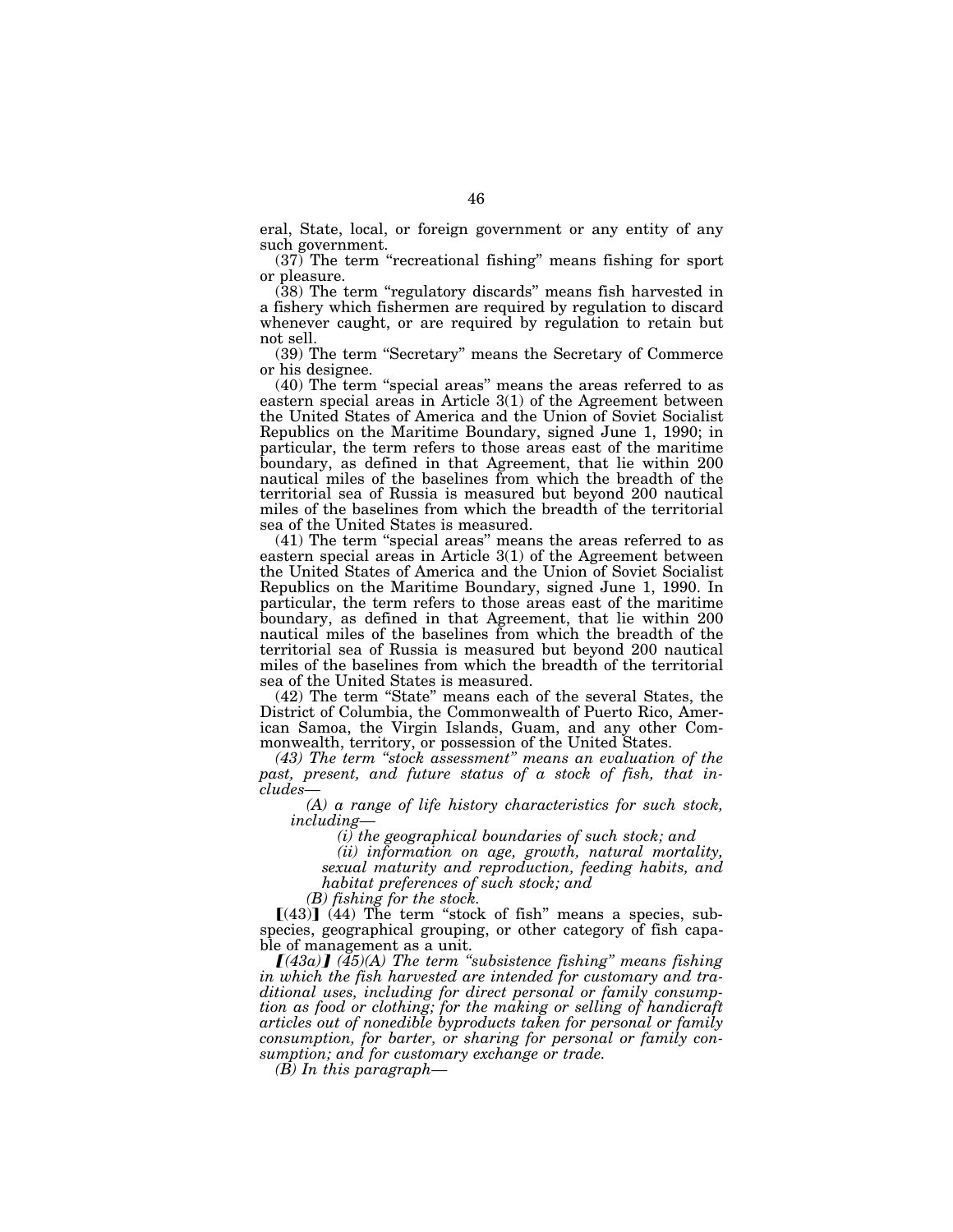*(i) the term ''family'' means all persons related by blood, marriage, or adoption, or any person living within the household on a permanent basis; and* 

*(ii) the term ''barter'' means the exchange of a fish or fish part—* 

*(I) for another fish or fish part; or* 

*(II) for other food or for nonedible items other than money if the exchange is of a limited and noncommercial nature.* 

 $[(44)]$  (46) The term "treaty" means any international fishery agreement which is a treaty within the meaning of section 2 of article II of the Constitution.

 $[(45)]$  (47) The term "tuna species" means the following:

Albacore Tuna—Thunnus alalunga;

Bigeye Tuna—Thunnus obesus;

Bluefin Tuna—Thunnus thynnus;

Skipjack Tuna—Katsuwonus pelamis; and

Yellowfin Tuna—Thunnus albacares.

 $[(46)]$  (48) The term "United States", when used in a geographical context, means all the States thereof.

 $\left[ (47) \right]$  (49) The term "United States fish processors" means facilities located within the United States for, and vessels of the United States used or equipped for, the processing of fish for commercial use or consumption.

 $[(48)]$  (50) The term "United States harvested fish" means fish caught, taken, or harvested by vessels of the United States within any fishery for which a fishery management plan prepared under title III or a preliminary fishery management plan prepared under section 201(h) has been implemented.

 $(49)$  (51) The term "vessel subject to the jurisdiction of the United States'' has the same meaning such term has in section 3(c) of the Maritime Drug Law Enforcement Act (46 U.S.C. App. 1903(c)).

 $\left[ (50) \right]$  (52) The term "vessel of the United States" means—

(A) any vessel documented under chapter 121 of title 46, United States Code;

(B) any vessel numbered in accordance with chapter 123 of title 46, United States Code, and measuring less than 5 net tons;

(C) any vessel numbered in accordance with chapter 123 of title 46, United States Code, and used exclusively for pleasure; or

(D) any vessel not equipped with propulsion machinery of any kind and used exclusively for pleasure.

 $(33)$  (53) The term "waters of a foreign nation" means any part of the territorial sea or exclusive economic zone (or the equivalent) of a foreign nation, to the extent such territorial sea or exclusive economic zone is recognized by the United States.

# **SEC. 4. AUTHORIZATION OF APPROPRIATIONS.**

There are authorized to be appropriated to the Secretary to carry out the provisions of  $[$ this Act— $]$ 

 $(1)$  \$337,844,000 for fiscal year 2007;

 $(2)$  \$347,684,000 for fiscal year 2008;

 $(3)$  \$357,524,000 for fiscal year 2009;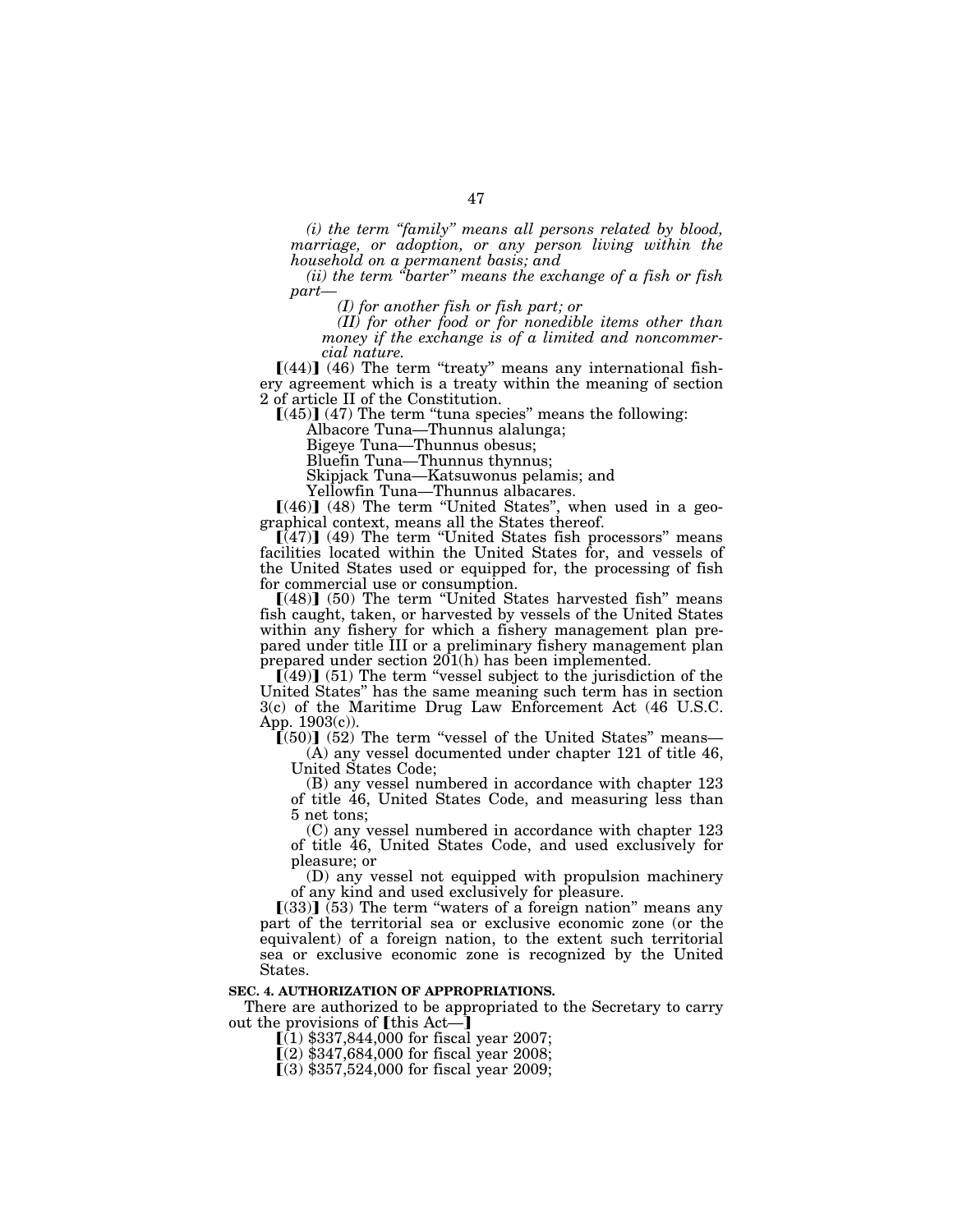$(4)$  \$367,364,000 for fiscal year 2010;

 $(5)$  \$377,204,000 for fiscal year 2011;

 $(6)$  \$387,044,000 for fiscal year 2012; and

 $\overline{C(7)}$  *this Act* \$396,875,000 for [fiscal year 2013] *each of fiscal years 2018 through 2022*.

#### *SEC. 5. ENSURING CONSISTENT FISHERIES MANAGEMENT UNDER CERTAIN OTHER FEDERAL LAWS.*

*(a) NATIONAL MARINE SANCTUARIES ACT AND ANTIQUITIES ACT OF.—In any case of a conflict between this Act and the National Marine Sanctuaries Act (16 U.S.C. 1431 et seq.) or the Antiquities Act of 1906 (54 U.S.C. 320301 et seq.), this Act shall control.* 

*(b) FISHERIES RESTRICTIONS UNDER ENDANGERED SPECIES ACT OF.—To ensure transparency and consistent management of fisheries throughout their range, any restriction on the management of fish in the exclusive economic zone that is necessary to implement a recovery plan under the Endangered Species Act of 1973 (16 U.S.C. 1531 et seq.) shall be implemented—* 

*(1) using authority under this Act; and* 

*(2) in accordance with processes and time schedules required under this Act.* 

# TITLE I—UNITED STATES RIGHTS AND AUTHORITY REGARDING FISH AND FISHERY RESOURCES

\* \* \* \* \* \* \*

#### **SEC. 102. HIGHLY MIGRATORY SPECIES.**

(a) IN GENERAL.—The United States shall cooperate directly or through appropriate international organizations with those nations involved in fisheries for highly migratory species with a view to ensuring conservation and shall promote the achievement of optimum yield of such species throughout their range, both within and beyond the exclusive economic zone.

(b) TRADITIONAL PARTICIPATION.—In managing any fisheries under an international fisheries agreement to which the United States is a party, the appropriate Council or Secretary shall take into account the traditional participation in the fishery, relative to other nations, by fishermen of the United States on fishing vessels of the United States.

(c) PROMOTION OF STOCK MANAGEMENT.—If a relevant international fisheries organization does not have a process for developing a formal plan to rebuild a depleted stock, an [overfished] *depleted* stock, or a stock that is approaching a condition of being **[overfished]** *depleted*, the provisions of this Act in this regard shall be communicated to and promoted by the United States in the international or regional fisheries organization.

\* \* \* \* \* \* \*

# **TITLE III—NATIONAL FISHERY MANAGEMENT PROGRAM**

#### **SEC. 301. NATIONAL STANDARDS FOR FISHERY CONSERVATION AND MANAGEMENT.**

(a) IN GENERAL.—Any fishery management plan prepared, and any regulation promulgated to implement any such plan, pursuant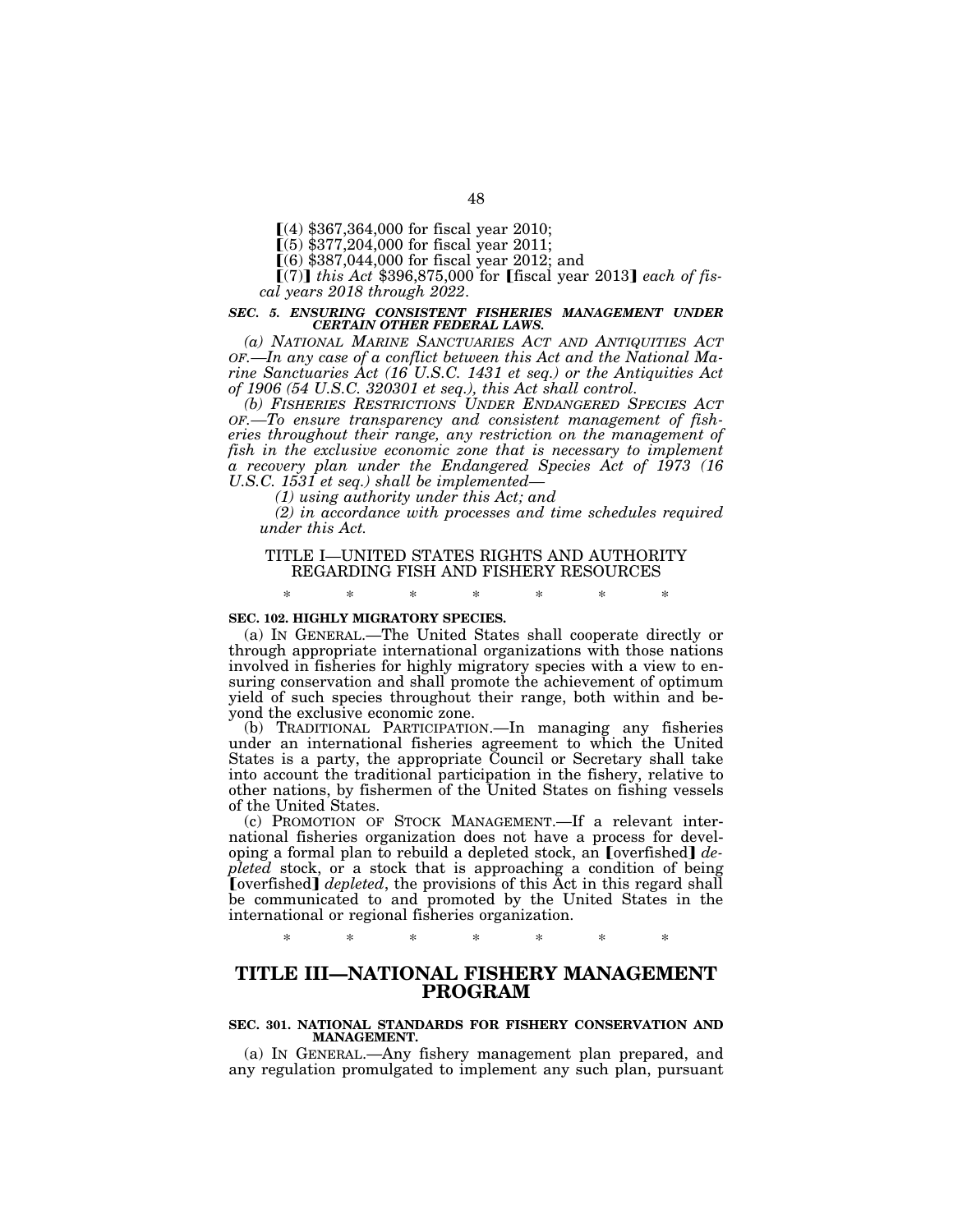to this title shall be consistent with the following national standards for fishery conservation and management:

(1) Conservation and management measures shall prevent over-fishing while achieving, on a continuing basis, the optimum yield from each fishery for the United States fishing industry.

(2) Conservation and management measures shall be based upon the best scientific information available.

(3) To the extent practicable, an individual stock of fish shall be managed as a unit throughout its range, and interrelated stocks of fish shall be managed as a unit or in close coordination.

(4) Conservation and management measures shall not discriminate between residents of different States. If it becomes necessary to allocate or assign fishing privileges among various United States fishermen, such allocation shall be (A) fair and equitable to all such fishermen; (B) reasonably calculated to promote conservation; and (C) carried out in such manner that no particular individual, corporation, or other entity acquires an excessive share of such privileges.

(5) Conservation and management measures shall, where practicable, consider efficiency in the utilization of fishery resources; except that no such measure shall have economic allocation as its sole purpose.

(6) Conservation and management measures shall take into account and allow for variations among, and contingencies in, fisheries, fishery resources, and catches.

(7) Conservation and management measures shall, where practicable, minimize costs and avoid unnecessary duplication.

(8) Conservation and management measures shall, consistent with the conservation requirements of this Act (including the prevention of overfishing and rebuilding of [overfished] *depleted* stocks), take into account the importance of fishery resources to fishing communities by utilizing economic and social data that meet the requirements of paragraph (2), in order to (A) provide for the sustained participation of such communities, and (B) to the extent practicable, minimize adverse economic impacts on such communities.

(9) Conservation and management measures shall, to the extent practicable, (A) minimize bycatch and (B) to the extent bycatch cannot be avoided, minimize the mortality of such bycatch.

(10) Conservation and management measures shall, to the extent practicable, promote the safety of human life at sea.

(b) The Secretary shall establish advisory guidelines (which shall not have the force and effect of law), based on the national standards, to assist in the development of fishery management plans.

#### **SEC. 302. REGIONAL FISHERY MANAGEMENT COUNCILS.**

(a) ESTABLISHMENT.—(1) There shall be established, within 120 days after the date of the enactment of this Act, eight Regional Fishery Management Councils, as follows:

(A) NEW ENGLAND COUNCIL.—The New England Fishery Management Council shall consist of the States of Maine, New Hampshire, Massachusetts, Rhode Island, and Connecticut and shall have authority over the fisheries in the Atlantic Ocean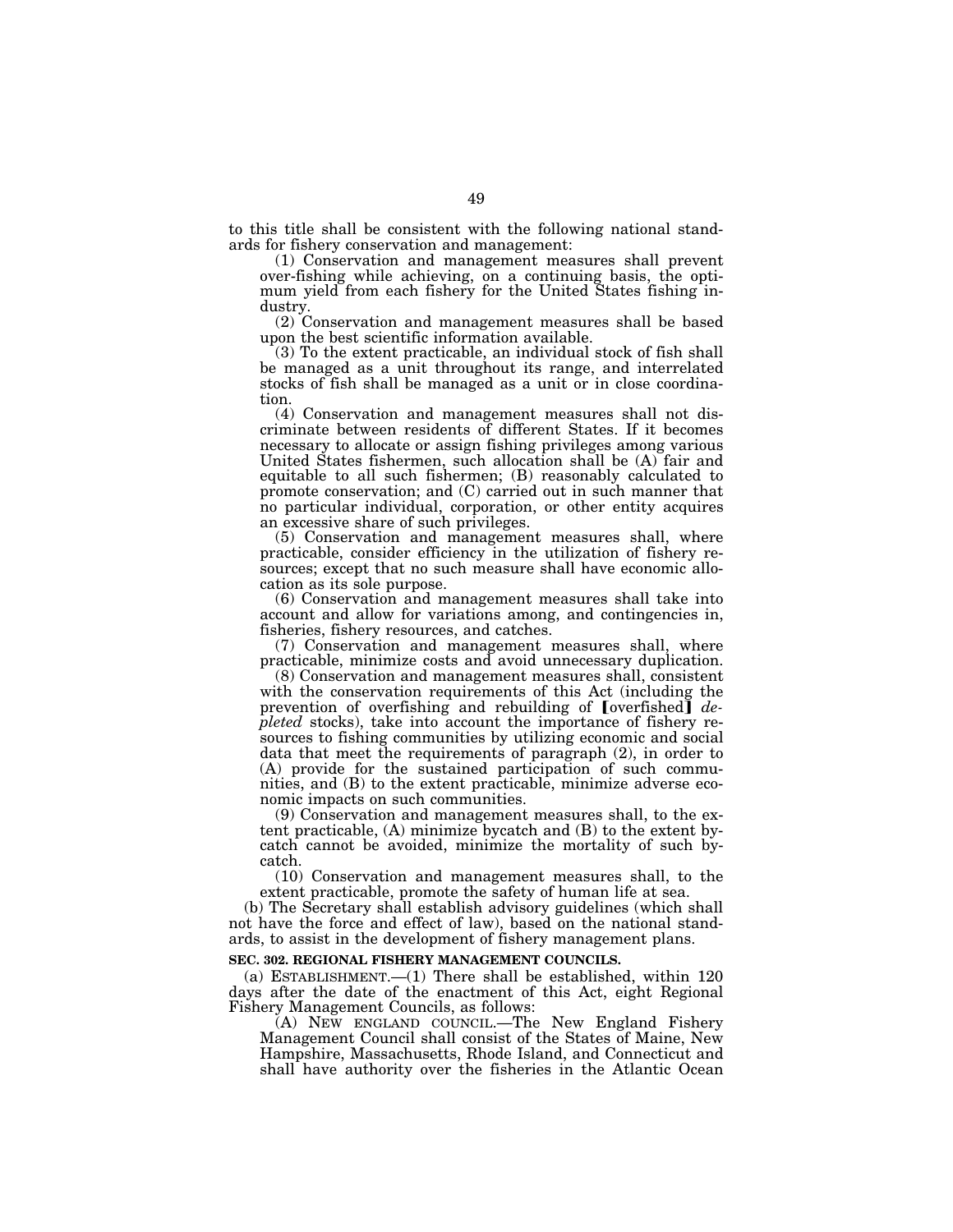seaward of such States (except as provided in paragraph (3)). The New England Council shall have [18] 19 voting members, including 12 appointed by the Secretary in accordance with subsection  $(b)(2)$  (at least one of whom shall be appointed from each such State) *and a liaison who is a member of the Mid-Atlantic Fishery Management Council to represent the interests of fisheries under the jurisdiction of such Council*.

(B) MID-ATLANTIC COUNCIL.—The Mid-Atlantic Fishery Management Council shall consist of the States of New York, New Jersey, Delaware, Pennsylvania, Maryland, Virginia, and North Carolina and shall have authority over the fisheries in the Atlantic Ocean seaward of such States (except North Carolina, and as provided in paragraph (3)). The Mid-Atlantic<br>Council shall have [21] 22 voting members, including 13 appointed by the Secretary in accordance with subsection  $(b)(2)$ (at least one of whom shall be appointed from each such State) *and a liaison who is a member of the New England Fishery Management Council to represent the interests of fisheries under the jurisdiction of such Council*.

(C) SOUTH ATLANTIC COUNCIL.—The South Atlantic Fishery Management Council shall consist of the States of North Carolina, South Carolina, Georgia, and Florida and shall have authority over the fisheries in the Atlantic Ocean seaward of such States (except as provided in paragraph (3)). The South Atlantic Council shall have 13 voting members, including 8 appointed by the Secretary in accordance with subsection (b)(2) (at least one of whom shall be appointed from each such State).

(D) CARIBBEAN COUNCIL.—The Caribbean Fishery Management Council shall consist of the Virgin Islands and the Commonwealth of Puerto Rico and shall have authority over the fisheries in the Caribbean Sea and Atlantic Ocean seaward of such States and of commonwealths, territories, and possessions of the United States in the Caribbean Sea (except as provided in paragraph  $(3)$ ). The Caribbean Council shall have  $7$  voting members, including 4 appointed by the Secretary in accordance with subsection  $(b)(2)$  (at least one of whom shall be appointed from each such State).

(E) GULF COUNCIL.—The Gulf of Mexico Fishery Management Council shall consist of the States of Texas, Louisiana, Mississippi, Alabama, and Florida and shall have authority over the fisheries in the Gulf of Mexico seaward of such States (except as provided in paragraph (3)). The Gulf Council shall have 17 voting members, including 11 appointed by the Secretary in accordance with subsection  $(b)$  $(2)$  (at least one of whom shall be appointed from each such State).

(F) PACIFIC COUNCIL.—The Pacific Fishery Management Council shall consist of the States of California, Oregon, Washington, and Idaho and shall have authority over the fisheries in the Pacific Ocean seaward of such States. The Pacific Council shall have 14 voting members, including 8 appointed by the Secretary in accordance with subsection  $(b)(2)$  (at least one of whom shall be appointed from each such State), and including one appointed from an Indian tribe with Federally recognized fishing rights from Cali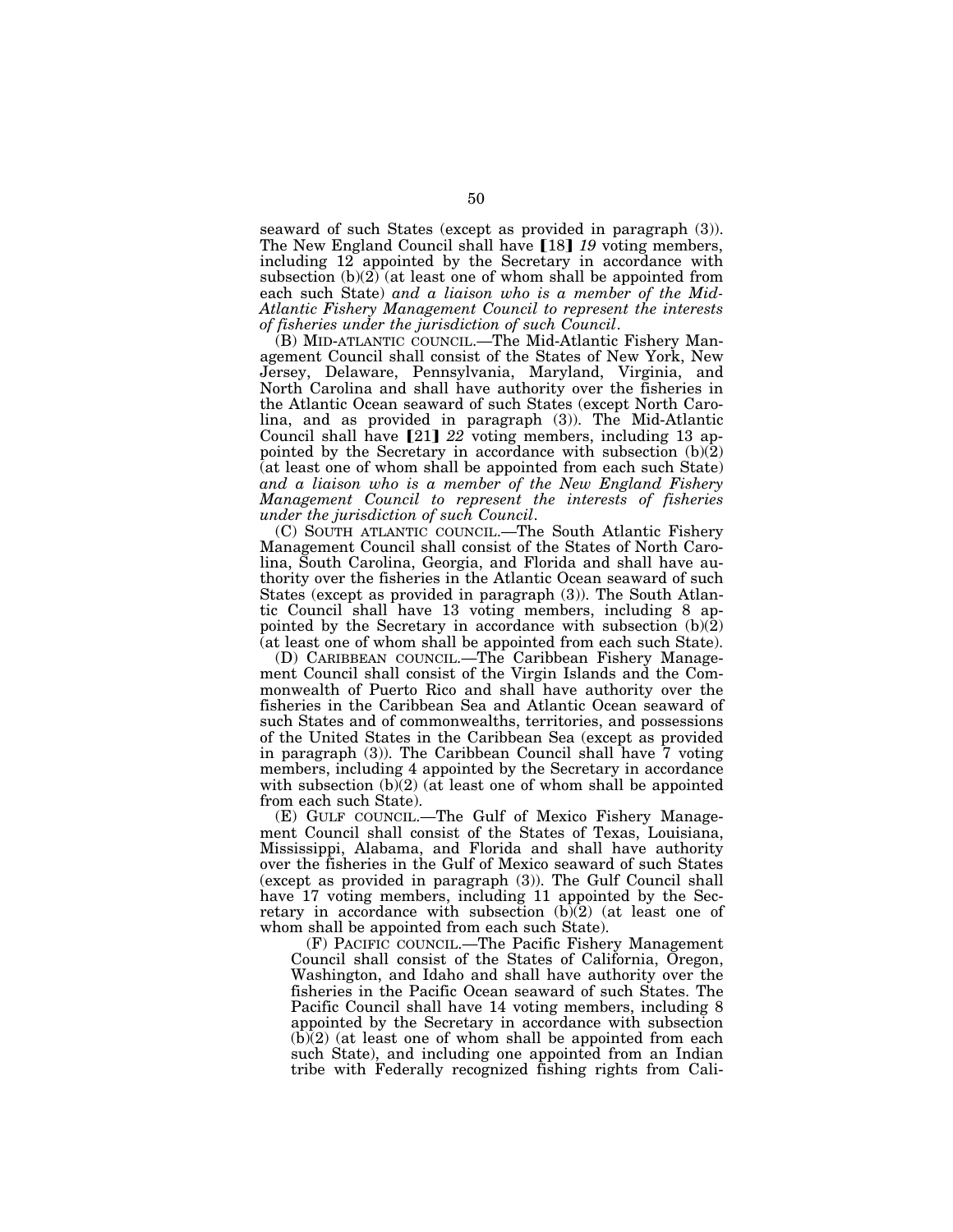fornia, Oregon, Washington, or Idaho in accordance with subsection  $(b)(5)$ .

(G) NORTH PACIFIC COUNCIL.—The North Pacific Fishery Management Council shall consist of the States of Alaska, Washington, and Oregon and shall have authority over the fisheries in the Arctic Ocean, Bering Sea, and Pacific Ocean seward of Alaska. The North Pacific Council shall have 11 voting members, including 7 appointed by the Secretary in accordance with subsection  $(b)(2)$  (5 of whom shall be appointed from the State of Alaska and 2 of whom shall be appointed from the State of Washington).

(H) WESTERN PACIFIC COUNCIL.—The Western Pacific Fishery Management Council shall consist of the States of Hawaii, American Samoa, Guam, and the Northern Mariana Islands and shall have authority over the fisheries in the Pacific Ocean seaward of such States and of the Commonwealths, territories, and possessions of the United States in the Pacific Ocean area. The Western Pacific Council shall have 13 voting members, including 8 appointed by the Secretary in accordance with subsection  $(b)(\tilde{2})$  (at least one of whom shall be appointed from each of the following States: Hawaii, American Samoa, Guam, and the Northern Mariana Islands).

(2) Each Council shall reflect the expertise and interest of the several constituent States in the ocean area over which such Council is granted authority.

(3) The Secretary shall have authority over any highly migratory species fishery that is within the geographical area of authority of more than one of the following Councils: New England Council, Mid-Atlantic Council, South Atlantic Council, Gulf Council, and Caribbean Council.

(b) VOTING MEMBERS.—(1) The voting members of each Council shall be:

(A) The principal State official with marine fishery management responsibility and expertise in each constituent State, who is designated as such by the Governor of the State, so long as the official continues to hold such position, or the designee of such official.

(B) The regional director of the National Marine Fisheries Service for the geographic area concerned, or his designee, except that if two such directors are within such geographical area, the Secretary shall designate which of such directors shall be the voting member.

(C) The members required to be appointed by the Secretary in accordance with paragraphs (2) and (5).

(2)(A) The members of each Council required to be appointed by the Secretary must be individuals who, by reason of their occupational or other experience, scientific expertise, or training, are knowledgeable regarding the conservation and management, or the commercial [or recreational], *recreational*, or subsistence fishing harvest, of the fishery resources of the geographical area concerned. Within nine months after the date of enactment of the Fishery Conservation Amendments of 1990, the Secretary shall, by regulation, prescribe criteria for determining whether an individual satisfies the requirements of this subparagraph.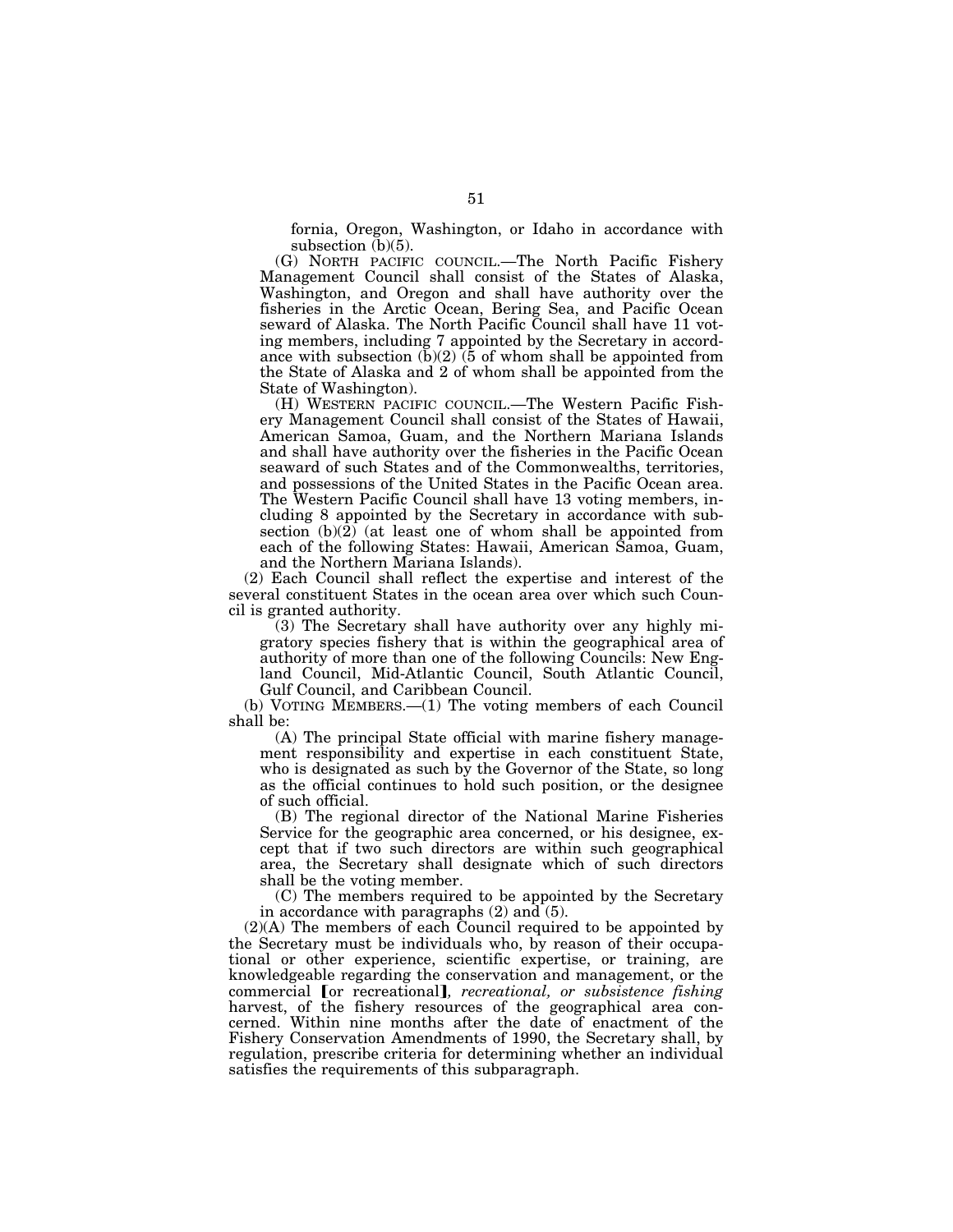(B) The Secretary, in making appointments under this section, shall, to the extent practicable, ensure a fair and balanced apportionment, on a rotating or other basis, of the active participants (or their representatives) in the commercial and recreational fisheries under the jurisdiction of the Council. On January 31, 1991, and each year thereafter, the Secretary shall submit to the Committee on Commerce, Science, and Transportation of the Senate and the Committee on Merchant Marine and Fisheries of the House of Representatives a report on the actions taken by the Secretary to ensure that such fair and balanced apportionment is achieved. The report shall—

(i) list the fisheries under the jurisdiction of each Council, outlining for each fishery the type and quantity of fish harvested, fishing and processing methods employed, the number of participants, the duration and range of the fishery, and other distinguishing characteristics;

(ii) assess the membership of each Council in terms of the apportionment of the active participants in each such fishery; and

(iii) state the Secretary's plans and schedule for actions to achieve a fair and balanced apportionment on the Council for the active participants in any such fishery.

(C) The Secretary shall appoint the members of each Council from a list of individuals submitted by the Governor of each applicable constituent State. A Governor may not submit the names of individuals to the Secretary for appointment unless the Governor has determined that each such individual is qualified under the requirements of subparagraph (A) and unless the Governor has, to the extent practicable, first consulted with representatives of the commercial and recreational fishing interests of the State*, and in the case of the Governor of Alaska with the subsistence fishing interests of the State,* regarding those individuals. Each such list shall include the names and pertinent biographical data of not less than three individuals for each applicable vacancy and shall be accompanied by a statement by the Governor explaining how each such individual meets the requirements of subparagraph (A). The Secretary shall review each list submitted by a Governor to ascertain if the individuals on the list are qualified for the vacancy on the basis of such requirements. If the Secretary determines that any individual is not qualified, the Secretary shall notify the appropriate Governor of that determination. The Governor shall then submit a revised list or resubmit the original list with an additional explanation of the qualifications of the individual in question. An individual is not eligible for appointment by the Secretary until that individual complies with the applicable financial disclosure requirements under subsection (k).

(D)(i) The Governor of a State submitting a list of names of individuals for appointment by the Secretary of Commerce to the Gulf of Mexico Fisheries Management Council under subparagraph (C) shall include—

(I) at least 1 nominee each from the commercial, recreational, and charter fishing sectors; and

(II) at least 1 other individual who is knowledgeable regarding the conservation and management of fisheries resources in the jurisdiction of the Council.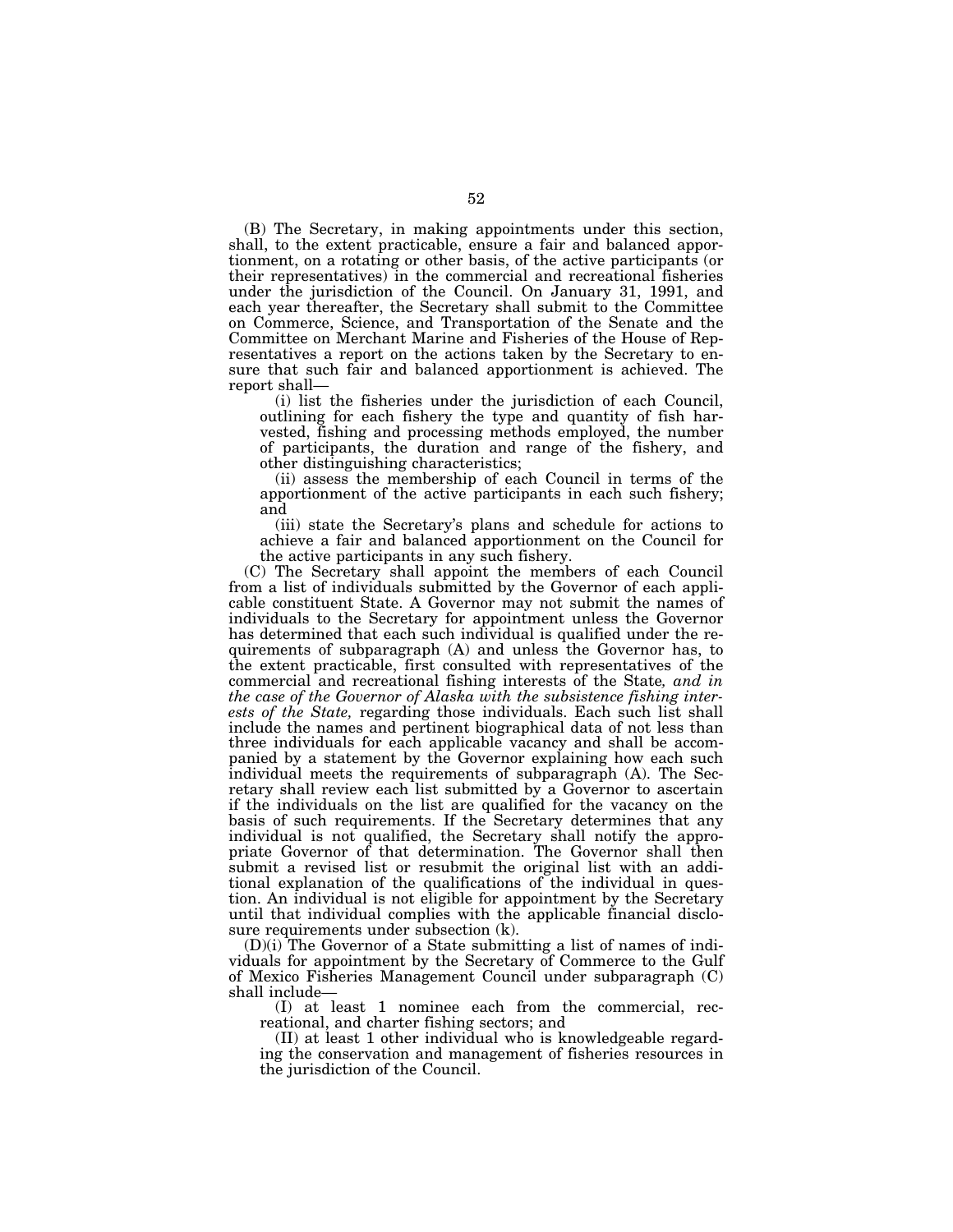$(i)$  Notwithstanding the requirements of subparagraph  $(C)$ , if the Secretary determines that the list of names submitted by the Governor does not meet the requirements of clause (i) the Secretary shall—

(I) publish a notice in the Federal Register asking the residents of that State to submit the names and pertinent biographical data of individuals who would meet the requirement not met for appointment to the Council; and

(II) add the name of any qualified individual submitted by the public who meets the unmet requirement to the list of names submitted by the Governor.

(iii) For purposes of clause (i) an individual who owns or operates a fish farm outside of the United States shall not be considered to be a representative of the commercial or recreational fishing sector.

(iv) The requirements of this subparagraph shall expire at the end of fiscal year 2012.

(E) Whenever the Secretary makes an appointment to a Council, the Secretary shall make a public announcement of such appointment not less than 45 days before the first day on which the individual is to take office as a member of the Council.

(3) Each voting member appointed to a Council by the Secretary in accordance with paragraphs (2) and (5) shall serve for a term of 3 years; except that the Secretary may designate a shorter term if necessary to provide for balanced expiration to terms of office. No member appointed after January 1, 1986, may serve more than three consecutive terms. Any term in which an individual was appointed to replace a member who left office during the term shall not be counted in determining the number of consecutive terms served by that Council member.

(4) Successors to the voting members of any Council shall be appointed in the same manner as the original voting members. Any individual appointed to fill a vacancy occurring prior to the expiration of any term of office shall be appointed for the remainder of that term.

(5)(A) The Secretary shall appoint to the Pacific Council one representative of an Indian tribe with Federally recognized fishing rights from California, Oregon, Washington, or Idaho from a list of not less than 3 individuals submitted by the tribal governments. The Secretary, in consultation with the Secretary of the Interior and tribal governments, shall establish by regulation the procedure for submitting a list under this subparagraph.

(B) Representation shall be rotated among the tribes taking into consideration—

(i) the qualifications of the individuals on the list referred to in subparagraph (A),

(ii) the various rights of the Indian tribes involved and judicial cases that set forth how those rights are to be exercised, and

(iii) the geographic area in which the tribe of the representative is located.

(C) A vacancy occurring prior to the expiration of any term shall be filled in the same manner as set out in subparagraphs (A) and (B), except that the Secretary may use the list from which the vacating representative was chosen.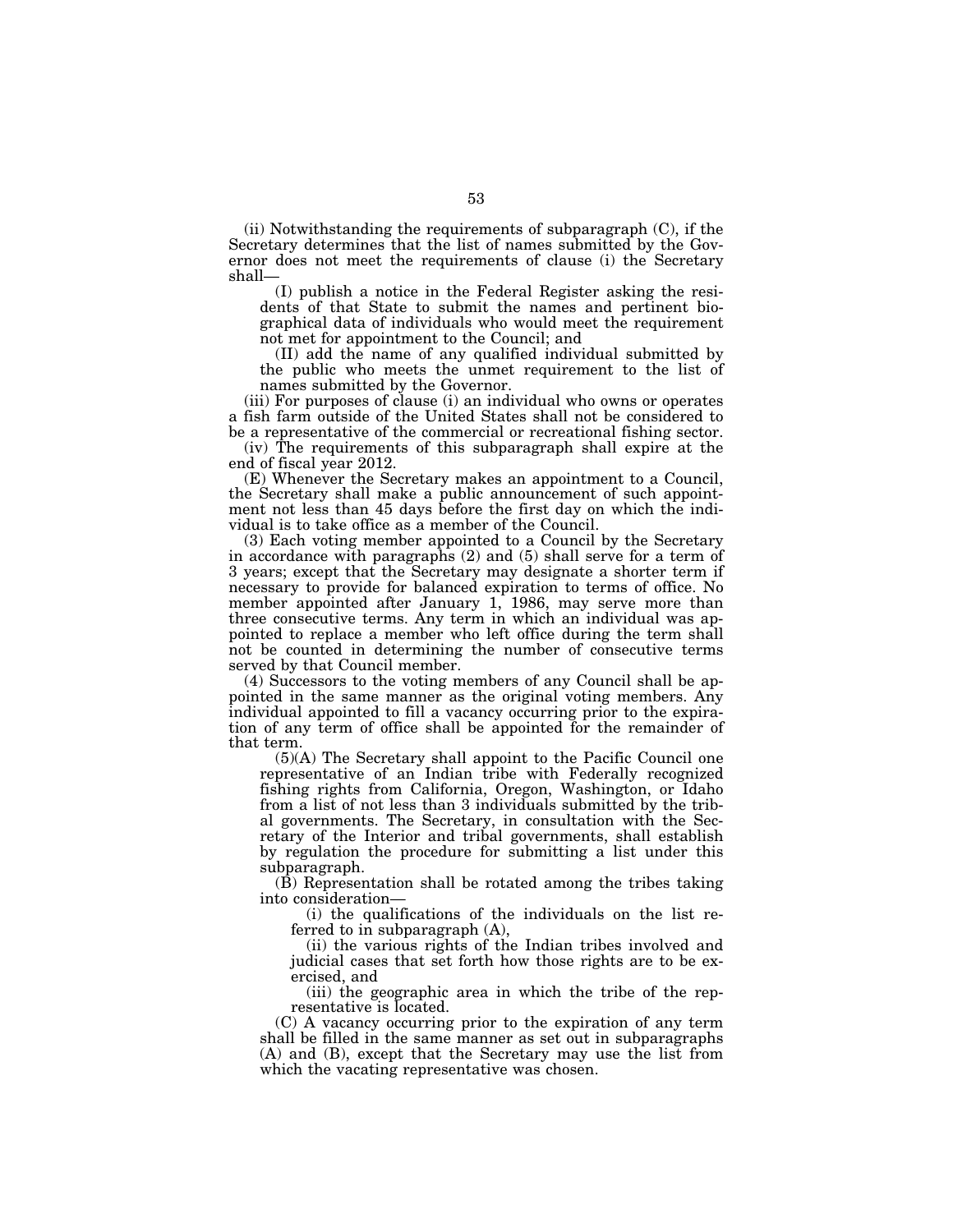(D) The tribal representative appointed under subparagraph (A) may designate as an alternate, during the period of the representative's term, an individual knowledgeable concerning tribal rights, tribal law, and the fishery resources of the geographical area concerned.

(6) The Secretary may remove for cause any member of a Council required to be appointed by the Secretary in accordance with paragraphs (2) or (5) if—

(A) the Council concerned first recommends removal by not less than two-thirds of the members who are voting members and submits such removal recommendation to the Secretary in writing together with a statement of the basis for the recommendation; or

(B) the member is found by the Secretary, after notice and an opportunity for a hearing in accordance with section 554 of title 5, United States Code, to have committed an act prohibited by section 307(1)(O).

(c) NONVOTING MEMBERS.—(1) The nonvoting members of each Council shall be:

(A) The regional or area director of the United States Fish and Wildlife Service for the geographical area concerned, or his designee.

(B) The commander of the Coast Guard district for the geographical area concerned, or his designee; except that, if two Coast Guard districts are within such geographical area, the commander designated for such purpose by the commandant of the Coast Guard.

(C) The executive director of the Marine Fisheries Commission for the geographical area concerned, if any, or his designee.

(D) One representative of the Department of State designated for such purpose by the Secretary of State, or his designee.

(2) The Pacific Council shall have one additional nonvoting member who shall be appointed by, and serve at the pleasure of, the Governor of Alaska.

(d) COMPENSATION AND EXPENSES.—The voting members of each Council who are required to be appointed by the Secretary and who are not employed by the Federal Government or any State or local government, shall receive compensation at the daily rate for GS– 15, step 7 of the General Schedule, when engaged in the actual performance of duties for such Council. The voting members of each Council, any nonvoting member described in subsection  $(c)(1)(C)$ , and the nonvoting member appointed pursuant to subsection  $(c)(2)$ shall be reimbursed for actual expenses incurred in the performance of such duties, and other nonvoting members and Council staff members may be reimbursed for actual expenses.

(e) TRANSACTION OF BUSINESS.—

(1) A majority of the voting members of any Council shall constitute a quorum, but one or more such members designated by the Council may hold hearings. All decisions of any Council shall be by majority vote of the voting members present and voting.

(2) The voting members of each Council shall select a Chairman for such Council from among the voting members.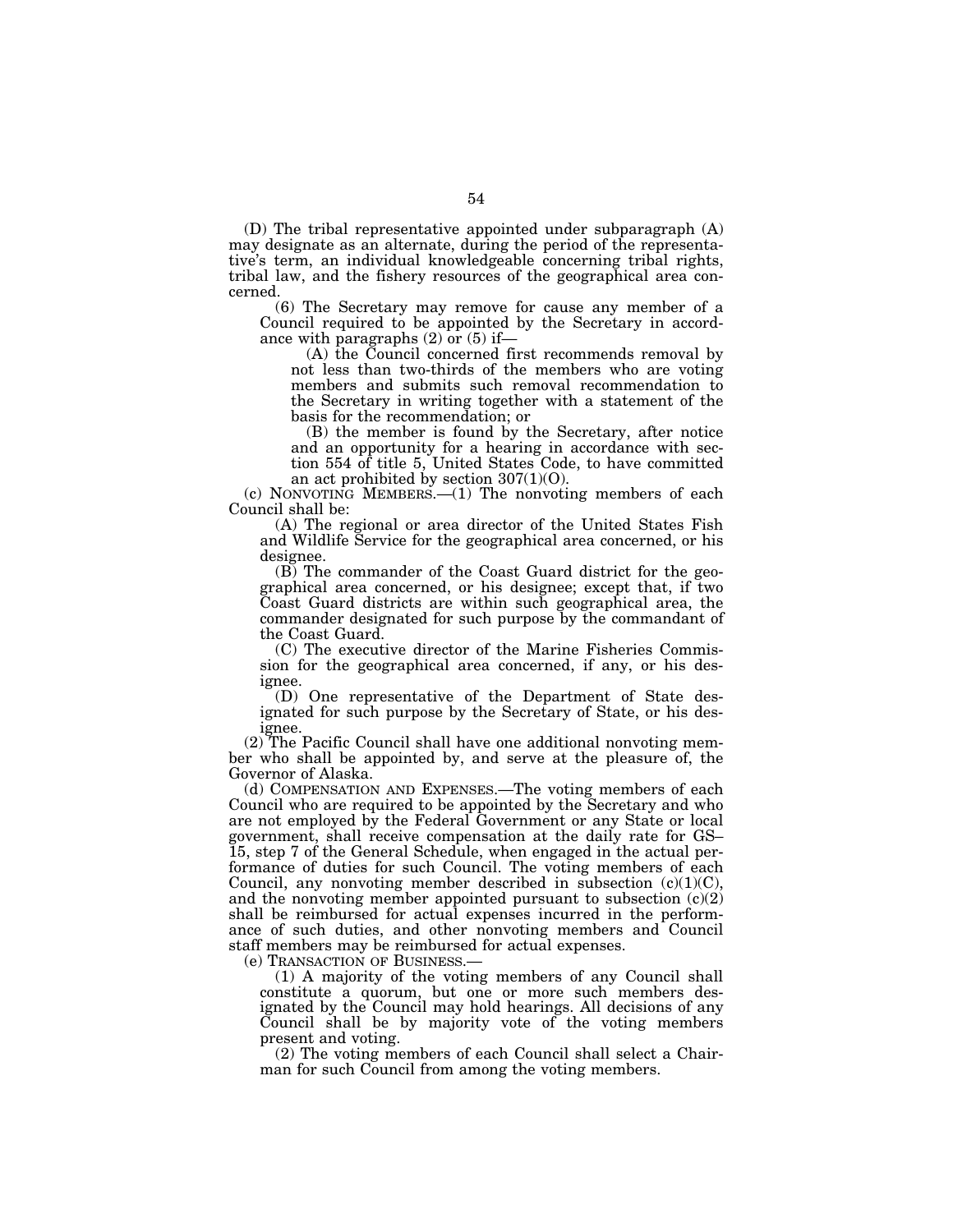(3) Each Council shall meet at appropriate times and places in any of the constituent States of the Council at the call of the Chairman or upon the request of a majority of its voting members.

(4) If any voting member of a Council disagrees with respect to any matter which is transmitted to the Secretary by such Council, such member may submit a statement to the Secretary setting forth the reasons for such disagreement. The regional director of the National Marine Fisheries Service serving on the Council, or the regional director's designee, shall submit such a statement, which shall be made available to the public upon request, if the regional director disagrees with any such matter.

(5) At the request of any voting member of a Council, the Council shall hold a roll call vote on any matter before the Council. The official minutes and other appropriate records of any Council meeting shall identify all roll call votes held, the name of each voting member present during each roll call vote, and how each member voted on each roll call vote.

(f) STAFF AND ADMINISTRATION.—

(1) Each Council may appoint, and assign duties to, an executive director and such other full- and part-time administrative employees as the Secretary determines are necessary to the performance of its functions.

(2) Upon the request of any Council, and after consultation with the Secretary, the head of any Federal agency is authorized to detail to such Council, on a reimbursable basis, any of the personnel of such agency, to assist such Council in the performance of its functions under this Act.

(3) The Secretary shall provide to each Council such administrative and technical support services as are necessary for the effective functioning of such Council.

(4) The Administrator of General Services shall furnish each Council with such offices, equipment, supplies, and services as he is authorized to furnish to any other agency or instrumentality of the United States.

(5) The Secretary and the Secretary of State shall furnish each Council with relevant information concerning foreign fishing and international fishery agreements.

(6) Each Council shall determine its organization, and prescribe its practices and procedures for carrying out its functions under this Act, in accordance with such uniform standards as are prescribed by the Secretary. The procedures of a Council, and of its scientific and statistical committee and advisory panels established under subsection (g), must be consistent with the procedural guidelines set forth in subsection (i)(2). Each Council shall publish and make available to the public a statement of its organization, practices, and procedures.

(7) The Secretary shall pay—

(A) the compensation and expenses provided for in subsection (d);

(B) appropriate compensation to employees appointed under paragraph (1);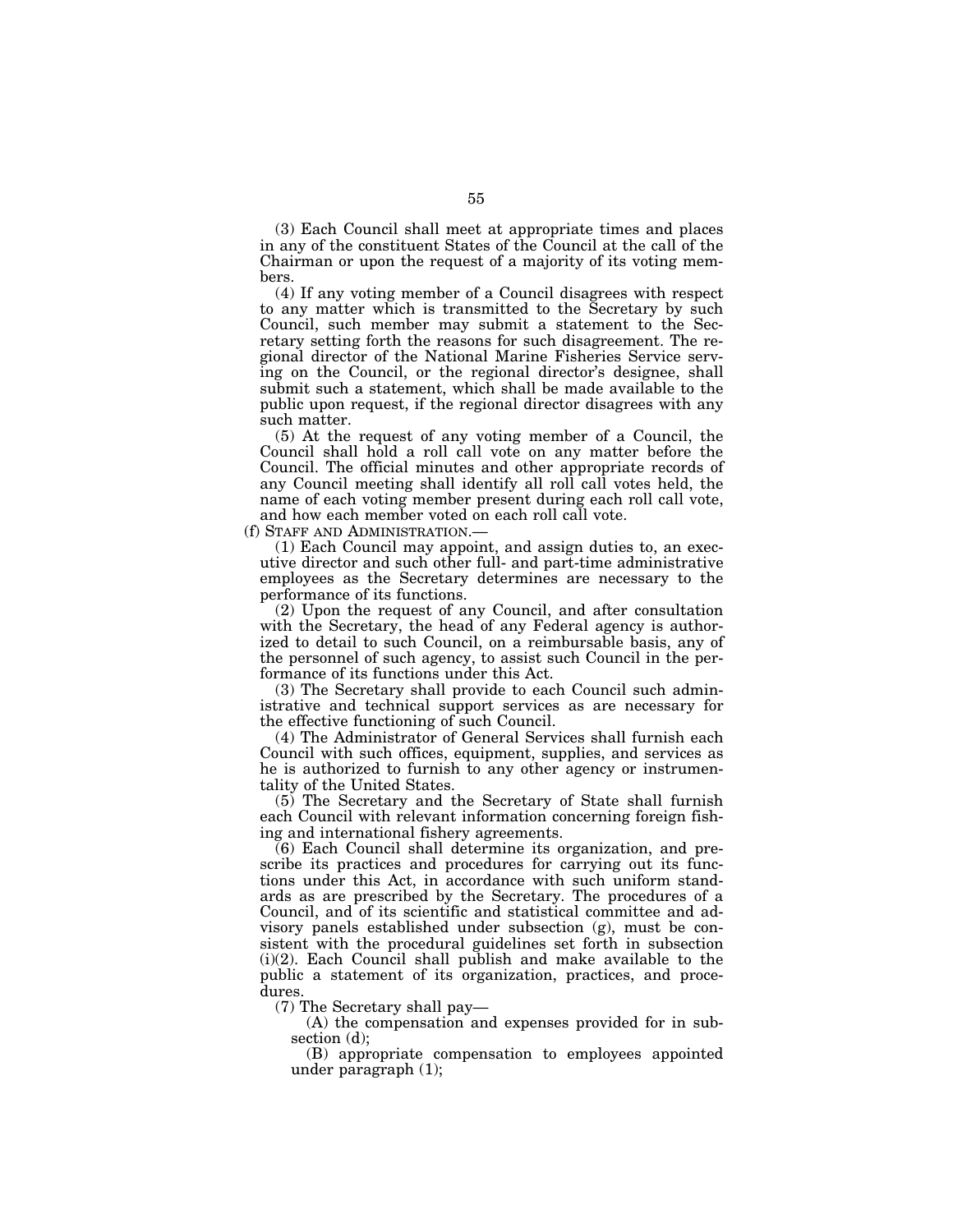(C) the amounts required for reimbursement of other Federal agencies under paragraphs (2) and (4);

(D) the actual expenses of the members of the committees and panels established under subsection (g); and

(E) such other costs as the Secretary determines are nec-

essary to the performance of the functions of the Councils.<br>(g) COMMITTEES AND ADVISORY PANELS.—

 $(1)(A)$  Each Council shall establish, maintain, and appoint the members of a scientific and statistical committee to assist it in the development, collection, evaluation, and peer review of such statistical, biological, economic, social, and other scientific information as is relevant to such Council's development and amendment of any fishery management plan.

(B) Each scientific and statistical committee shall provide its Council ongoing scientific advice for fishery management decisions, including recommendations for acceptable biological catch, preventing overfishing, maximum sustainable yield, and achieving rebuilding targets, and reports on stock status and health, bycatch, habitat status, social and economic impacts of management measures, and sustainability of fishing practices. *Each scientific and statistical committee shall develop such advice in a transparent manner and allow for public involvement in the process.* 

(C) Members appointed by the Councils to the scientific and statistical committees shall be Federal employees, State employees, academicians, or independent experts and shall have strong scientific or technical credentials and experience.

(D) Each member of a scientific and statistical committee shall be treated as an affected individual for purposes of paragraphs  $(2)$ ,  $(3)(B)$ ,  $(4)$ , and  $(5)(A)$  of subsection (j). The Secretary shall keep disclosures made pursuant to this subparagraph on file.

(E) The Secretary and each Council may establish a peer review process for that Council for scientific information used to advise the Council about the conservation and management of the fishery. The review process, which may include existing committees or panels, is deemed to satisfy the requirements of the guidelines issued pursuant to section 515 of the Treasury and General Government Appropriations Act for Fiscal year 2001 (Public Law 106–554—Appendix C; 114 Stat. 2763A–153).

 $(F)$  In addition to the provisions of section 302(f)(7), the Secretary shall, subject to the availability of appropriations, pay a stipend to members of the scientific and statistical committees or advisory panels who are not employed by the Federal Government or a State marine fisheries agency.

(G) A science and statistical committee shall hold its meetings in conjunction with the meeting of the Council, to the extent practicable.

(2) Each Council shall establish such advisory panels as are necessary or appropriate to assist it in carrying out its functions under this Act.

(3)(A) Each Council shall establish and maintain a fishing industry advisory committee which shall provide information and recommendations on, and assist in the development of, fishery management plans and amendments to such plans.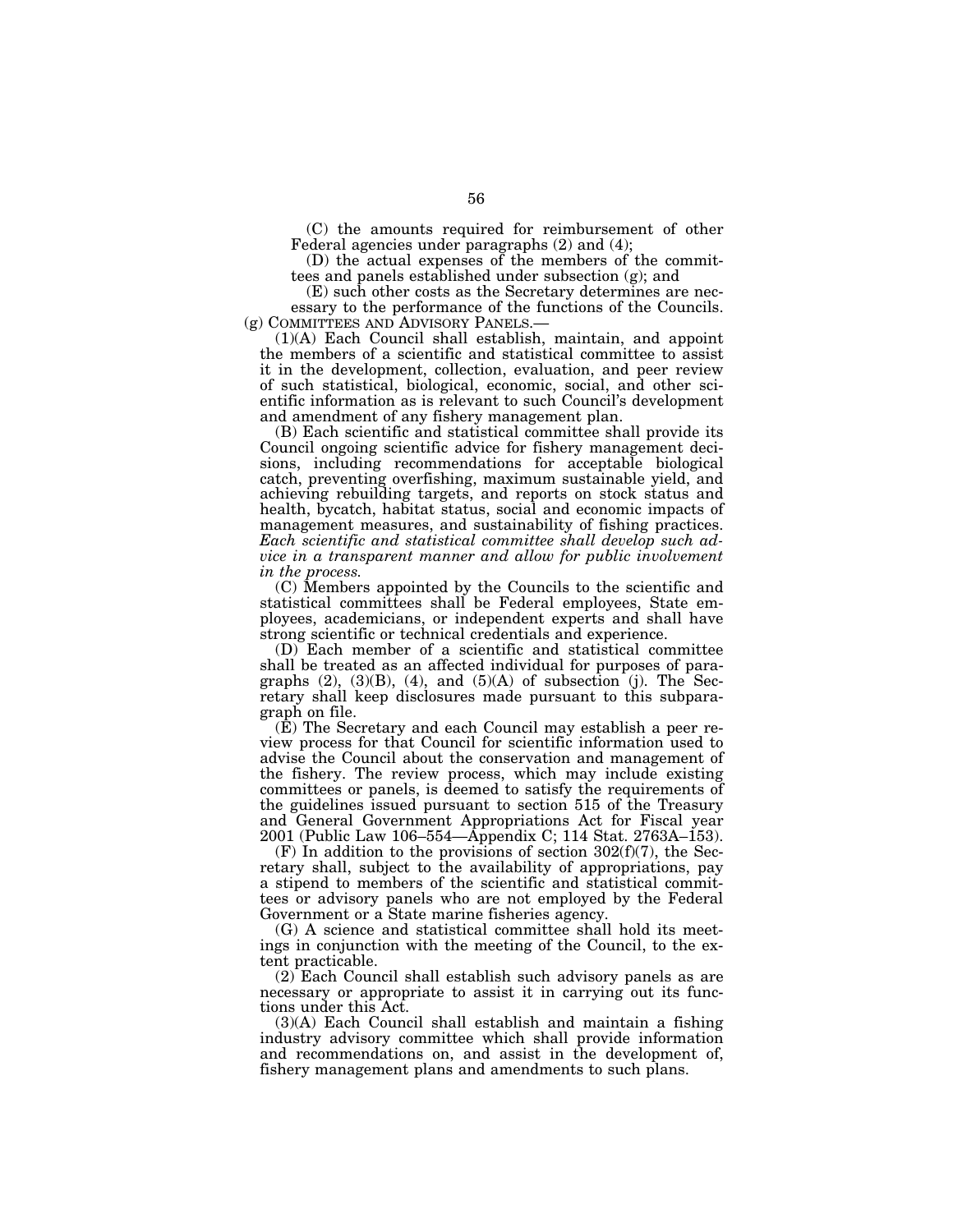(B) Appointments to a committee established under subparagraph (A) shall be made by each Council in such a manner as to provide fair representation to commercial fishing interests in the geographical area of authority of the Council.

(4) The Secretary shall establish advisory panels to assist in the collection and evaluation of information relevant to the development of any fishery management plan or plan amendment for a fishery to which subsection  $(a)(3)$  applies. Each advisory panel shall participate in all aspects of the development of the plan or amendment; be balanced in its representation of commercial, recreational, and other interests; and consist of not less than 7 individuals who are knowledgeable about the fishery for which the plan or amendment is developed, selected from among—

(A) members of advisory committees and species working groups appointed under Acts implementing relevant international fishery agreements pertaining to highly migratory species; and

(B) other interested persons.

(5) Decisions and recommendations made by committees and panels established under this subsection shall be considered to be advisory in nature.

(h) FUNCTIONS.—Each Council shall, in accordance with the provisions of this Act—

(1) for each fishery under its authority that requires conservation and management, prepare and submit to the Secretary (A) a fishery management plan, and (B) amendments to each such plan that are necessary from time to time (and promptly whenever changes in conservation and management measures in another fishery substantially affect the fishery for which such plan was developed);

(2) prepare comments on any application for foreign fishing transmitted to it under section  $204(b)(4)(C)$  or section  $204(d)$ , and any fishery management plan or amendment transmitted to it under section  $304(c)(4)$ ;

(3) conduct public hearings, at appropriate times and in appropriate locations in the geographical area concerned, so as to allow all interested persons an opportunity to be heard in the development of fishery management plans and amendments to such plans, and with respect to the administration and implementation of the provisions of this Act (and for purposes of this paragraph, the term "geographical area concerned" may include an area under the authority of another Council if the fish in the fishery concerned migrate into, or occur in, that area or if the matters being heard affect fishermen of that area; but not unless such other Council is first consulted regarding the conduct of such hearings within its area);

(4) submit to the Secretary such periodic reports as the Council deems appropriate, and any other relevant report which may be requested by the Secretary;

(5) review on a continuing basis, and revise as appropriate, the assessments and specifications made pursuant to section  $303(a)(3)$  and (4) with respect to the optimum yield from, the capacity and extent to which United States fish processors will process United States harvested fish from, and the total allow-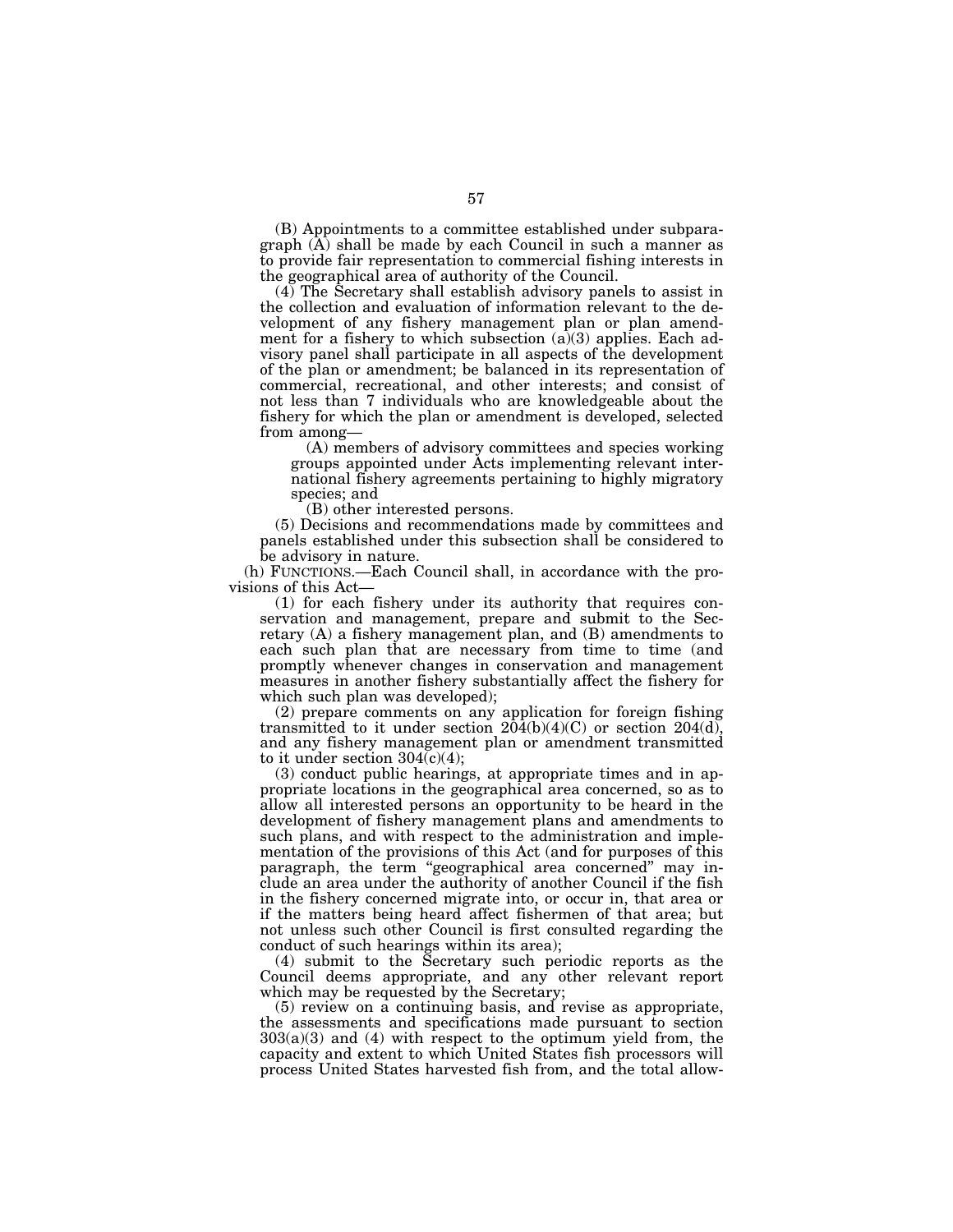able level of foreign fishing in, each fishery (except as provided in subsection  $(a)(3)$ ) within its geographical area of authority; and

(6) develop annual catch limits for each of its managed fisheries that may not exceed the fishing level recommendations of its scientific and statistical committee or the peer review process established under subsection (g);

(7) develop, in conjunction with the scientific and statistical committee, multi-year research priorities for fisheries, fisheries interactions, habitats, and other areas of research that are necessary for management purposes, that shall—

(A) establish priorities for 5-year periods;

(B) be updated as necessary; and

(C) be submitted to the Secretary and the regional science centers of the National Marine Fisheries Service for their consideration in developing research priorities and budgets for the region of the Council [; and ];

*(8) have the authority to use alternative fishery management measures in a recreational fishery (or the recreational component of a mixed-use fishery), including extraction rates, fishing mortality targets, and harvest control rules, in developing a fishery management plan, plan amendment, or proposed regulations; and* 

 $(8)$  (9) conduct any other activities which are required by, or provided for in, this Act or which are necessary and appropriate to the foregoing functions.

(i) PROCEDURAL MATTERS.—(1) The Federal Advisory Committee Act (5 U.S.C. App. 1) shall not apply to the Councils, the Council coordination committee established under subsection (l), or to the scientific and statistical committees or other committees or advisory panels established under subsection (g).

(2) The following guidelines apply with respect to the conduct of business at meetings of a Council, and of a Council, of the Council coordination committee established under subsection (l), and of the scientific and statistical committees or other committees or advisory panels established under subsection (g):

(A) Unless closed in accordance with paragraph (3), each regular meeting and each emergency meeting shall be open to the public.

(B) Emergency meetings shall be held at the call of the chairman or equivalent presiding officer.

(C) Timely public notice of each regular meeting and each emergency meeting, including the time, place, and agenda of the meeting, shall be provided by any means that will result in wide publicity in the major fishing ports of the region (and in other major fishing ports having a direct interest in the affected fishery), except that e-mail notification and website postings alone are not sufficient. Timely notice of each regular meeting shall also be published in the Federal Register. The published agenda of the meeting may not be modified to include additional matters for Council action without public notice or within 14 days prior to the meeting date, unless such modification is to address an emergency action under section 305(c), in which case public notice shall be given immediately.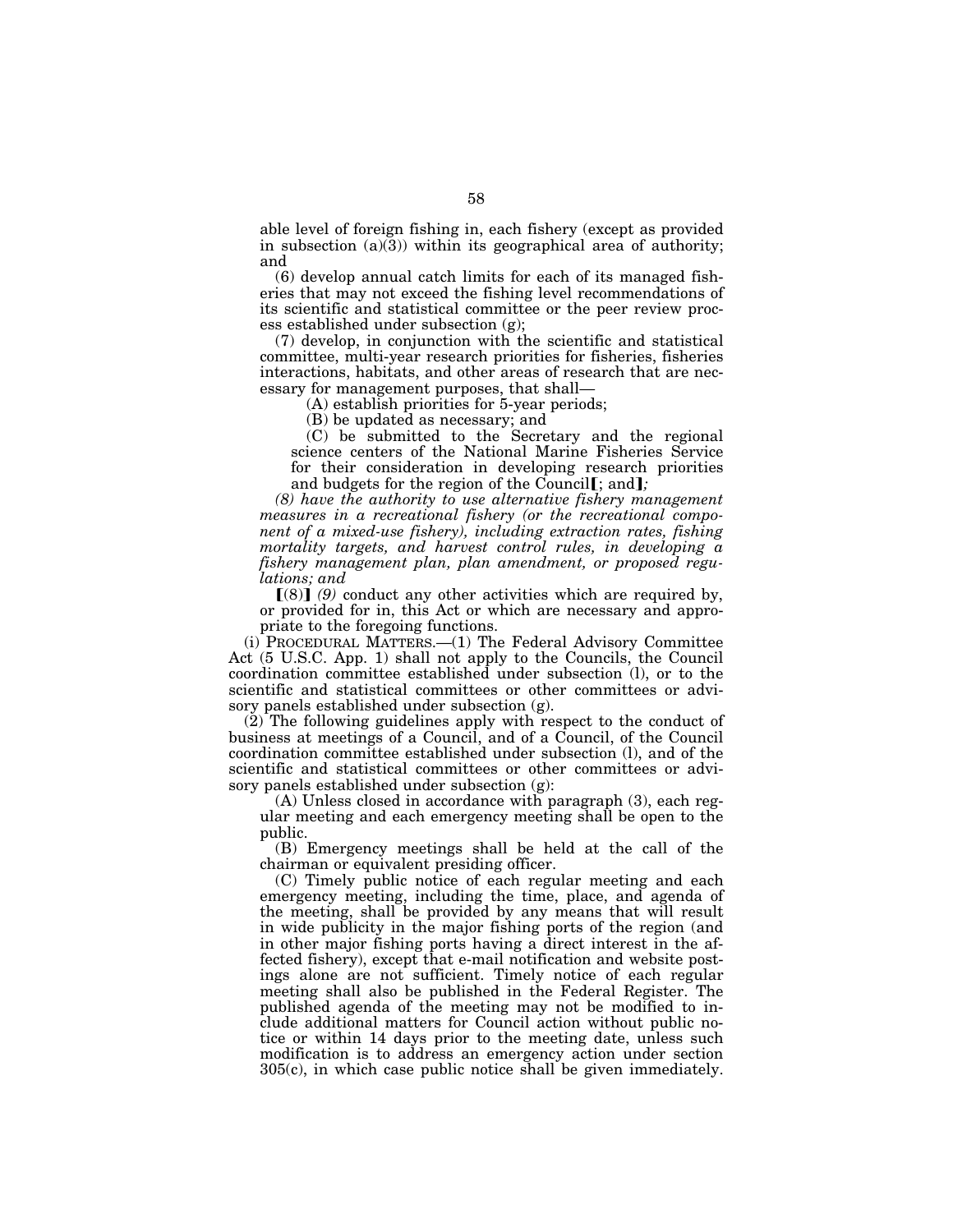(D) Interested persons shall be permitted to present oral or written statements regarding the matters on the agenda at meetings. All written information submitted to a Council by an interested person shall include a statement of the source and date of such information. Any oral or written statement shall include a brief description of the background and interests of the person in the subject of the oral or written statement.

(E) Detailed minutes of each meeting of the Council, except for any closed session, shall be kept and shall contain a record of the persons present, a complete and accurate description of matters discussed and conclusions reached, and copies of all statements filed. The Chairman shall certify the accuracy of the minutes of each such meeting and submit a copy thereof to the Secretary. The minutes shall be made available to any court of competent jurisdiction.

(F) Subject to the procedures established under paragraph (4), and the guidelines prescribed by the Secretary under section 402(b), relating to confidentiality, the administrative record, including minutes required under subparagraph (E), of each meeting, and records or other documents which were made available to or prepared for or by the Council, committee, or panel incident to the meeting, shall be available for public inspection and copying at a single location in the offices of the Council or the Secretary, as appropriate.

*(G) Each Council shall make available on the Internet Web site of the Council—* 

*(i) to the extent practicable, a Webcast, an audio recording, or a live broadcast of each meeting of the Council, and of the Council Coordination Committee established under subsection (l), that is not closed in accordance with paragraph (3); and* 

*(ii) audio, video (if the meeting was in person or by video conference), or a searchable audio or written transcript of each meeting of the Council and of the meetings of committees referred to in section (g)(1)(B) of the Council by not later than 30 days after the conclusion of the meeting.* 

*(H) The Secretary shall maintain and make available to the public an archive of Council and scientific and statistical committee meeting audios, videos, and transcripts made available under clauses (i) and (ii) of subparagraph (G).* 

(3)(A) Each Council, the Council Coordination Committee established under subsection (l), scientific and statistical committee, other committees, and advisory panel—

(i) shall close any meeting, or portion thereof, that concerns matters or information that bears a national security classification; and

(ii) may close any meeting, or portion thereof, that concerns matters or information that pertains to national security, employment matters, or briefings on litigation in which the Council is interested.

Subparagraphs  $(D)$  and  $(F)$  of paragraph  $(2)$  shall not apply to any meeting or portion thereof that is so closed.

(B) If any meeting or portion is closed, the Council concerned shall notify local newspapers in the major fishing ports within its region (and in other major, affected fishing ports), including in that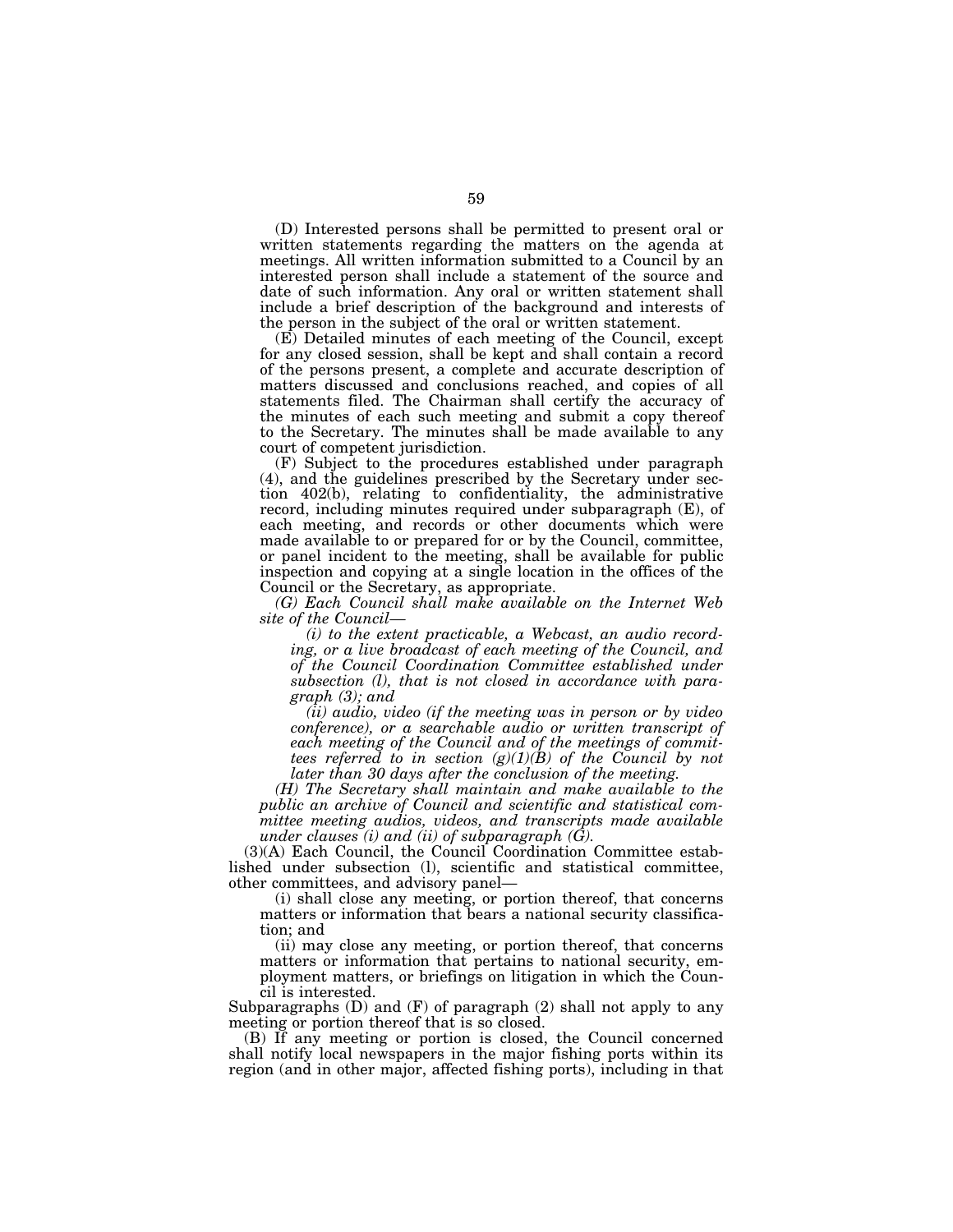notification the time and place of the meeting. This subparagraph does not require notification regarding any brief closure of a portion of a meeting in order to discuss employment or other internal administrative matters.

(4) Each Council shall establish appropriate procedures applicable to it and to its committee and advisory panels for ensuring the confidentiality of the statistics that may be submitted to it by Federal or State authorities, and may be voluntarily submitted to it by private persons; including, but not limited to, procedures for the restriction of Council employee access and the prevention of conflicts of interest; except that such procedures, in the case of statistics submitted to the Council by a State or by the Secretary under section 402(b), must be consistent with the laws and regulations of that State, or with the procedures of the Secretary, as the case may be, concerning the confidentiality of the statistics.

(5) Each Council shall specify those procedures that are necessary or appropriate to ensure that the committees and advisory panels established under subsection (g) are involved, on a continuing basis, in the development and amendment of fishery management plans.

(6) At any time when a Council determines it appropriate to consider new information from a State or Federal agency or from a Council advisory body, the Council shall give comparable consideration to new information offered at that time by interested members of the public. Interested parties shall have a reasonable opportunity to respond to new data or information before the Council takes final action on conservation and management measures.

(j) DISCLOSURE OF FINANCIAL INTEREST.—

(1) For the purposes of this subsection—

(A) the term "affected individual" means an individual who—

(i) is nominated by the Governor of a State for appointment as a voting member of a Council in accordance with subsection  $(b)(2)$ ; or

(ii) is a voting member of a Council appointed—

(I) under subsection (b)(2); or

(II) under subsection (b)(5) who is not subject to disclosure and recusal requirements under the laws of an Indian tribal government; and

(B) the term ''designated official'' means a person with expertise in Federal conflict-of-interest requirements who is designated by the Secretary, in consultation with the Council, to attend Council meetings and make determinations under paragraph (7)(B).

(2) Each affected individual must disclose any financial interest held by—

(A) that individual;

(B) the spouse, minor child, or partner of that individual; and

(C) any organization (other than the Council) in which that individual is serving as an officer, director, trustee, partner, or employee;

in any harvesting, processing, lobbying, advocacy, or marketing activity that is being, or will be, undertaken within any fishery over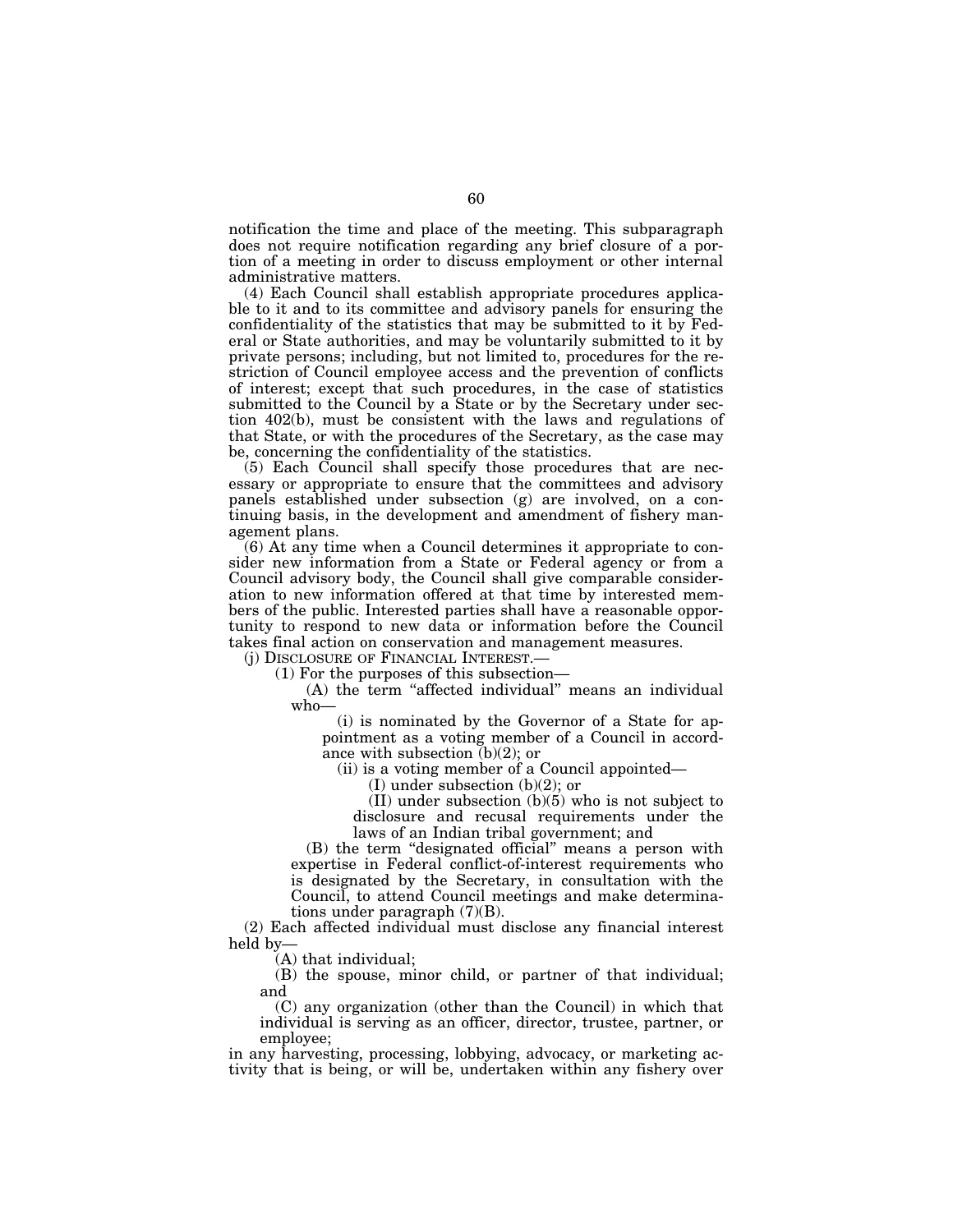which the Council concerned has jurisdiction, or with respect to an individual or organization with a financial interest in such activity.

(3) The disclosure required under paragraph (2) shall be made— (A) in the case of an affected individual referred to in para-

graph (1)(A)(i), before appointment by the Secretary; and

(B) in the case of an affected individual referred to in paragraph  $(1)(A)(ii)$ , within 45 days of taking office.

 $(4)$  An affected individual referred to in paragraph  $(1)(A)(ii)$  must update his or her disclosure form at any time any such financial interest is acquired, or substantially changed, by any person referred to in paragraph  $(2)(A)$ ,  $(B)$ , or  $(C)$ .

(5) The financial interest disclosures required by this subsection shall—

(A) be made on such forms, in accordance with such procedures, and at such times, as the Secretary shall by regulation prescribe;

(B) be kept on file by the Council and made available on the Internet and for public inspection at the Council offices during reasonable hours; and

(C) be kept on file by the Secretary for use in reviewing determinations under paragraph (7)(B) and made available for public inspection at reasonable hours.

(6) The participation by an affected individual referred to in paragraph  $(1)(A)(ii)$  in an action by a Council during any time in which that individual is not in compliance with the regulations prescribed under paragraph (5) may not be treated as cause for the invalidation of that action.

(7)(A) After the effective date of regulations promulgated under subparagraph (F) of this paragraph, an affected individual required to disclose a financial interest under paragraph (2) shall not vote on a Council decision which would have a significant and predictable effect on such financial interest. A Council decision shall be considered to have a significant and predictable effect on a financial interest if there is a close causal link between the Council decision and an expected and substantially disproportionate benefit to the financial interest of the affected individual relative to the financial interests of other participants in the same gear type or sector of the fishery. An affected individual who may not vote may participate in Council deliberations relating to the decision after notifying the Council of the voting recusal and identifying the financial interest that would be affected.

(B) At the request of an affected individual, or upon the initiative of the appropriate designated official, the designated official shall make a determination for the record whether a Council decision would have a significant and predictable effect on a financial interest.

(C) Any Council member may submit a written request to the Secretary to review any determination by the designated official under subparagraph (B) within 10 days of such determination. Such review shall be completed within 30 days of receipt of the request.

(D) Any affected individual who does not vote in a Council decision in accordance with this subsection may state for the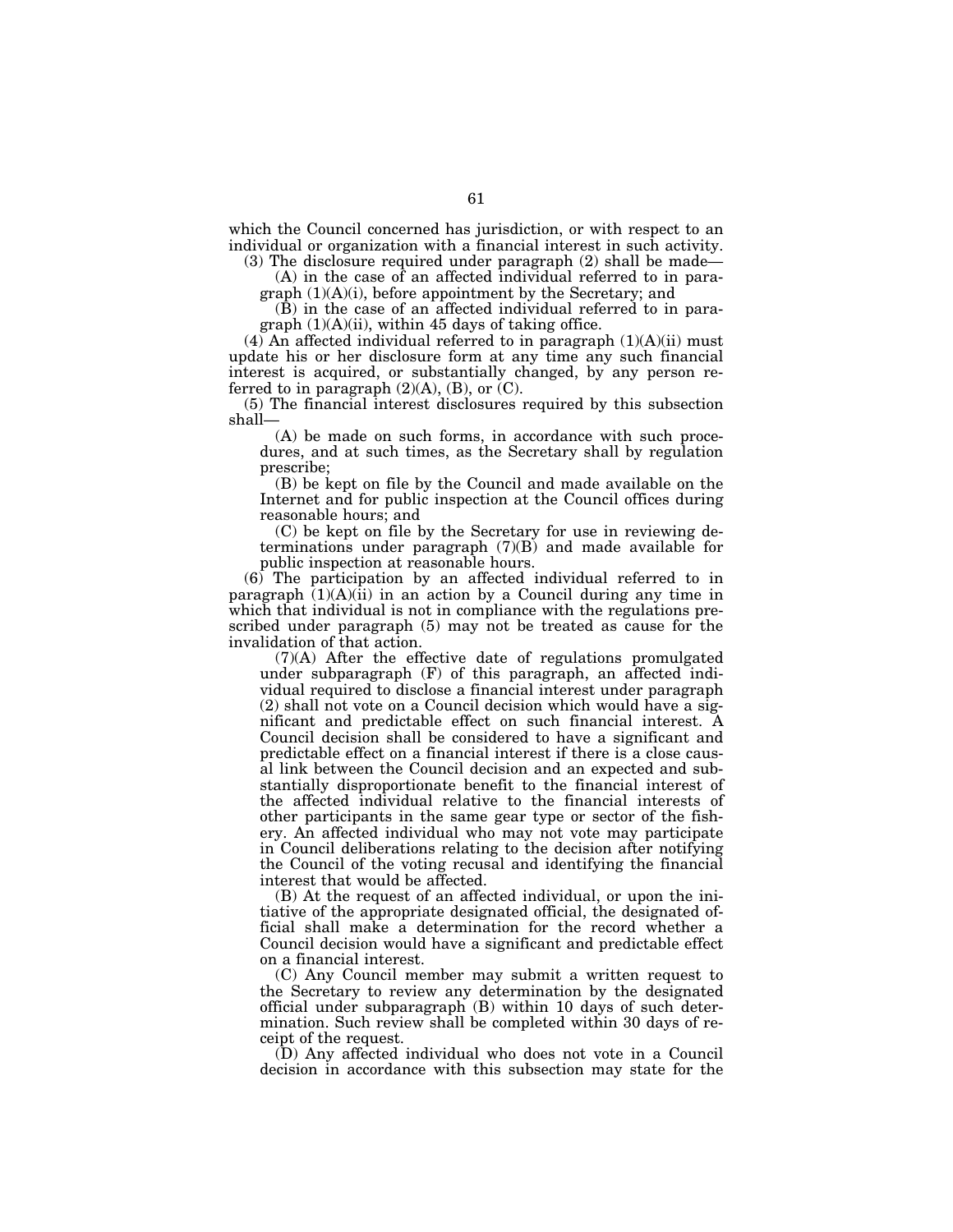record how he or she would have voted on such decision if he or she had voted.

(E) If the Council makes a decision before the Secretary has reviewed a determination under subparagraph (C), the eventual ruling may not be treated as cause for the invalidation or reconsideration by the Secretary of such decision.

(F) The Secretary, in consultation with the Councils and by not later than one year from the date of enactment of the Sustainable Fisheries Act, shall promulgate regulations which prohibit an affected individual from voting in accordance with subparagraph (A), and which allow for the making of determinations under subparagraphs (B) and (C).

(8) Section 208 of title 18, United States Code, does not apply to an affected individual referred to in paragraph  $(1)(A)(ii)$  during any time in which that individual is in compliance with the regulations prescribed under paragraph (5).

(9) On January 1, 2008, and annually thereafter, the Secretary shall submit a report to the Senate Committee on Commerce, Science, and Transportation and the House of Representatives Committee on Resources on action taken by the Secretary and the Councils to implement the disclosure of financial interest and recusal requirements of this subsection, including identification of any conflict of interest problems with respect to the Councils and scientific and statistical committees and recommendations for addressing any such problems.

(k) COUNCIL TRAINING PROGRAM.— (1) TRAINING COURSE.—Within 6 months after the date of enactment of the Magnuson-Stevens Fishery Conservation and Management Reauthorization Act of 2006, the Secretary, in consultation with the Councils and the National Sea Grant College Program, shall develop a training course for newly appointed Council members. The course may cover a variety of topics relevant to matters before the Councils, including—

(A) fishery science and basic stock assessment methods;

(B) fishery management techniques, data needs, and Council procedures;

(C) social science and fishery economics;

(D) tribal treaty rights and native customs, access, and other rights related to Western Pacific indigenous communities;

(E) legal requirements of this Act, including conflict of interest and disclosure provisions of this section and related policies;

(F) other relevant legal and regulatory requirements, including the National Environmental Policy Act (42 U.S.C. 4321 et seq.);

(G) public process for development of fishery management plans;

(H) other topics suggested by the Council; and

(I) recreational and commercial fishing information, including fish harvesting techniques, gear types, fishing vessel types, and economics for the fisheries within each Council's jurisdiction.

(2) MEMBER TRAINING.—The training course shall be available to both new and existing Council members, staff from the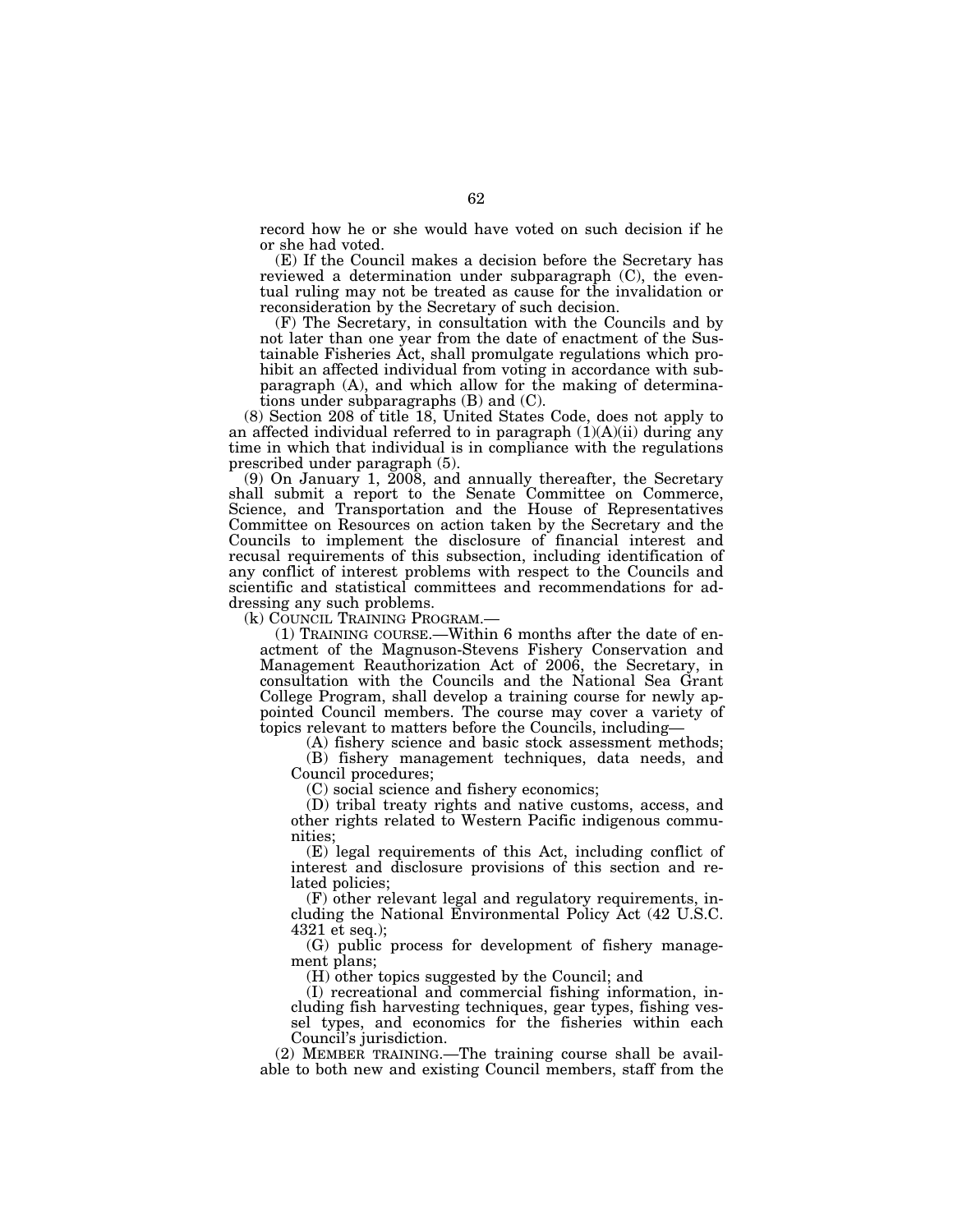regional offices and regional science centers of the National Marine Fisheries Service, and may be made available to committee or advisory panel members as resources allow.

(3) REQUIRED TRAINING.—Council members appointed after the date of enactment of the Magnuson-Stevens Fishery Conservation and Management Reauthorization Act of 2006 shall complete a training course that meets the requirements of this section not later than 1 year after the date on which they were appointed. Any Council member who has completed a training course within 24 months before the date of enactment of the Magnuson-Stevens Fishery Conservation and Management Reauthorization Act of 2006 shall be considered to have met the training requirement of this paragraph.

(l) COUNCIL COORDINATION COMMITTEE.—The Councils may establish a Council coordination committee consisting of the chairs, vice chairs, and executive directors of each of the 8 Councils described in subsection  $(a)(1)$ , or other Council members or staff, in order to discuss issues of relevance to all Councils, including issues related to the implementation of this Act.

*(m) CONSIDERATIONS FOR MODIFICATIONS TO ANNUAL CATCH LIMIT REQUIREMENTS.—* 

*(1) ANNUAL CATCH LIMIT REQUIREMENT FOR CERTAIN DATA-POOR FISHERIES.—Notwithstanding subsection (h)(6), in the case of a stock of fish for which the total annual catch limit is 25 percent or more below the overfishing limit, a peer-reviewed stock survey and stock assessment have not been performed during the preceding 5 fishing years, and the stock is not subject to overfishing, a Council may, after notifying the Secretary, maintain the current annual catch limit for the stock until a peer-reviewed stock survey and stock assessment are conducted and the results are considered by the Council and its scientific and statistical committee.* 

*(2) CONSIDERATION OF ECOSYSTEM AND ECONOMIC IMPACTS.— In establishing annual catch limits a Council may, consistent with subsection (h)(6), consider changes in an ecosystem and the economic needs of the fishing communities.* 

*(3) LIMITATIONS TO ANNUAL CATCH LIMIT REQUIREMENT FOR SPECIAL FISHERIES.—Notwithstanding subsection (h)(6), a Council is not required to develop an annual catch limit for—* 

*(A) an ecosystem-component species;* 

*(B) a fishery for a species that has a life cycle of approximately 1 year, unless the Secretary has determined the fishery is subject to overfishing; or* 

*(C) a stock for which—* 

*(i) more than half of a single-year class will complete their life cycle in less than 18 months; and* 

*(ii) fishing mortality will have little impact on the stock.* 

*(4) RELATIONSHIP TO INTERNATIONAL FISHERY EFFORTS.—* 

*(A) IN GENERAL.—Each annual catch limit, consistent with subsection (h)(6)—* 

*(i) may take into account management measures under international agreements in which the United States participates; and*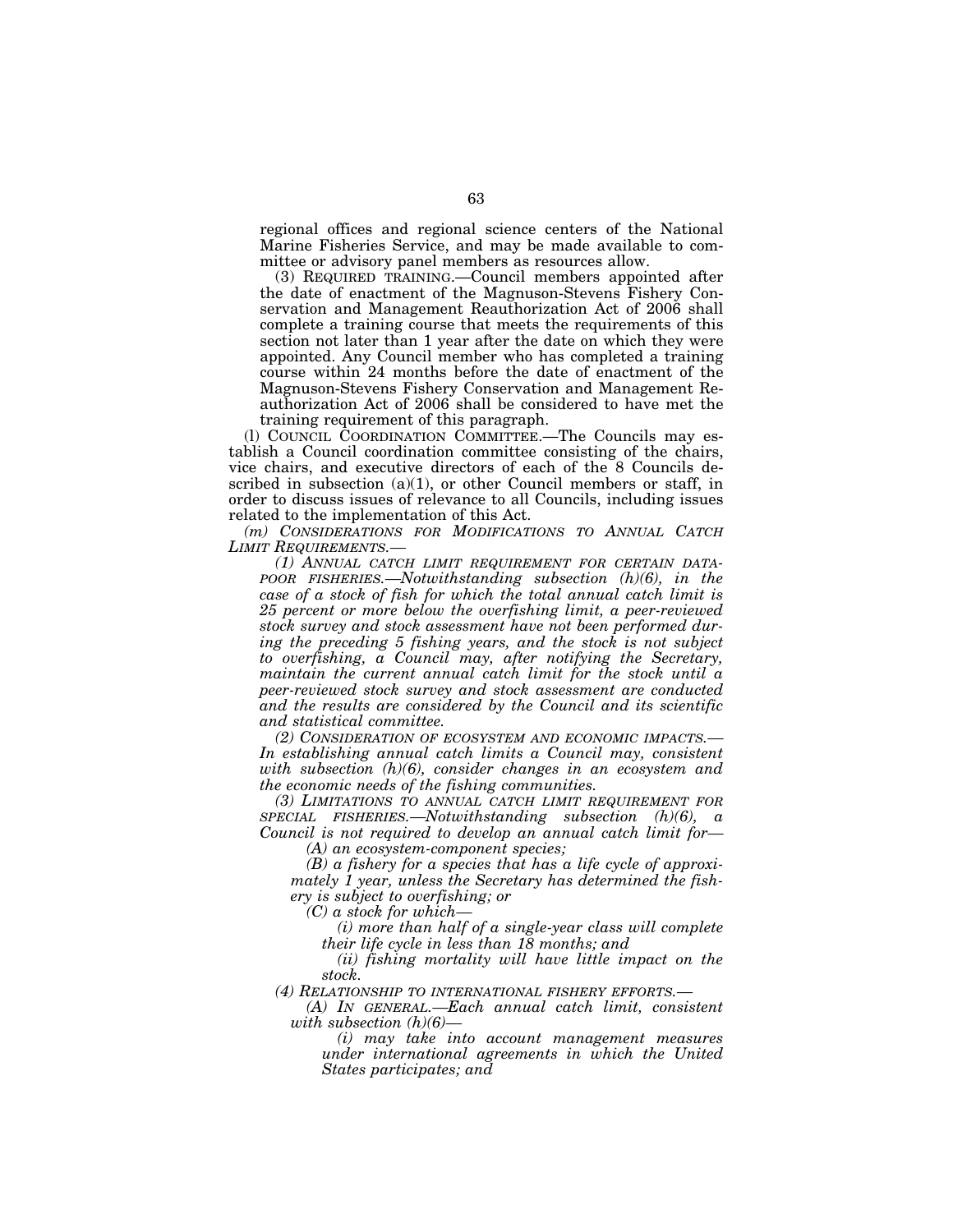*(ii) in the case of an annual catch limit developed by a Council for a species, shall take into account fishing for the species outside the exclusive economic zone and the life-history characteristics of the species that are not subject to the jurisdiction of the Council.* 

*(B) EXCEPTION TO ANNUAL CATCH LIMIT REQUIREMENT.— If fishery management activities by another country with respect to fishing outside the exclusive economic zone may hinder conservation efforts by United States fishermen for a fish species for which any of the recruitment, distribution, life history, or fishing activities are transboundary, and for which there is no informal transboundary agreement with that country in effect, then—* 

*(i) notwithstanding subsection (h)(6), no annual catch limit is required to be developed for the species by a Council; and* 

*(ii) if an annual catch limit is developed by a Council for the species, the catch limit shall take into account fishing for the species outside the exclusive economic zone that is not subject to the jurisdiction of the Council.* 

*(5) AUTHORIZATION FOR MULTISPECIES COMPLEXES AND MULTIYEAR ANNUAL CATCH LIMITS.—For purposes of subsection (h)(6), a Council may establish—* 

*(A) an annual catch limit for a stock complex; or* 

*(B) annual catch limits for each year in any continuous period that is not more than three years in duration.* 

*(6) ECOSYSTEM-COMPONENT SPECIES DEFINED.—In this subsection the term ''ecosystem-component species'' means a stock of fish that is a nontarget, incidentally harvested stock of fish in a fishery, or a nontarget, incidentally harvested stock of fish that a Council or the Secretary has determined—* 

*(A) is not subject to overfishing, approaching a depleted condition or depleted; and* 

*(B) is not likely to become subject to overfishing or depleted in the absence of conservation and management measures.* 

*(7) RULE OF CONSTRUCTION.—Nothing in this subsection shall be construed as providing an exemption from the requirements of section 301(a) of this Act.* 

#### **SEC. 303. CONTENTS OF FISHERY MANAGEMENT PLANS.**

(a) REQUIRED PROVISIONS.—Any fishery management plan which is prepared by any Council, or by the Secretary, with respect to any fishery, shall—

(1) contain the conservation and management measures, applicable to foreign fishing and fishing by vessels of the United States, which are—

(A) necessary and appropriate for the conservation and management of the fishery, to prevent overfishing and re-<br>build **[**overfished] *depleted* stocks, and to protect, restore, and promote the long-term health and stability of the fishery;

(B) described in this subsection or subsection (b), or both; and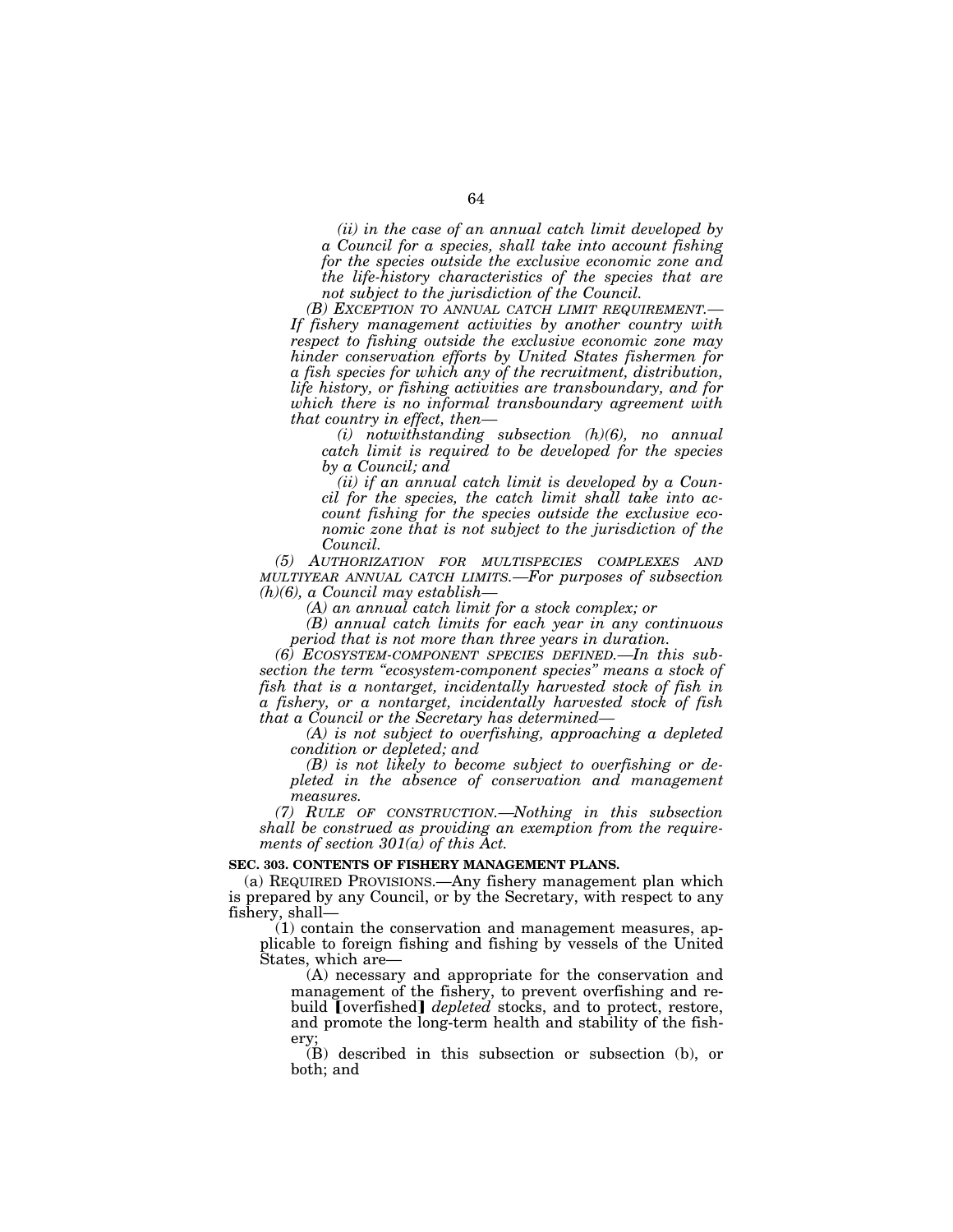(C) consistent with the national standards, the other provisions of this Act, regulations implementing recommendations by international organizations in which the United States participates (including but not limited to closed areas, quotas, and size limits), and any other applicable law;

(2) contain a description of the fishery, including, but not limited to, the number of vessels involved, the type and quantity of fishing gear used, the species of fish involved and their location, the cost likely to be incurred in management, actual and potential revenues from the fishery, any recreational interests in the fishery, and the nature and extent of foreign fishing and Indian treaty fishing rights, if any;

(3) assess and specify the present and probable future condition of, and the maximum sustainable yield and optimum yield from, the fishery, and include a summary of the information utilized in making such specification;

(4) assess and specify—

(A) the capacity and the extent to which fishing vessels of the United States, on an annual basis, will harvest the optimum yield specified under paragraph (3),

(B) the portion of such optimum yield which, on an annual basis, will not be harvested by fishing vessels of the United States and can be made available for foreign fishing, and

(C) the capacity and extent to which United States fish processors, on an annual basis, will process that portion of such optimum yield that will be harvested by fishing vessels of the United States;

(5) specify the pertinent data which shall be submitted to the Secretary with respect to commercial, recreational, charter fishing, and fish processing in the fishery, including, but not limited to, information regarding the type and quantity of fishing gear used, catch by species in numbers of fish or weight thereof, areas in which fishing was engaged in, time of fishing, number of hauls, economic information necessary to meet the requirements of this Act, and the estimated processing capacity of, and the actual processing capacity utilized by, United States fish processors,

(6) consider and provide for temporary adjustments, after consultation with the Coast Guard and persons utilizing the fishery, regarding access to the fishery for vessels otherwise prevented from harvesting because of weather or other ocean conditions affecting the safe conduct of the fishery; except that the adjustment shall not adversely affect conservation efforts in other fisheries or discriminate among participants in the affected fishery;

(7) describe and identify essential fish habitat for the fishery based on the guidelines established by the Secretary under section 305(b)(1)(A), minimize to the extent practicable adverse effects on such habitat caused by fishing, and identify other actions to encourage the conservation and enhancement of such habitat;

(8) in the case of a fishery management plan that, after January 1, 1991, is submitted to the Secretary for review under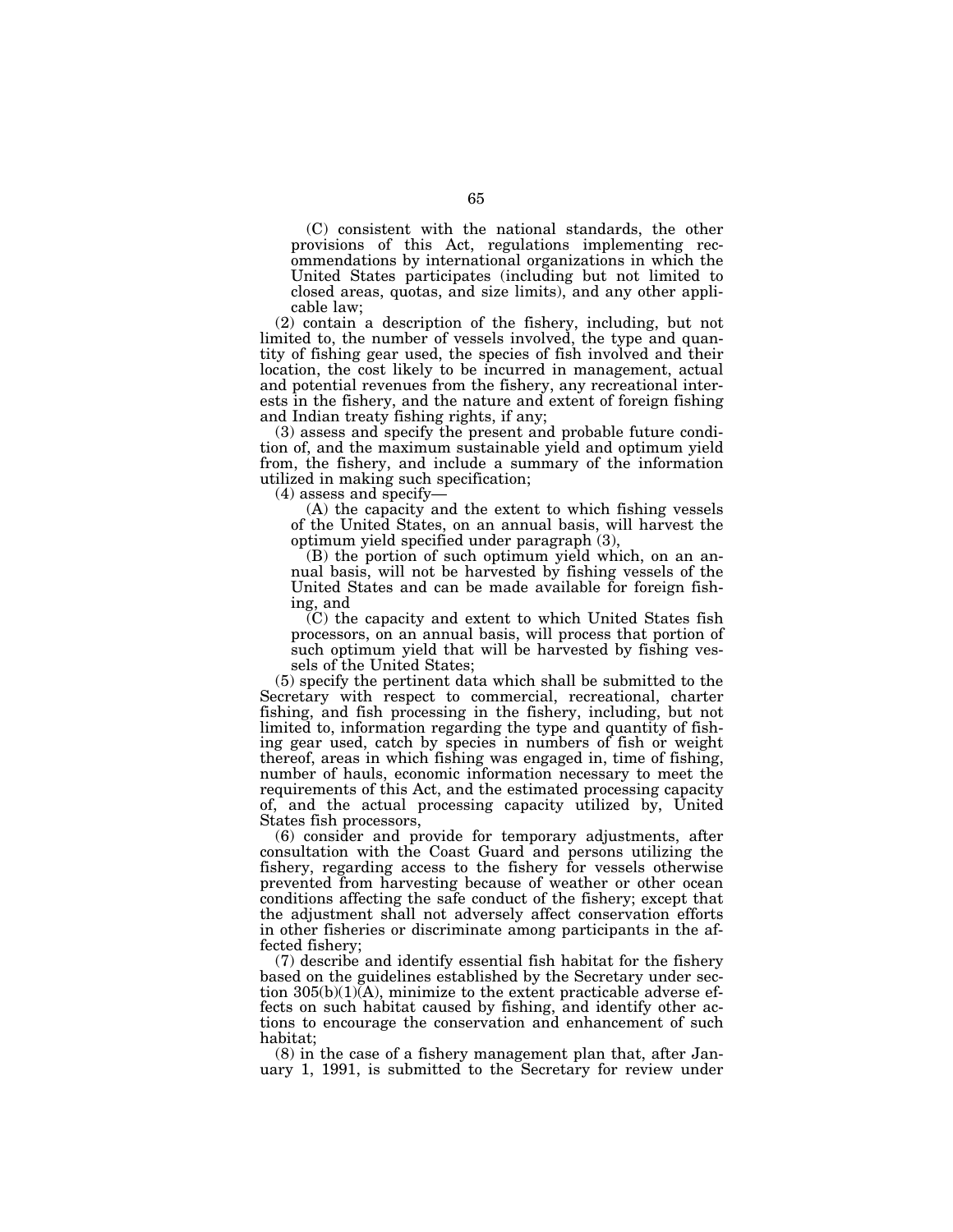section 304(a) (including any plan for which an amendment is submitted to the Secretary for such review) or is prepared by the Secretary, assess and specify the nature and extent of scientific data which is needed for effective implementation of the plan;

 $(9)$  include a fishery impact statement for the plan or amendment (in the case of a plan or amendment thereto submitted to or prepared by the Secretary after October 1, 1990) which shall assess, specify, and analyze the likely effects, if any, including the cumulative conservation, economic, and social impacts, of the conservation and management measures on, and possible mitigation measures for—

 $(A)$  participants in the fisheries and fishing communities affected by the plan or amendment;

 $\Gamma(B)$  participants in the fisheries conducted in adjacent areas under the authority of another Council, after consultation with such Council and representatives of those participants; and

 $\mathbf{C}(C)$  the safety of human life at sea, including whether and to what extent such measures may affect the safety of participants in the fishery;

 $[(10)]$  (9) specify objective and measurable criteria for identifying when the fishery to which the plan applies is [overfished] *depleted* (with an analysis of how the criteria were determined and the relationship of the criteria to the reproductive potential of stocks of fish in that fishery) and, in the case of a fishery which the Council or the Secretary has determined is approaching an [overfished] *depleted* condition or is [overfished] *depleted*, contain conservation and management measures to prevent overfishing or end overfishing and rebuild the fishery;

 $[(11)]$   $(10)$  establish a standardized reporting methodology to assess the amount and type of bycatch occurring in the fishery, and include conservation and management measures that, to the extent practicable and in the following priority—

(A) minimize bycatch; and

(B) minimize the mortality of bycatch which cannot be avoided;

 $[(12)]$   $(11)$  assess the type and amount of fish caught and released alive during recreational fishing under catch and release fishery management programs and the mortality of such fish, and include conservation and management measures that, to the extent practicable, minimize mortality and ensure the extended survival of such fish;

 $[(13)]$   $(12)$  include a description of the commercial, recreational, and charter fishing sectors which participate in the fishery, including its economic impact, and, to the extent practicable, quantify trends in landings of the managed fishery resource by the commercial, recreational, and charter fishing sectors;

 $[(14)]$   $(13)$  to the extent that rebuilding plans or other conservation and management measures which reduce the overall harvest in a fishery are necessary, allocate, taking into consideration the economic impact of the harvest restrictions or recovery benefits on the fishery participants in each sector, any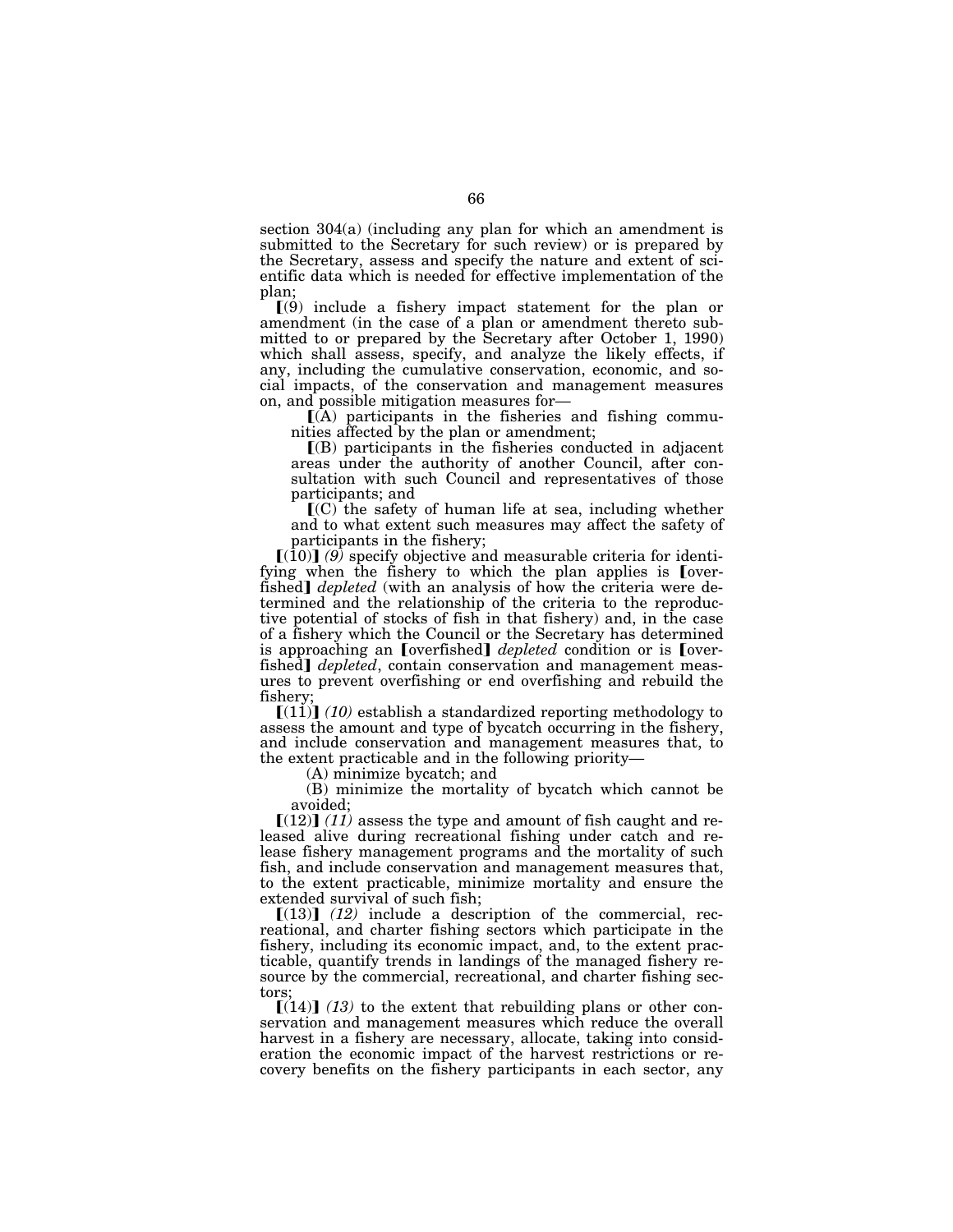harvest restrictions or recovery benefits fairly and equitably among the commercial, recreational, and charter fishing sectors in the fishery and;

 $[(15)]$   $(14)$  establish a mechanism for specifying annual catch limits in the plan (including a multiyear plan), implementing regulations, or annual specifications, at a level such that overfishing does not occur in the fishery, including measures to ensure accountability.

(b) DISCRETIONARY PROVISIONS.—Any fishery management plan which is prepared by any Council, or by the Secretary, with respect to any fishery, may—

(1) require a permit to be obtained from, and fees to be paid to, the Secretary, with respect to—

(A) any fishing vessel of the United States fishing, or wishing to fish, in the exclusive economic zone or for anadromous species or Continental Shelf fishery resources beyond such zone;

(B) the operator of any such vessel; or

(C) any United States fish processor who first receives fish that are subject to the plan;

(2)(A) designate zones where, and periods when, fishing shall be limited, or shall not be permitted, or shall be permitted only by specified types of fishing vessels or with specified types and quantities of fishing gear;

(B) designate such zones in areas where deep sea corals are identified under section 408, to protect deep sea corals from physical damage from fishing gear or to prevent loss or damage to such fishing gear from interactions with deep sea corals, after considering long-term sustainable uses of fishery resources in such areas; and

(C) with respect to any closure of an area under this Act that prohibits all fishing, ensure that such closure—

(i) is based on the best scientific information available;

(ii) includes criteria to assess the conservation benefit of the closed area;

(iii) establishes a timetable for review of the closed area's performance that is consistent with the purposes of the closed area; and

(iv) is based on an assessment of the benefits and impacts of the closure, including its size, in relation to other management measures (either alone or in combination with such measures), including the benefits and impacts of limiting access to: users of the area, overall fishing activ-

ity, fishery science, and fishery and marine conservation; (3) establish specified limitations which are necessary and appropriate for the conservation and management of the fishery on the—

(A) catch of fish (based on area, species, size, number, weight, sex, bycatch, total biomass, or other factors);

(B) sale of fish caught during commercial, recreational, or charter fishing, consistent with any applicable Federal and State safety and quality requirements; and

(C) transshipment or transportation of fish or fish products under permits issued pursuant to section 204;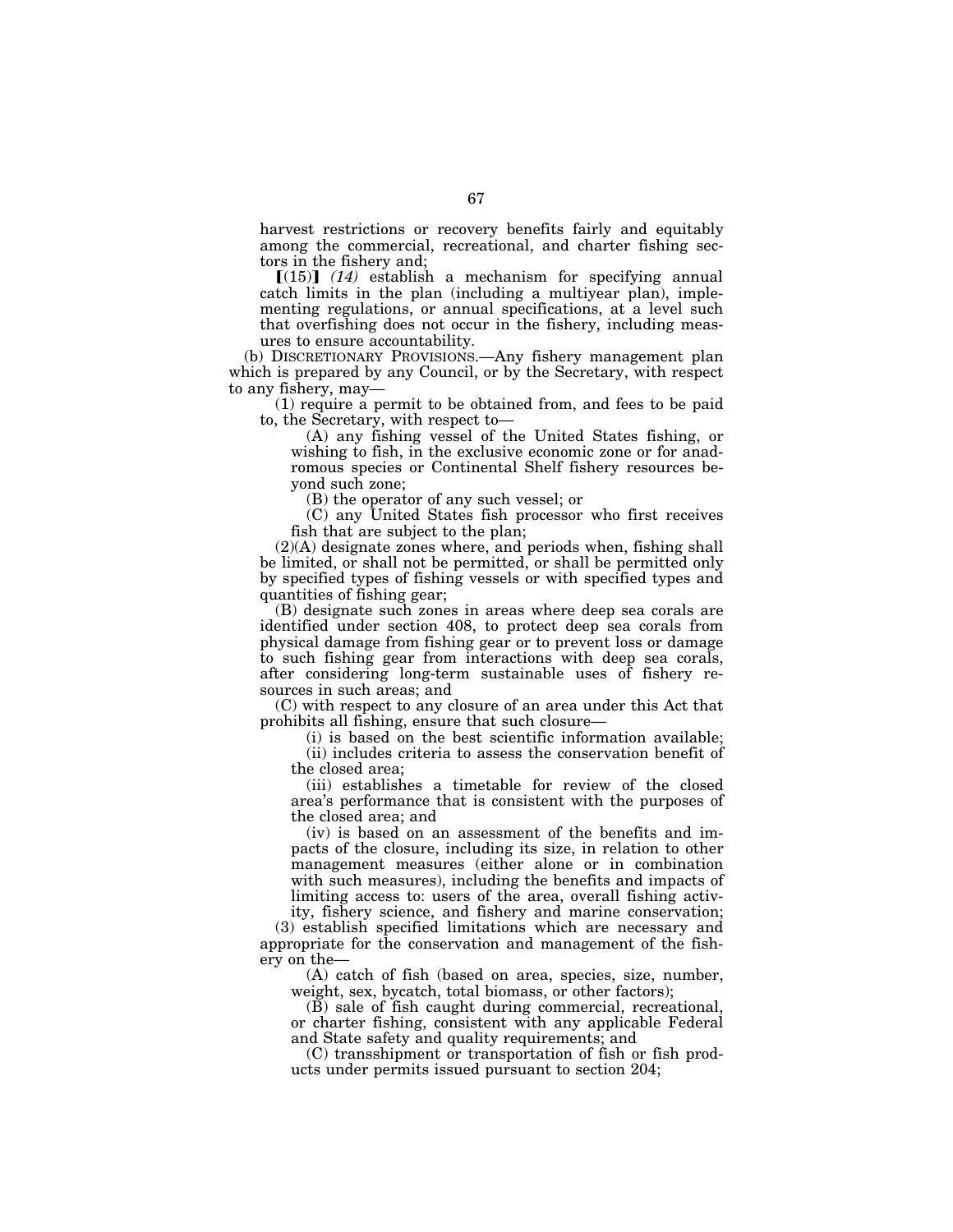(4) prohibit, limit, condition, or require the use of specified types and quantities of fishing gear, fishing vessels, or equipment for such vessels, including devices which may be required to facilitate enforcement of the provisions of this Act;

(5) incorporate (consistent with the national standards, the other provisions of this Act, and any other applicable law) the relevant fishery conservation and management measures of the coastal States nearest to the fishery and take into account the different circumstances affecting fisheries from different States and ports, including distances to fishing grounds and proximity to time and area closures;

(6) establish a limited access system for the fishery in order to achieve optimum yield if, in developing such system, the Council and the Secretary take into account—

(A) present participation in the fishery;

(B) historical fishing practices in, and dependence on, the fishery;

(C) the economics of the fishery;

(D) the capability of fishing vessels used in the fishery to engage in other fisheries;

(E) the cultural and social framework relevant to the fishery and any affected fishing communities;

(F) the fair and equitable distribution of access privileges in the fishery; and

(G) any other relevant considerations;

(7) require fish processors who first receive fish that are subject to the plan to submit data which are necessary for the conservation and management of the fishery;

(8) require that one or more observers be carried on board a vessel of the United States engaged in fishing for species that are subject to the plan, for the purpose of collecting data necessary for the conservation and management of the fishery; except that such a vessel shall not be required to carry an observer on board if the facilities of the vessel for the quartering of an observer, or for carrying out observer functions, are so inadequate or unsafe that the health or safety of the observer or the safe operation of the vessel would be jeopardized;

(9) assess and specify the effect which the conservation and management measures of the plan will have on the stocks of naturally spawning anadromous fish in the region;

(10) include, consistent with the other provisions of this Act, conservation and management measures that provide harvest incentives for participants within each gear group to employ fishing practices that result in lower levels of bycatch or in lower levels of the mortality of bycatch;

(11) reserve a portion of the allowable biological catch of the fishery for use in scientific research;

(12) include management measures in the plan to conserve target and non-target species and habitats, considering the variety of ecological factors affecting fishery populations; and

(14) prescribe such other measures, requirements, or conditions and restrictions as are determined to be necessary and appropriate for the conservation and management of the fishery.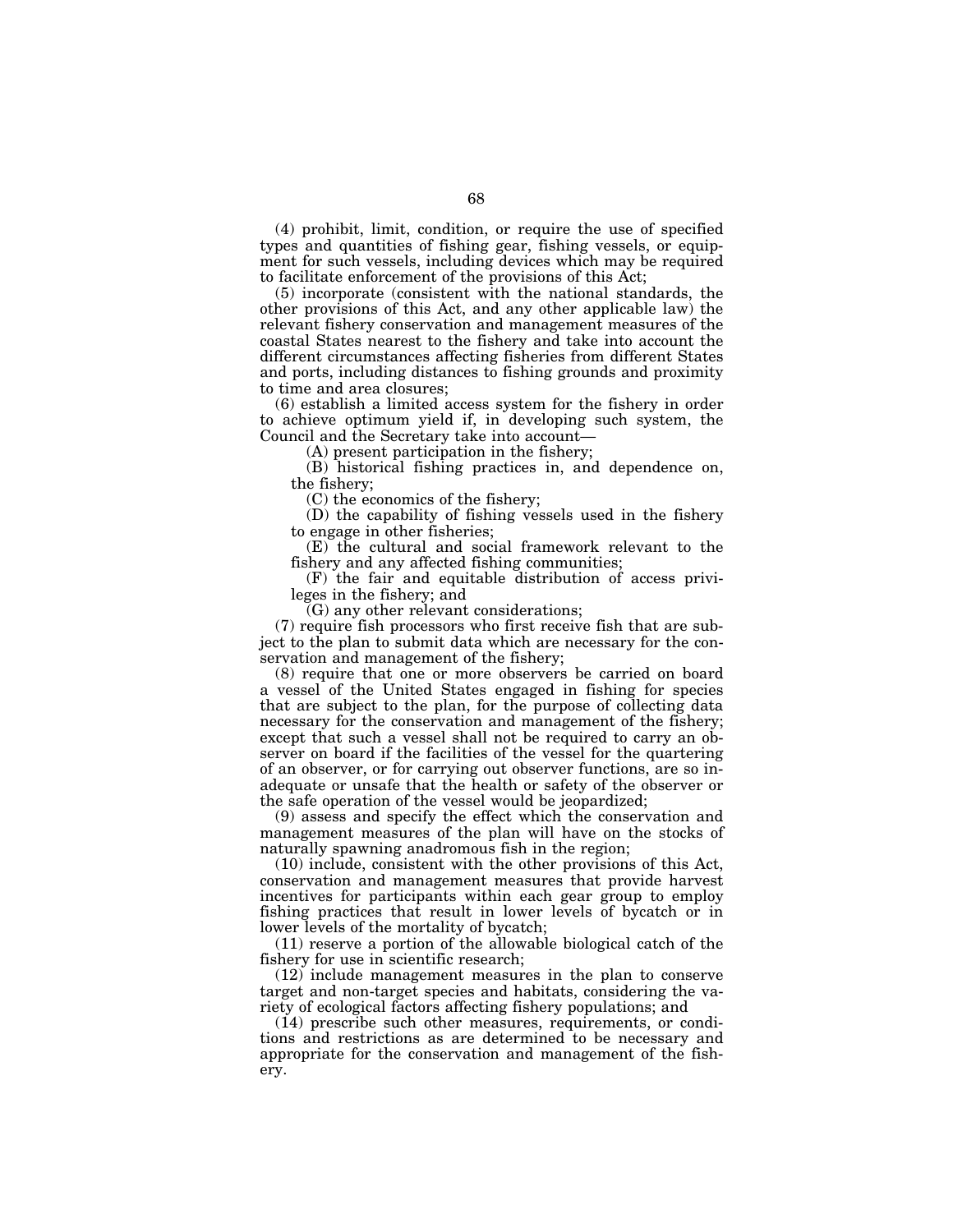(c) PROPOSED REGULATIONS.—Proposed regulations which the Council deems necessary or appropriate for the purposes of—

(1) implementing a fishery management plan or plan amendment shall be submitted to the Secretary simultaneously with the plan or amendment under section 304; and

 $(2)$  making modifications to regulations implementing a fishery management plan or plan amendment may be submitted to the Secretary at any time after the plan or amendment is approved under section 304.<br>(d) FISHERY IMPACT STATEMENT.

*(d) FISHERY IMPACT STATEMENT.— (1) Any fishery management plan (or fishery management plan amendment) prepared by any Council or by the Secretary pursuant to subsection (a) or (b), or proposed regulations deemed necessary pursuant to subsection (c), shall include a fishery impact statement which shall assess, specify and analyze the likely effects and impact of the proposed action on the quality of the human environment.* 

*(2) The fishery impact statement shall describe—* 

*(A) a purpose of the proposed action;* 

*(B) the environmental impact of the proposed action;* 

*(C) any adverse environmental effects which cannot be avoided should the proposed action be implemented;* 

*(D) a reasonable range of alternatives to the proposed action;* 

*(E) the relationship between short-term use of fishery resources and the enhancement of long-term productivity;* 

*(F) the cumulative conservation and management effects; and* 

*(G) economic, and social impacts of the proposed action on—* 

*(i) participants in the fisheries and fishing communities affected by the proposed action;* 

*(ii) participants in the fisheries conducted in adjacent areas under the authority of another Council, after consultation with such Council and representatives of those participants; and* 

*(iii) the safety of human life at sea, including whether and to what extent such measures may affect the safety of participants in the fishery.* 

*(3) A substantially complete fishery impact statement, which may be in draft form, shall be available not less than 14 days before the beginning of the meeting at which a Council makes its final decision on the proposal (for plans, plan amendments, or proposed regulations prepared by a Council pursuant to subsection (a) or (c)). Availability of this fishery impact statement will be announced by the methods used by the Council to disseminate public information and the public and relevant government agencies will be invited to comment on the fishery impact statement.* 

*(4) The completed fishery impact statement shall accompany the transmittal of a fishery management plan or plan amendment as specified in section 304(a), as well as the transmittal of proposed regulations as specified in section (b).* 

*(5) The Councils shall, subject to approval by the Secretary, establish criteria to determine actions or classes of action of*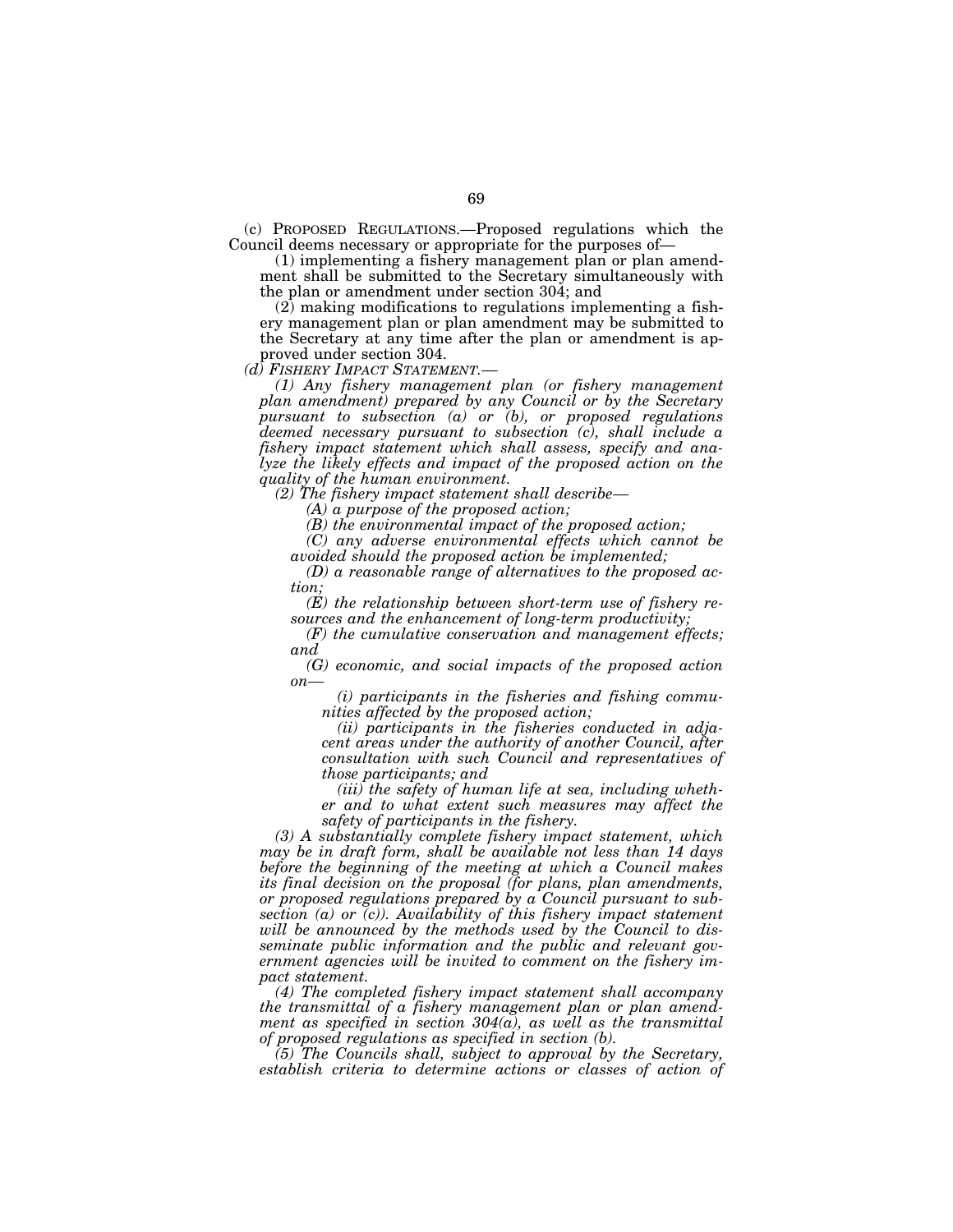*minor significance regarding subparagraphs (A), (B), (D), (E), and (F) of paragraph (2), for which preparation of a fishery impact statement is unnecessary and categorically excluded from the requirements of this section, and the documentation required to establish the exclusion.* 

*(6) The Councils shall, subject to approval by the Secretary, prepare procedures for compliance with this section that provide for timely, clear, and concise analysis that is useful to decisionmakers and the public, reduce extraneous paperwork and effectively involve the public, including—* 

*(A) using Council meetings to determine the scope of issues to be addressed and identifying significant issues related to the proposed action;* 

*(B) integration of the fishery impact statement development process with preliminary and final Council decision making in a manner that provides opportunity for comment from the public and relevant government agencies prior to these decision points; and* 

*(C) providing scientific, technical, and legal advice at an early stage of the development of the fishery impact statement to ensure timely transmittal and Secretarial review of the proposed fishery management plan, plan amendment, or regulations to the Secretary.* 

# **SEC. 303A. LIMITED ACCESS PRIVILEGE PROGRAMS.**

(a) IN GENERAL.—After the date of enactment of the Magnuson-Stevens Fishery Conservation and Management Reauthorization Act of 2006, a Council may submit, and the Secretary may approve, for a fishery that is managed under a limited access system, a limited access privilege program to harvest fish if the program meets the requirements of this section.

(b) NO CREATION OF RIGHT, TITLE, OR INTEREST.—Limited access privilege, quota share, or other limited access system authorization established, implemented, or managed under this Act—

(1) shall be considered a permit for the purposes of sections 307, 308, and 309;

(2) may be revoked, limited, or modified at any time in accordance with this Act, including revocation if the system is found to have jeopardized the sustainability of the stock or the safety of fishermen;

(3) shall not confer any right of compensation to the holder of such limited access privilege, quota share, or other such limited access system authorization if it is revoked, limited, or modified;

(4) shall not create, or be construed to create, any right, title, or interest in or to any fish before the fish is harvested by the holder; and

(5) shall be considered a grant of permission to the holder of the limited access privilege or quota share to engage in activities permitted by such limited access privilege or quota share. (c) REQUIREMENTS FOR LIMITED ACCESS PRIVILEGES.—

(1) IN GENERAL.—Any limited access privilege program to harvest fish submitted by a Council or approved by the Secretary under this section shall—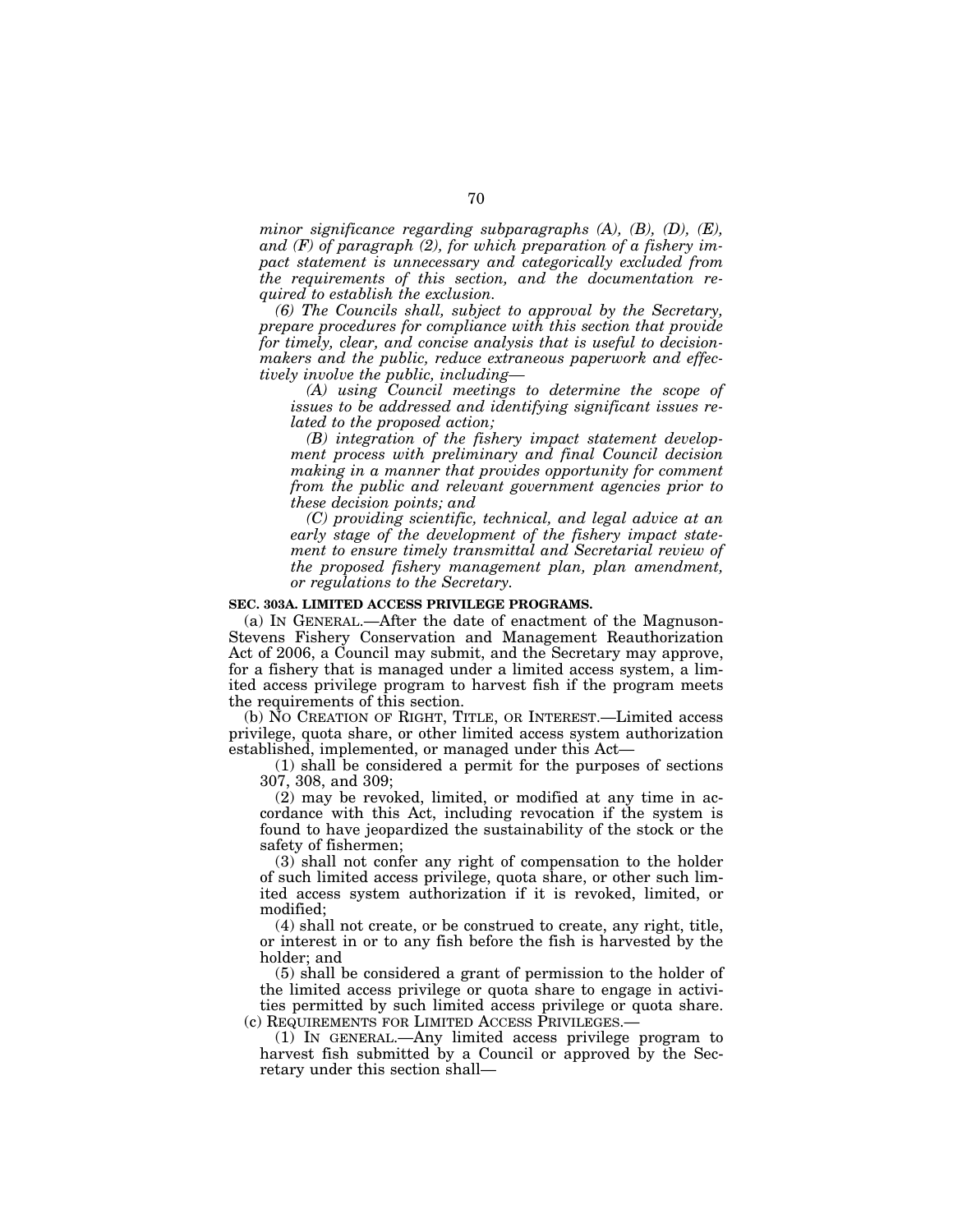(A) if established in a fishery that is  $\lceil \text{overfished} \rceil$  *depleted* or subject to a rebuilding plan, assist in its rebuilding;

(B) if established in a fishery that is determined by the Secretary or the Council to have over-capacity, contribute to reducing capacity;

(C) promote—

(i) fishing safety;

(ii) fishery conservation and management; and

(iii) social and economic benefits;

(D) prohibit any person other than a United States citizen, a corporation, partnership, or other entity established under the laws of the United States or any State, or a permanent resident alien, that meets the eligibility and participation requirements established in the program from acquiring a privilege to harvest fish, including any person that acquires a limited access privilege solely for the purpose of perfecting or realizing on a security interest in such privilege;

(E) require that all fish harvested under a limited access privilege program be processed on vessels of the United States or on United States soil (including any territory of the United States);

(F) specify the goals of the program;

(G) include provisions for the regular monitoring and review by the Council and the Secretary of the operations of the program, including determining progress in meeting the goals of the program and this Act, and any necessary modification of the program to meet those goals, with a formal and detailed review 5 years after the implementation of the program and thereafter to coincide with scheduled Council review of the relevant fishery management plan (but no less frequently than once every 7 years);

(H) include an effective system for enforcement, monitoring, and management of the program, including the use of observers or electronic monitoring systems;

(I) include an appeals process for administrative review of the Secretary's decisions regarding initial allocation of limited access privileges;

(J) provide for the establishment by the Secretary, in consultation with appropriate Federal agencies, for an information collection and review process to provide any additional information needed to determine whether any illegal acts of anti-competition, anti-trust, price collusion, or price fixing have occurred among regional fishery associations or persons receiving limited access privileges under the program; and

(K) provide for the revocation by the Secretary of limited access privileges held by any person found to have violated the antitrust laws of the United States.

(2) WAIVER.—The Secretary may waive the requirement of paragraph  $(1)(E)$  if the Secretary determines that-

(A) the fishery has historically processed the fish outside of the United States; and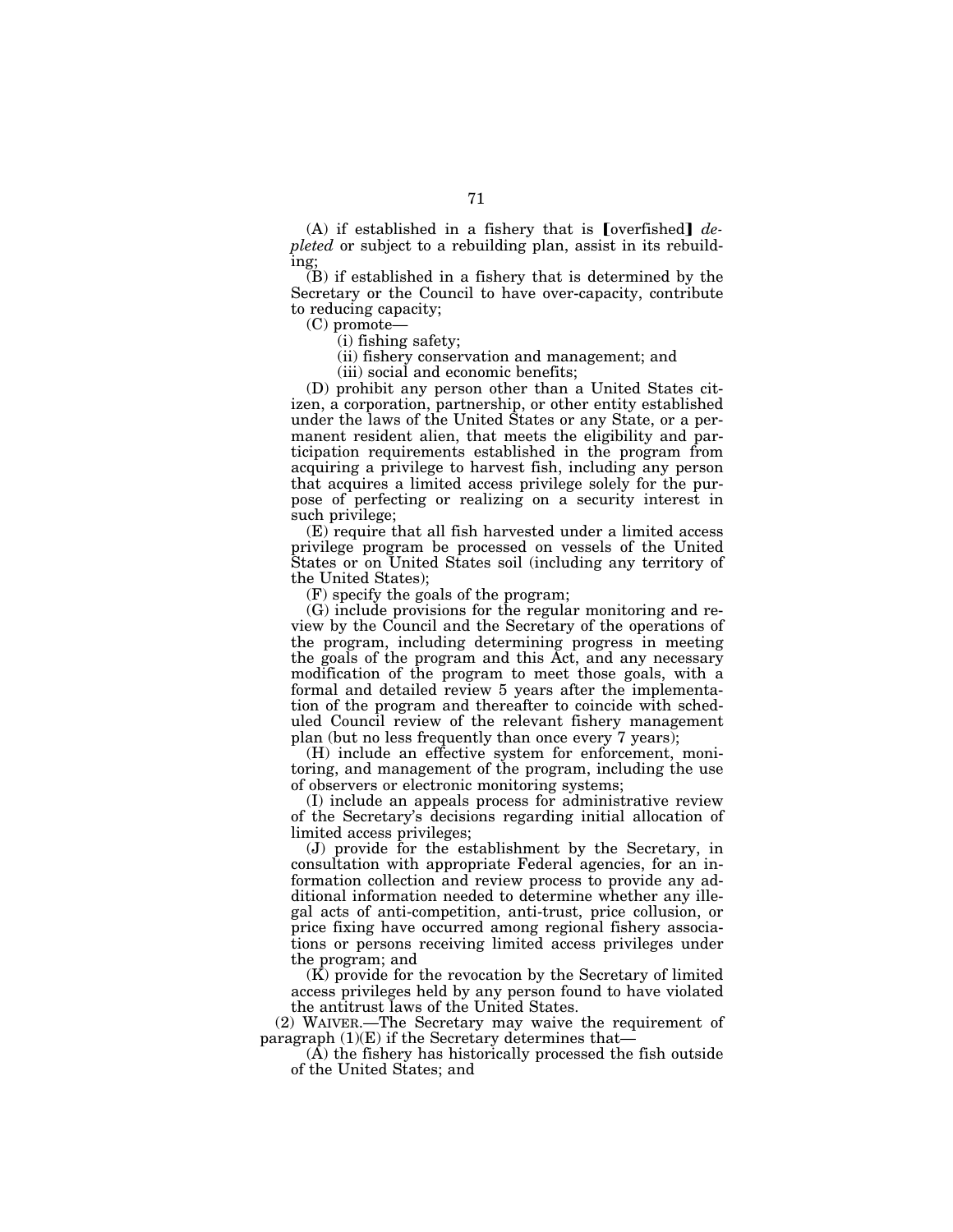(B) the United States has a seafood safety equivalency agreement with the country where processing will occur. (3) FISHING COMMUNITIES.—

(A) IN GENERAL.—

(i) ELIGIBILITY.—To be eligible to participate in a limited access privilege program to harvest fish, a fishing community shall—

(I) be located within the management area of the relevant Council;

(II) meet criteria developed by the relevant Council, approved by the Secretary, and published in the Federal Register;

(III) consist of residents who conduct commercial or recreational fishing, processing, or fisherydependent support businesses within the Council's management area; and

(IV) develop and submit a community sustainability plan to the Council and the Secretary that demonstrates how the plan will address the social and economic development needs of coastal communities, including those that have not historically had the resources to participate in the fishery, for approval based on criteria developed by the Council that have been approved by the Secretary and published in the Federal Register.

(ii) FAILURE TO COMPLY WITH PLAN.—The Secretary shall deny or revoke limited access privileges granted under this section for any person who fails to comply with the requirements of the community sustainability plan. Any limited access privileges denied or revoked under this section may be reallocated to other eligible members of the fishing community.

(B) PARTICIPATION CRITERIA.—In developing participation criteria for eligible communities under this paragraph, a Council shall consider—

(i) traditional fishing or processing practices in, and dependence on, the fishery;

(ii) the cultural and social framework relevant to the fishery;

(iii) economic barriers to access to fishery;

(iv) the existence and severity of projected economic and social impacts associated with implementation of limited access privilege programs on harvesters, captains, crew, processors, and other businesses substantially dependent upon the fishery in the region or subregion;

(v) the expected effectiveness, operational transparency, and equitability of the community sustainability plan; and

(vi) the potential for improving economic conditions in remote coastal communities lacking resources to participate in harvesting or processing activities in the fishery.

(4) REGIONAL FISHERY ASSOCIATIONS.—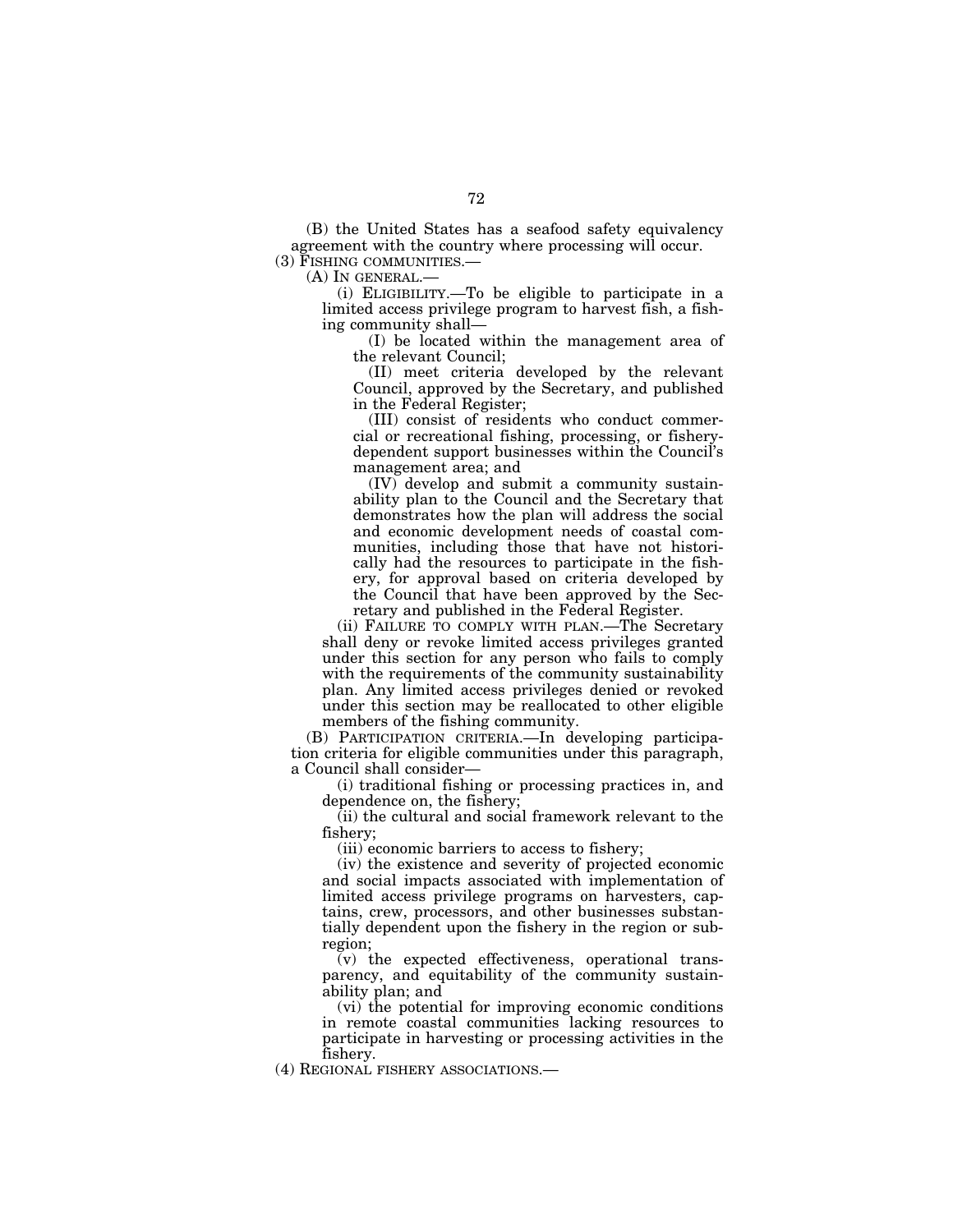(A) IN GENERAL.—To be eligible to participate in a limited access privilege program to harvest fish, a regional fishery association shall—

(i) be located within the management area of the relevant Council;

(ii) meet criteria developed by the relevant Council, approved by the Secretary, and published in the Federal Register;

(iii) be a voluntary association, among willing parties with established by-laws and operating procedures;

(iv) consist of participants in the fishery who hold quota share that are designated for use in the specific region or subregion covered by the regional fishery association, including commercial or recreational fishing, processing, fishery-dependent support businesses, or fishing communities;

(v) not be eligible to receive an initial allocation of a limited access privilege but may acquire such privileges after the initial allocation, and may hold the annual fishing privileges of any limited access privileges it holds or the annual fishing privileges that is members contribute; and

(vi) develop and submit a regional fishery association plan to the Council and the Secretary for approval based on criteria developed by the Council that have been approved by the Secretary and published in the Federal Register.

(B) FAILURE TO COMPLY WITH PLAN.—The Secretary shall deny or revoke limited access privileges granted under this section to any person participating in a regional fishery association who fails to comply with the requirements of the regional fishery association plan.

(C) PARTICIPATION CRITERIA.—In developing participation criteria for eligible regional fishery associations under this paragraph, a Council shall consider—

(i) traditional fishing or processing practices in, and dependence on, the fishery;

(ii) the cultural and social framework relevant to the fishery;

(iii) economic barriers to access to fishery;

(iv) the existence and severity of projected economic and social impacts associated with implementation of limited access privilege programs on harvesters, captains, crew, processors, and other businesses substantially dependent upon the fishery in the region or subregion;

(v) the administrative and fiduciary soundness of the association; and

(vi) the expected effectiveness, operational transparency, and equitability of the fishery association plan.

(5) ALLOCATION.—In developing a limited access privilege program to harvest fish a Council or the Secretary shall—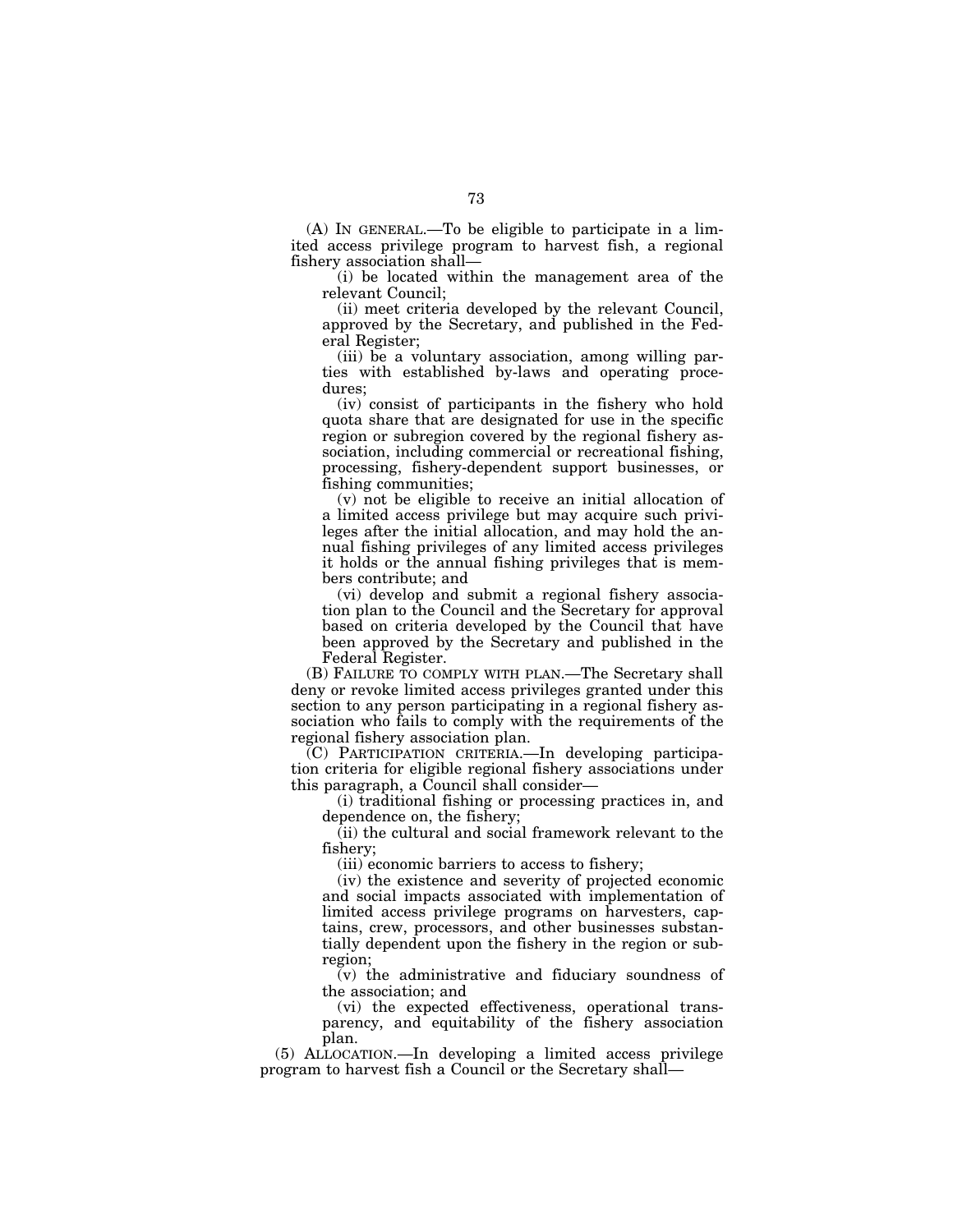(A) establish procedures to ensure fair and equitable initial allocations, including consideration of—

(i) current and historical harvests;

(ii) employment in the harvesting and processing sectors;

(iii) investments in, and dependence upon, the fishery; and

(iv) the current and historical participation of fishing communities;

(B) consider the basic cultural and social framework of the fishery, especially through—

(i) the development of policies to promote the sustained participation of small owner-operated fishing vessels and fishing communities that depend on the fisheries, including regional or port-specific landing or delivery requirements; and

(ii) procedures to address concerns over excessive geographic or other consolidation in the harvesting or processing sectors of the fishery;

(C) include measures to assist, when necessary and appropriate, entry-level and small vessel owner-operators, captains, crew, and fishing communities through set-asides of harvesting allocations, including providing privileges, which may include set-asides or allocations of harvesting privileges, or economic assistance in the purchase of limited access privileges;

(D) ensure that limited access privilege holders do not acquire an excessive share of the total limited access privileges in the program by—

(i) establishing a maximum share, expressed as a percentage of the total limited access privileges, that a limited access privilege holder is permitted to hold, acquire, or use; and

(ii) establishing any other limitations or measures necessary to prevent an inequitable concentration of limited access privileges; and

(E) authorize limited access privileges to harvest fish to be held, acquired, used by, or issued under the system to persons who substantially participate in the fishery, including in a specific sector of such fishery, as specified by the Council.

(6) PROGRAM INITIATION.—

(A) LIMITATION.—Except as provided in subparagraph (D), a Council may initiate a fishery management plan or amendment to establish a limited access privilege program to harvest fish on its own initiative or if the Secretary has certified an appropriate petition.

(B) PETITION.—A group of fishermen constituting more than 50 percent of the permit holders, or holding more than 50 percent of the allocation, in the fishery for which a limited access privilege program to harvest fish is sought, may submit a petition to the Secretary requesting that the relevant Council or Councils with authority over the fishery be authorized to initiate the development of the program. Any such petition shall clearly state the fishery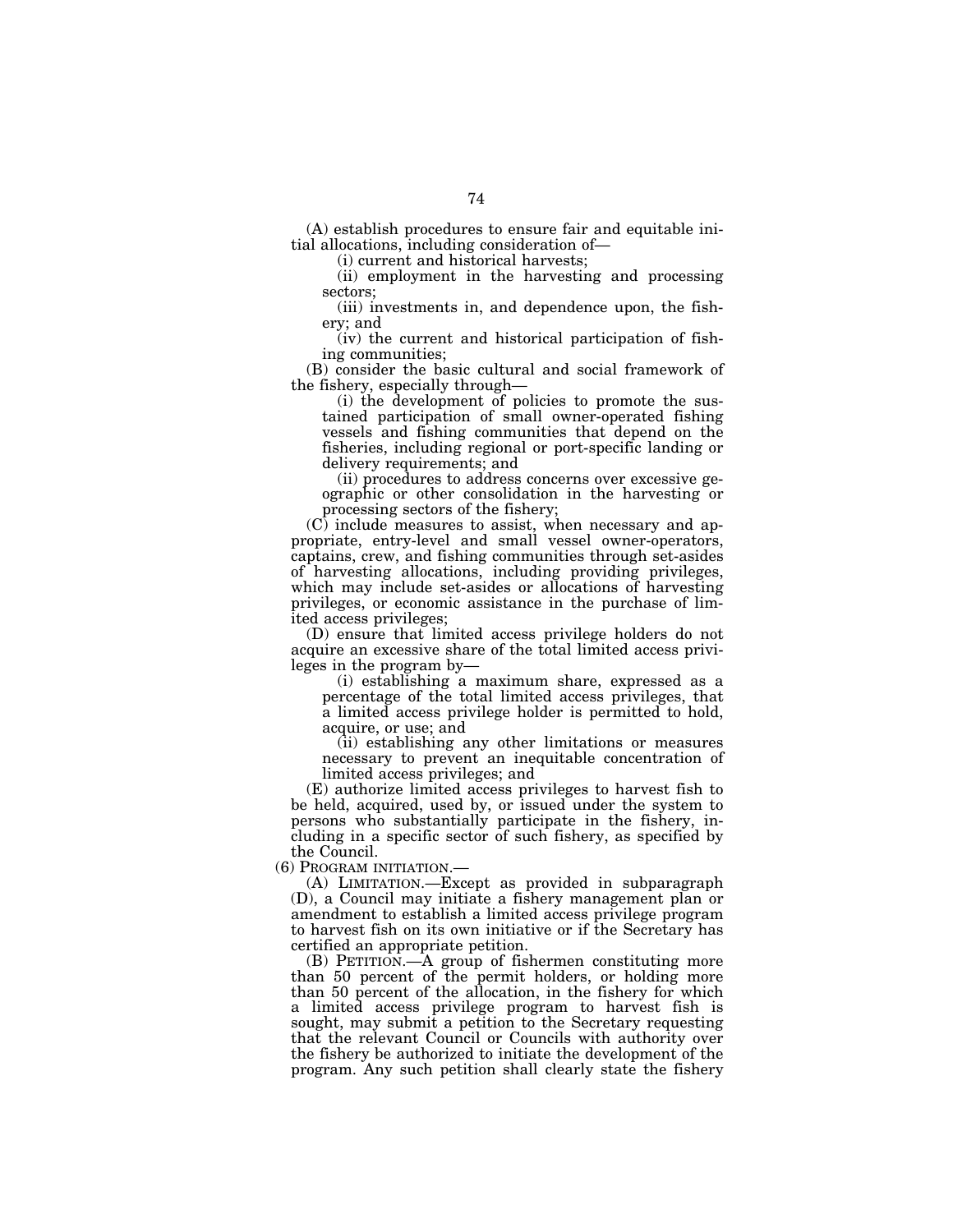to which the limited access privilege program would apply. For multispecies permits in the Gulf of Mexico, only those participants who have substantially fished the species proposed to be included in the limited access program shall be eligible to sign a petition for such a program and shall serve as the basis for determining the percentage described in the first sentence of this subparagraph.

(C) CERTIFICATION BY SECRETARY.—Upon the receipt of any such petition, the Secretary shall review all of the signatures on the petition and, if the Secretary determines that the signatures on the petition represent more than 50 percent of the permit holders, or holders of more than 50 percent of the allocation in the fishery, as described by subparagraph (B), the Secretary shall certify the petition to the appropriate Council or Councils.

ø(D) NEW ENGLAND AND GULF REFERENDUM.—

 $(i)$  Except as provided in clause (iii) for the Gulf of Mexico commercial red snapper fishery, the New England and Gulf Councils may not submit, and the Secretary may not approve or implement, a fishery management plan or amendment that creates an individual fishing quota program, including a Secretarial plan, unless such a system, as ultimately developed, has been approved by more than  $\frac{2}{3}$  of those voting in a referendum among eligible permit holders, or other persons described in clause  $\overline{(v)}$ , with respect to the New England Council, and by a majority of those voting in the referendum among eligible permit holders with respect to the Gulf Council. For multispecies permits in the Gulf of Mexico, only those participants who have substantially fished the species proposed to be included in the individual fishing quota program shall be eligible to vote in such a referendum. If an individual fishing quota program fails to be approved by the requisite number of those voting, it may be revised and submitted for approval in a subsequent referendum.

 $\lceil$ (ii) The Secretary shall conduct a referendum under this subparagraph, including notifying all persons eligible to participate in the referendum and making available to them information concerning the schedule, procedures, and eligibility requirements for the referendum process and the proposed individual fishing quota program. Within 1 year after the date of enactment of the Magnuson-Stevens Fishery Conservation and Management Reauthorization Act of 2006, the Secretary shall publish guidelines and procedures to determine procedures and voting eligibility requirements for referenda and to conduct such referenda in a fair and equitable manner.

 $\lceil$ (iii) The provisions of section 407(c) of this Act shall apply in lieu of this subparagraph for an individual fishing quota program for the Gulf of Mexico commercial red snapper fishery.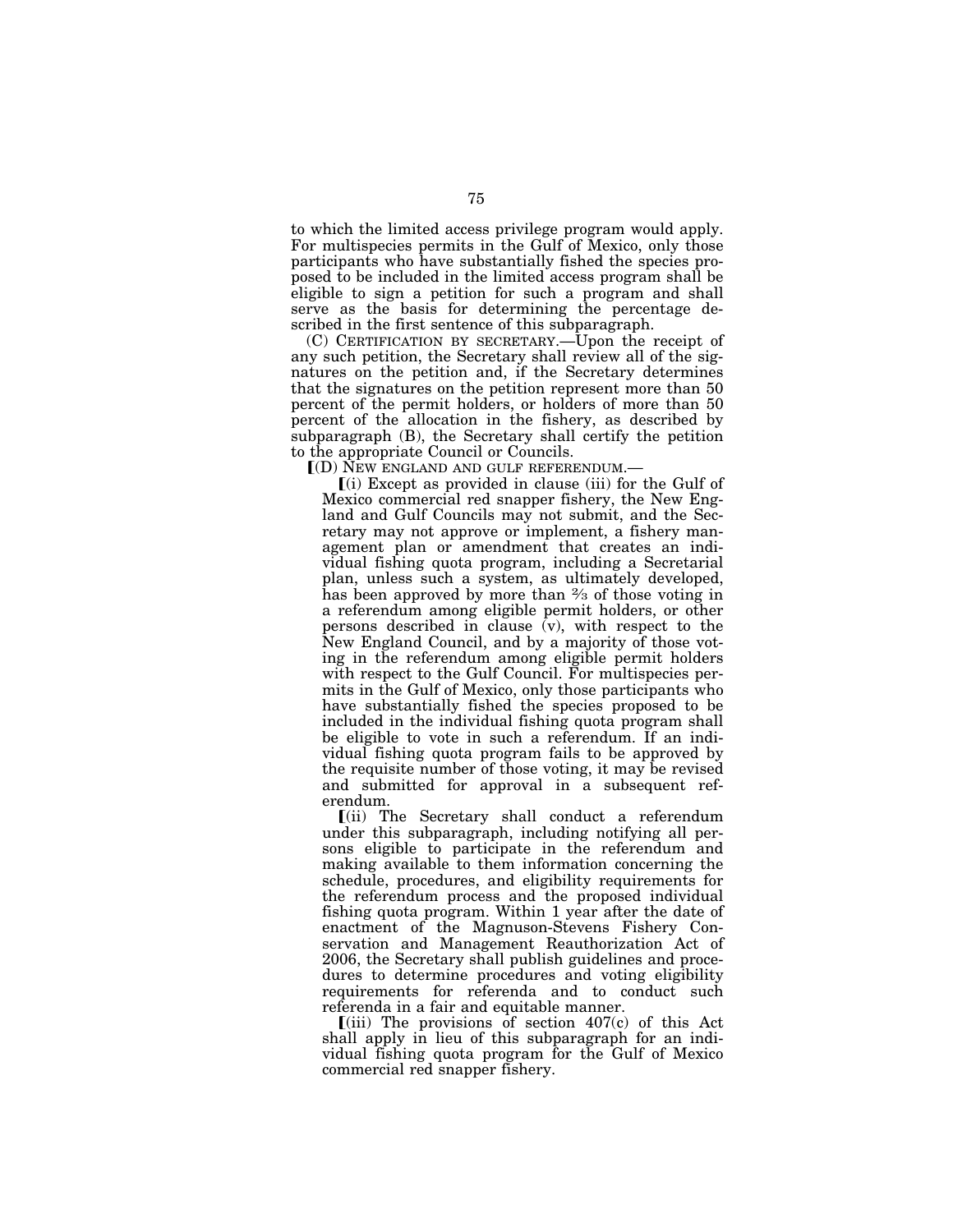$\lceil$ (iv) Chapter 35 of title 44, United States Code, (commonly known as the Paperwork Reduction Act) does not apply to the referenda conducted under this subparagraph.

 $\chi$  (v) The Secretary shall promulgate criteria for determining whether additional fishery participants are eligible to vote in the New England referendum described in clause (i) in order to ensure that crew members who derive a significant percentage of their total income from the fishery under the proposed program are eligible to vote in the referendum.

ø(vi) In this subparagraph, the term ''individual fishing quota" does not include a sector allocation.] *(D) CATCH SHARE REFERENDUM PILOT PROGRAM.—* 

*(i) The New England, Mid-Atlantic, South Atlantic, and Gulf of Mexico Councils may not submit a fishery management plan or amendment that creates a catch share program for a fishery, and the Secretary may not approve or implement such a plan or amendment submitted by such a Council or a Secretarial plan or amendment under section 304(c) that creates such a program, unless the final program has been approved, in a referendum in accordance with this subparagraph, by a majority of the permit holders eligible to participate in the fishery. For multispecies permits in the Gulf of Mexico, any permit holder with landings from within the sector of the fishery being considered for the catch share program within the 5-year period preceding the date of the referendum and still active in fishing in the fishery shall be eligible to participate in such a referendum. If a catch share program is not approved by the requisite number of permit holders, it may be revised and submitted for approval in a subsequent referendum.* 

*(ii) The Secretary may, at the request of the New England Fishery Management Council, allow participation in such a referendum for a fishery under the Council's authority, by fishing vessel crewmembers who derive a significant portion of their livelihood from such fishing.* 

*(iii) The Secretary shall conduct a referendum under this subparagraph, including notifying all permit holders eligible to participate in the referendum and making available to them—* 

*(I) a copy of the proposed program;* 

*(II) an estimate of the costs of the program, including costs to participants;* 

*(III) an estimate of the amount of fish or percentage of quota each permit holder would be allocated; and* 

*(IV) information concerning the schedule, procedures, and eligibility requirements for the referendum process.* 

*(iv) For the purposes of this subparagraph, the term ''permit holder eligible to participate'' only includes the*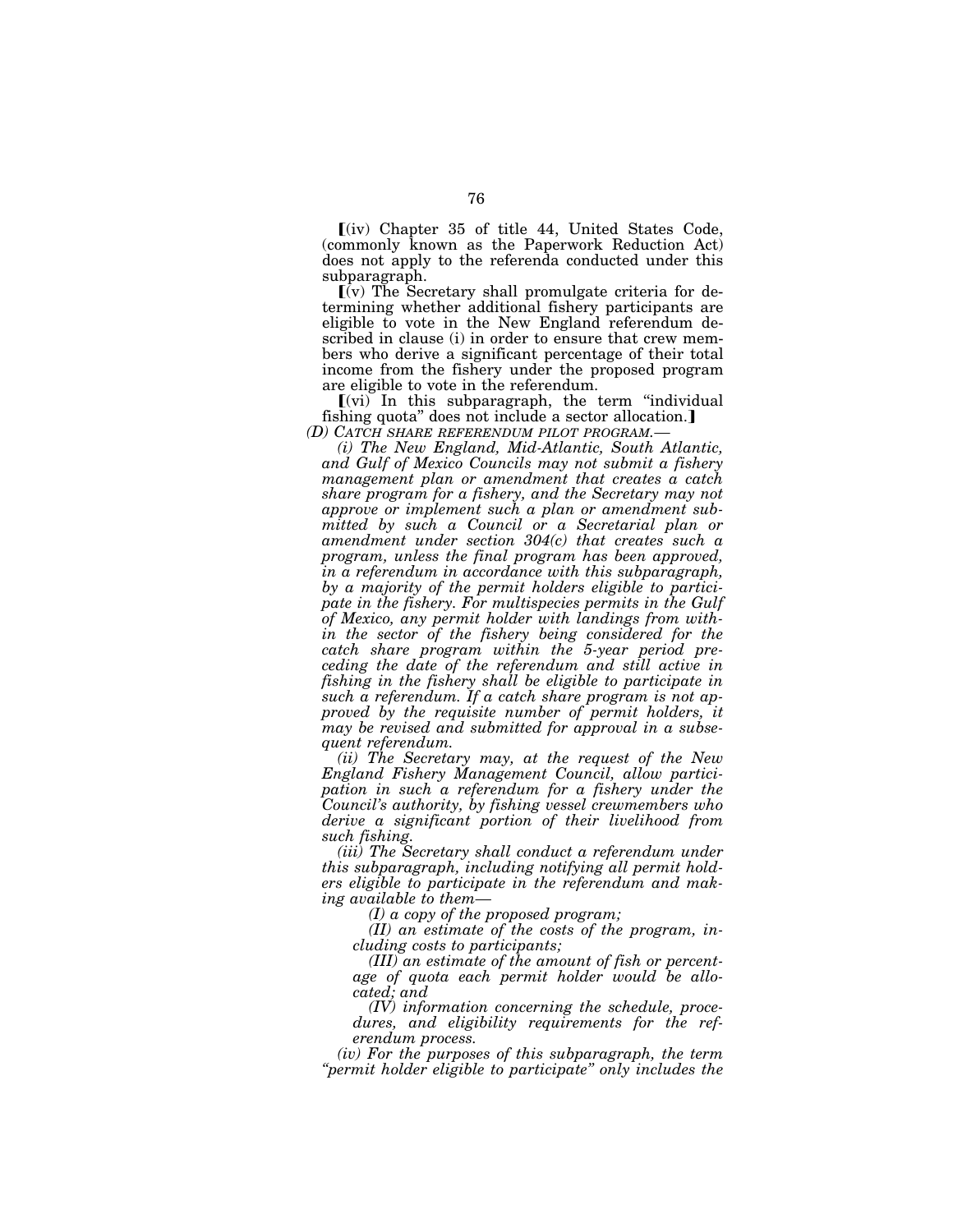*holder of a permit for a fishery under which fishing has occurred in 3 of the 5 years preceding a referendum for the fishery, unless sickness, injury, or other unavoidable hardship prevented the permit holder from engaging in such fishing.* 

*(v) The Secretary may not implement any catch share program for any fishery managed exclusively by the Secretary unless first petitioned by a majority of those permit holders eligible to participate in the fishery.* 

(7) TRANSFERABILITY.—In establishing a limited access privilege program, a Council shall—

(A) establish a policy and criteria for the transferability of limited access privileges (through sale or lease), that is consistent with the policies adopted by the Council for the fishery under paragraph (5); and

(B) establish, in coordination with the Secretary, a process for monitoring of transfers (including sales and leases) of limited access privileges.

(8) PREPARATION AND IMPLEMENTATION OF SECRETARIAL PLANS.—This subsection also applies to a plan prepared and implemented by the Secretary under section 304(c) or 304(g).

(9) ANTITRUST SAVINGS CLAUSE.—Nothing in this Act shall be construed to modify, impair, or supersede the operation of any of the antitrust laws. For purposes of the preceding sentence, the term "antitrust laws" has the meaning given such term in subsection (a) of the first section of the Clayton Act, except that such term includes section 5 of the Federal Trade Commission Act to the extent that such section 5 applies to unfair methods of competition.

(d) AUCTION AND OTHER PROGRAMS.—In establishing a limited access privilege program, a Council shall consider, and may provide, if appropriate, an auction system or other program to collect royalties for the initial, or any subsequent, distribution of allocations in a limited access privilege program if—

(1) the system or program is administered in such a way that the resulting distribution of limited access privilege shares meets the program requirements of this section; and

(2) revenues generated through such a royalty program are deposited in the Limited Access System Administration Fund established by section  $305(h)(5)(B)$  and available subject to annual appropriations.

(e) COST RECOVERY.—In establishing a limited access privilege program, a Council shall—

(1) develop a methodology and the means to identify and assess the management, data collection and analysis, and enforcement programs that are directly related to and in support of the program; and

(2) provide, under section 304(d)(2), for a program of fees paid by limited access privilege holders that will cover the costs of management, data collection and analysis, and enforcement activities.

(f) CHARACTERISTICS.—A limited access privilege established after the date of enactment of the Magnuson-Stevens Fishery Conservation and Management Reauthorization Act of 2006 is a permit issued for a period of not more than 10 years that—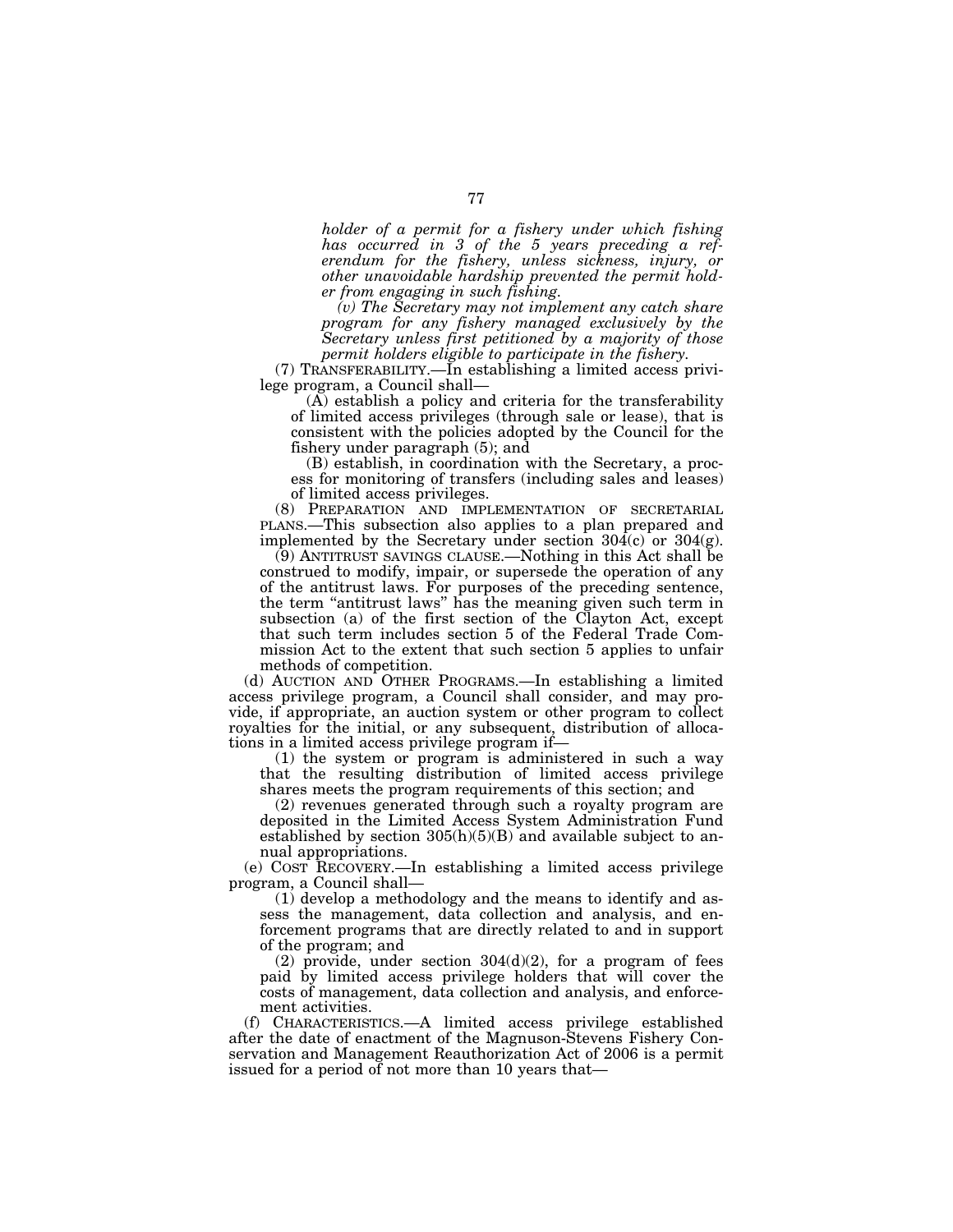(1) will be renewed before the end of that period, unless it has been revoked, limited, or modified as provided in this subsection;

(2) will be revoked, limited, or modified if the holder is found by the Secretary, after notice and an opportunity for a hearing under section 554 of title 5, United States Code, to have failed to comply with any term of the plan identified in the plan as cause for revocation, limitation, or modification of a permit, which may include conservation requirements established under the plan;

(3) may be revoked, limited, or modified if the holder is found by the Secretary, after notice and an opportunity for a hearing under section 554 of title 5, United States Code, to have committed an act prohibited by section 307 of this Act; and

(4) may be acquired, or reacquired, by participants in the program under a mechanism established by the Council if it has been revoked, limited, or modified under paragraph (2) or (3).

(g) LIMITED ACCESS PRIVILEGE ASSISTED PURCHASE PROGRAM.—

(1) IN GENERAL.—A Council may submit, and the Secretary may approve and implement, a program which reserves up to 25 percent of any fees collected from a fishery under section  $304(\text{d})(2)$  to be used, pursuant to section  $53706(\text{a})(7)$  of title 46, United States Code, to issue obligations that aid in financing—

(A) the purchase of limited access privileges in that fish-

ery by fishermen who fish from small vessels; and

(B) the first-time purchase of limited access privileges in that fishery by entry level fishermen.

(2) ELIGIBILITY CRITERIA.—A Council making a submission under paragraph (1) shall recommend criteria, consistent with the provisions of this Act, that a fisherman must meet to qualify for guarantees under subparagraphs (A) and (B) of paragraph  $(1)$  and the portion of funds to be allocated for guarantees under each subparagraph.

(h) EFFECT ON CERTAIN EXISTING SHARES AND PROGRAMS.—Nothing in this Act, or the amendments made by the Magnuson-Stevens Fishery Conservation and Management Reauthorization Act of 2006, shall be construed to require a reallocation or a reevaluation of individual quota shares, processor quota shares, cooperative programs, or other quota programs, including sector allocation in effect before the date of enactment of the Magnuson-Stevens Fishery Conservation and Management Reauthorization Act of 2006.

(i) TRANSITION RULES.—The requirements of this section shall not apply to any quota program, including any individual quota program, cooperative program, or sector allocation for which a Council has taken final action or which has been submitted by a Council to the Secretary, or approved by the Secretary, within 6 months after the date of enactment of the Magnuson-Stevens Fishery Conservation and Management Reauthorization Act of 2006, except that—

(1) the requirements of section 303(d) of this Act in effect on the day before the date of enactment of that Act shall apply to any such program;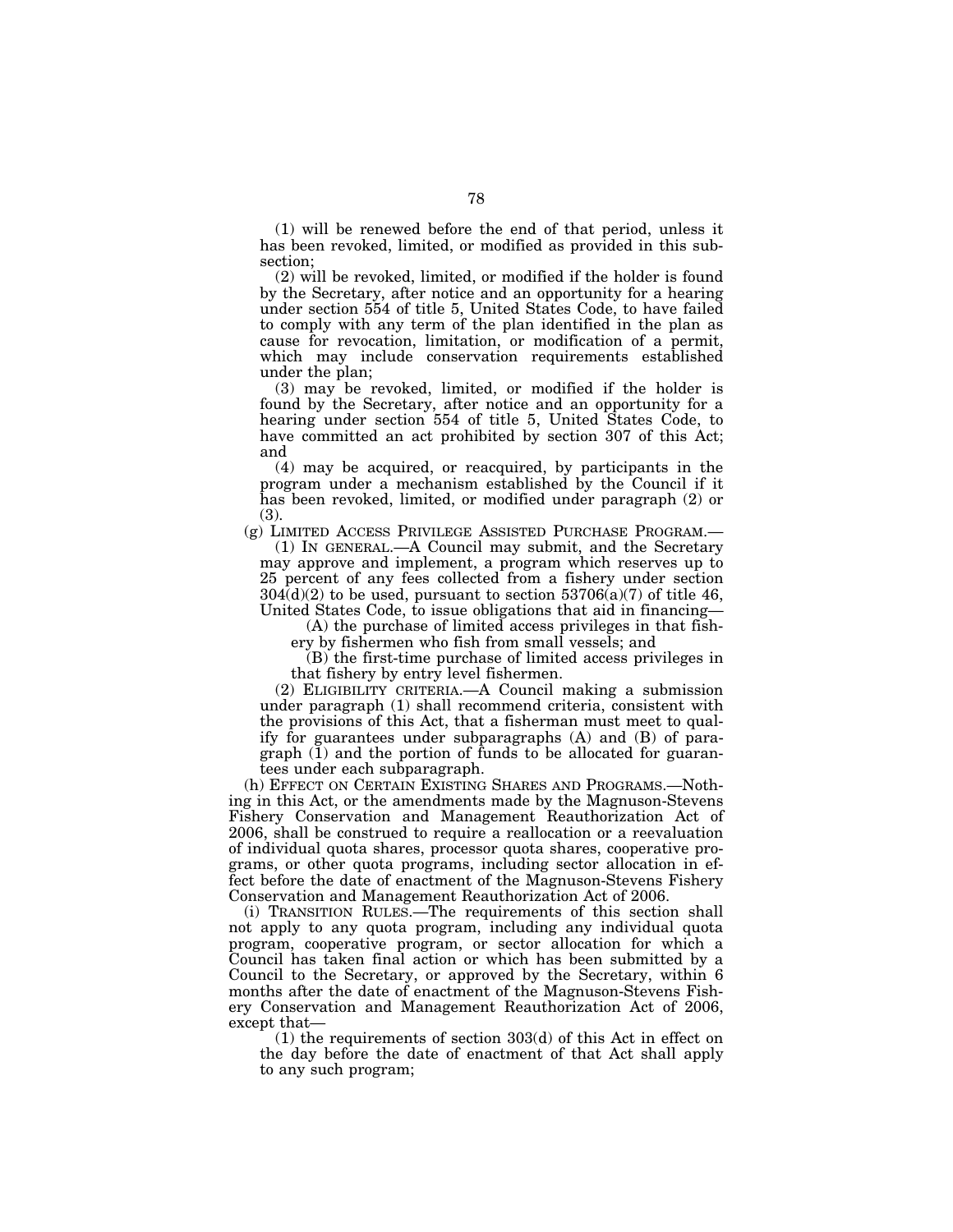(2) the program shall be subject to review under subsection  $(c)(1)(G)$  of this section not later than 5 years after the program implementation; and

(3) nothing in this subsection precludes a Council from incorporating criteria contained in this section into any such plans. **SEC. 304. ACTION BY THE SECRETARY.** 

(a) REVIEW OF PLANS.— (1) Upon transmittal by the Council to the Secretary of a fishery management plan or plan amendment, the Secretary shall—

(A) immediately commence a review of the plan or amendment to determine whether it is consistent with the national standards, the other provisions of this Act, and any other applicable law; and

(B) immediately publish in the Federal Register a notice stating that the plan or amendment is available and that written information, views, or comments of interested persons on the plan or amendment may be submitted to the Secretary during the 60-day period beginning on the date the notice is published.

(2) In undertaking the review required under paragraph (1), the Secretary shall—

(A) take into account the information, views, and comments received from interested persons;

(B) consult with the Secretary of State with respect to foreign fishing; [and]

(C) consult with the Secretary of the department in which the Coast Guard is operating with respect to enforcement at sea and to fishery access adjustments referred to in section  $303(a)(6)$ . *j, and* 

*(D) evaluate the adequacy of the accompanying fishery impact statement as basis for fully considering the environmental impacts of implementing the fishery management plan or plan amendment.* 

(3) The Secretary shall approve, disapprove, or partially approve a plan or amendment within 30 days of the end of the comment period under paragraph (1) by written notice to the Council. A notice of disapproval or partial approval shall specify—

(A) the applicable law with which the plan or amendment is inconsistent;

(B) the nature of such inconsistencies; and

(C) recommendations concerning the actions that could be taken by the Council to conform such plan or amendment to the requirements of applicable law.

If the Secretary does not notify a Council within 30 days of the end of the comment period of the approval, disapproval, or partial approval of a plan or amendment, then such plan or amendment shall take effect as if approved.

(4) If the Secretary disapproves or partially approves a plan or amendment, the Council may submit a revised plan or amendment to the Secretary for review under this subsection.

(5) For purposes of this subsection and subsection (b), the ''term immediately'' means on or before the 5th day after the day on which a Council transmits to the Secretary a fishery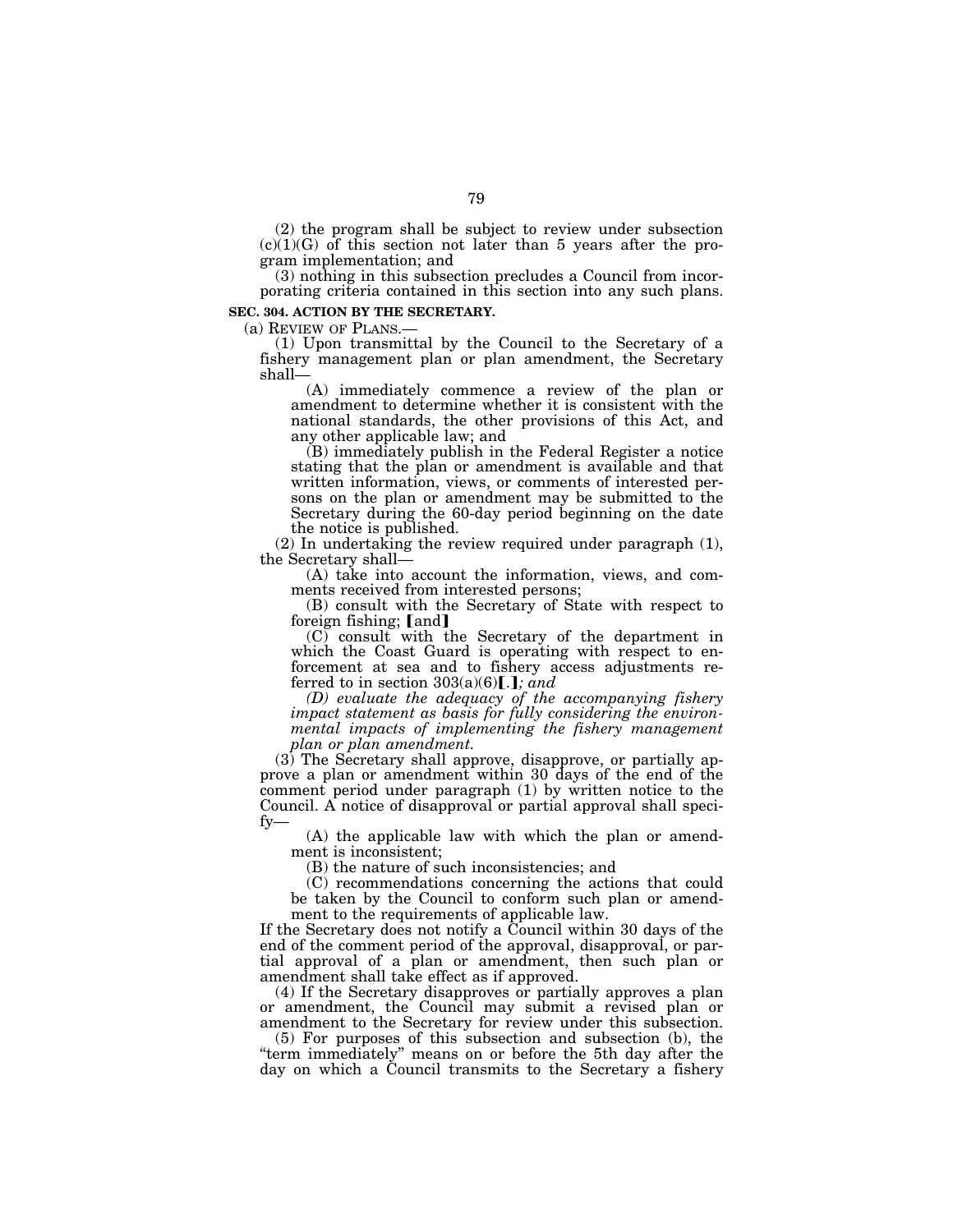management plan, plan amendment, or proposed regulation that the Council characterizes as final.

(b) REVIEW OF REGULATIONS.—

 $(1)$  [Upon transmittal by the Council to the Secretary of proposed regulations prepared under section 303(c), the Secretary shall immediately initiate an evaluation of the proposed regulations to determine whether they are consistent with the fishery management plan, plan amendment, this Act and other applicable law. Within 15 days of initiating such evaluation the Secretary shall make a determination and—*] Upon transmittal by the Council to the Secretary of proposed regulations prepared under section 303(c), the Secretary shall immediately initiate an evaluation of the proposed regulations to determine whether they are consistent with the fishery management plan, plan amendment, this Act and other applicable law. The Secretary shall also immediately initiate an evaluation of the accompanying fishery impact statement as a basis for fully considering the environmental impacts of implementing the proposed regulations. Within 15 days of initiating such evaluation the Secretary shall make a determination and—* 

(A) if that determination is affirmative, the Secretary shall publish such regulations in the Federal Register, with such technical changes as may be necessary for clarity and an explanation of those changes, for a public comment period of 15 to 60 days; or

(B) if that determination is negative, the Secretary shall notify the Council in writing of the inconsistencies and provide recommendations on revisions that would make the proposed regulations consistent with the fishery management plan, plan amendment, this Act, and other applicable law.

 $(2)$  Upon receiving a notification under paragraph  $(1)(B)$ , the Council may revise the proposed regulations and submit them to the Secretary for reevaluation under paragraph (1).

(3) The Secretary shall promulgate final regulations within 30 days after the end of the comment period under paragraph (1)(A). The Secretary shall consult with the Council before making any revisions to the proposed regulations, and must publish in the Federal Register an explanation of any differences between the proposed and final regulations.

(c) PREPARATION AND REVIEW OF SECRETARIAL PLANS.—(1) The Secretary may prepare a fishery management plan, with respect to any fishery, or any amendment to any such plan, in accordance with the national standards, the other provisions of this Act, and any other applicable law, if—

(A) the appropriate Council fails to develop and submit to the Secretary, after a reasonable period of time, a fishery management plan for such fishery, or any necessary amendment to such a plan, if such fishery requires conservation and management;

(B) the Secretary disapproves or partially disapproves any such plan or amendment, or disapproves a revised plan or amendment, and the Council involved fails to submit a revised or further revised plan or amendment; or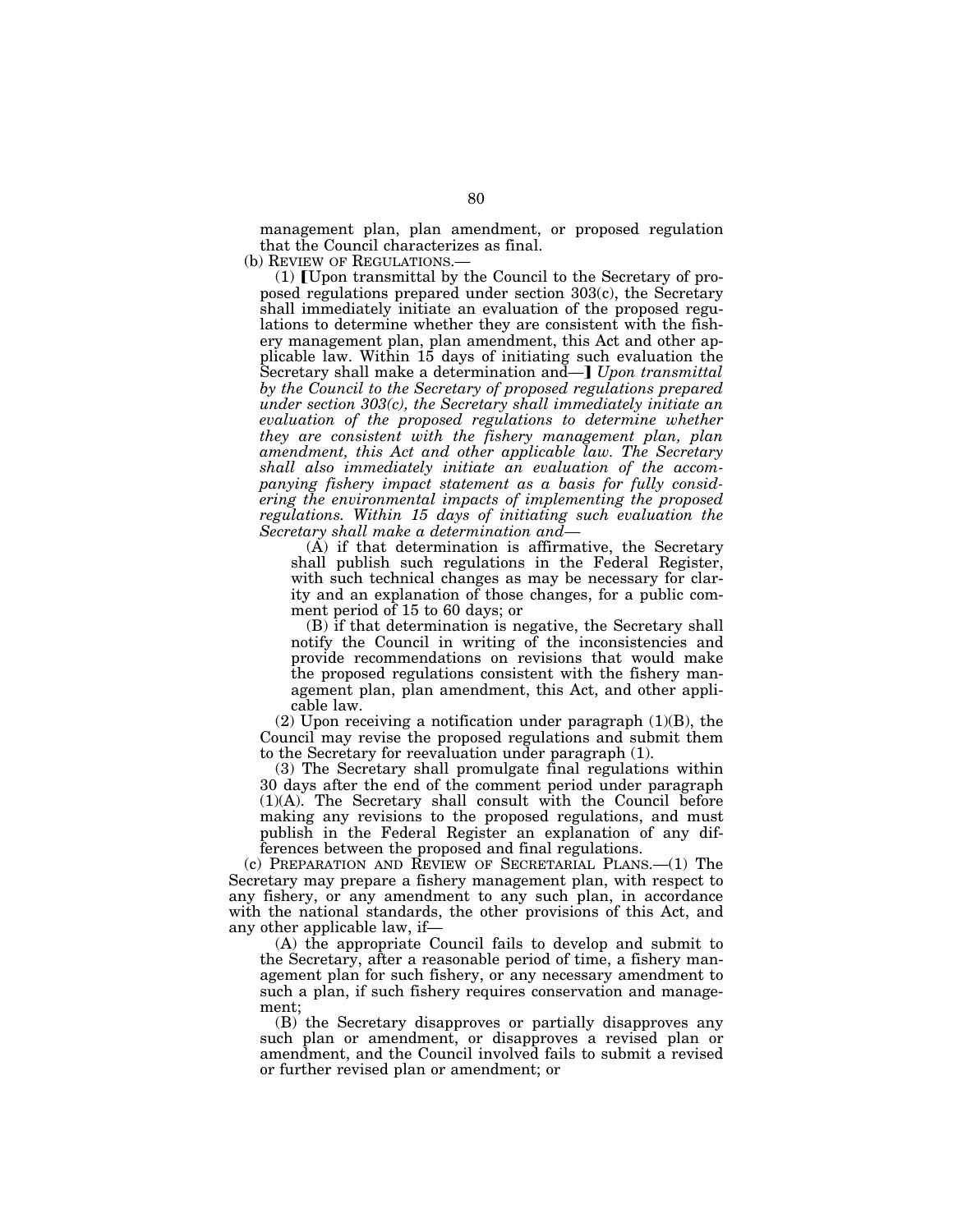(C) the Secretary is given authority to prepare such plan or amendment under this section.

(2) In preparing any plan or amendment under this subsection, the Secretary shall—

(A) conduct public hearings, at appropriate times and locations in the geographical areas concerned, so as to allow interested persons an opportunity to be heard in the preparation and amendment of the plan and any regulations implementing the plan; and

(B) consult with the Secretary of State with respect to foreign fishing and with the Secretary of the department in which the Coast Guard is operating with respect to enforcement at sea.

(3) Notwithstanding paragraph (1) for a fishery under the authority of a Council, the Secretary may not include in any fishery management plan, or any amendment to any such plan, prepared by him, a provision establishing a limited access system, including any limited access privilege program, unless such system is first approved by a majority of the voting members, present and voting, of each appropriate Council.

(4) Whenever the Secretary prepares a fishery management plan or plan amendment under this section, the Secretary shall immediately—

(A) for a plan or amendment for a fishery under the authority of a Council, submit such plan or amendment to the appropriate Council for consideration and comment; and

(B) publish in the Federal Register a notice stating that the plan or amendment is available and that written information, views, or comments of interested persons on the plan or amendment may be submitted to the Secretary during the 60-day period beginning on the date the notice is published.

(5) Whenever a plan or amendment is submitted under paragraph (4)(A), the appropriate Council must submit its comments and recommendations, if any, regarding the plan or amendment to the Secretary before the close of the 60-day period referred to in paragraph  $(4)(B)$ . After the close of such  $60$ day period, the Secretary, after taking into account any such comments and recommendations, as well as any views, information, or comments submitted under paragraph (4)(B), may adopt such plan or amendment.

(6) The Secretary may propose regulations in the Federal Register to implement any plan or amendment prepared by the Secretary. In the case of a plan or amendment to which paragraph  $(4)$ (A) applies, such regulations shall be submitted to the Council with such plan or amendment. The comment period on proposed regulations shall be 60 days, except that the Secretary may shorten the comment period on minor revisions to existing regulations.

(7) The Secretary shall promulgate final regulations within 30 days after the end of the comment period under paragraph (6). The Secretary must publish in the Federal Register an explanation of any substantive differences between the proposed and final rules. All final regulations must be consistent with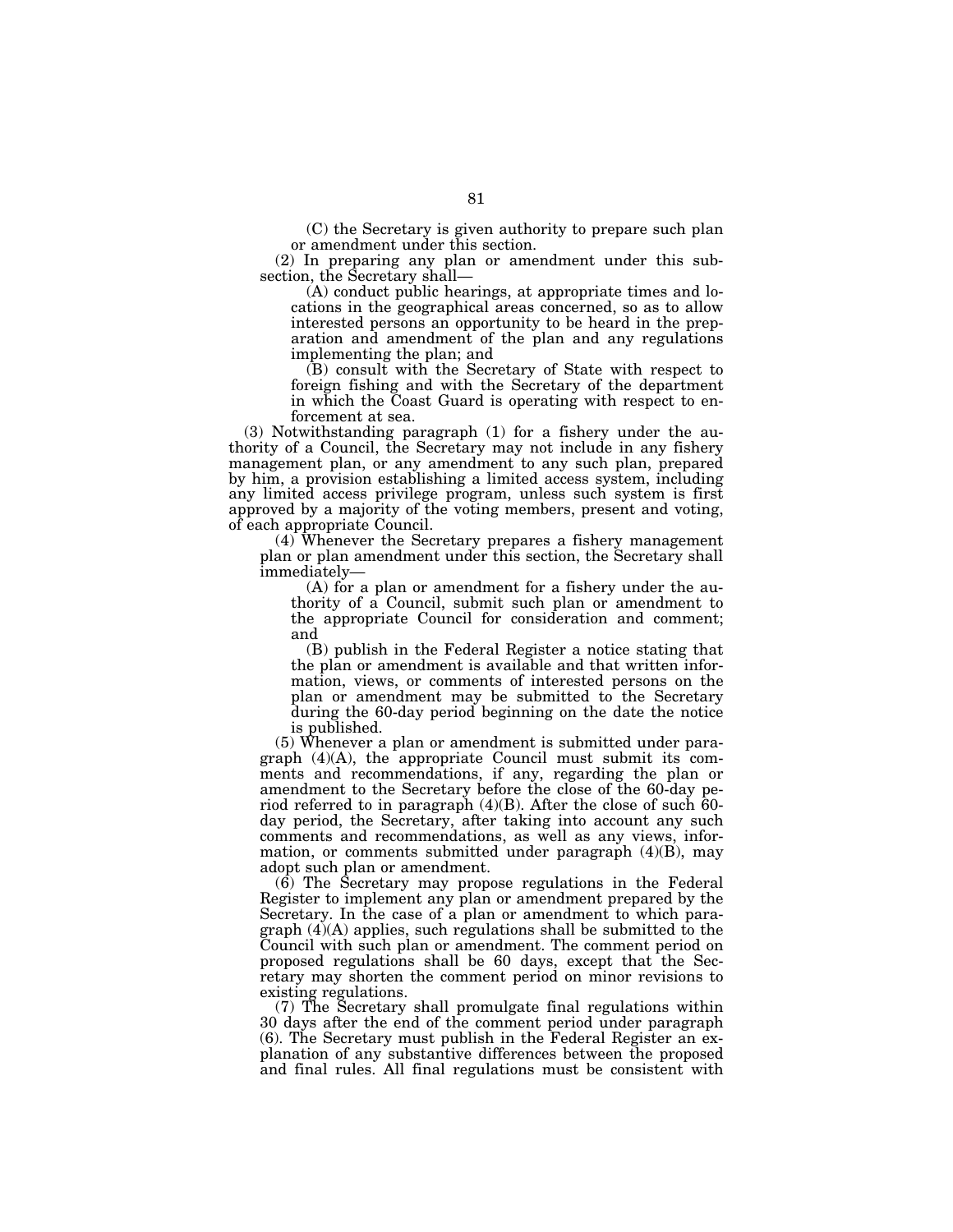the fishery management plan, with the national standards and other provisions of this Act, and with any other applicable law.

(d) ESTABLISHMENT OF FEES.—(1) The Secretary shall by regulation establish the level of any fees which are authorized to be charged pursuant to section  $303(b)(1)$ . The Secretary may enter into a cooperative agreement with the States concerned under which the States administer the permit system and the agreement may provide that all or part of the fees collected under the system shall accrue to the States. The level of fees charged under this subsection shall not exceed the administrative costs incurred in issuing the permits.

(2)(A) Notwithstanding paragraph (1), the Secretary is authorized and shall collect a fee to recover the actual costs directly related to the management, data collection, and enforcement of any—

(i) limited access privilege program; and

(ii) community development quota program that allocates a percentage of the total allowable catch of a fishery to such program.

(B) Such fee shall not exceed 3 percent of the ex-vessel value of fish harvested under any such program, and shall be collected at either the time of the landing, filing of a landing report, or sale of such fish during a fishing season or in the last quarter of the calendar year in which the fish is harvested.

(C)(i) Fees collected under this paragraph shall be in addition to any other fees charged under this Act and shall be deposited in the Limited Access System Administration Fund established under section 305(h)(5)(B).

(ii) Upon application by a State, the Secretary shall transfer to such State up to 33 percent of any fee collected pursuant to subparagraph (A) under a community development quota program and deposited in the Limited Access System Administration Fund in order to reimburse such State for actual costs directly incurred in the management and enforcement of such program.

(e) REBUILDING **[OVERFISHED]** *DEPLETED* FISHERIES.—

(1) The Secretary shall report annually to the Congress and the Councils on the status of fisheries within each Council's geographical area of authority and identify those fisheries that are **[overfished]** *depleted* or are approaching a condition of being [overfished] *depleted*. For those fisheries managed under a fishery management plan or international agreement, the status shall be determined using the criteria for overfishing specified in such plan or agreement. A fishery shall be classified as approaching a condition of being [overfished] *depleted* if, based on trends in fishing effort, fishery resource size, and other appropriate factors, the Secretary estimates that the fishery will become [overfished] *depleted* within two years. *The report shall distinguish between fisheries that are depleted (or approaching that condition) as a result of fishing and fisheries that are depleted (or approaching that condition) as a result of factors other than fishing. The report shall state, for each fishery identified as depleted or approaching that condition, whether the fishery is the target of directed fishing.*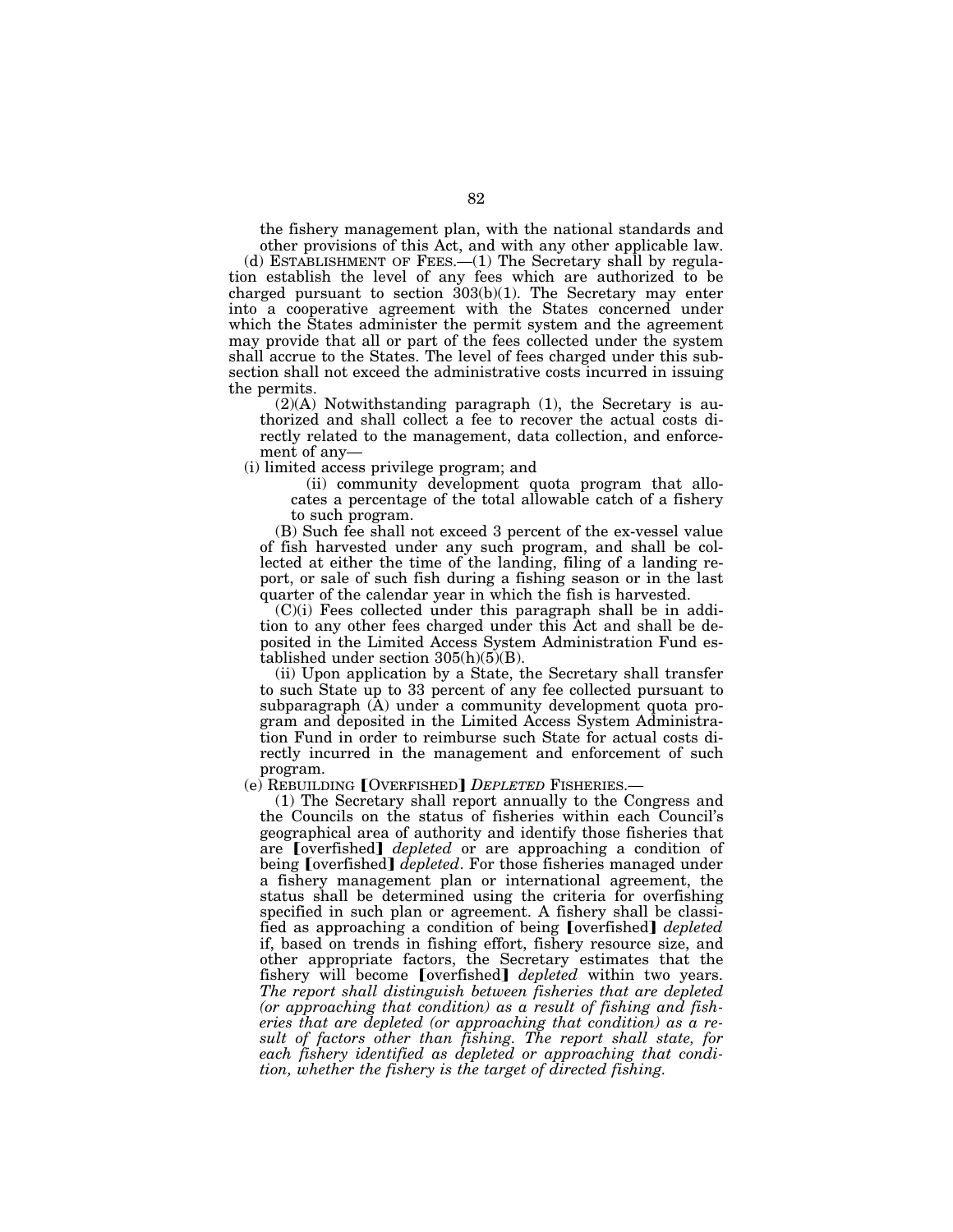(2) If the Secretary determines at any time that a fishery is **[overfished]** *depleted*, the Secretary shall immediately notify the appropriate Council and request that action be taken to end overfishing in the fishery and to implement conservation and management measures to rebuild affected stocks of fish. The Secretary shall publish each notice under this paragraph in the Federal Register.

(3) Within 2 years after an identification under paragraph (1) or notification under paragraphs (2) or (7), the appropriate Council (or the Secretary, for fisheries under section  $302(a)(3)$ ) shall prepare and implement a fishery management plan, plan amendment, or proposed regulations for the fishery to which the identification or notice applies—

(A) to end overfishing immediately in the fishery and to rebuild affected stocks of fish; or

(B) to prevent overfishing from occurring in the fishery whenever such fishery is identified as approaching an **[**overfished*] depleted* condition.

(4) For a fishery that is [overfished] *depleted*, any fishery management plan, amendment, or proposed regulations prepared pursuant to paragraph (3) or paragraph (5) for such fishery shall—

(A) specify a time period for rebuilding the fishery that shall—

(i) be as short as  $[possible]$  *practicable*, taking into account the status and biology of any [overfished] *depleted* stocks of fish, the needs of fishing communities, recommendations by international organizations in which the United States participates, and the interaction of the [overfished] *depleted* stock of fish within the marine ecosystem; and

 $(iii)$  not exceed 10 years, except in cases where the biology of the stock of fish, other environmental conditions, or management measures under an international agreement in which the United States participates dictate otherwise;

*(ii) may not exceed the time the stock would be rebuilt without fishing occurring plus one mean generation, except in a case in which—* 

*(I) the biology of the stock of fish, other environmental conditions, or management measures under an international agreement in which the United States participates dictate otherwise;* 

*(II) the Secretary determines that the cause of the stock being depleted is outside the jurisdiction of the Council or the rebuilding program cannot be effective only by limiting fishing activities;* 

*(III) the Secretary determines that one or more components of a mixed- stock fishery is depleted but cannot be rebuilt within that time- frame without significant economic harm to the fishery, or cannot be rebuilt without causing another component of the mixed- stock fishery to approach a depleted status;*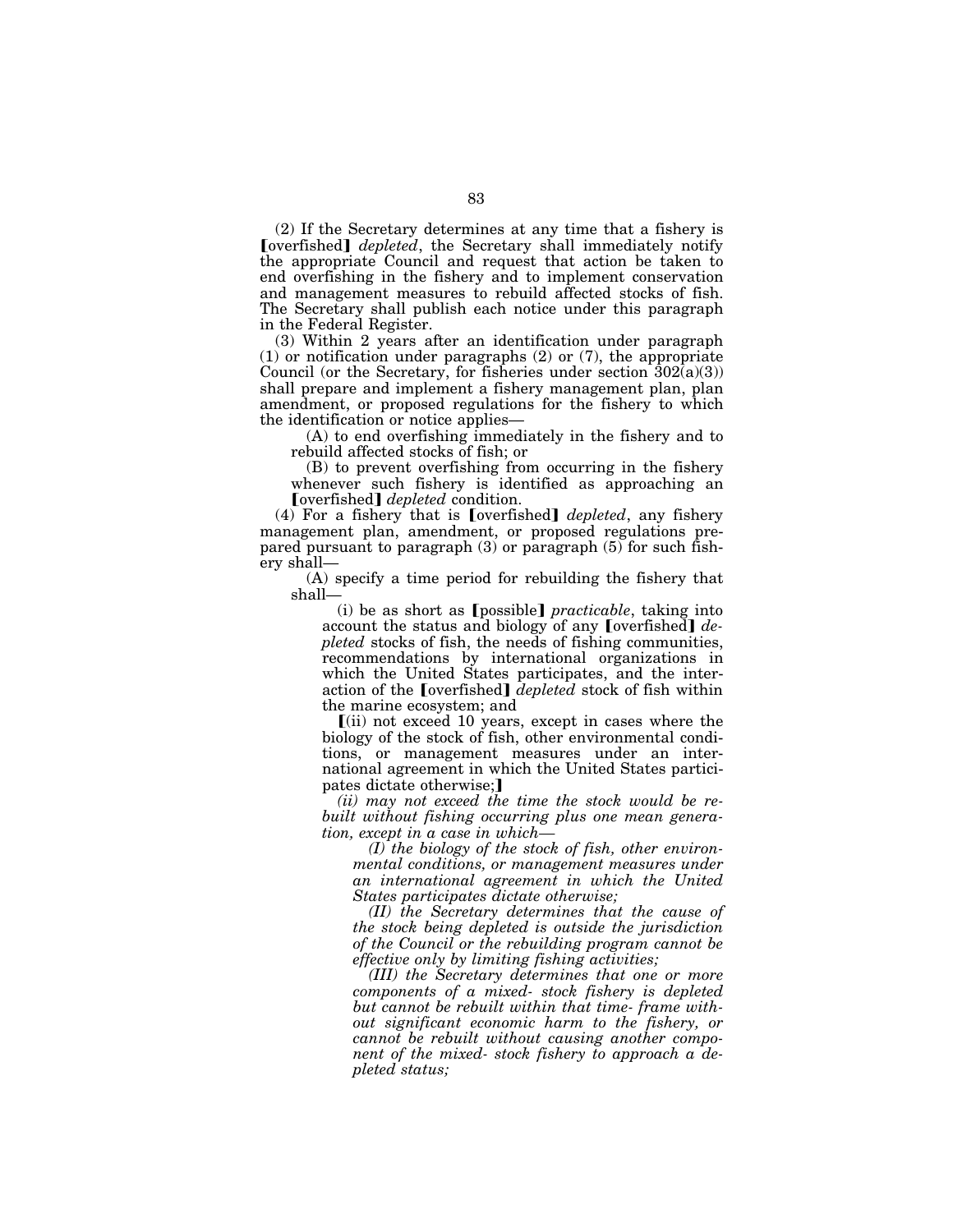*(IV) the Secretary determines that recruitment, distribution, or life history of, or fishing activities for, the stock are affected by informal transboundary agreements under which management activities outside the exclusive economic zone by another country may hinder conservation and management efforts by United States fishermen; and* 

*(V) the Secretary determines that the stock has been affected by unusual events that make rebuilding within the specified time period improbable without significant economic harm to fishing communities;* 

*(B) take into account environmental condition including predator/prey relationships;* 

 $\Gamma(B)$   $\Gamma(C)$  allocate both overfishing restrictions and recovery benefits fairly and equitably among sectors of the fishery; [and]

 $\left[\text{C}\right]$  (D) for fisheries managed under an international agreement, reflect traditional participation in the fishery, relative to other nations, by fishermen of the United States [.]; and

*(E) specify a schedule for reviewing the rebuilding targets, evaluating environmental impacts on rebuilding progress, and evaluating progress being made toward reaching rebuilding targets.* 

(5) If, within the 2-year period beginning on the date of identification or notification that a fishery is **[overfished]** *depleted*, the Council does not submit to the Secretary a fishery management plan, plan amendment, or proposed regulations required by paragraph (3)(A), the Secretary shall prepare a fishery management plan or plan amendment and any accompanying regulations to stop overfishing and rebuild affected stocks of fish within 9 months under subsection (c).

(6) During the development of a fishery management plan, a plan amendment, or proposed regulations required by this subsection, the Council may request the Secretary to implement interim measures to reduce overfishing under section 305(c) until such measures can be replaced by such plan, amendment, or regulations. Such measures, if otherwise in compliance with the provisions of this Act, may be implemented even though they are not sufficient by themselves to stop overfishing of a fishery.

(7) The Secretary shall review any fishery management plan, plan amendment, or regulations required by this subsection at routine intervals that may not exceed two years. If the Secretary finds as a result of the review that such plan, amendment, or regulations have not resulted in adequate progress toward ending overfishing and rebuilding affected fish stocks, the Secretary shall—

(A) in the case of a fishery to which section  $302(a)(3)$  applies, immediately make revisions necessary to achieve adequate progress; or

(B) for all other fisheries, immediately notify the appropriate Council. Such notification shall recommend further conservation and management measures which the Coun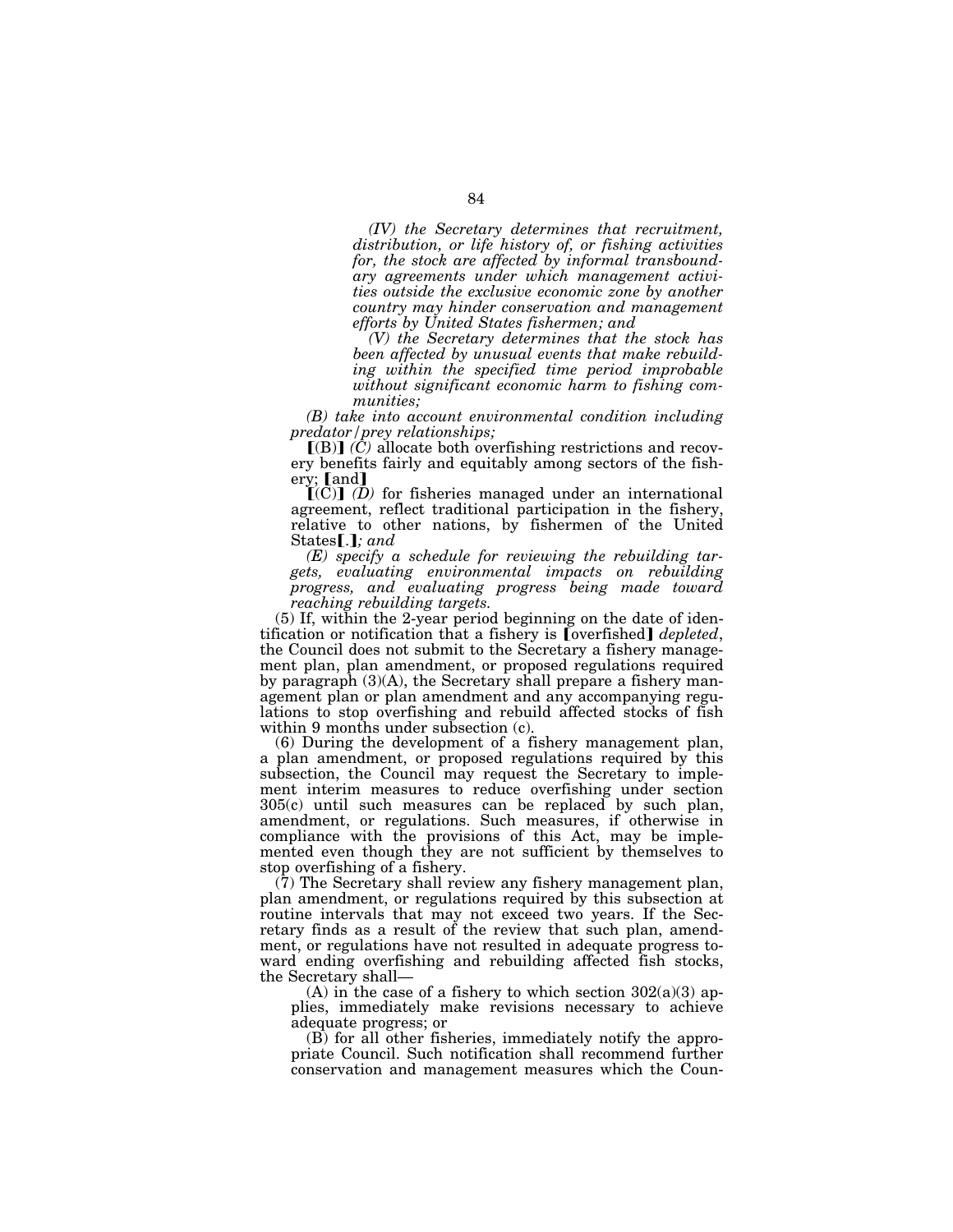cil should consider under paragraph (3) to achieve adequate progress.

*(8) A fishery management plan, plan amendment, or proposed regulations may use alternative rebuilding strategies, including harvest control rules and fishing mortality-rate targets to the extent they are in compliance with the requirements of this Act.* 

*(9) A Council may terminate the application of paragraph (3) to a fishery if the Council's scientific and statistical committee determines and the Secretary concurs that the original determination that the fishery was depleted was erroneous, either—* 

*(A) within the 2-year period beginning on the effective date a fishery management plan, plan amendment, or proposed regulation for a fishery under this subsection takes effect; or* 

*(B) within 90 days after the completion of the next stock assessment after such determination.* 

(f) MISCELLANEOUS DUTIES.—(1) Except as provided in paragraph (3), if any fishery extends beyond the geographical area of authority of any one Council, the Secretary may—

(A) designate which Council shall prepare the fishery management plan for such fishery and any amendment to such plan; or

(B) may require that the plan and amendment be prepared jointly by the Councils concerned.

No jointly prepared plan or amendment may be submitted to the Secretary unless it is approved by a majority of the voting members, present and voting, of each Council concerned.

(2) The Secretary shall establish the boundaries between the geographical areas of authority of adjacent Councils.

(g) ATLANTIC HIGHLY MIGRATORY SPECIES.—(1) PREPARATION AND IMPLEMENTATION OF PLAN OR PLAN AMENDMENT.—The Secretary shall prepare a fishery management plan or plan amendment under subsection (c) with respect to any highly migratory species fishery to which section  $302(a)(3)$  applies. In preparing and implementing any such plan or amendment, the Secretary shall—

(A) consult with and consider the comments and views of affected Councils, commissioners and advisory groups appointed under Acts implementing relevant international fishery agreements pertaining to highly migratory species, and the advisory panel established under section 302(g);

(B) establish an advisory panel under section 302(g) for each fishery management plan to be prepared under this paragraph;

(C) evaluate the likely effects, if any, of conservation and management measures on participants in the affected fisheries and minimize, to the extent practicable, any disadvantage to United States fishermen in relation to foreign competitors;

(D) with respect to a highly migratory species for which the United States is authorized to harvest an allocation, quota, or at a fishing mortality level under a relevant international fishery agreement, provide fishing vessels of the United States with a reasonable opportunity to harvest such allocation, quota, or at such fishing mortality level;

(E) review, on a continuing basis (and promptly whenever a recommendation pertaining to fishing for highly migratory spe-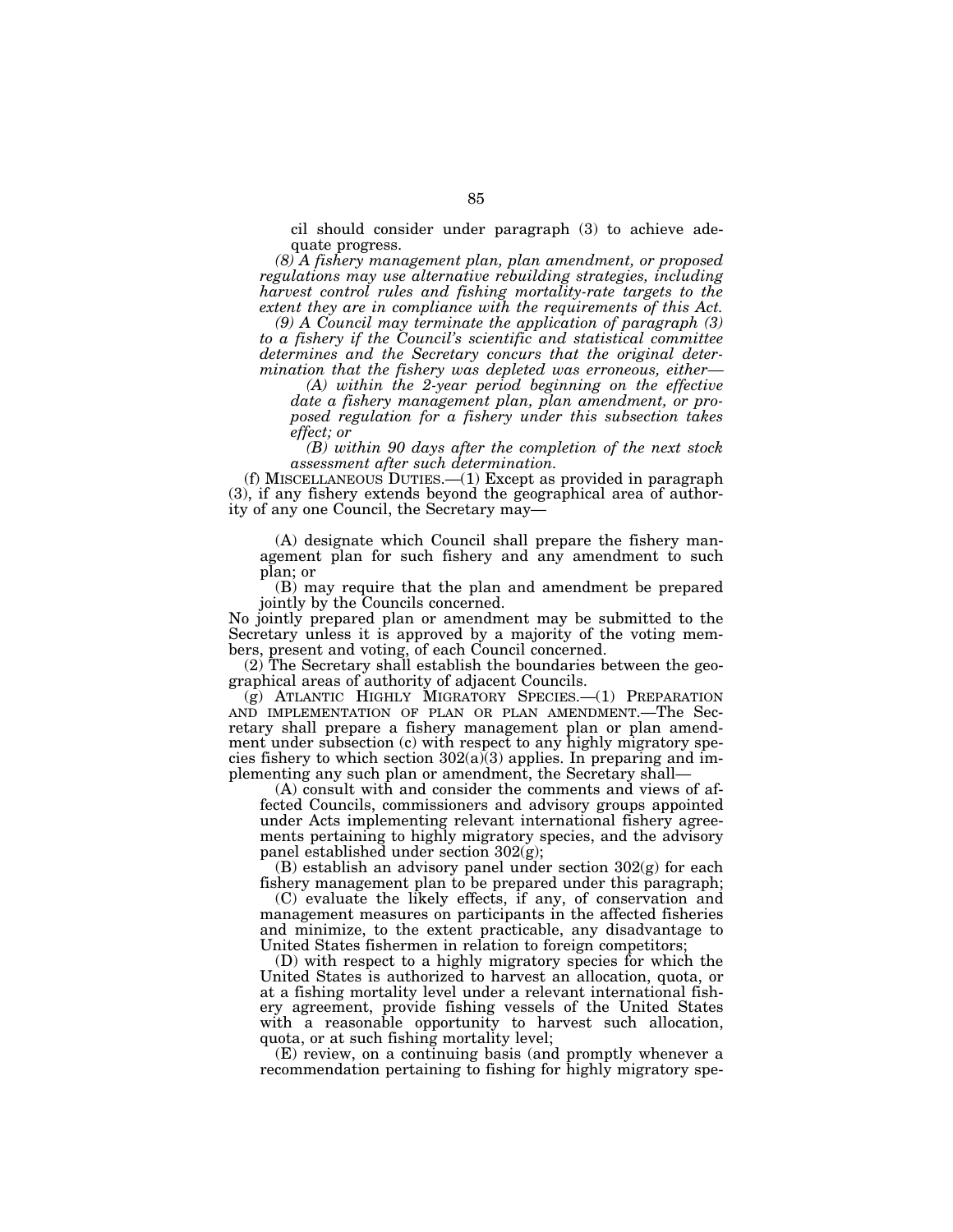cies has been made under a relevant international fishery agreement), and revise as appropriate, the conservation and management measures included in the plan;

(F) diligently pursue, through international entities (such as the International Commission for the Conservation of Atlantic Tunas), comparable international fishery management measures with respect to fishing for highly migratory species; and

(G) ensure that conservation and management measures under this subsection—

(i) promote international conservation of the affected fishery;

(ii) take into consideration traditional fishing patterns of fishing vessels of the United States and the operating requirements of the fisheries;

(iii) are fair and equitable in allocating fishing privileges among United States fishermen and do not have economic allocation as the sole purpose; and

(iv) promote, to the extent practicable, implementation of scientific research programs that include the tagging and release of Atlantic highly migratory species.

(2) CERTAIN FISH EXCLUDED FROM ''BYCATCH'' DEFINITION.—Notwithstanding section 3(2), fish harvested in a commercial fishery managed by the Secretary under this subsection or the Atlantic Tunas Convention Act of 1975 (16 U.S.C. 971d), or highly migratory species harvested in a commercial fishery managed by a Council under this Act or the Western and Central Pacific Fisheries Convention Implementation Act, that are not regulatory discards and that are tagged and released alive under a scientific tagging and release program established by the Secretary shall not be considered bycatch for purposes of this Act.<br>
(h) REPEAL OR REVOCATION OF A FISHERY MANAGEMENT PLAN.—

The Secretary may repeal or revoke a fishery management plan for a fishery under the authority of a Council only if the Council approves the repeal or revocation by a three-quarters majority of the voting members of the Council.<br>(i) ENVIRONMENTAL REVIEW PROCESS.—

(1) PROCEDURES.—The Secretary shall, in consultation with the Councils and the Council on Environmental Quality, revise and update agency procedures for compliance with the National Environmental Policy Act (42 U.S.C. 4231 et seq.). The procedures shall—

(A) conform to the time lines for review and approval of fishery management plans and plan amendments under this section; and

(B) integrate applicable environmental analytical procedures, including the time frames for public input, with the procedure for the preparation and dissemination of fishery management plans, plan amendments, and other actions taken or approved pursuant to this Act in order to provide for timely, clear and concise analysis that is useful to decision makers and the public, reduce extraneous paperwork, and effectively involve the public.

(2) USAGE.—The updated agency procedures promulgated in accordance with this section used by the Councils or the Secretary shall be the sole environmental impact assessment pro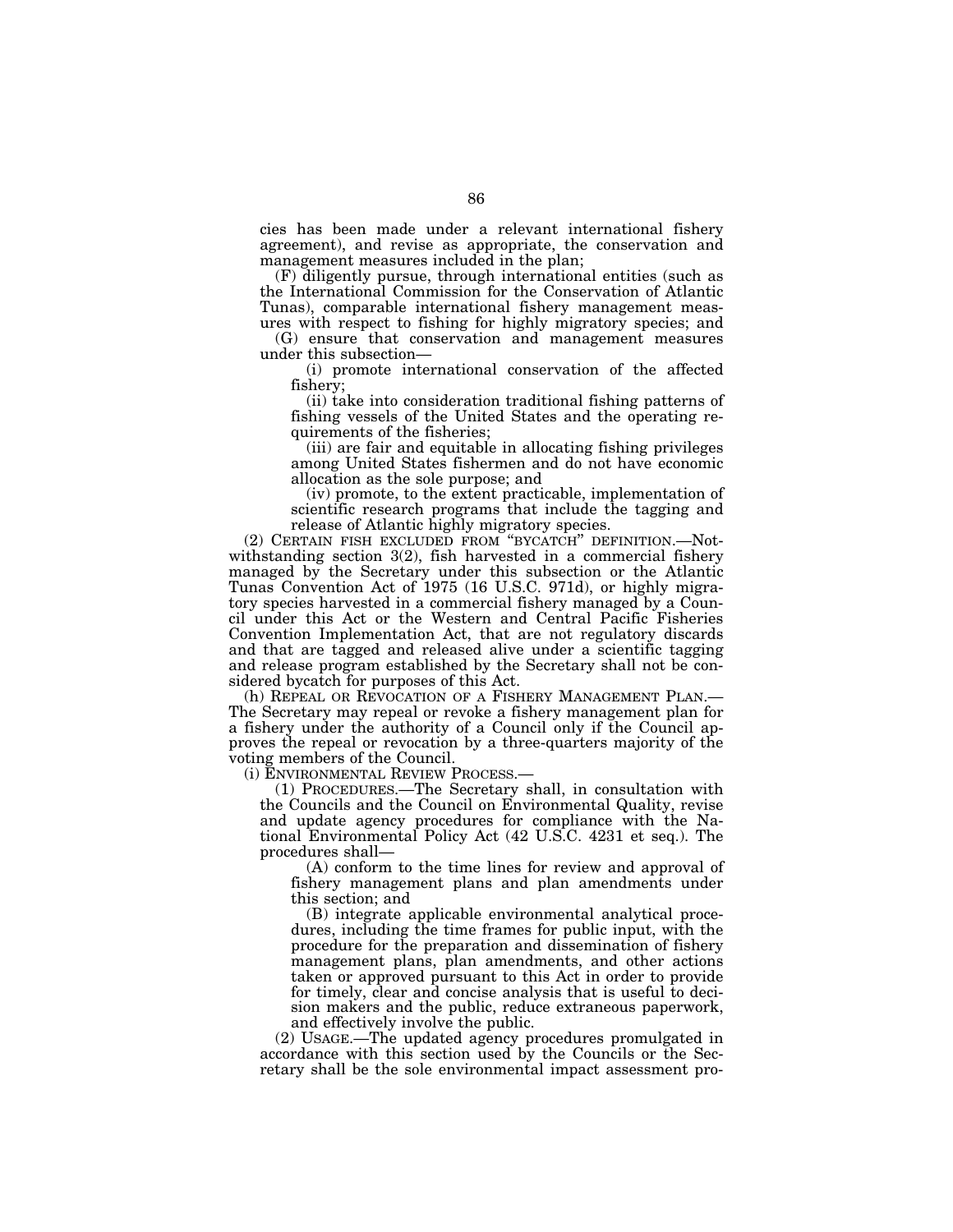cedure for fishery management plans, amendments, regulations, or other actions taken or approved pursuant to this Act. (3) SCHEDULE FOR PROMULGATION OF FINAL PROCEDURES.— The Secretary shall—

(A) propose revised procedures within 6 months after the date of enactment of the Magnuson-Stevens Fishery Conservation and Management Reauthorization Act of 2006;

(B) provide 90 days for public review and comments; and

(C) promulgate final procedures no later than 12 months after the date of enactment of that Act.

(4) PUBLIC PARTICIPATION.—The Secretary is authorized and directed, in cooperation with the Council on Environmental Quality and the Councils, to involve the affected public in the development of revised procedures, including workshops or other appropriate means of public involvement.

 $[(i)]$   $(j)$  INTERNATIONAL OVERFISHING.—The provisions of this subsection shall apply in lieu of subsection (e) to a fishery that the Secretary determines is *[overfished] depleted* or approaching a condition of being [overfished] *depleted* due to excessive international fishing pressure, and for which there are no management measures to end overfishing under an international agreement to which the United States is a party. For such fisheries-

(1) the Secretary, in cooperation with the Secretary of State, *shall* immediately take appropriate action at the international level to end the overfishing; and

(2) within 1 year after the Secretary's determination, the appropriate Council, or Secretary, for fisheries under section  $302(a)(3)$  shall—

(A) develop recommendations for domestic regulations to address the relative impact of fishing vessels of the United States on the stock and, if developed by a Council, the Council shall submit such recommendations to the Secretary; and

(B) develop and submit recommendations to the Secretary of State, and to the Congress, for international actions that will end overfishing in the fishery and rebuild the affected stocks, taking into account the relative impact of vessels of other nations and vessels of the United States on the relevant stock.

*(k) STOCK SURVEYS AND ASSESSMENTS.—Not later than 2 years after the date that the Secretary receives notice from a Council under section 302(m), the Secretary shall complete a peer-reviewed stock survey and stock assessment of the applicable stock of fish and transmit the results of the survey and assessment to the Council.* 

## **SEC. 305. OTHER REQUIREMENTS AND AUTHORITY.**

(a) GEAR EVALUATION AND NOTIFICATION OF ENTRY.—

(1) Not later than 18 months after the date of enactment of the Sustainable Fisheries Act, the Secretary shall publish in the Federal Register, after notice and an opportunity for public comment, a list of all fisheries—

(A) under the authority of each Council and all fishing gear used in such fisheries, based on information submitted by the Councils under section 303(a); and

 $(B)$  to which section  $302(a)(3)$  applies and all fishing gear used in such fisheries.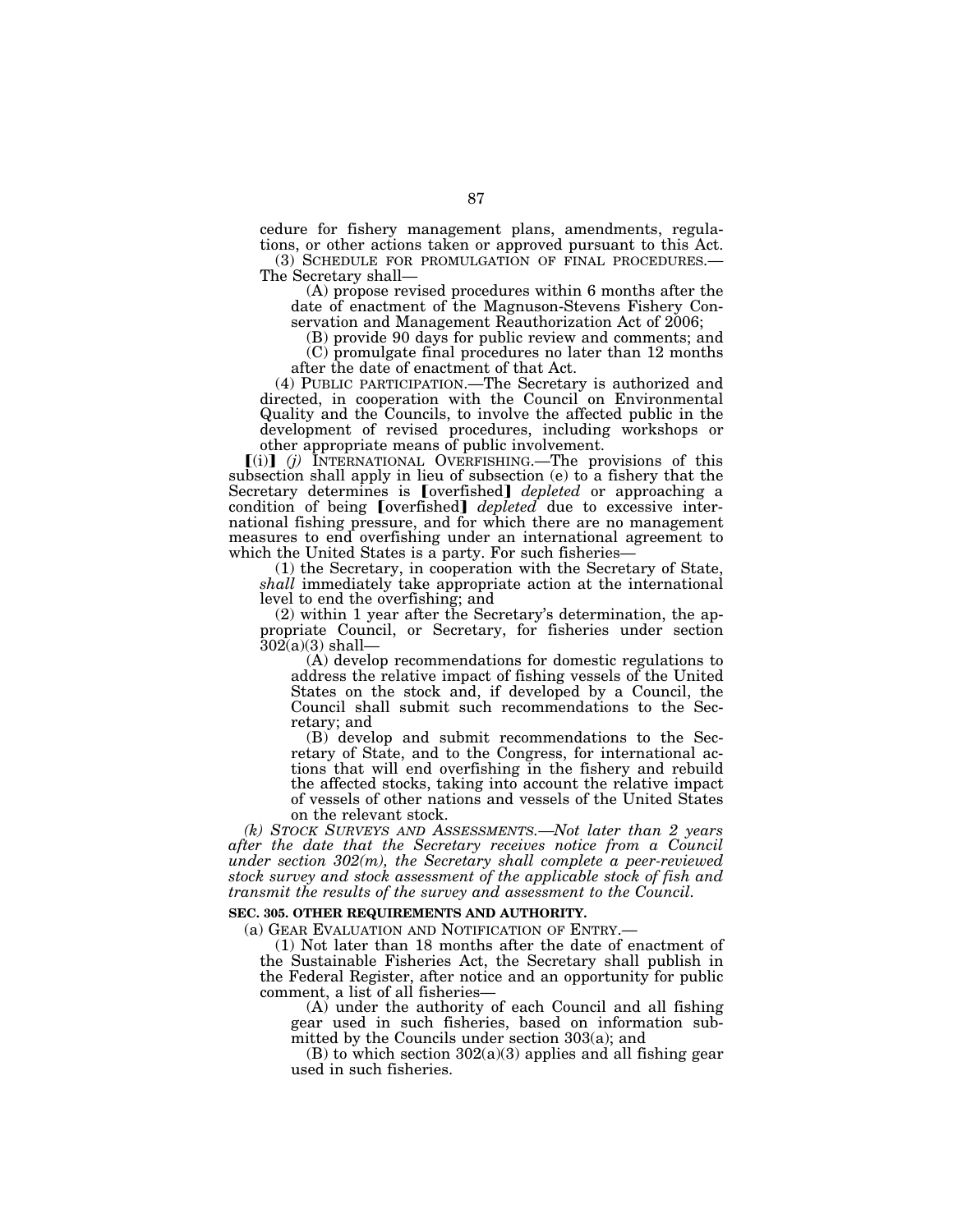(2) The Secretary shall include with such list guidelines for determining when fishing gear or a fishery is sufficiently different from those listed as to require notification under paragraph (3).

(3) Effective 180 days after the publication of such list, no person or vessel may employ fishing gear or engage in a fishery not included on such list without giving 90 days advance written notice to the appropriate Council, or the Secretary with respect to a fishery to which section  $302(a)(3)$  applies. A signed return receipt shall serve as adequate evidence of such notice and as the date upon which the 90-day period begins.

(4) A Council may submit to the Secretary any proposed changes to such list or such guidelines the Council deems appropriate. The Secretary shall publish a revised list, after notice and an opportunity for public comment, upon receiving any such proposed changes from a Council.

(5) A Council may request the Secretary to promulgate emergency regulations under subsection (c) to prohibit any persons or vessels from using an unlisted fishing gear or engaging in an unlisted fishery if the appropriate Council, or the Secretary for fisheries to which section  $302(a)(3)$  applies, determines that such unlisted gear or unlisted fishery would compromise the effectiveness of conservation and management efforts under this Act.

(6) Nothing in this subsection shall be construed to permit a person or vessel to engage in fishing or employ fishing gear when such fishing or gear is prohibited or restricted by regulation under a fishery management plan or plan amendment, or under other applicable law.

(b) FISH HABITAT.—(1)(A) The Secretary shall, within 6 months of the date of enactment of the Sustainable Fisheries Act, establish by regulation guidelines to assist the Councils in the description and identification of essential fish habitat in fishery management plans (including adverse impacts on such habitat) and in the consideration of actions to ensure the conservation and enhancement of such habitat. The Secretary shall set forth a schedule for the amendment of fishery management plans to include the identification of essential fish habitat and for the review and updating of such identifications based on new scientific evidence or other relevant information.

(B) The Secretary, in consultation with participants in the fishery, shall provide each Council with recommendations and information regarding each fishery under that Council's authority to assist it in the identification of essential fish habitat, the adverse impacts on that habitat, and the actions that should be considered to ensure the conservation and enhancement of that habitat.

(C) The Secretary shall review programs administered by the Department of Commerce and ensure that any relevant programs further the conservation and enhancement of essential fish habitat.

(D) The Secretary shall coordinate with and provide information to other Federal agencies to further the conservation and enhancement of essential fish habitat.

(2) Each Federal agency shall consult with the Secretary with respect to any action authorized, funded, or undertaken, or proposed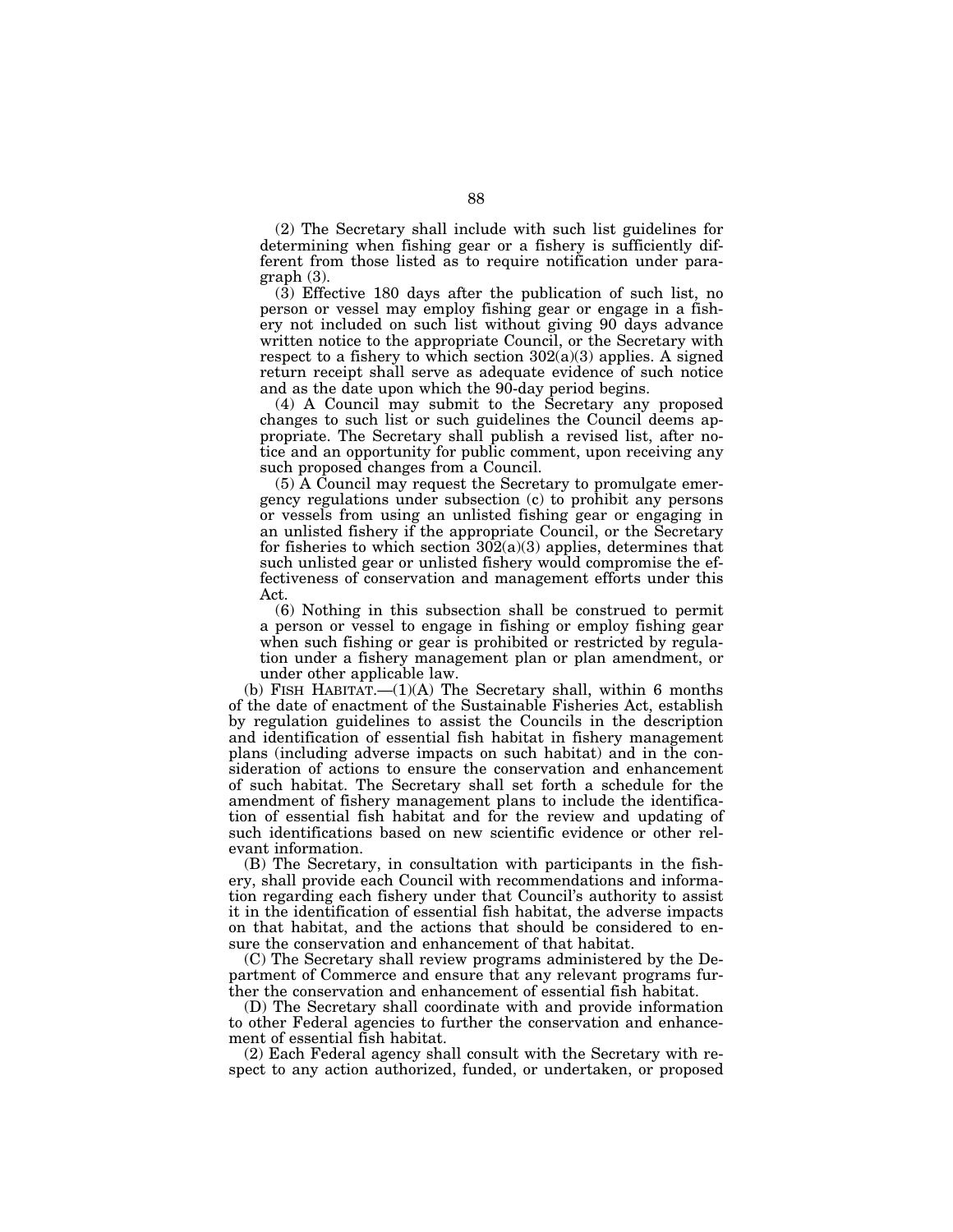to be authorized, funded, or undertaken, by such agency that may adversely affect any essential fish habitat identified under this Act. (3) Each Council—

(A) may comment on and make recommendations to the Secretary and any Federal or State agency concerning any activity authorized, funded, or undertaken, or proposed to be authorized, funded, or undertaken, by any Federal or State agency that, in the view of the Council, may affect the habitat, including essential fish habitat, of a fishery resource under its authority; and

(B) shall comment on and make recommendations to the Secretary and any Federal or State agency concerning any such activity that, in the view of the Council, is likely to substantially affect the habitat, including essential fish habitat, of an anadromous fishery resource under its authority.

(4)(A) If the Secretary receives information from a Council or Federal or State agency or determines from other sources that an action authorized, funded, or undertaken, or proposed to be authorized, funded, or undertaken, by any State or Federal agency would adversely affect any essential fish habitat identified under this Act, the Secretary shall recommend to such agency measures that can be taken by such agency to conserve such habitat.

(B) Within 30 days after receiving a recommendation under subparagraph (A), a Federal agency shall provide a detailed response in writing to any Council commenting under paragraph (3) and the Secretary regarding the matter. The response shall include a description of measures proposed by the agency for avoiding, mitigating, or offsetting the impact of the activity on such habitat. In the case of a response that is inconsistent with the recommendations of the Secretary, the Federal agency shall explain its reasons for not following the recommendations.

(c) EMERGENCY ACTIONS AND INTERIM MEASURES.—(1) If the Secretary finds that an emergency or overfishing exists or that interim measures are needed to reduce overfishing for any fishery, he may promulgate emergency or overfishing regulations or interim measures necessary to address the emergency or overfishing, without regard to whether a fishery management plan exists for such fishery.

(2) If a Council finds that an emergency or overfishing exists or that interim measures are needed to reduce overfishing for any fishery within its jurisdiction, whether or not a fishery management plan exists for such fishery—

(A) the Secretary shall promulgate emergency or overfishing regulations or interim measures under paragraph (1) to address the emergency or overfishing if the Council, by unanimous vote of the members who are voting members, requests the taking of such action; and

(B) the Secretary may promulgate emergency or overfishing regulations or interim measures under paragraph (1) to address the emergency or overfishing if the Council, by less than a unanimous vote, requests the taking of such action.

(3) Any emergency regulation or interim measure which changes any existing fishery management plan or amendment shall be treated as an amendment to such plan for the period in which such regulation is in effect. Any emergency regulation or interim measure promulgated under this subsection—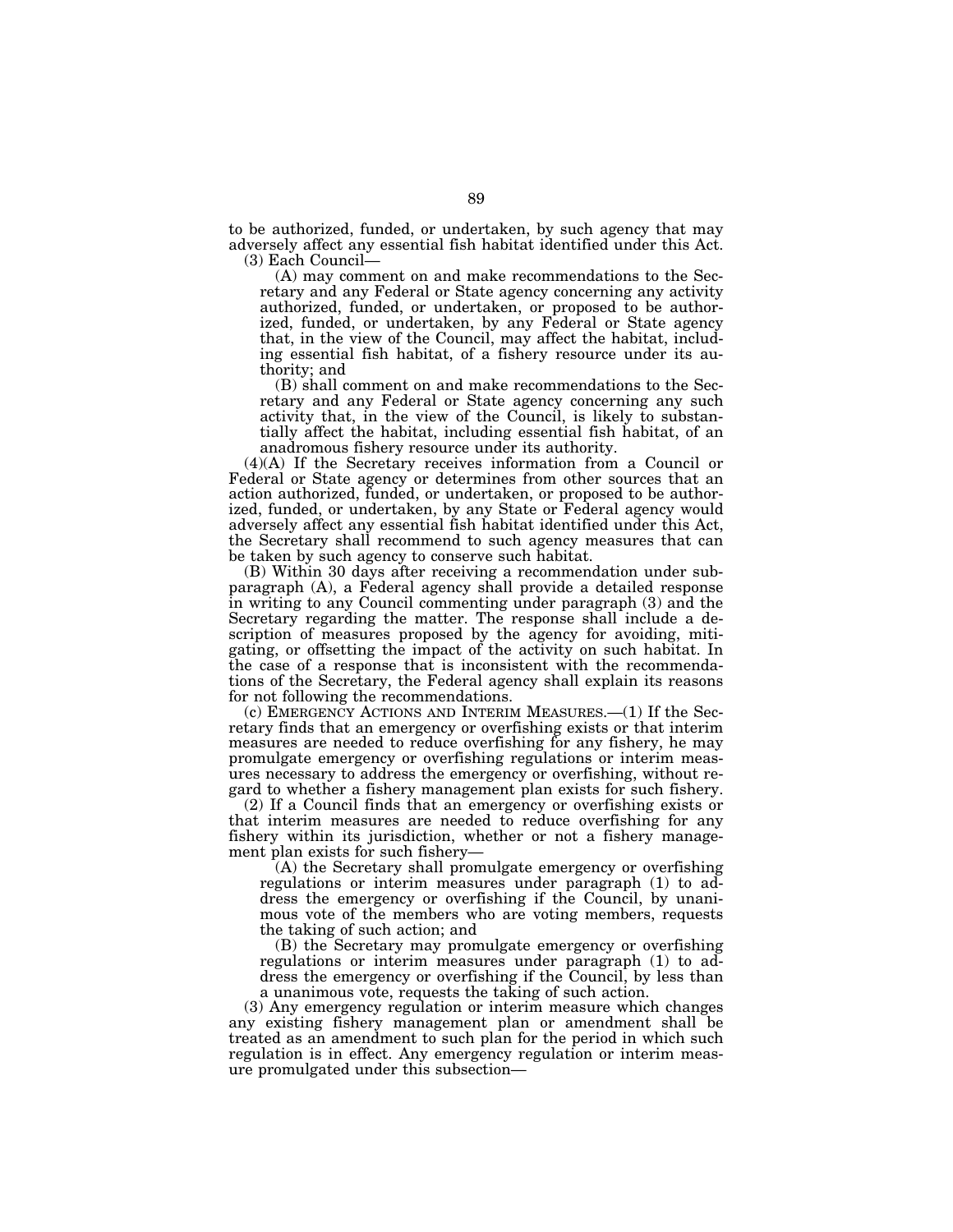(A) shall be published in the Federal Register together with the reasons therefor;

(B) shall, except as provided in subparagraph (C), remain in effect for not more than  $[180 \text{ days after the date of publication,}]$ and may be extended by publication in the Federal Register for one additional period of not more than 186 days, provided] 1 *year after the date of publication, and may be extended by publication in the Federal Register for one additional period of not more than 1 year, if the public has had an opportunity to com*ment on the emergency regulation or interim measure, and, in the case of a Council recommendation for emergency regulations or interim measures, the Council is actively preparing a fishery management plan, plan amendment, or proposed regulations to address the emergency or overfishing on a permanent basis;

(C) that responds to a public health emergency or an oil spill may remain in effect until the circumstances that created the emergency no longer exist,*Provided,* That the public has an opportunity to comment after the regulation is published, and, in the case of a public health emergency, the Secretary of Health and Human Services concurs with the Secretary's action; and

(D) may be terminated by the Secretary at an earlier date by publication in the Federal Register of a notice of termination, except for emergency regulations or interim measures promulgated under paragraph (2) in which case such early termination may be made only upon the agreement of the Secretary and the Council concerned.

(d) RESPONSIBILITY OF THE SECRETARY.—The Secretary shall have general responsibility to carry out any fishery management plan or amendment approved or prepared by him, in accordance with the provisions of this Act. The Secretary may promulgate such regulations, in accordance with section 553 of title 5, United States Code, as may be necessary to discharge such responsibility or to carry out any other provision of this Act.<br>
(e) EFFECT OF CERTAIN LAWS ON CERTAIN TIME REQUIRE-

MENTS.—The Paperwork Reduction Act of 1980 (44 U.S.C. 3501 et seq.), the Regulatory Flexibility Act (5 U.S.C. 601 et seq.), *the National Environmental Policy Act of 1969 (42 U.S.C. 4321 et seq.),*  and Executive Order Numbered 12866, dated September 30, 1993, shall be complied with within the time limitations specified in subsections (a), (b), and (c) of section 304 as they apply to the functions of the Secretary under such provisions.

(f) JUDICIAL REVIEW.—(1) Regulations promulgated by the Secretary under this Act and actions described in paragraph (2) shall be subject to judicial review to the extent authorized by, and in accordance with, chapter 7 of title 5, United States Code, if a petition for such review is filed within 30 days after the date on which the regulations are promulgated or the action is published in the Federal Register, as applicable; except that—

(A) section 705 of such title is not applicable, and

(B) the appropriate court shall only set aside any such regulation or action on a ground specified in section  $706(2)(A)$ ,  $(B)$ , (C), or (D) of such title.

(2) The actions referred to in paragraph (1) are actions that are taken by the Secretary under regulations which implement a fish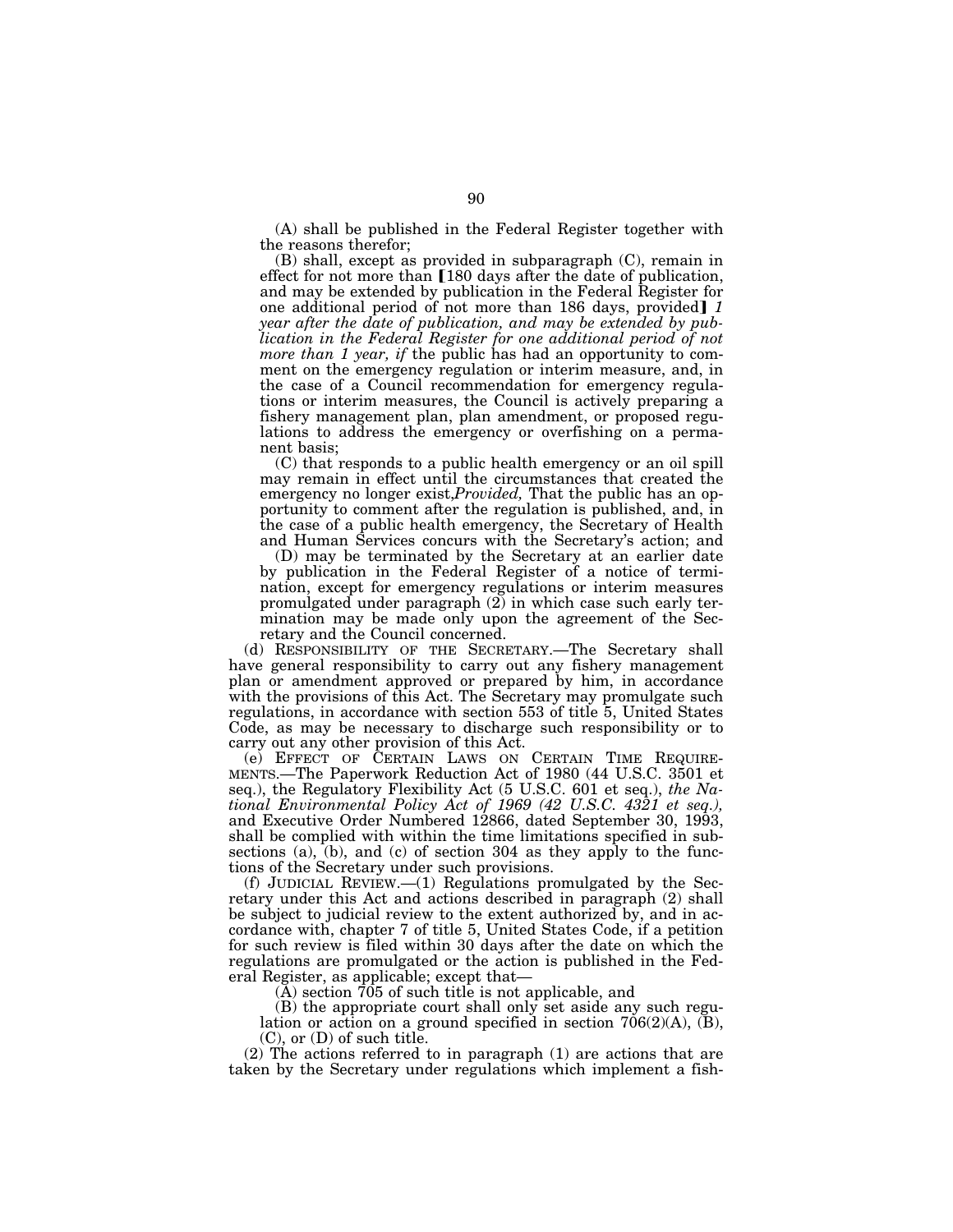ery management plan, including but not limited to actions that establish the date of closure of a fishery to commercial or recreational fishing.

 $(3)(\overline{A})$  Notwithstanding any other provision of law, the Secretary shall file a response to any petition filed in accordance with paragraph (1), not later than 45 days after the date the Secretary is served with that petition, except that the appropriate court may extend the period for filing such a response upon a showing by the Secretary of good cause for that extension.

(B) A response of the Secretary under this paragraph shall include a copy of the administrative record for the regulations that are the subject of the petition.

(4) Upon a motion by the person who files a petition under this subsection, the appropriate court shall assign the matter for hearing at the earliest possible date and shall expedite the matter in every possible way.

(g) NEGOTIATED CONSERVATION AND MANAGEMENT MEASURES.—

(1)(A) In accordance with regulations promulgated by the Secretary pursuant to this paragraph, a Council may establish a fishery negotiation panel to assist in the development of specific conservation and management measures for a fishery under its authority. The Secretary may establish a fishery negotiation panel to assist in the development of specific conservation and management measures required for a fishery under section  $304(e)(5)$ , for a fishery for which the Secretary has authority under section 304(g), or for any other fishery with the approval of the appropriate Council.

(B) No later than 180 days after the date of enactment of the Sustainable Fisheries Act, the Secretary shall promulgate regulations establishing procedures, developed in cooperation with the Administrative Conference of the United States, for the establishment and operation of fishery negotiation panels. Such procedures shall be comparable to the procedures for negotiated rulemaking established by subchapter III of chapter 5 of title 5, United States Code.

(2) If a negotiation panel submits a report, such report shall specify all the areas where consensus was reached by the panel, including, if appropriate, proposed conservation and management measures, as well as any other information submitted by members of the negotiation panel. Upon receipt, the Secretary shall publish such report in the Federal Register for public comment.

(3) Nothing in this subsection shall be construed to require either a Council or the Secretary, whichever is appropriate, to use all or any portion of a report from a negotiation panel established under this subsection in the development of specific conservation and management measures for the fishery for which the panel was established.

(h) CENTRAL REGISTRY SYSTEM FOR LIMITED ACCESS SYSTEM PERMITS.

(1) Within 6 months after the date of enactment of the Sustainable Fisheries Act, the Secretary shall establish an exclusive central registry system (which may be administered on a regional basis) for limited access system permits established under section 303(b)(6) or other Federal law, including limited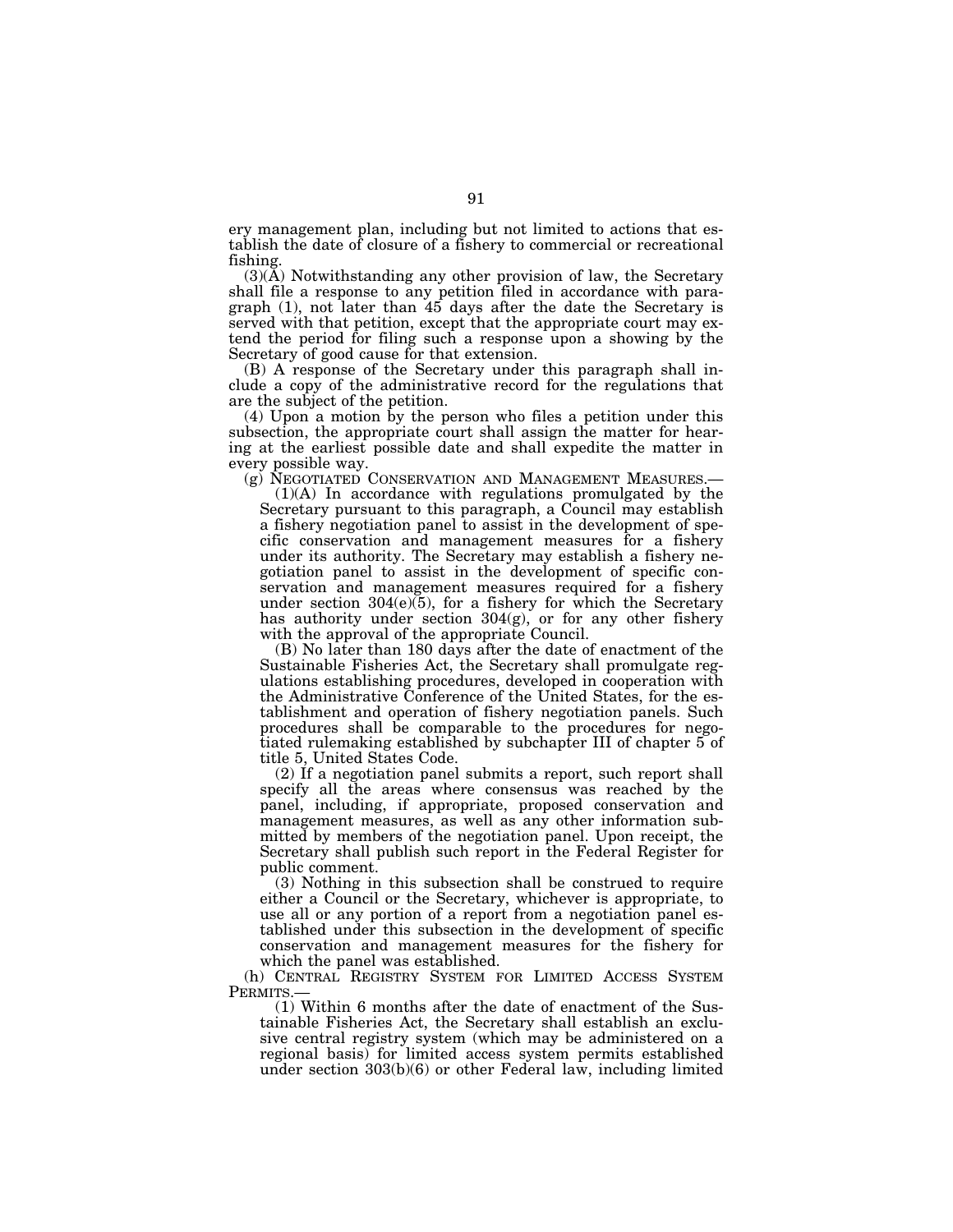access privileges, which shall provide for the registration of title to, and interests in, such permits, as well as for procedures for changes in the registration of title to such permits upon the occurrence of involuntary transfers, judicial or nonjudicial foreclosure of interests, enforcement of judgments thereon, and related matters deemed appropriate by the Secretary. Such registry system shall—

(A) provide a mechanism for filing notice of a nonjudicial foreclosure or enforcement of a judgment by which the holder of a senior security interest acquires or conveys ownership of a permit, and in the event of a nonjudicial foreclosure, by which the interests of the holders of junior security interests are released when the permit is transferred;

(B) provide for public access to the information filed under such system, notwithstanding section 402(b); and

(C) provide such notice and other requirements of applicable law that the Secretary deems necessary for an effective registry system.

(2) The Secretary shall promulgate such regulations as may be necessary to carry out this subsection, after consulting with the Councils and providing an opportunity for public comment. The Secretary is authorized to contract with non-Federal entities to administer the central registry system.

(3) To be effective and perfected against any person except the transferor, its heirs and devisees, and persons having actual notice thereof, all security interests, and all sales and other transfers of permits described in paragraph (1), shall be registered in compliance with the regulations promulgated under paragraph (2). Such registration shall constitute the exclusive means of perfection of title to, and security interests in, such permits, except for Federal tax liens thereon, which shall be perfected exclusively in accordance with the Internal Revenue Code of 1986 (26 U.S.C. 1 et seq.). The Secretary shall notify both the buyer and seller of a permit if a lien has been filed by the Secretary of the Treasury against the permit before collecting any transfer fee under paragraph (5) of this subsection.

(4) The priority of security interests shall be determined in order of filing, the first filed having the highest priority. A validly-filed security interest shall remain valid and perfected notwithstanding a change in residence or place of business of the owner of record. For the purposes of this subsection, "security interest'' shall include security interests, assignments, liens and other encumbrances of whatever kind.

 $(5)(A)$  Notwithstanding section  $304(d)(1)$ , the Secretary shall collect a reasonable fee of not more than one-half of one percent of the value of a limited access system permit upon registration of the title to such permit with the central registry system and upon the transfer of such registered title. Any such fee collected shall be deposited in the Limited Access System Administration Fund established under subparagraph (B).

(B) There is established in the Treasury a Limited Access System Administration Fund. The Fund shall be available,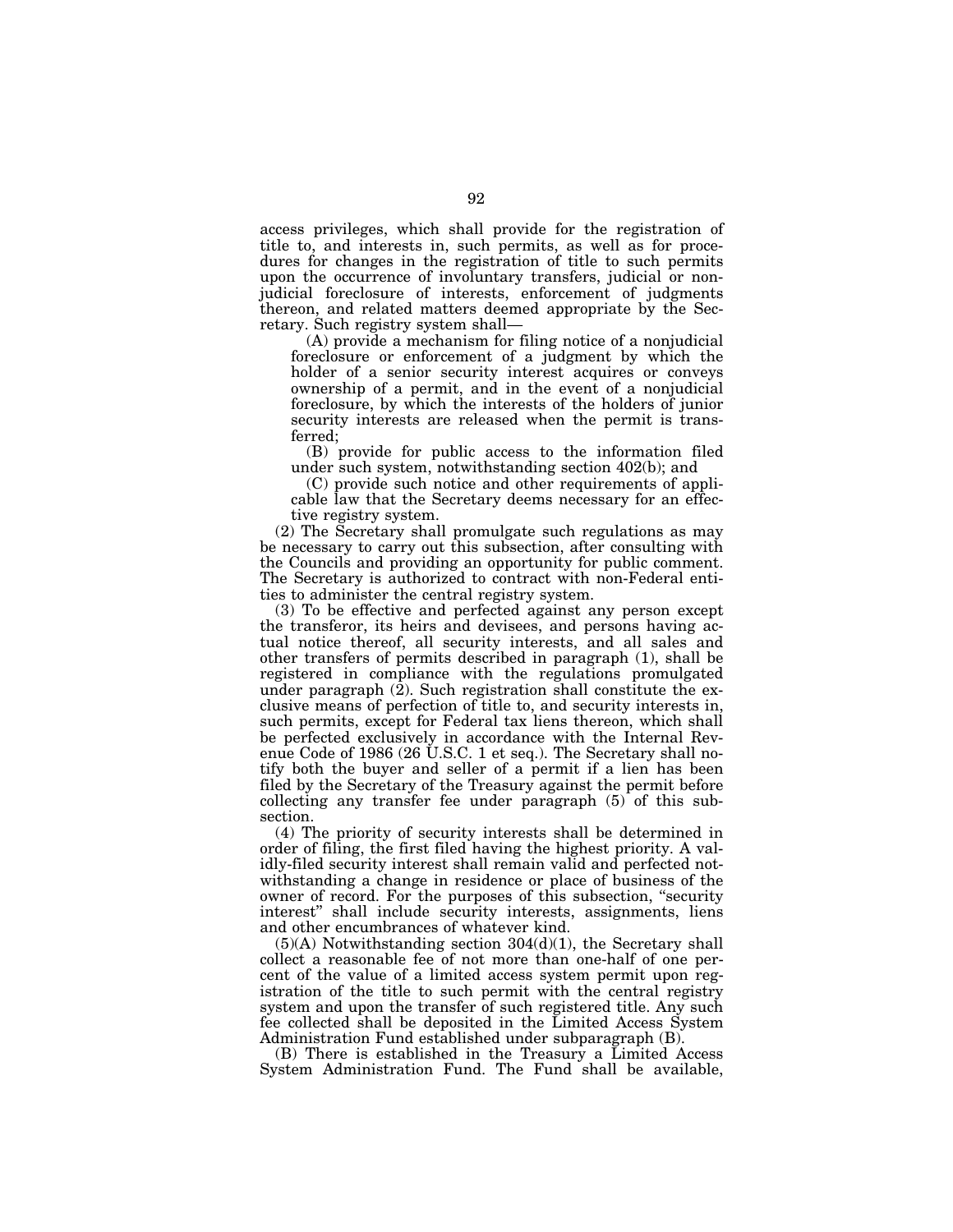without appropriation or fiscal year limitation, only to the Secretary for the purposes of—

(i) administering the central registry system; and

(ii) administering and implementing this Act in the fishery in which the fees were collected. Sums in the Fund that are not currently needed for these purposes shall be kept on deposit or invested in obligations of, or guaranteed by, the United States.

(i) ALASKA AND WESTERN PACIFIC COMMUNITY DEVELOPMENT PROGRAMS.—

(1) WESTERN ALASKA COMMUNITY DEVELOPMENT QUOTA PRO-GRAM.—

(A) IN GENERAL.—There is established the western Alaska community development quota program in order—

(i) to provide eligible western Alaska villages with the opportunity to participate and invest in fisheries in the Bering Sea and Aleutian Islands Management Area;

(ii) to support economic development in western Alaska;

(iii) to alleviate poverty and provide economic and social benefits for residents of western Alaska; and

(iv) to achieve sustainable and diversified local economies in western Alaska.

(B) PROGRAM ALLOCATION.—

(i) IN GENERAL.—Except as provided in clause (ii), the annual percentage of the total allowable catch, guideline harvest level, or other annual catch limit allocated to the program in each directed fishery of the Bering Sea and Aleutian Islands shall be the percentage approved by the Secretary, or established by Federal law, as of March 1, 2006, for the program. The percentage for each fishery shall be either a directed fishing allowance or include both directed fishing and nontarget needs based on existing practice with respect to the program as of March 1, 2006, for each fishery.

(ii) EXCEPTIONS.—Notwithstanding clause (i)—

(I) the allocation under the program for each directed fishery of the Bering Sea and Aleutian Islands (other than a fishery for halibut, sablefish, pollock, and crab) shall be a total allocation (directed and nontarget combined) of 10.7 percent effective January 1, 2008; and

(II) the allocation under the program in any directed fishery of the Bering Sea and Aleutian Islands (other than a fishery for halibut, sablefish, pollock, and crab) established after the date of enactment of this subclause shall be a total allocation (directed and nontarget combined) of 10.7 percent.

The total allocation (directed and nontarget combined) for a fishery to which subclause (I) or (II) applies may not be exceeded.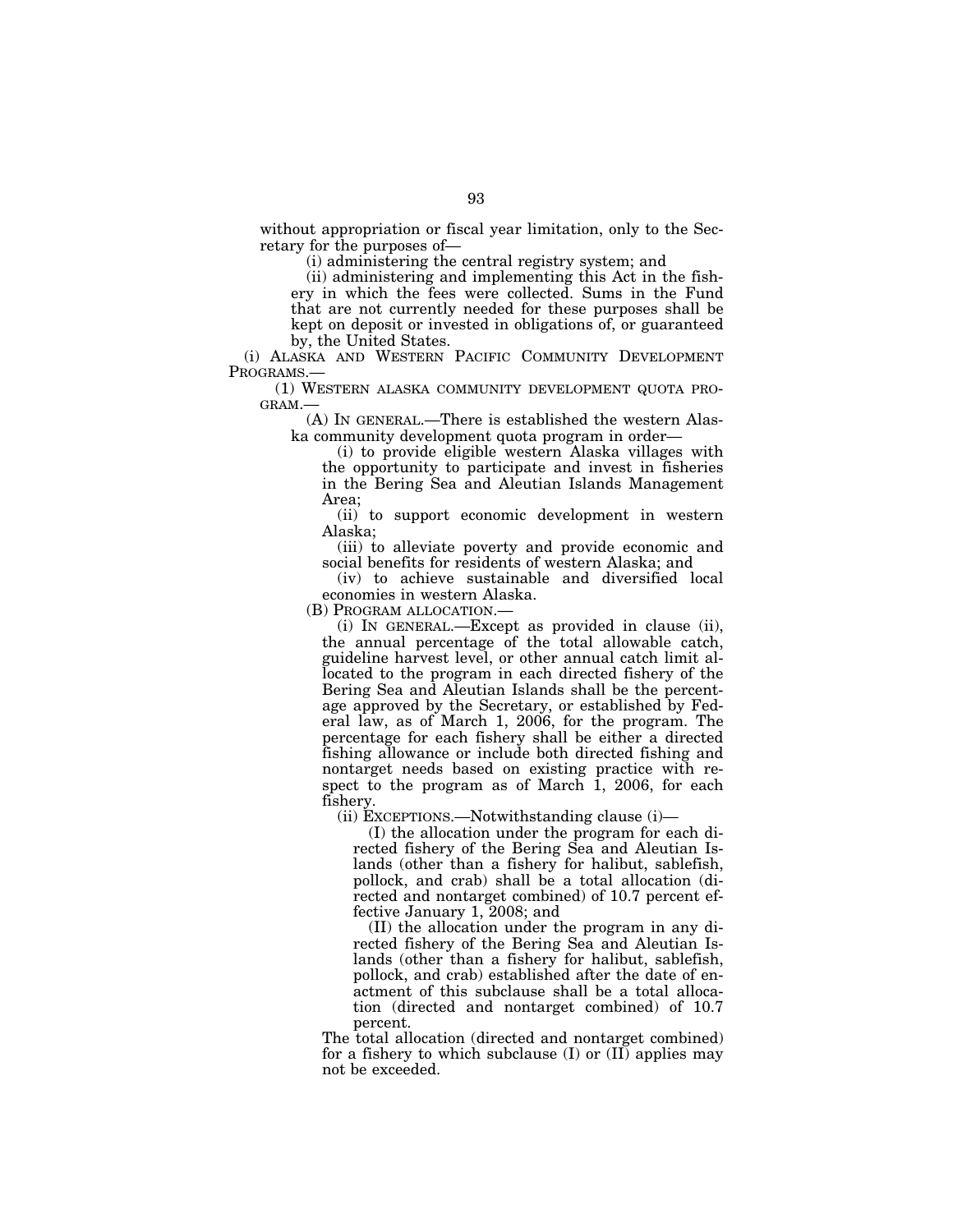(iii) PROCESSING AND OTHER RIGHTS.—Allocations to the program include all processing rights and any other rights and privileges associated with such allocations as of March 1, 2006.

(iv) REGULATION OF HARVEST.—The harvest of allocations under the program for fisheries with individual quotas or fishing cooperatives shall be regulated by the Secretary in a manner no more restrictive than for other participants in the applicable sector, including with respect to the harvest of nontarget species.

(C) ALLOCATIONS TO ENTITIES.—Each entity eligible to participate in the program shall be authorized under the program to harvest annually the same percentage of each species allocated to the program under subparagraph (B) that it was authorized by the Secretary to harvest of such species annually as of March 1, 2006, except to the extent that its allocation is adjusted under subparagraph (H). Such allocation shall include all processing rights and any other rights and privileges associated with such allocations as of March 1, 2006. Voluntary transfers by and among eligible entities shall be allowed, whether before or after harvesting. Notwithstanding the first sentence of this subparagraph, seven-tenths of one percent of the total allowable catch, guideline harvest level, or other annual catch limit, within the amount allocated to the program by subclause (I) or subclause (II) of subparagraph  $(B)(ii)$ , shall be allocated among the eligible entities by the panel established in subparagraph  $(G)$ , or allocated by the Secretary based on the nontarget needs of eligible entities in the absence of a panel decision.

(D) ELIGIBLE VILLAGES.—The following villages shall be eligible to participate in the program through the following entities:

(i) The villages of Akutan, Atka, False Pass, Nelson Lagoon, Nikolski, and Saint George through the Aleutian Pribilof Island Community Development Association.

(ii) The villages of Aleknagik, Clark's Point, Dillingham, Egegik, Ekuk, Ekwok, King Salmon/ Savonoski, Levelock, Manokotak, Naknek, Pilot Point, Port Heiden, Portage Creek, South Naknek, Togiak, Twin Hills, and Ugashik through the Bristol Bay Economic Development Corporation.

(iii) The village of Saint Paul through the Central Bering Sea Fishermen's Association.

(iv) The villages of Chefornak, Chevak, Eek, Goodnews Bay, Hooper Bay, Kipnuk, Kongiganak, Kwigillingok, Mekoryuk, Napakiak, Napaskiak, Newtok, Nightmute, Oscarville, Platinum, Quinhagak, Scammon Bay, Toksook Bay, Tuntutuliak, and Tununak through the Coastal Villages Region Fund.

(v) The villages of Brevig Mission, Diomede, Elim, Gambell, Golovin, Koyuk, Nome, Saint Michael, Savoonga, Shaktoolik, Stebbins, Teller, Unalakleet,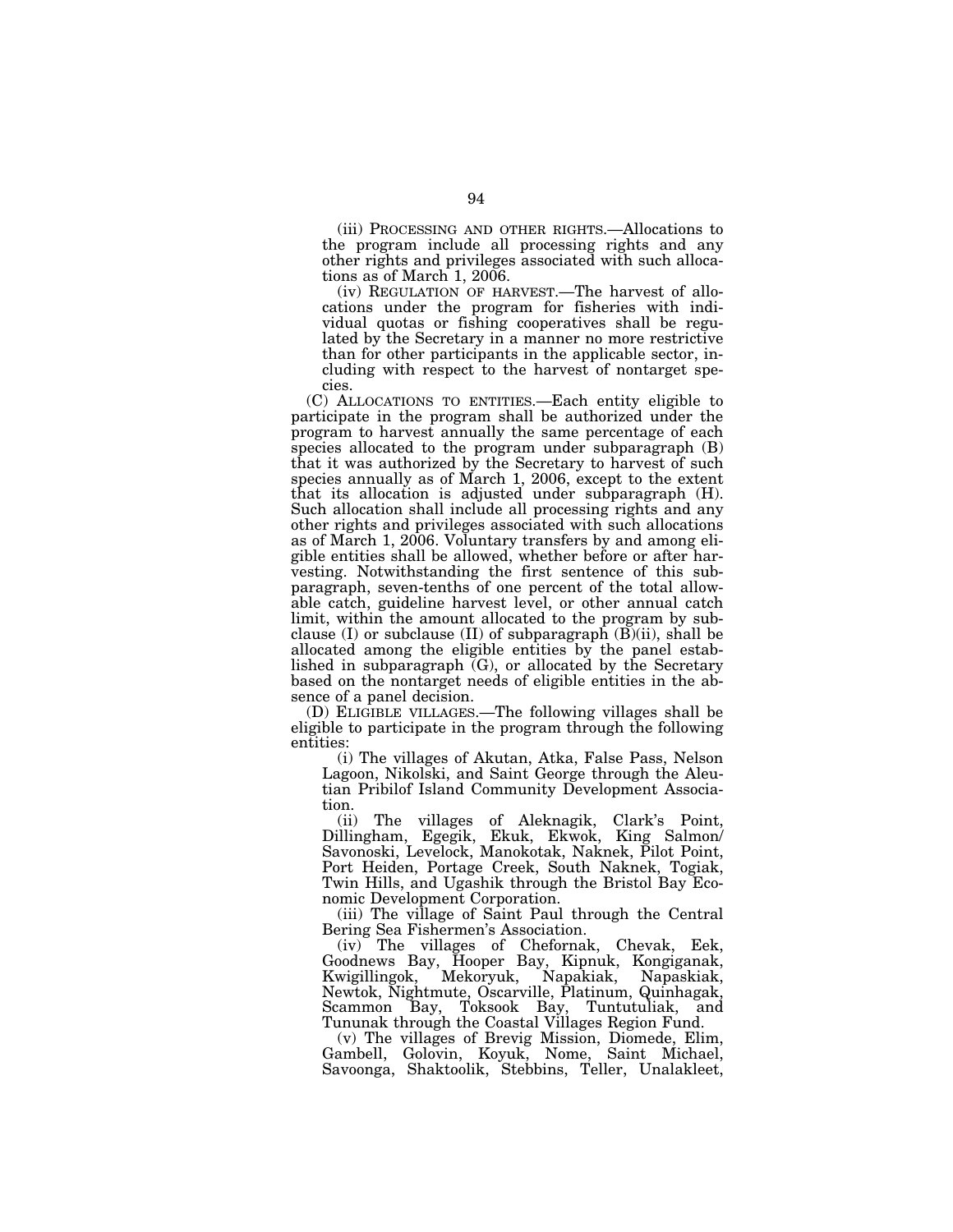Wales, and White Mountain through the Norton Sound Economic Development Corporation.

(vi) The villages of Alakanuk, Emmonak, Grayling, Kotlik, Mountain Village, and Nunam Iqua through the Yukon Delta Fisheries Development Association.

(E) ELIGIBILITY REQUIREMENTS FOR PARTICIPATING ENTI-TIES.—To be eligible to participate in the program, an entity referred to in subparagraph (D) shall meet the following requirements:

(i) BOARD OF DIRECTORS.—The entity shall be governed by a board of directors. At least 75 percent of the members of the board shall be resident fishermen from the entity's member villages. The board shall include at least one director selected by each such member village.

(ii) PANEL REPRESENTATIVE.—The entity shall elect a representative to serve on the panel established by subparagraph (G).

(iii) OTHER INVESTMENTS.—The entity may make up to 20 percent of its annual investments in any combination of the following:

(I) For projects that are not fishery-related and that are located in its region.

(II) On a pooled or joint investment basis with one or more other entities participating in the program for projects that are not fishery-related and that are located in one or more of their regions.

(III) For matching Federal or State grants for projects or programs in its member villages without regard to any limitation on the Federal or State share, or restriction on the source of any non-Federal or non-State matching funds, of any grant program under any other provision of law.

(iv) FISHERY-RELATED INVESTMENTS.—The entity shall make the remainder percent of its annual investments in fisheries-related projects or for other purposes consistent with the practices of the entity prior to March 1, 2006.

(v) ANNUAL STATEMENT OF COMPLIANCE.—Each year the entity, following approval by its board of directors and signed by its chief executive officer, shall submit a written statement to the Secretary and the State of Alaska that summarizes the purposes for which it made investments under clauses (iii) and (iv) during the preceding year.

(vi) OTHER PANEL REQUIREMENTS.—The entity shall comply with any other requirements established by the panel under subparagraph (G).

(F) ENTITY STATUS, LIMITATIONS, AND REGULATION.—The entity—

(i) shall be subject to any excessive share ownership, harvesting, or processing limitations in the fisheries of the Bering Sea and Aleutian Islands Management Area only to the extent of the entity's proportional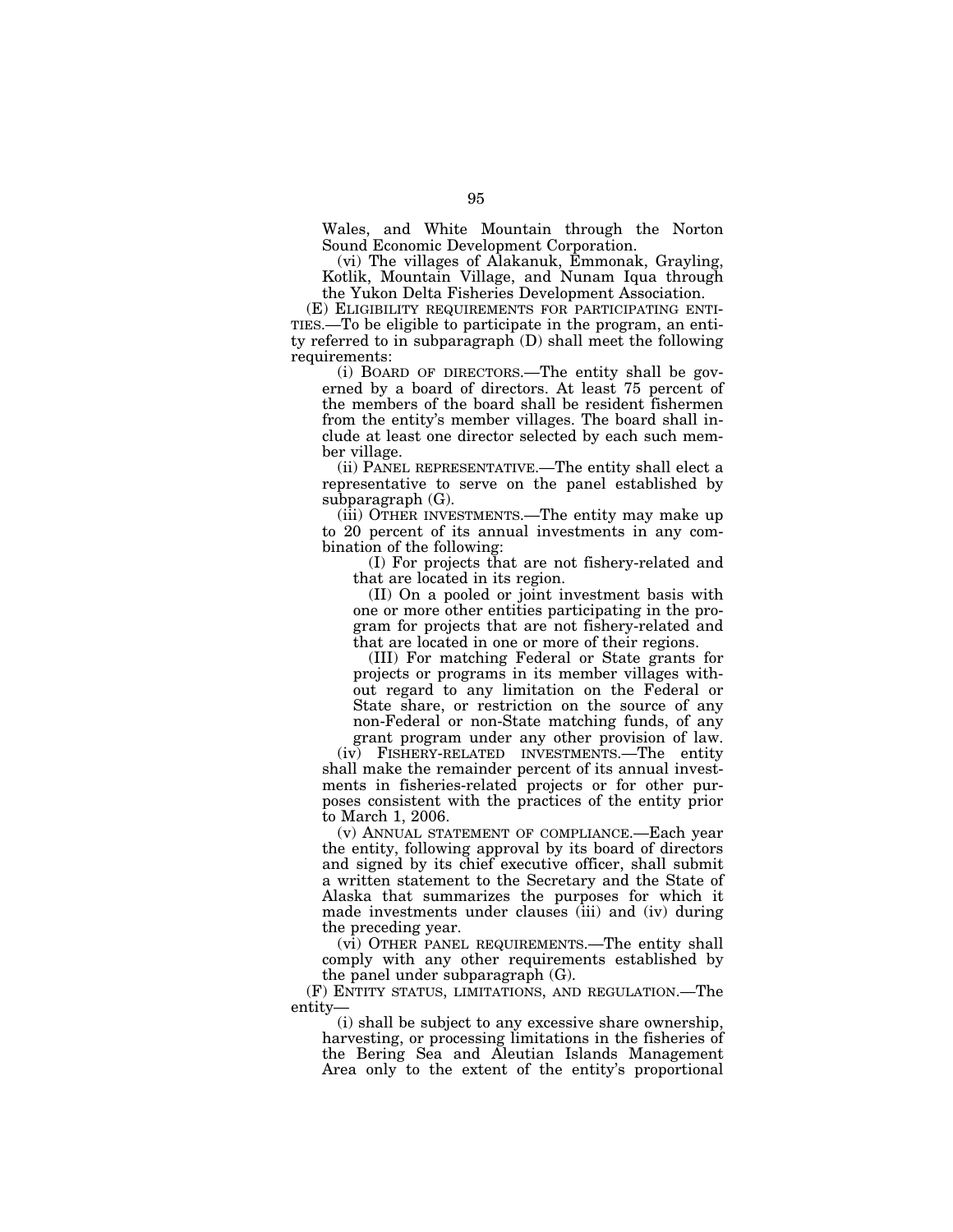ownership, excluding any program allocations, and notwithstanding any other provision of law;

(ii) shall comply with State of Alaska law requiring annual reports to the entity's member villages summarizing financial operations for the previous calendar year, including general and administrative costs and compensation levels of the top 5 highest paid personnel;

(iii) shall comply with State of Alaska laws to prevent fraud that are administered by the Alaska Division of Banking and Securities, except that the entity and the State shall keep confidential from public disclosure any information if the disclosure would be harmful to the entity or its investments; and

(iv) is exempt from compliance with any State law requiring approval of financial transactions, community development plans, or amendments thereto, except as required by subparagraph (H).

(G) ADMINISTRATIVE PANEL.—

(i) ESTABLISHMENT.—There is established a community development quota program panel.

(ii) MEMBERSHIP.—The panel shall consist of 6 members. Each entity participating in the program shall select one member of the panel.

(iii) FUNCTIONS.—The panel shall—

(I) administer those aspects of the program not otherwise addressed in this paragraph, either through private contractual arrangement or through recommendations to the North Pacific Council, the Secretary, or the State of Alaska, as the case may be; and

(II) coordinate and facilitate activities of the entities under the program.

(iv) UNANIMITY REQUIRED.—The panel may act only by unanimous vote of all 6 members of the panel and may not act if there is a vacancy in the membership of the panel.<br>(H) DECENNIAL REVIEW AND ADJUSTMENT OF ENTITY AL-

LOCATIONS.—<br>(i) IN GENERAL.—During calendar year 2012 and

every 10 years thereafter, the State of Alaska shall evaluate the performance of each entity participating in the program based on the criteria described in clause (ii).

(ii) CRITERIA.—The panel shall establish a system to be applied under this subparagraph that allows each entity participating in the program to assign relative values to the following criteria to reflect the particular needs of its villages:

(I) Changes during the preceding 10-year period in population, poverty level, and economic development in the entity's member villages.

(II) The overall financial performance of the entity, including fishery and nonfishery investments by the entity.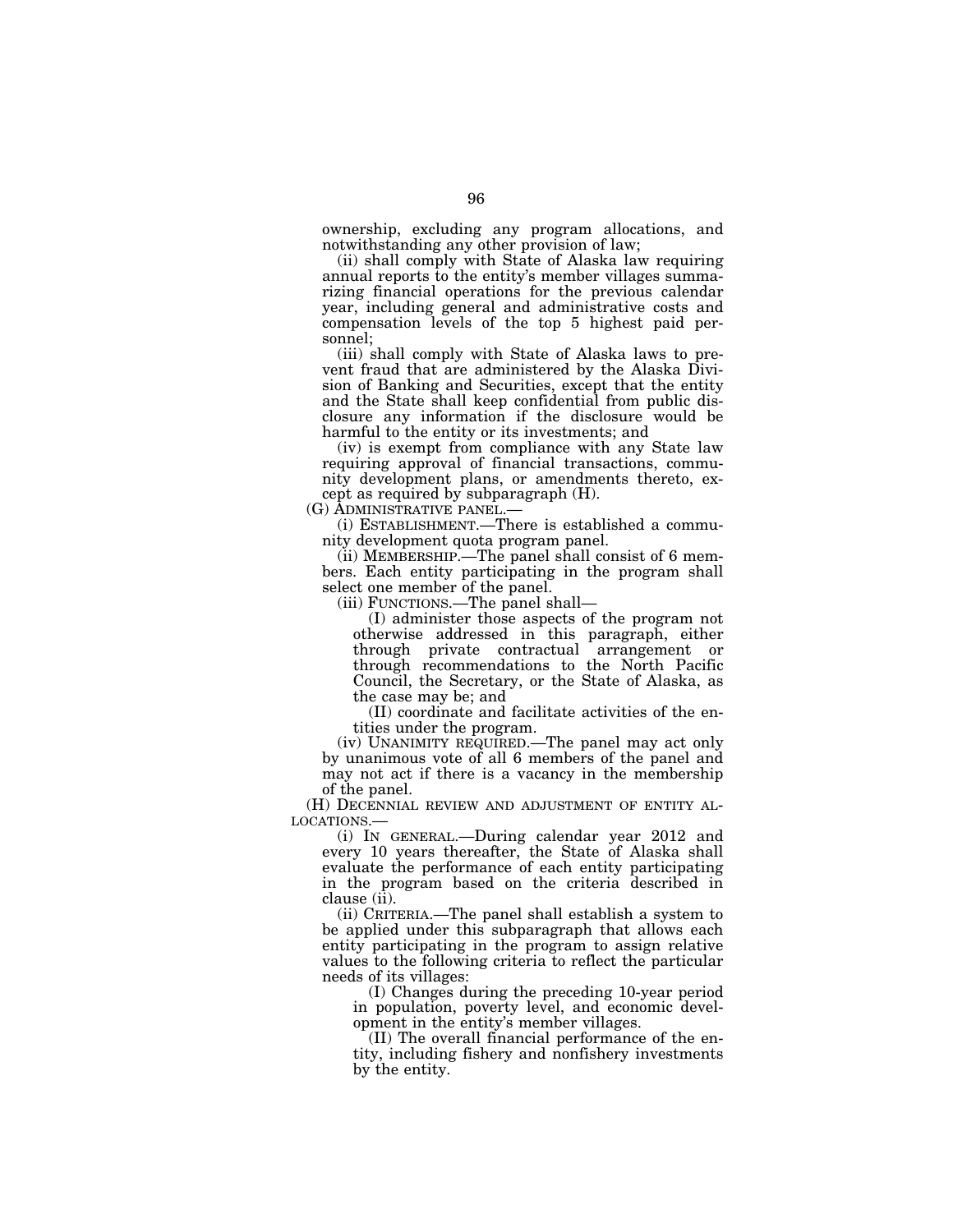(III) Employment, scholarships, and training supported by the entity.

 $\overline{(\text{IV})}$  Achieving of the goals of the entity's community development plan.

(iii) ADJUSTMENT OF ALLOCATIONS.—After the evaluation required by clause (i), the State of Alaska shall make a determination, on the record and after an opportunity for a hearing, with respect to the performance of each entity participating in the program for the criteria described in clause (ii). If the State determines that the entity has maintained or improved its overall performance with respect to the criteria, the allocation to such entity under the program shall be extended by the State for the next 10-year period. If the State determines that the entity has not maintained or improved its overall performance with respect to the criteria—

(I) at least 90 percent of the entity's allocation for each species under subparagraph (C) shall be extended by the State for the next 10-year period; and

(II) the State may determine, or the Secretary may determine (if State law prevents the State from making the determination), and implement an appropriate reduction of up to 10 percent of the entity's allocation for each species under subparagraph (C) for all or part of such 10-year period.

(iv) REALLOCATION OF REDUCED AMOUNT.—If the State or the Secretary reduces an entity's allocation under clause (iii), the reduction shall be reallocated among other entities participating in the program whose allocations are not reduced during the same period in proportion to each such entity's allocation of the applicable species under subparagraph (C).

(I) SECRETARIAL APPROVAL NOT REQUIRED.—Notwithstanding any other provision of law or regulation thereunder, the approval by the Secretary of a community development plan, or an amendment thereof, under the program is not required.

(J) COMMUNITY DEVELOPMENT PLAN DEFINED.—In this paragraph, the term "community development plan" means a plan, prepared by an entity referred to in subparagraph (D), for the program that describes how the entity intends—

(i) to harvest its share of fishery resources allocated to the program, or

(ii) to use its share of fishery resources allocated to the program, and any revenue derived from such use, to assist its member villages with projects to advance economic development,

but does not include a plan that allocates fishery resources to the program.

(2)(A) The Western Pacific Council and the Secretary may establish a western Pacific community development program for any fishery under the authority of such Council in order to pro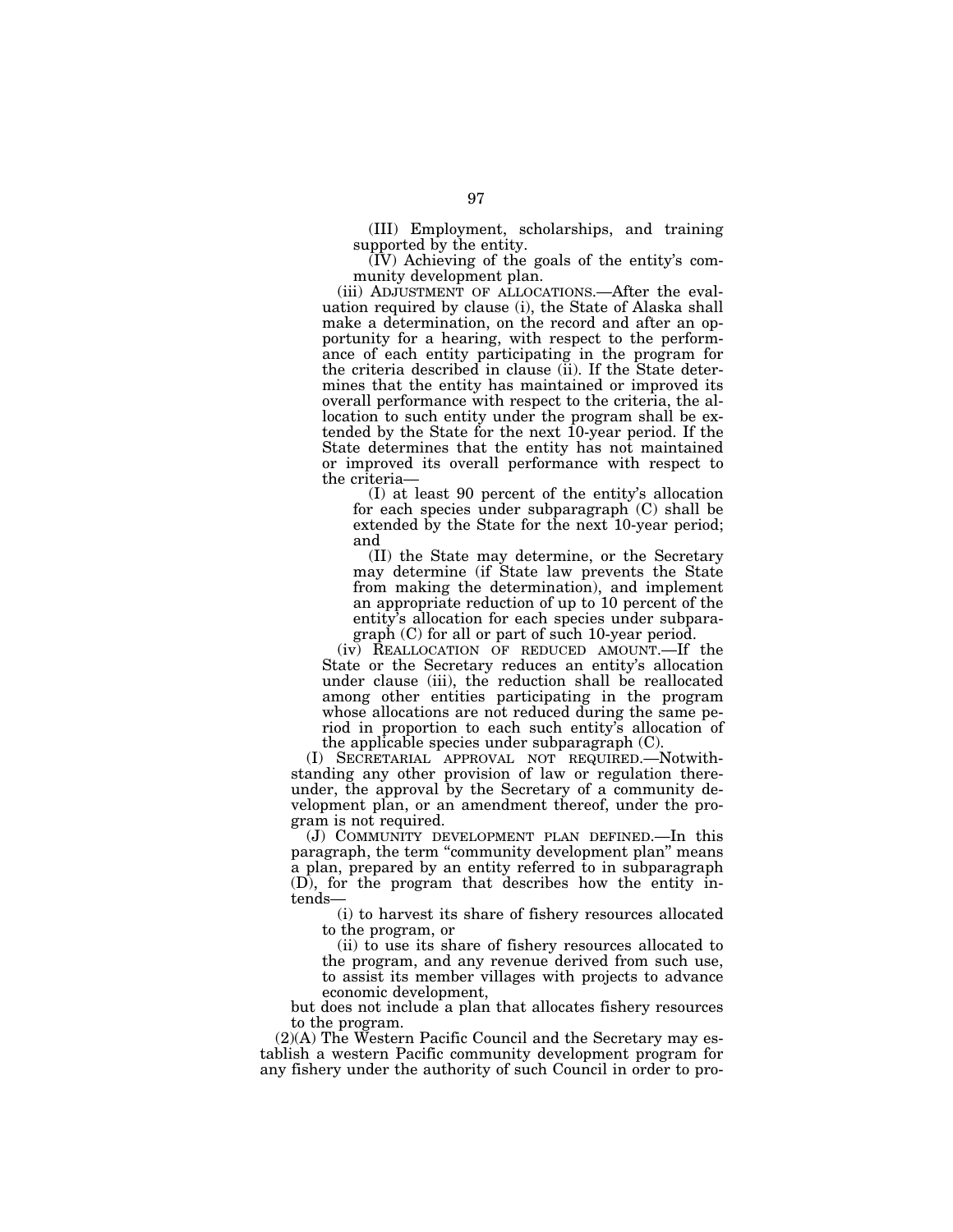vide access to such fishery for western Pacific communities that participate in the program.

(B) To be eligible to participate in the western Pacific community development program, a community shall—

(i) be located within the Western Pacific Regional Fishery Management Area;

(ii) meet criteria developed by the Western Pacific Council, approved by the Secretary and published in the Federal Register;

(iii) consist of community residents who are descended from the aboriginal people indigenous to the area who conducted commercial or subsistence fishing using traditional fishing practices in the waters of the Western Pacific region;

(iv) not have previously developed harvesting or processing capability sufficient to support substantial participation in fisheries in the Western Pacific Regional Fishery Management Area; and

(v) develop and submit a Community Development Plan to the Western Pacific Council and the Secretary.

(C) In developing the criteria for eligible communities under subparagraph (B)(ii), the Western Pacific Council shall base such criteria on traditional fishing practices in or dependence on the fishery, the cultural and social framework relevant to the fishery, and economic barriers to access to the fishery.

(D) For the purposes of this subsection ''Western Pacific Regional Fishery Management Area'' means the area under the jurisdiction of the Western Pacific Council, or an island within such area.

(E) Notwithstanding any other provision of this Act, the Western Pacific Council shall take into account traditional indigenous fishing practices in preparing any fishery management plan.

(3) The Secretary shall deduct from any fees collected from a community development quota program under section 304(d)(2) the costs incurred by participants in the program for observer and reporting requirements which are in addition to observer and reporting requirements of other participants in the fishery in which the allocation to such program has been made.

(4) After the date of enactment of the Sustainable Fisheries Act, the North Pacific Council and Western Pacific Council may not submit to the Secretary a community development quota program that is not in compliance with this subsection.

(j) WESTERN PACIFIC AND NORTHERN PACIFIC REGIONAL MARINE EDUCATION AND TRAINING.—

(1) IN GENERAL.—The Secretary shall establish a pilot program for regionally-based marine education and training programs in the Western Pacific and the Northern Pacific to foster understanding, practical use of knowledge (including native Hawaiian, Alaskan Native, and other Pacific Islander-based knowledge), and technical expertise relevant to stewardship of living marine resources. The Secretary shall, in cooperation with the Western Pacific and the North Pacific Regional Fishery Management Councils, regional educational institutions,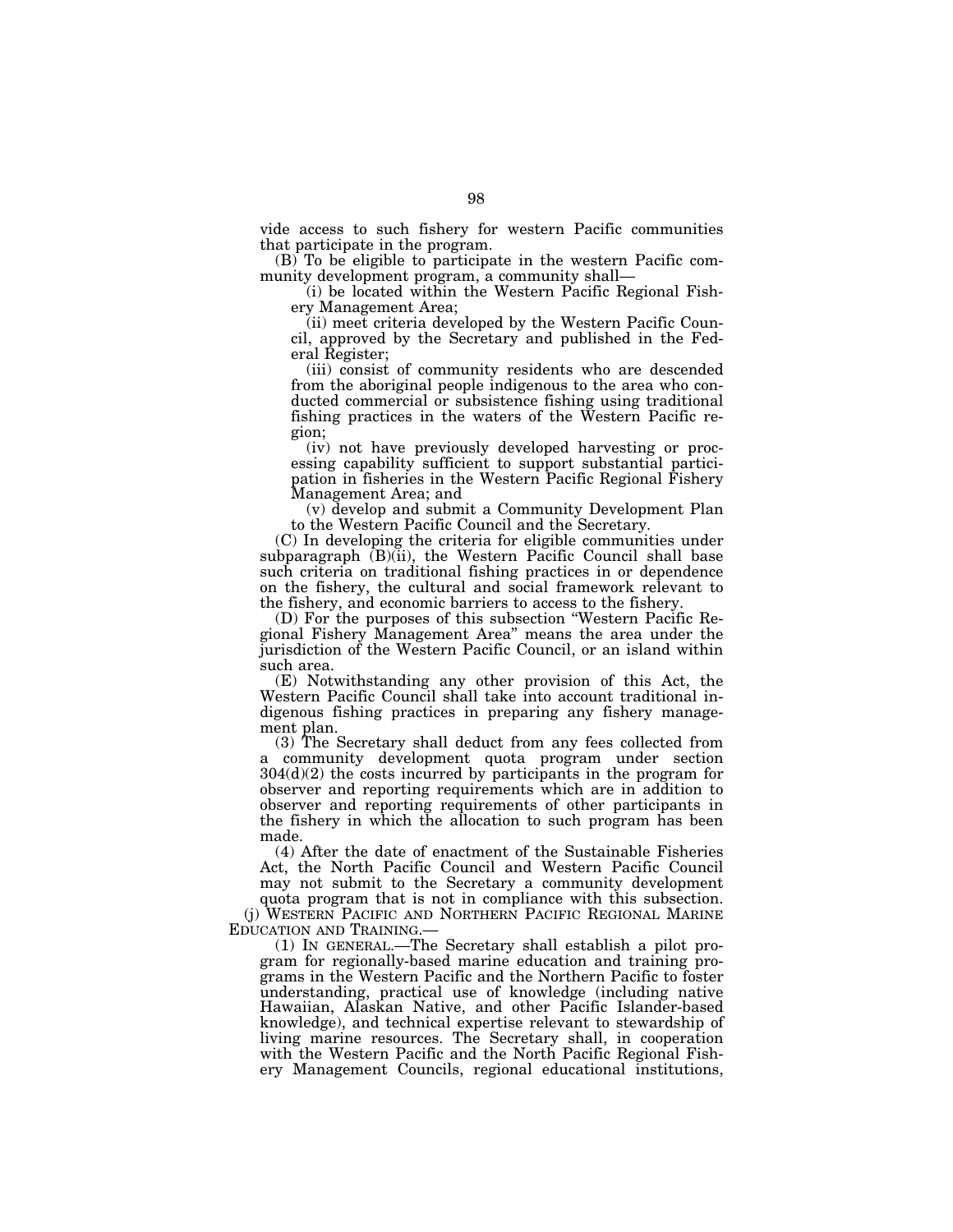and local Western Pacific and Northern Pacific community training entities, establish programs or projects that will improve communication, education, and training on marine resource issues throughout the region and increase scientific education for marine-related professions among coastal community residents, including indigenous Pacific islanders, Native Hawaiians, Alaskan Natives, and other underrepresented groups in the region.

(2) PROGRAM COMPONENTS.—The program shall—

(A) include marine science and technology education and training programs focused on preparing community residents for employment in marine related professions, including marine resource conservation and management, marine science, marine technology, and maritime operations;

(B) include fisheries and seafood-related training programs, including programs for fishery observers, seafood safety and seafood marketing, focused on increasing the involvement of coastal community residents in fishing, fishery management, and seafood-related operations;

(C) include outreach programs and materials to educate and inform consumers about the quality and sustainability of wild fish or fish products farmed through responsible aquaculture, particularly in Hawaii, Alaska, the Western Pacific, the Northern Pacific, and the Central Pacific;

(D) include programs to identify, with the fishing industry, methods and technologies that will improve the data collection, quality, and reporting and increase the sustainability of fishing practices, and to transfer such methods and technologies among fisheries sectors and to other nations in the Western, Northern, and Central Pacific;

(E) develop means by which local and traditional knowledge (including Pacific islander, Native Hawaiian, and Alaskan Native knowledge) can enhance science-based management of fishery resources of the region; and

(F) develop partnerships with other Western Pacific Island and Alaskan agencies, academic institutions, and other entities to meet the purposes of this section.<br>(k) MULTISPECIES GROUNDFISH.—

(1) IN GENERAL.—Within 60 days after the date of enactment of the Magnuson-Stevens Fishery Conservation and Management Reauthorization Act of 2006, the Secretary of Commerce shall determine whether fishing in State waters—

(A) without a New England multispecies groundfish fishery permit on regulated species within the multispecies complex is not consistent with the applicable Federal fishery management plan; or

(B) without a Federal bottomfish and seamount groundfish permit in the Hawaiian archipelago on regulated species within the complex is not consistent with the applicable Federal fishery management plan or State data are not sufficient to make such a determination.

(2) CURE.—If the Secretary makes a determination that such actions are not consistent with the plan, the Secretary shall, in consultation with the Council, and after notifying the af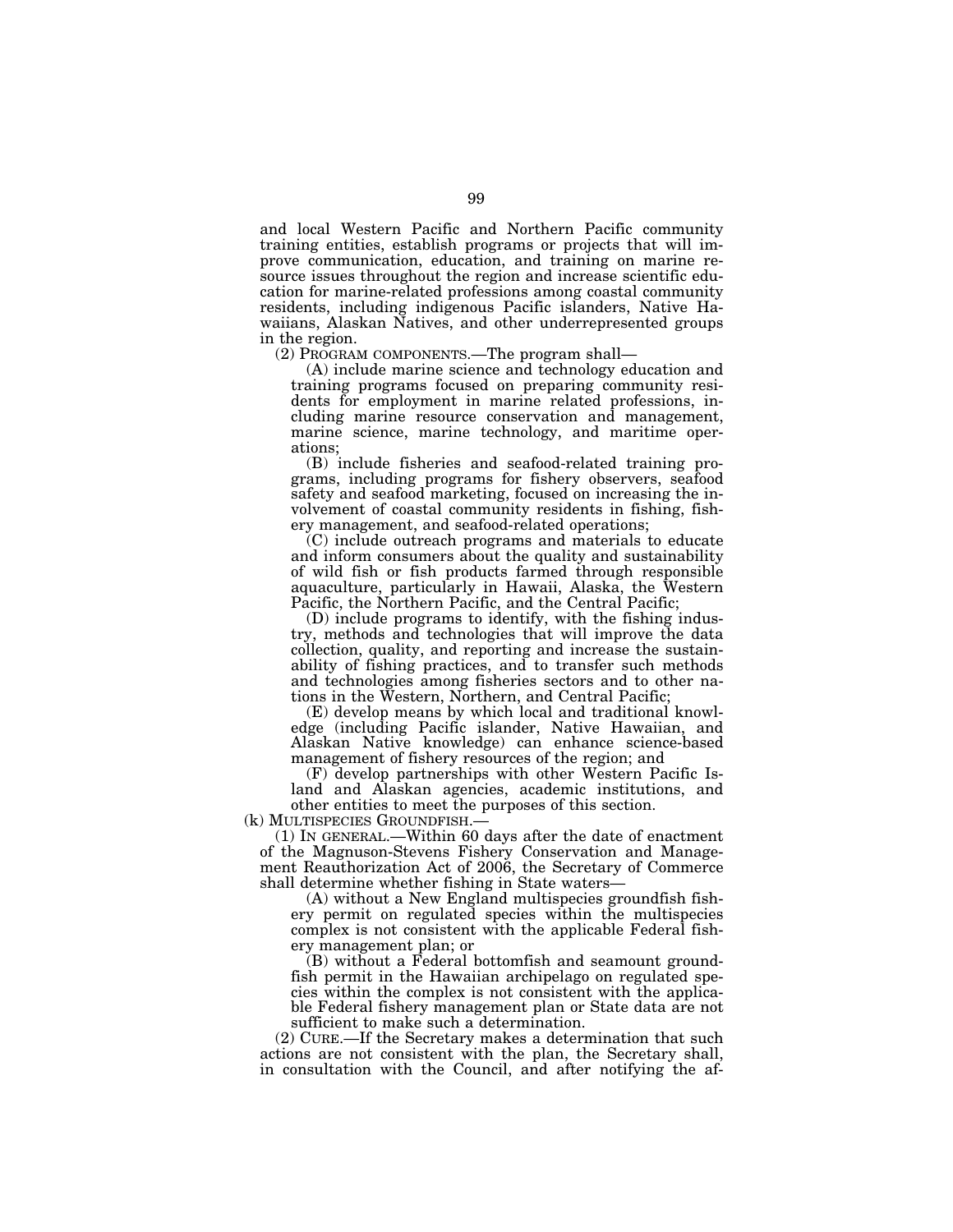fected State, develop and implement measures to cure the inconsistency pursuant to section 306(b).

## **SEC. 306. STATE JURISDICTION.**

(a) IN GENERAL.—<br>(1) Except as provided in subsection (b), nothing in this Act shall be construed as extending or diminishing the jurisdiction or authority of any State within its boundaries.

(2) For the purposes of this Act, except as provided in subsection (b), the jurisdiction and authority of a State shall extend—

(A) to any pocket of waters that is adjacent to the State and totally enclosed by lines delimiting the territorial sea of the United States pursuant to the Geneva Convention on the Territorial Sea and Contiguous Zone or any successor convention to which the United States is a party;

(B) with respect to the body of water commonly known as Nantucket Sound, to the pocket of water west of the seventieth meridian west of Greenwich; and

(C) to the waters of southeastern Alaska (for the purpose of regulating fishing for other than any species of crab) that are—

(i) north of the line representing the international boundary at Dixon Entrance and the westward extension of that line; east of 138 degrees west longitude; and not more than three nautical miles seaward from the coast, from the lines extending from headland to headland across all bays, inlets, straits, passes, sounds, and entrances, and from any island or group of islands, including the islands of the Alexander Archipelago (except Forrester Island); or

(ii) between the islands referred to in clause (i) (except Forrester Island) and the mainland.

(3) A State may regulate a fishing vessel outside the boundaries of the State in the following circumstances:

(A) The fishing vessel is registered under the law of that State, and (i) there is no fishery management plan or other applicable Federal fishing regulations for the fishery in which the vessel is operating; or (ii) the State's laws and regulations are consistent with the fishery management plan and applicable Federal fishing regulations for the fishery in which the vessel is operating.

(B) The fishery management plan for the fishery in which the fishing vessel is operating delegates management of the fishery to a State and the State's laws and regulations are consistent with such fishery management plan. If at any time the Secretary determines that a State law or regulation applicable to a fishing vessel under this circumstance is not consistent with the fishery management plan, the Secretary shall promptly notify the State and the appropriate Council of such determination and provide an opportunity for the State to correct any inconsistencies identified in the notification. If, after notice and opportunity for corrective action, the State does not correct the inconsistencies identified by the Secretary, the authority granted to the State under this subparagraph shall not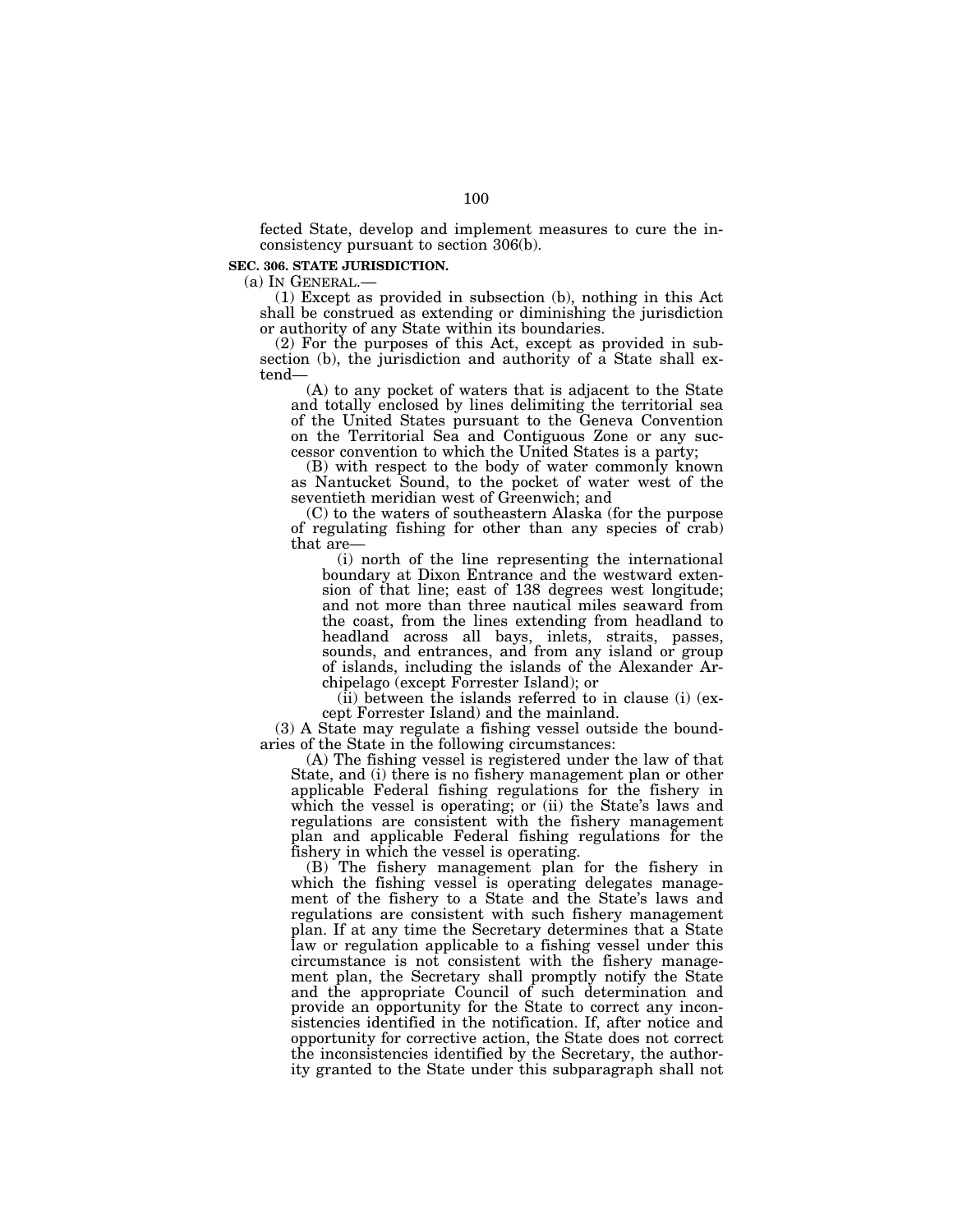apply until the Secretary and the appropriate Council find that the State has corrected the inconsistencies. For a fishery for which there was a fishery management plan in place on August 1, 1996 that did not delegate management of the fishery to a State as of that date, the authority provided by this subparagraph applies only if the Council approves the delegation of management of the fishery to the State by a three-quarters majority vote of the voting members of the Council.

(C) The fishing vessel is not registered under the law of the State of Alaska and is operating in a fishery in the exclusive economic zone off Alaska for which there [was no] *is no fishery management plan in place [on August 1,* 1996], and the Secretary and the North Pacific Council find that there is a legitimate interest of the State of Alaska in the conservation and management of such fishery. The authority provided under this subparagraph shall terminate when a fishery management plan under this Act is approved and implemented for such fishery.

(b) EXCEPTION.—(1) If the Secretary finds, after notice and an opportunity for a hearing in accordance with section 554 of title 5, United States Code, that—

(A) the fishing is a fishery, which is covered by a fishery management plan implemented under this Act, is engaged in predominately within the exclusive economic zone and beyond such zone; and

(B) any State has taken any action, or omitted to take any action, the results of which will substantially and adversely affect the carrying out of such fishery management plan;

the Secretary shall promptly notify such State and the appropriate Council of such finding and of his intention to regulate the applicable fishery within the boundaries of such State (other than its internal waters), pursuant to such fishery management plan and the regulations promulgated to implement such plan.

 $(2)$  If the Secretary, pursuant to this subsection, assumes responsibility for the regulation of any fishery, the State involved may at any time thereafter apply to the Secretary for reinstatement of its authority over such fishery. If the Secretary finds that the reasons for which he assumed such regulation no longer prevail, he shall promptly terminate such regulation.

(3) If the State involved requests that a hearing be held pursuant to paragraph (1), the Secretary shall conduct such hearing prior to taking any action under paragraph (1).

*(4) Notwithstanding section 3(11), for the purposes of managing the recreational sector of the Gulf of Mexico red snapper fishery, the seaward boundary of a coastal State in the Gulf of Mexico is a line 9 miles seaward from the baseline from which the territorial sea of the United States is measured.* 

(c) EXCEPTION REGARDING FOREIGN FISH PROCESSING IN INTER-NAL WATERS.—(1) A foreign fishing vessel may engage in fish processing within the internal waters of a State if, and only if—

(A) the vessel is qualified for purposes of this paragraph pursuant to paragraph  $(4)(C)$  or has received a permit under section  $204(\text{d})$ ;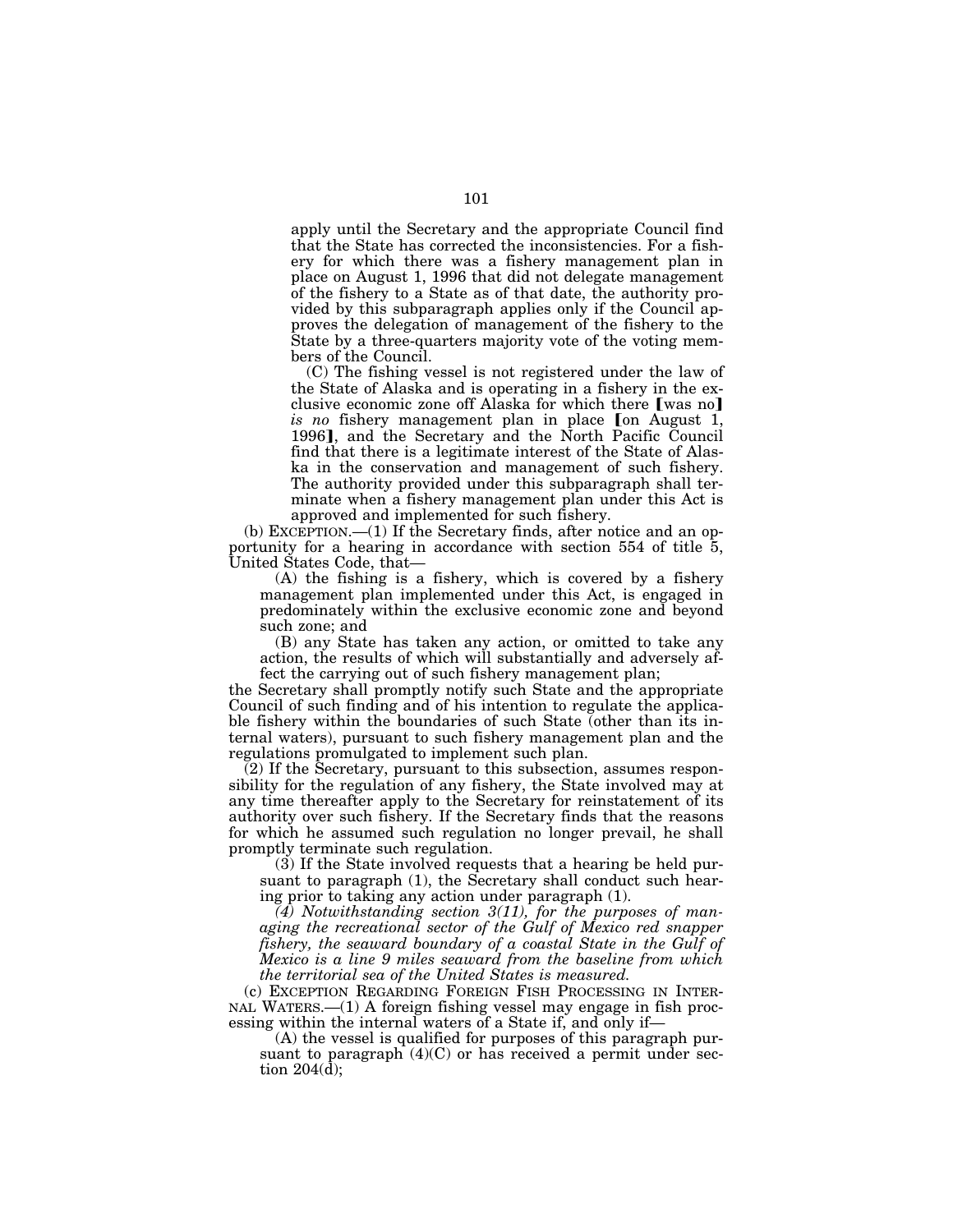(B) the owner or operator of the vessel applies to the Governor of the State for, and (subject to paragraph (2)) is granted, permission for the vessel to engage in such processing and the application specifies the species to be processed; and

(C) the owner or operator of the vessel submits reports on the tonnage of fish received from vessels of the United States and the locations from which such fish were harvested, in accordance with such procedures as the Secretary by regulation shall prescribe.

(2) The Governor of a State may not grant permission for a foreign fishing vessel to engage in fish processing under paragraph  $(1)$ 

(A) for a fishery which occurs in the waters of more than one State or in the exclusive economic zone, except after—

(i) consulting with the appropriate Council and Marine Fisheries Commission, and

(ii) considering any comments received from the Governor of any other State where the fishery occurs; and

(B) if the Governor determines that fish processors within the State have adequate capacity, and will utilize such capacity, to process all of the United States harvested fish from the fishery concerned that are landed in the State.

(3) Nothing in this subsection may be construed as relieving a foreign fishing vessel from the duty to comply with all applicable Federal and State laws while operating within the internal waters of a State incident to permission obtained under paragraph (1)(B).

(4) For purposes of this subsection—

(A) The term "fish processing" includes, in addition to processing, the performance of any other activity relating to fishing, including, but not limited to, preparation, supply, storage, refrigeration, or transportation.

(B) The phrase ''internal waters of a State'' means all waters within the boundaries of a State except those seaward of the baseline from which the territorial sea is measured.

(C) A foreign fishing vessel shall be treated as qualified for purposes of paragraph  $(1)$  if the foreign nation under which it is flagged will be a party to (i) a governing international fishery agreement or (ii) a treaty described in section 201(b) of this Act (16 U.S.C. 1821(b)) during the time the vessel will engage in the fish processing for which permission is sought under paragraph  $(\tilde{1})(B)$ .

## **SEC. 307. PROHIBITED ACTS.**

**IIt is unlawful—I** (a) IN GENERAL.—It is unlawful—

(1) for any person—

(A) to violate any provision of this Act or any regulation or permit issued pursuant to this Act;

(B) to use any fishing vessel to engage in fishing after the revocation, or during the period of suspension, of an applicable permit issued pursuant to this Act;

(C) to violate any provision of, or regulation under, an applicable governing international fishery agreement entered into pursuant to section 201(c);

(D) to refuse to permit any officer authorized to enforce the provisions of this Act (as provided for in section 311) to board a fishing vessel subject to such person's control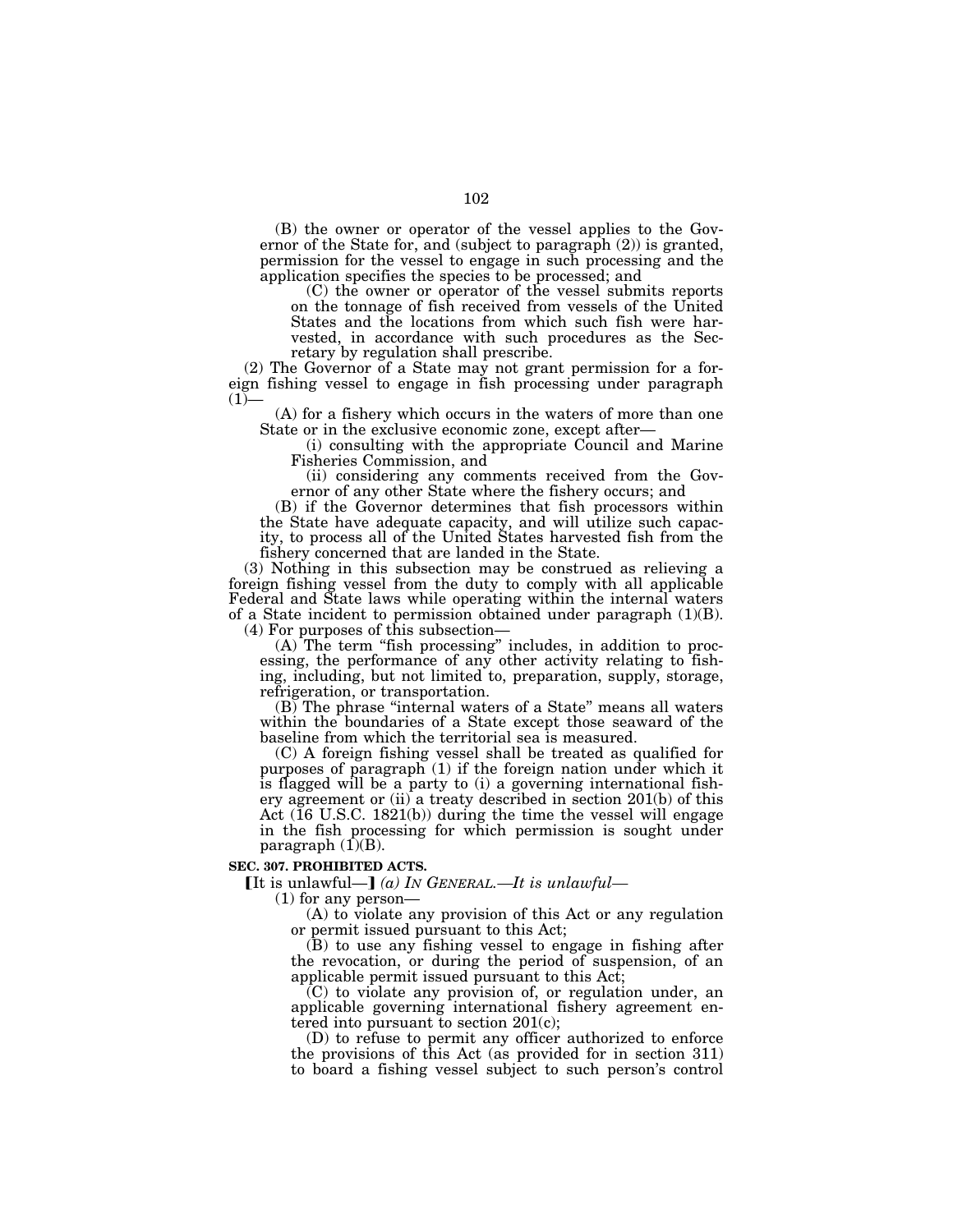for purposes of conducting any search or inspection in connection with the enforcement of this Act or any regulation, permit, or agreement referred to in subparagraph (A) or  $\overline{C}$ );

(E) to forcibly assault, resist, oppose, impede, intimidate, or interfere with any such authorized officer in the conduct of any search or inspection described in subparagraph (D);

(F) to resist a lawful arrest for any act prohibited by this section;

(G) to ship, transport, offer for sale, sell, purchase, import, export, or have custody, control, or possession of, any fish taken or retained in violation of this Act or any regulation, permit, or agreement referred to in subparagraph (A) or (C);

(H) to interfere, with, delay, or prevent, by any means, the apprehension or arrest of another person, knowing that such other person has committed any act prohibited by this section;

(I) to knowingly and willfully submit to a Council, the Secretary, or the Governor of a State false information (including, but not limited to, false information regarding the capacity and extent to which a United States fish processor, on an annual basis, will process a portion of the optimum yield of a fishery that will be harvested by fishing vessels of the United States) regarding any matter that the Council, Secretary, or Governor is considering in the course of carrying out this Act;

(J) to ship, transport, offer for sale, sell, or purchase, in interstate or foreign commerce, any whole live lobster of the species Homarus americanus, that—

(i) is smaller than the minimum possession size in effect at the time under the American Lobster Fishery Management Plan, as implemented by regulations published in part 649 of title 50, Code of Federal Regulations, or any successor to that plan implemented under this title, or in the absence of any such plan, is smaller than the minimum possession size in effect at the time under a coastal fishery management plan for American lobster adopted by the Atlantic States Marine Fisheries Commission under the Atlantic Coastal Fisheries Cooperative Management Act (16 U.S.C. 5101 et seq.);

(ii) is bearing eggs attached to its abdominal appendages; or

(iii) bears evidence of the forcible removal of extruded eggs from its abdominal appendages;

(K) to knowingly steal, or without authorization, to remove, damage, or tamper with—

(i) fishing gear owned by another person, which is located in the exclusive economic zone, or

(ii) fish contained in such fishing gear;

(L) to forcibly assault, resist, oppose, impede, intimidate, sexually harass, bribe, or interfere with any observer on a vessel under this Act, or any data collector employed by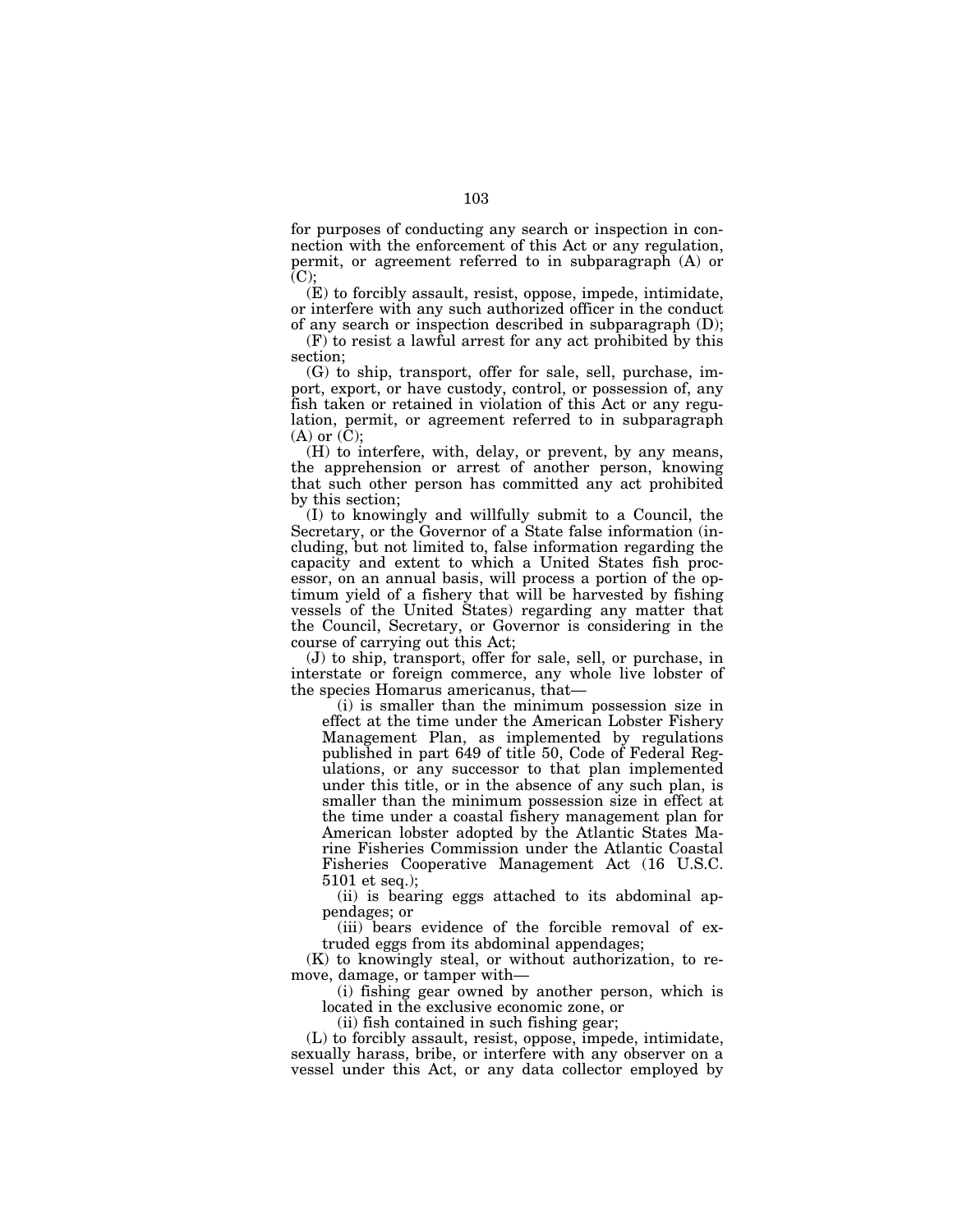the National Marine Fisheries Service or under contract to any person to carry out responsibilities under this Act;

(M) to engage in large-scale driftnet fishing that is subject to the jurisdiction of the United States, including use of a fishing vessel of the United States to engage in such fishing beyond the exclusive economic zone of any nation;

(N) to strip pollock of its roe and discard the flesh of the pollock;

(O) to knowingly and willfully fail to disclose, or to falsely disclose, any financial interest as required under section 302(j), or to knowingly vote on a Council decision in violation of section  $302(j)(7)(A);$ 

(P)(i) to remove any of the fins of a shark (including the tail) at sea;

(ii) to have custody, control, or possession of any such fin aboard a fishing vessel unless it is naturally attached to the corresponding carcass;

(iii) to transfer any such fin from one vessel to another vessel at sea, or to receive any such fin in such transfer, without the fin naturally attached to the corresponding carcass; or

(iv) to land any such fin that is not naturally attached to the corresponding carcass, or to land any shark carcass without such fins naturally attached;

(Q) to import, export, transport, sell, receive, acquire, or purchase in interstate or foreign commerce any fish taken, possessed, transported, or sold in violation of any foreign law or regulation or any treaty or in contravention of any binding conservation measure adopted by an international agreement or organization to which the United States is a party; or

(R) to use any fishing vessel to engage in fishing in Federal or State waters, or on the high seas or in the waters of another country, after the Secretary has made a payment to the owner of that fishing vessel under section  $312(b)(2)$ .

For purposes of subparagraph (P), there shall be a rebuttable presumption that if any shark fin (including the tail) is found aboard a vessel, other than a fishing vessel, without being naturally attached to the corresponding carcass, such fin was transferred in violation of subparagraph (P)(iii) or that if, after landing, the total weight of shark fins (including the tail) landed from any vessel exceeds five percent of the total weight of shark carcasses landed, such fins were taken, held, or landed in violation of subparagraph (P). In such subparagraph, the term ''naturally attached'', with respect to a shark fin, means attached to the corresponding shark carcass through some portion of uncut skin.

(2) for any vessel other than a vessel of the United States, and for the owner or operator of any vessel other than a vessel of the United States, to engage—

(A) in fishing within the boundaries of any State, except—

(i) recreational fishing permitted under section 201(i);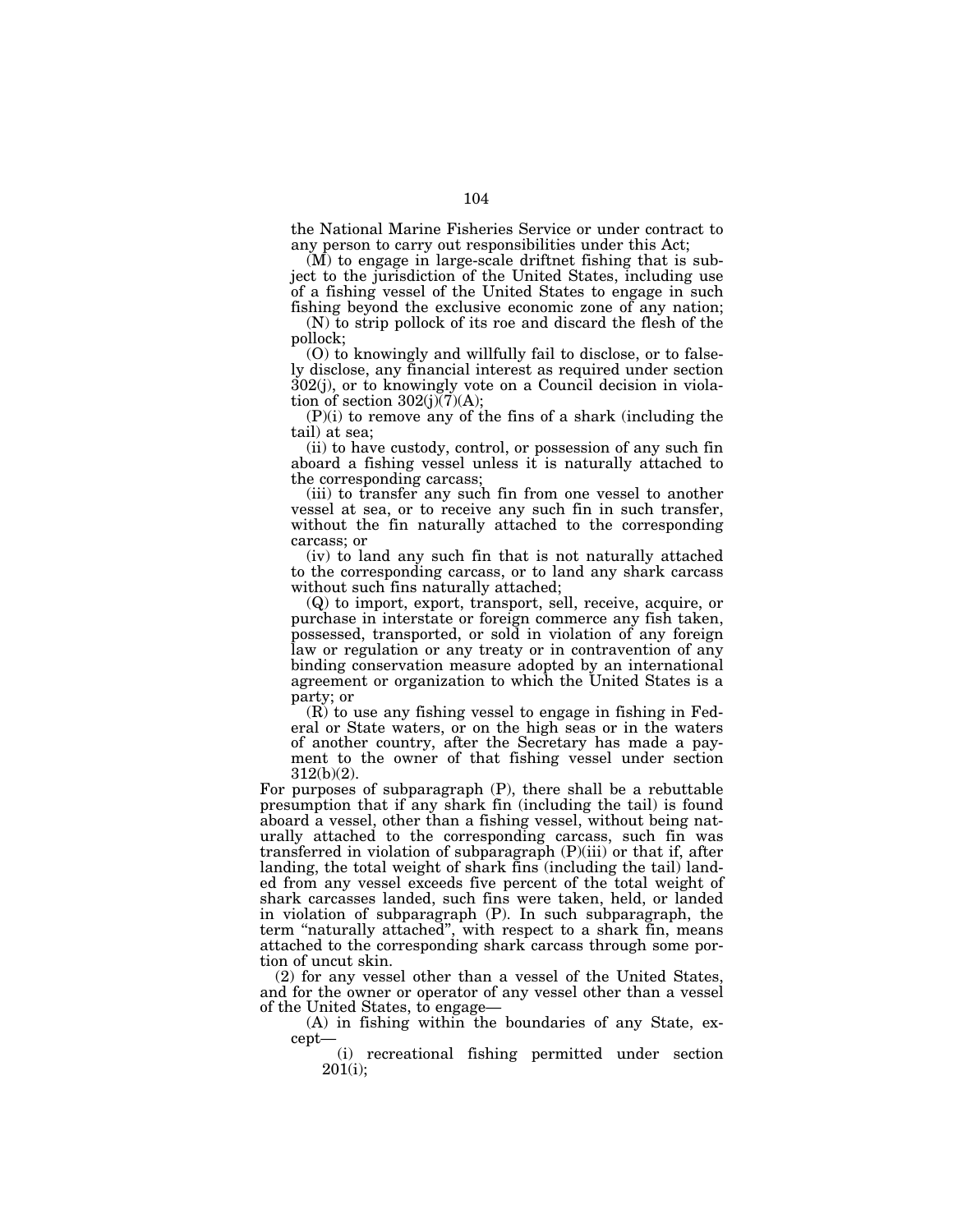(ii) fish processing permitted under section  $306(c)$ ; or (iii) transshipment at sea of fish or fish products within the boundaries of any State in accordance with a permit approved under section 204(d);

(B) in fishing, except recreational fishing permitted under section 201(i), within the exclusive economic zone, or for any anadromous species or Continental Shelf fishery resources beyond such zone or areas, unless such fishing is authorized by, and conducted in accordance with, a valid and applicable permit issued pursuant to section 204(b), (c), or (d); or

(C) except as permitted under section 306(c), in fish processing (as defined in paragraph  $(4)(A)$  of such section) within the internal waters of a State (as defined in paragraph  $(4)(B)$  of such section);

(3) for any vessel of the United States, and for the owner or operator of any vessel of the United States, to transfer at sea directly or indirectly, or attempt to so transfer at sea, any United States harvested fish to any foreign fishing vessel, while such foreign vessel is within the exclusive economic zone or within the boundaries of any State except to the extent that the foreign fishing vessel has been permitted under section  $204(d)$  or section  $306(c)$  to receive such fish;

(4) for any fishing vessel other than a vessel of the United States to operate, and for the owner or operator of a fishing vessel other than a vessel of the United States to operate such vessel, in the exclusive economic zone or within the boundaries of any State or special areas, if—

(A) all fishing gear on the vessel is not stored below deck or in an area where it is not normally used, and not readily available, for fishing; or

(B) all fishing gear on the vessel which is not so stored is not secured and covered so as to render it unusable for fishing;

unless such vessel is authorized to engage in fishing in the area in which the vessel is operating; and

(5) for any vessel of the United States, and for the owner or operator of any vessel of the United States, to engage in fishing in the waters of a foreign nation in a manner that violates an international fishery agreement between that nation and the United States that has been subject to Congressional oversight in the manner described in section 203, or any regulations issued to implement such an agreement; except that the binding provisions of such agreement and implementing regulations shall have been published in the Federal Register prior to such violation.

*(b) PROHIBITION ON SHARK FEEDING OFF COAST OF FLORIDA.—* 

*(1) IN GENERAL.—It is unlawful—* 

*(A) for any diver to engage in shark feeding in covered waters; and* 

*(B) for any person to operate a vessel for hire for the purpose of carrying a passenger to a site if such person knew or should have known that the passenger intended, at that site, to be a diver—* 

*(i) engaged in shark feeding in covered waters; or*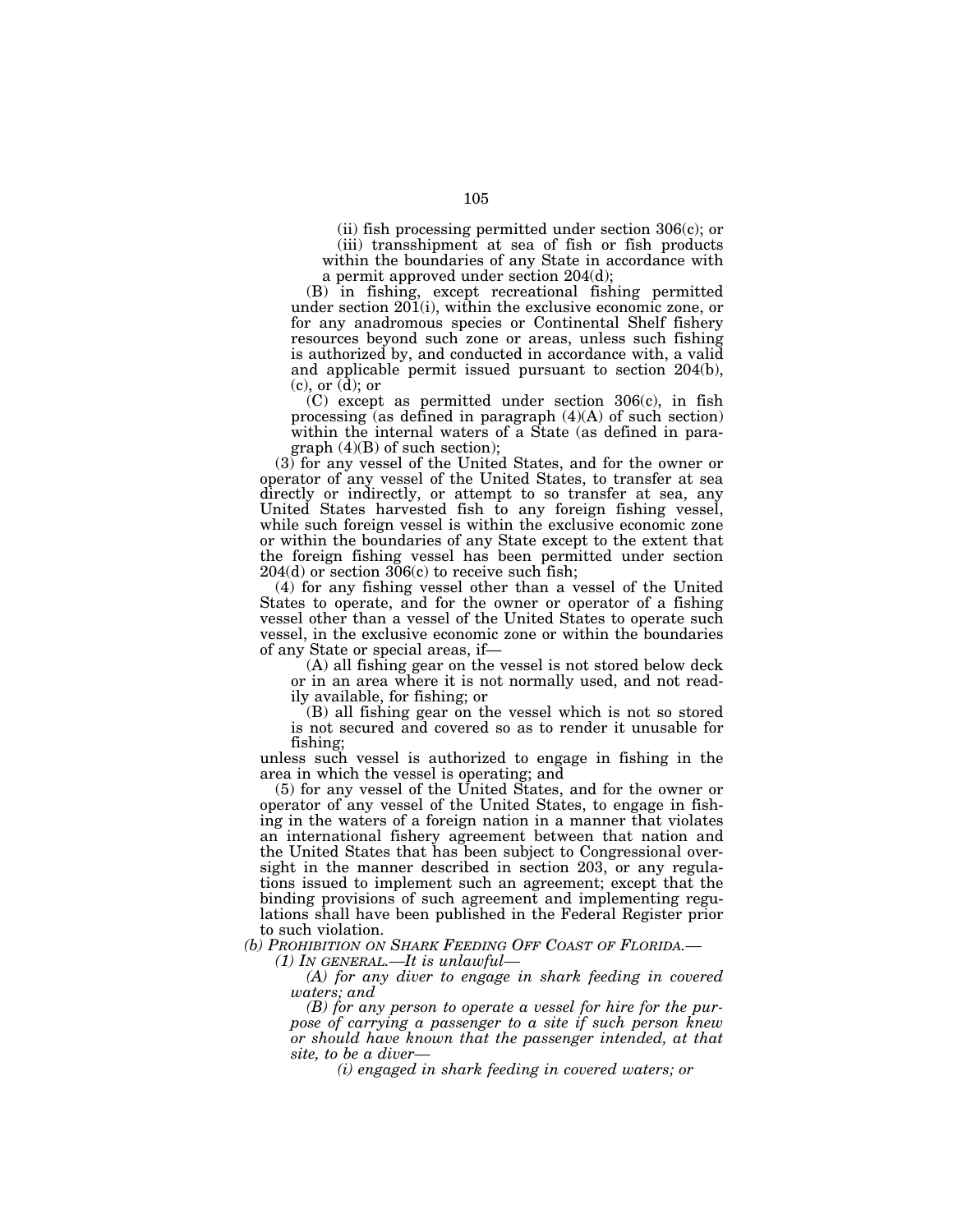*(ii) engaged in observing shark feeding in covered waters.* 

*(2) DEFINITIONS.—For purposes of this subsection:* 

*(A) COVERED WATERS.—The term ''covered waters'' means Federal waters off the coast of Florida.* 

*(B) DIVER.—The term ''diver'' means a person who is wholly or partially submerged in covered water and is equipped with a face mask, face mask and snorkel, or underwater breathing apparatus.* 

*(C) SHARK FEEDING.—The term ''shark feeding'' means—* 

*(i) the introduction of food or any other substance into covered water for the purpose of feeding or attracting sharks; or* 

*(ii) presenting food or any other substance to a shark for the purpose of feeding or attracting sharks.* 

*(3) EXCEPTION.—This subsection shall not apply to shark feeding conducted—* 

*(A) by a research institution, university, or government agency for research purposes; or* 

*(B) for the purpose of harvesting sharks.* 

\* \* \* \* \* \* \*

## **SEC. 312. TRANSITION TO SUSTAINABLE FISHERIES.**

(a) FISHERIES DISASTER RELIEF.—(1)*(A)* At the discretion of the Secretary or at the request of the Governor of an affected State or a fishing community, the Secretary shall determine whether there is a commercial fishery failure due to a fishery resource disaster as a result of—

 $[(A)]$   $(i)$  natural causes;

 $[(B)]$   $(ii)$  man-made causes beyond the control of fishery managers to mitigate through conservation and management measures, including regulatory restrictions (including those imposed as a result of judicial action) imposed to protect human health or the marine environment; or

 $\llbracket$ (C) $\rrbracket$  *(iii)* undetermined causes.

*(B) The Secretary shall publish the estimated cost of recovery from a fishery resource disaster no later than 30 days after the Secretary makes the determination under subparagraph (A) with respect to such disaster.* 

*(2) The Secretary shall make a decision regarding a request from a Governor under paragraph (1) within 90 days after receiving an estimate of the economic impact of the fishery resource disaster from the entity requesting the relief.* 

 $(2)$  (3) Upon the determination under paragraph (1) that there is a commercial fishery failure, the Secretary is authorized to make sums available to be used by the affected State, fishing community, or by the Secretary in cooperation with the affected State or fishing community for assessing the economic and social effects of the commercial fishery failure, or any activity that the Secretary determines is appropriate to restore the fishery or prevent a similar failure in the future and to assist a fishing community affected by such failure. Before making funds available for an activity authorized under this section, the Secretary shall make a determination that such activity will not expand the size or scope of the commer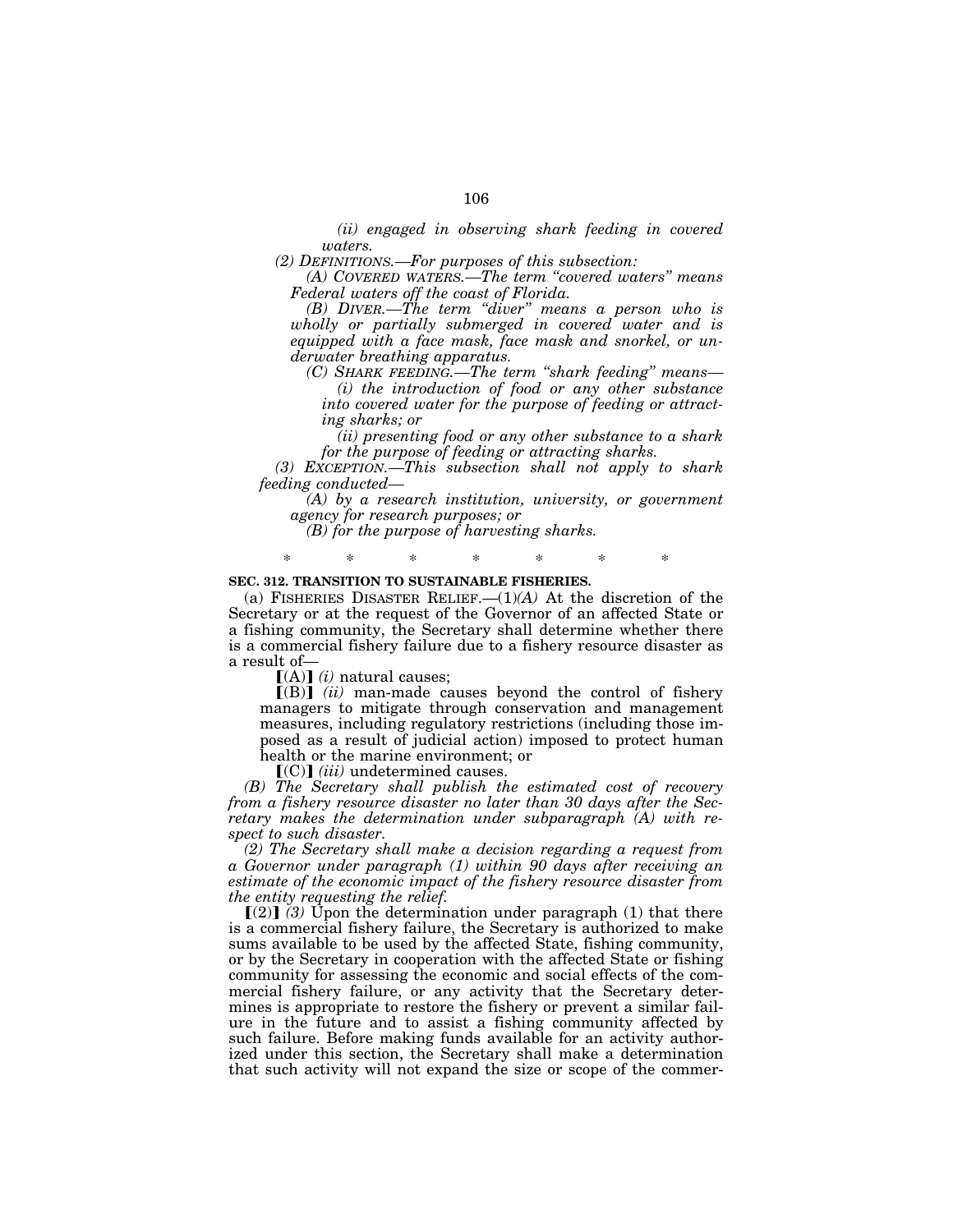cial fishery failure in that fishery or into other fisheries or other geographic regions.

 $\left[\left(3\right)\right]$  (4) The Federal share of the cost of any activity carried out under the authority of this subsection shall not exceed 75 percent of the cost of that activity.

 $\lceil (4) \rceil$  (5) There are authorized to be appropriated to the Secretary such sums as are necessary for each of the fiscal years 2007 through 2013.

(b) FISHING CAPACITY REDUCTION PROGRAM.—(1) The Secretary, at the request of the appropriate Council for fisheries under the authority of such Council, the Governor of a State for fisheries under State authority, or a majority of permit holders in the fishery, may conduct a voluntary fishing capacity reduction program (referred to in this section as the ''program'') in a fishery if the Secretary determines that the program—

(A) is necessary to prevent or end overfishing, rebuild stocks of fish, or achieve measurable and significant improvements in the conservation and management of the fishery;

(B) is consistent with the Federal or State fishery management plan or program in effect for such fishery, as appropriate, and that the fishery management plan—

(i) will prevent the replacement of fishing capacity removed by the program through a moratorium on new entrants, practicable restrictions on vessel upgrades, and other effort control measures, taking into account the full potential fishing capacity of the fleet; and

(ii) establishes a specified or target total allowable catch or other measures that trigger closure of the fishery or adjustments to reduce catch; and

(C) is cost-effective and, in the instance of a program involving an industry fee system, prospectively capable of repaying any debt obligation incurred under section 1111 of title XI of the Merchant Marine Act, 1936.

(2) The objective of the program shall be to obtain the maximum sustained reduction in fishing capacity at the least cost and in a minimum period of time. To achieve that objective, the Secretary is authorized to pay—

(A) the owner of a fishing vessel, if the permit authorizing the participation of the vessel in the fishery is surrendered for permanent revocation and the vessel owner and permit holder relinquish any claim associated with the vessel or permit that could qualify such owner or holder for any present or future limited access system permit in the fishery for which the program is established or in any other fishery and such vessel is (i) scrapped, or (ii) through the Secretary of the department in which the Coast Guard is operating, subjected to title restrictions (including loss of the vessel's fisheries endorsement) that permanently prohibit and effectively prevent its use in fishing in federal or state waters, or fishing on the high seas or in the waters of a foreign nation; or

(B) the holder of a permit authorizing participation in the fishery, if such permit is surrendered for permanent revocation, and such holder relinquishes any claim associated with the permit and vessel used to harvest fishery resources under the permit that could qualify such holder for any present or fu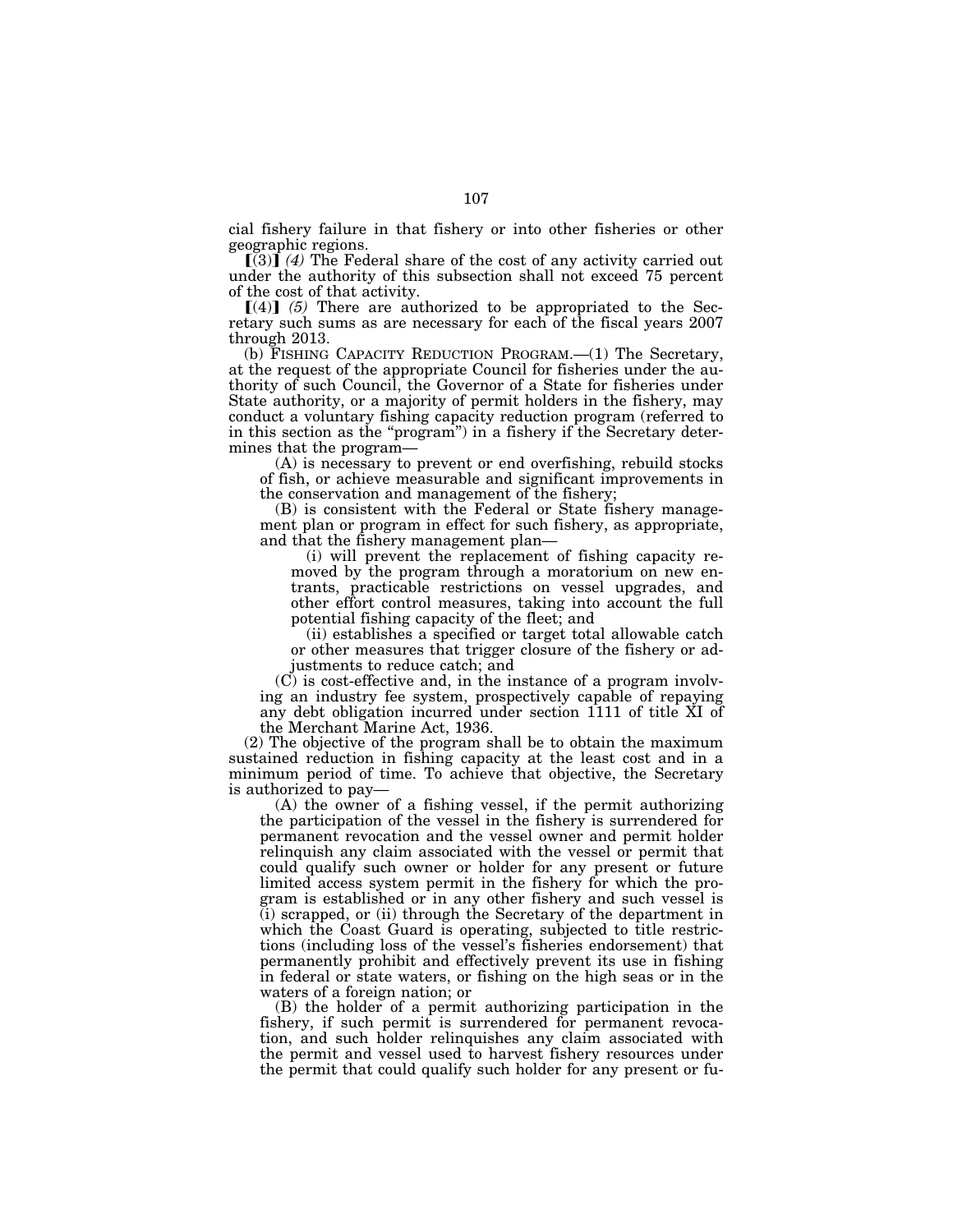ture limited access system permit in the fishery for which the program was established.

(3) Participation in the program shall be voluntary, but the Secretary shall ensure compliance by all who do participate.

(4) The harvester proponents of each program and the Secretary shall consult, as appropriate and practicable, with Councils, Federal agencies, State and regional authorities, affected fishing communities, participants in the fishery, conservation organizations, and other interested parties throughout the development and implementation of any program under this section.

(5) PAYMENT CONDITION.—The Secretary may not make a payment under paragraph (2) with respect to a vessel that will not be scrapped unless the Secretary certifies that the vessel will not be used for fishing in the waters of a foreign nation or fishing on the high seas.

(6) REPORT.—

(A) IN GENERAL.—Subject to the availability of funds, the Secretary shall, within 12 months after the date of the enactment of the Magnuson-Stevens Fishery Conservation and Management Reauthorization Act of 2006 submit to the Congress a report—

(i) identifying and describing the 20 fisheries in United States waters with the most severe examples of excess harvesting capacity in the fisheries, based on value of each fishery and the amount of excess harvesting capacity as determined by the Secretary;

(ii) recommending measures for reducing such excess harvesting capacity, including the retirement of any latent fishing permits that could contribute to further excess harvesting capacity in those fisheries; and

(iii) potential sources of funding for such measures.

(B) BASIS FOR RECOMMENDATIONS.—The Secretary shall base the recommendations made with respect to a fishery on—

(i) the most cost effective means of achieving voluntary reduction in capacity for the fishery using the potential for industry financing; and

(ii) including measures to prevent the capacity that is being removed from the fishery from moving to other fisheries in the United States, in the waters of a foreign nation, or on the high seas.

(c) PROGRAM FUNDING.—(1) The program may be funded by any combination of amounts—

(A) available under clause (iv) of section  $2(b)(1)(A)$  of the Act of August 11, 1939 (15 U.S.C. 713c–3(b)(1)(A); the Saltonstall-Kennedy Act);

(B) appropriated for the purposes of this section;

(C) provided by an industry fee system established under subsection (d) and in accordance with section 1111 of title XI of the Merchant Marine Act, 1936; or

(D) provided from any State or other public sources or private or non-profit organizations.

(2) All funds for the program, including any fees established under subsection (d), shall be paid into the fishing capacity reduction fund established under section 1111 of title XI of the Merchant Marine Act, 1936.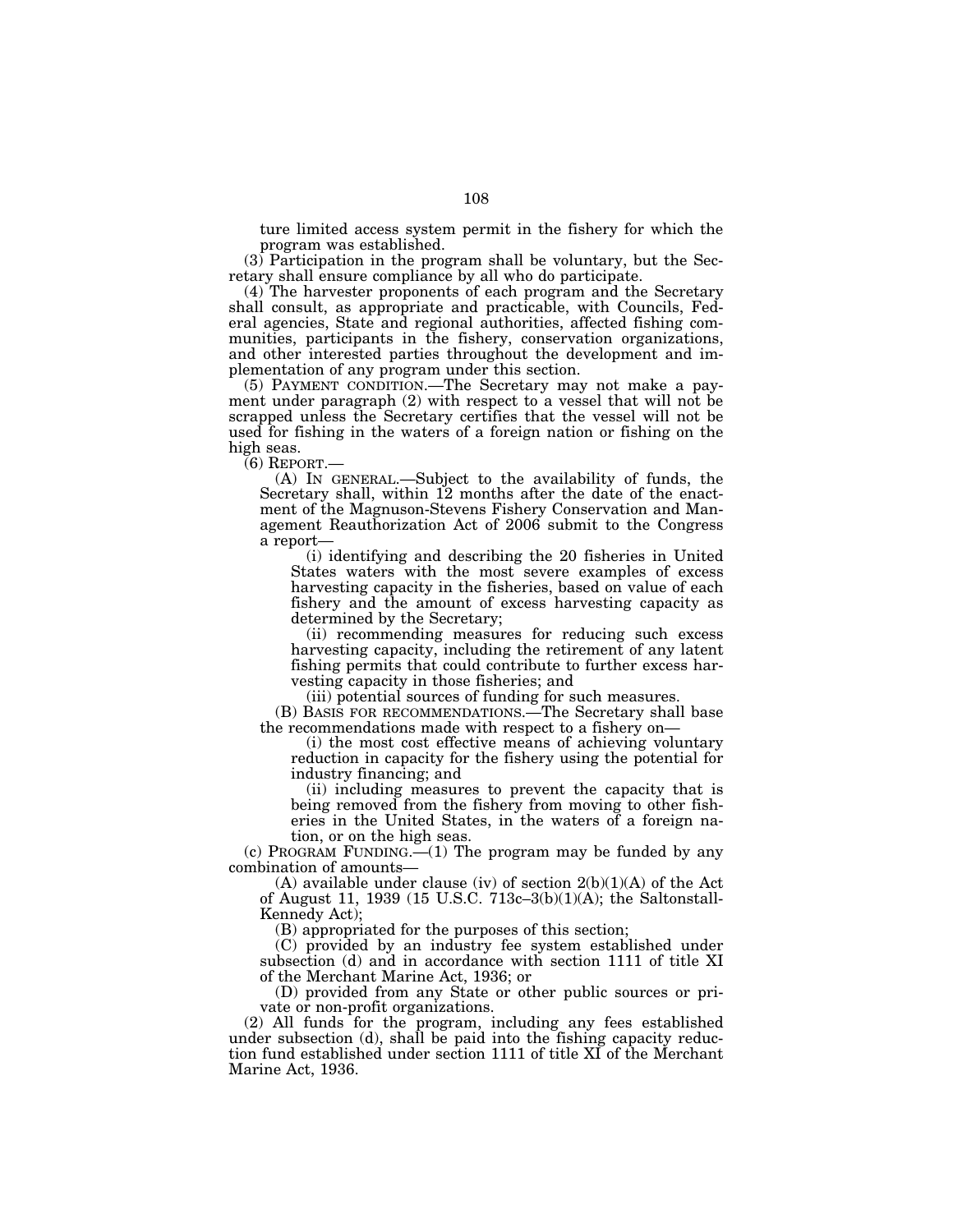(d) INDUSTRY FEE SYSTEM. $-(1)(A)$  If an industry fee system is necessary to fund the program, the Secretary may conduct a referendum on such system. Prior to the referendum, the Secretary shall—

(i) identify, to the extent practicable, and notify all permit or vessel owners who would be affected by the program; and

(ii) make available to such owners information about the industry fee system describing the schedule, procedures, and eligibility requirements for the referendum, the proposed program, and the amount and duration and any other terms and conditions of the proposed fee system.

(B) The industry fee system shall be considered approved if the referendum votes which are cast in favor of the proposed system constitute at least a majority of the permit holders in the fishery, or 50 percent of the permitted allocation of the fishery, who participated in the fishery.

(2) Notwithstanding section 304(d) and consistent with an approved industry fee system, the Secretary is authorized to establish such a system to fund the program and repay debt obligations incurred pursuant to section 1111 of title XI of the Merchant Marine Act, 1936. The fees for a program established under this section shall—

(A) be determined by the Secretary and adjusted from time to time as the Secretary considers necessary to ensure the availability of sufficient funds to repay such debt obligations;

(B) not exceed 5 percent of the ex-vessel value of all fish harvested from the fishery for which the program is established;

(C) be deducted by the first ex-vessel fish purchaser from the proceeds otherwise payable to the seller and accounted for and forwarded by such fish purchasers to the Secretary in such manner as the Secretary may establish, unless the Secretary determines that such fees should be collected from the seller; and

(D) be in effect only until such time as the debt obligation has been fully paid.

(e) IMPLEMENTATION PLAN.—

(1) FRAMEWORK REGULATIONS.—The Secretary shall propose and adopt framework regulations applicable to the implementation of all programs under this section.

(2) PROGRAM REGULATIONS.—The Secretary shall implement each program under this section by promulgating regulations that, together with the framework regulations, establish each program and control its implementation.

(3) HARVESTER PROPONENTS' IMPLEMENTATION PLAN.—The Secretary may not propose implementation regulations for a program to be paid for by an industry fee system until the harvester proponents of the program provide to the Secretary a proposed implementation plan that, among other matters—

(A) proposes the types and numbers of vessels or permits that are eligible to participate in the program and the manner in which the program shall proceed, taking into account—

(i) the requirements of this section;

(ii) the requirements of the framework regulations;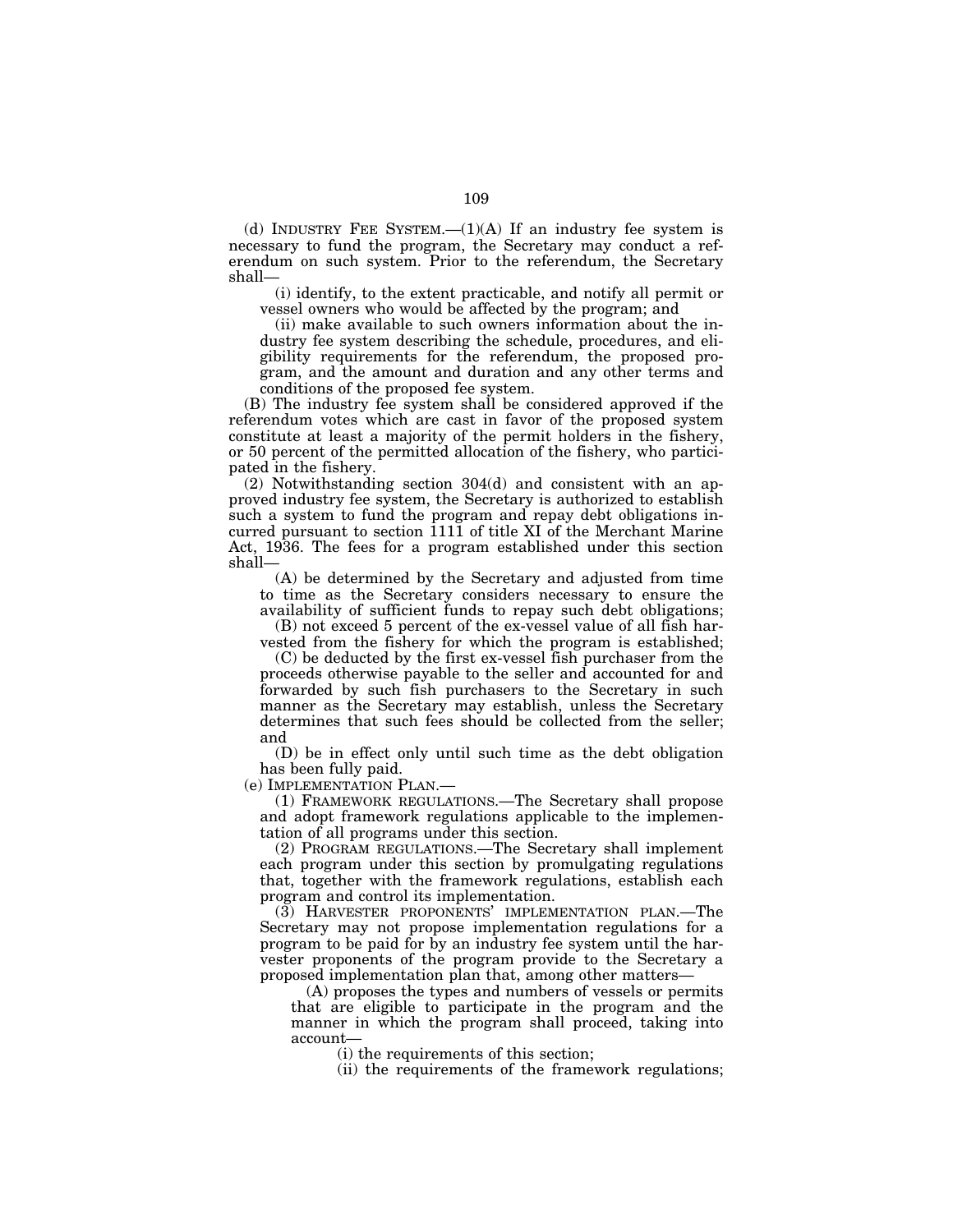(iii) the characteristics of the fishery and affected fishing communities;

(iv) the requirements of the applicable fishery management plan and any amendment that such plan may require to support the proposed program;

(v) the general needs and desires of harvesters in the fishery;

(vi) the need to minimize program costs; and

(vii) other matters, including the manner in which such proponents propose to fund the program to ensure its cost effectiveness, as well as any relevant factors demonstrating the potential for, or necessary to obtain, the support and general cooperation of a substantial number of affected harvesters in the fishery (or portion of the fishery) for which the program is intended; and

(B) proposes procedures for program participation (such as submission of owner bids under an auction system or fair market-value assessment), including any terms and conditions for participation, that the harvester proponents deem to be reasonably necessary to meet the program's proposed objectives.

(4) PARTICIPATION CONTRACTS.—The Secretary shall contract with each person participating in a program, and each such contract shall, in addition to including such other matters as the Secretary deems necessary and appropriate to effectively implement each program (including penalties for contract nonperformance) be consistent with the framework and implementing regulations and all other applicable law.

(5) REDUCTION AUCTIONS.—Each program not involving fair market assessment shall involve a reduction auction that scores the reduction price of each bid offer by the data relevant to each bidder under an appropriate fisheries productivity factor. If the Secretary accepts bids, the Secretary shall accept responsive bids in the rank order of their bid scores, starting with the bid whose reduction price is the lowest percentage of the productivity factor, and successively accepting each additional responsive bid in rank order until either there are no more responsive bids or acceptance of the next bid would cause the total value of bids accepted to exceed the amount of funds available for the program.

(6) BID INVITATIONS.—Each program shall proceed by the Secretary issuing invitations to bid setting out the terms and conditions for participation consistent with the framework and implementing regulations. Each bid that the Secretary receives in response to the invitation to bid shall constitute an irrevocable offer from the bidder.

### **SEC. 313. NORTH PACIFIC FISHERIES CONSERVATION.**

(a) IN GENERAL.—The North Pacific Council may prepare, in consultation with the Secretary, a fisheries research plan for any fishery under the Council's jurisdiction except a salmon fishery which—

(1) requires that observers be stationed on fishing vessels engaged in the catching, taking, or harvesting of fish and on United States fish processors fishing for or processing species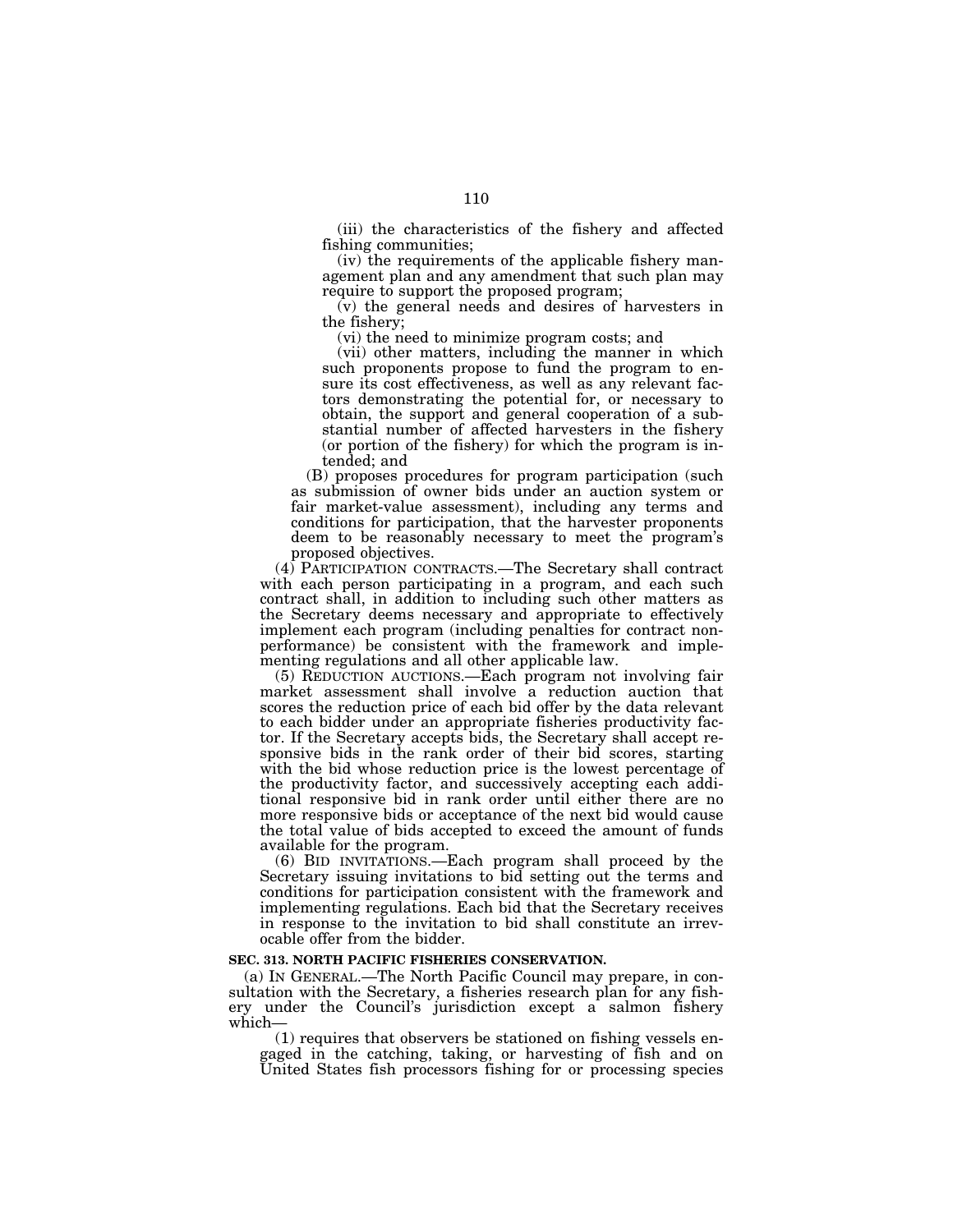under the jurisdiction of the Council, including the Northern Pacific halibut fishery, for the purpose of collecting data necessary for the conservation, management, and scientific understanding of any fisheries under the Council's jurisdiction; and

(2) establishes a system, or system, of fees, which may vary by fishery, management area, or observer coverage level, to pay for the cost of implementing the plan.

(b) STANDARDS.—(1) Any plan or plan amendment prepared under this section shall be reasonably calculated to—

(A) gather reliable data, by stationing observers, or electronic monitoring systems, on all or a statistically reliable sample of the fishing vessels and United States fish processors included in the plan, necessary for the conservation, management, and scientific understanding of the fisheries covered by the plan;

(B) be fair and equitable to all vessels and processors;

(C) be consistent with applicable provisions of law; and

(D) take into consideration the operating requirements of the fisheries and the safety of observers and fishermen.

(2) Any system of fees established under this section shall—

(A) provide that the total amount of fees collected under this section not exceed the combined cost of (i) stationing observers, or electronic monitoring systems, on board fishing vessels and United States fish processors, (ii) the actual cost of inputting collected data, and (iii) assessments necessary for a risk-sharing pool implemented under subsection (e) of this section, less any amount received for such purpose from another source or from an existing surplus in the North Pacific Fishery Observer Fund established in subsection (d) of this section;

(B) be fair and equitable to all participants in the fisheries under the jurisdiction of the Council, including the Northern Pacific halibut fishery;

(C) provide that fees collected not be used to pay any costs of administrative overhead or other costs not directly incurred in carrying out the plan;

(D) not be used to offset amounts authorized under other provisions of law;

(E) be expressed as a fixed amount reflecting actual observer costs as described in subparagraph (A) or a percentage, not to exceed 2 percent, of the unprocessed ex-vessel value of fish and shellfish harvested under the jurisdiction of the Council, including the Northern Pacific halibut fishery;

(F) be assessed against some or all fishing vessels and United States fish processors, including those not required to carry an observer or an electronic monitoring system under the plan, participating in fisheries under the jurisdiction of the Council, including the Northern Pacific halibut fishery;

(G) provide that fees collected will be deposited in the North Pacific Fishery Observer Fund established under subsection (d) of this section;

(H) provide that fees collected will only be used for implementing the plan established under this section;

(I) provide that fees collected will be credited against any fee for stationing observers or electronic monitoring systems on board fishing vessels and United States fish processors and the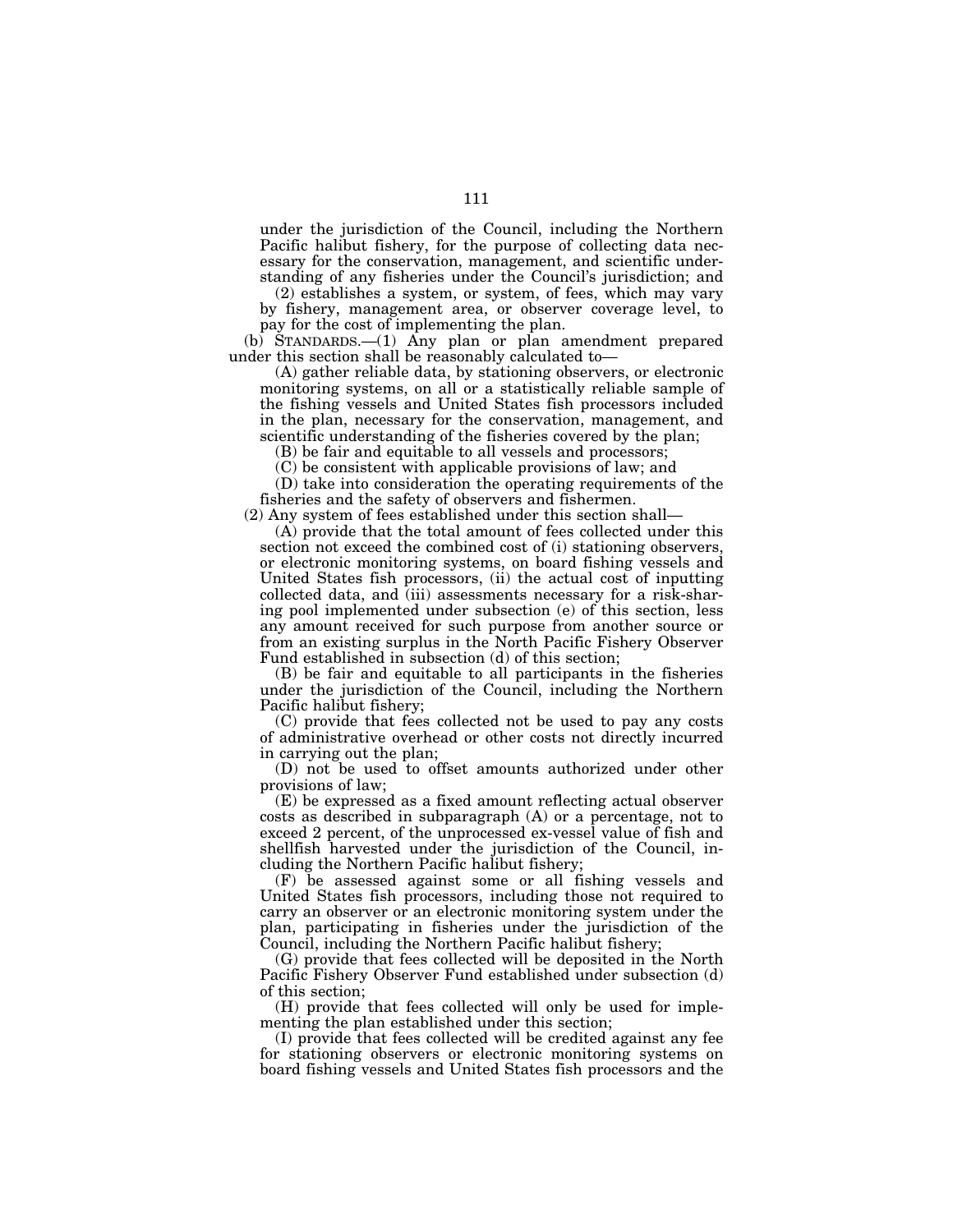actual cost of inputting collected data to which a fishing vessel or fish processor is subject under section 304(d) of this Act; and

(J) meet the requirements of section 9701(b) of title 31, United States Code.

(c) ACTION BY SECRETARY.—(1) Within 60 days after receiving a plan or plan amendment from the North Pacific Council under this section, the Secretary shall review such plan or plan amendment and either (A) remand such plan or plan amendment to the Council with comments if it does not meet the requirements of this section, or (B) publish in the Federal Register proposed regulations for implementing such plan or plan amendment.

(2) During the 60-day public comment period, the Secretary shall conduct a public hearing in each State represented on the Council for the purpose of receiving public comments on the proposed regulations.

(3) Within 45 days of the close of the public comment period, the Secretary, in consultation with the Council, shall analyze the public comment received and publish final regulations for implementing such plan.

(4) If the Secretary remands a plan or plan amendment to the Council for failure to meet the requirements of this section, the Council may resubmit such plan or plan amendment at any time after taking action the Council believes will address the defects identified by the Secretary. Any plan or plan amendment resubmitted to the Secretary will be treated as an original plan submitted to the Secretary under paragraph (1) of this subsection.

(d) FISHERY OBSERVER FUND.—There is established in the Treasury a North Pacific Fishery Observer Fund. The Fund shall be available, without appropriation or fiscal year limitation, only to the Secretary for the purpose of carrying out the provisions of this section, subject to the restrictions in subsection  $(b)(2)$  of this section. The Fund shall consist of all monies deposited into it in accordance with this section. Sums in the Fund that are not currently needed for the purposes of this section shall be kept on deposit or invested in obligations of, or guaranteed by, the United States.

(e) SPECIAL PROVISIONS REGARDING OBSERVERS.—(1) The Secretary shall review—

(A) the feasibility of establishing a risk sharing pool through a reasonable fee, subject to the limitations of subsection  $(b)(2)(E)$  of this section, to provide coverage for vessels and owners against liability from civil suits by observers, and

(B) the availability of comprehensive commercial insurance for vessel and owner liability against civil suits by observers.

(2) If the Secretary determines that a risk sharing pool is feasible, the Secretary shall establish such a pool, subject to the provisions of subsection (b)(2) of this section, unless the Secretary determines that—

(A) comprehensive commercial insurance is available for all fishing vessels and United States fish processors required to have observers under the provisions of this section, and

(B) such comprehensive commercial insurance will provide a greater measure of coverage at a lower cost to each participant.

(f) BYCATCH REDUCTION.—In implementing section  $303(a)(11)$ and this section, the North Pacific Council shall submit conservation and management measures to lower, on an annual basis for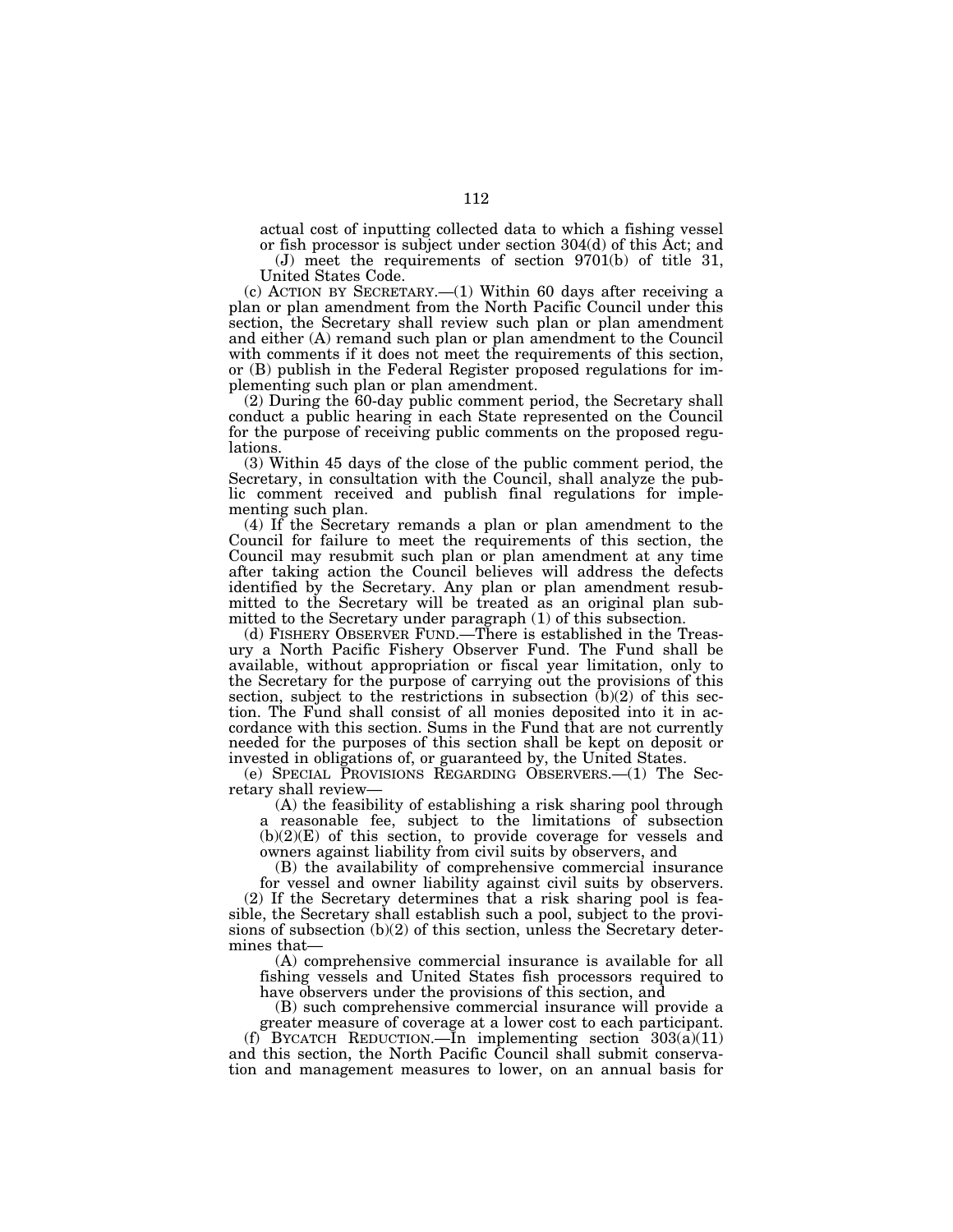a period of not less than four years, the total amount of economic discards occurring in the fisheries under its jurisdiction.

(g) BYCATCH REDUCTION INCENTIVES.—(1) Notwithstanding section 304(d), the North Pacific Council may submit, and the Secretary may approve, consistent with the provisions of this Act, a system of fines in a fishery to provide incentives to reduce bycatch and bycatch rates; except that such fines shall not exceed \$25,000 per vessel per season. Any fines collected shall be deposited in the North Pacific Fishery Observer Fund, and may be made available by the Secretary to offset costs related to the reduction of bycatch in the fishery from which such fines were derived, including conservation and management measures and research, and to the State of Alaska to offset costs incurred by the State in the fishery from which such penalties were derived or in fisheries in which the State is directly involved in management or enforcement and which are directly affected by the fishery from which such penalties were derived.

(2)(A) Notwithstanding section 303(d), and in addition to the authority provided in section 303(b)(10), the North Pacific Council may submit, and the Secretary may approve, conservation and management measures which provide allocations of regulatory discards to individual fishing vessels as an incentive to reduce per vessel bycatch and bycatch rates in a fishery,*Provided,* That—

(i) such allocations may not be transferred for monetary consideration and are made only on an annual basis; and

(ii) any such conservation and management measures will meet the requirements of subsection (h) and will result in an actual reduction in regulatory discards in the fishery.

(B) The North Pacific Council may submit restrictions in addition to the restriction imposed by clause (i) of subparagraph (A) on the transferability of any such allocations, and the Secretary may approve such recommendation.

(h) CATCH MEASUREMENT.—(1) By June 1, 1997 the North Pacific Council shall submit, and the Secretary may approve, consistent with the other provisions of this Act, conservation and management measures to ensure total catch measurement in each fishery under the jurisdiction of such Council. Such measures shall ensure the accurate enumeration, at a minimum, of target species, economic discards, and regulatory discards.

(2) To the extent the measures submitted under paragraph (1) do not require United States fish processors and fish processing vessels (as defined in chapter 21 of title 46, United States Code) to weigh fish, the North Pacific Council and the Secretary shall submit a plan to the Congress by January 1, 1998, to allow for weighing, including recommendations to assist such processors and processing vessels in acquiring necessary equipment, unless the Council determines that such weighing is not necessary to meet the requirements of this subsection.

(i) FULL RETENTION AND UTILIZATION.—(1) The North Pacific Council shall submit to the Secretary by October 1, 1998 a report on the advisability of requiring the full retention by fishing vessels and full utilization by United States fish processors of economic discards in fisheries under its jurisdiction if such economic discards, or the mortality of such economic discards, cannot be avoided. The report shall address the projected impacts of such require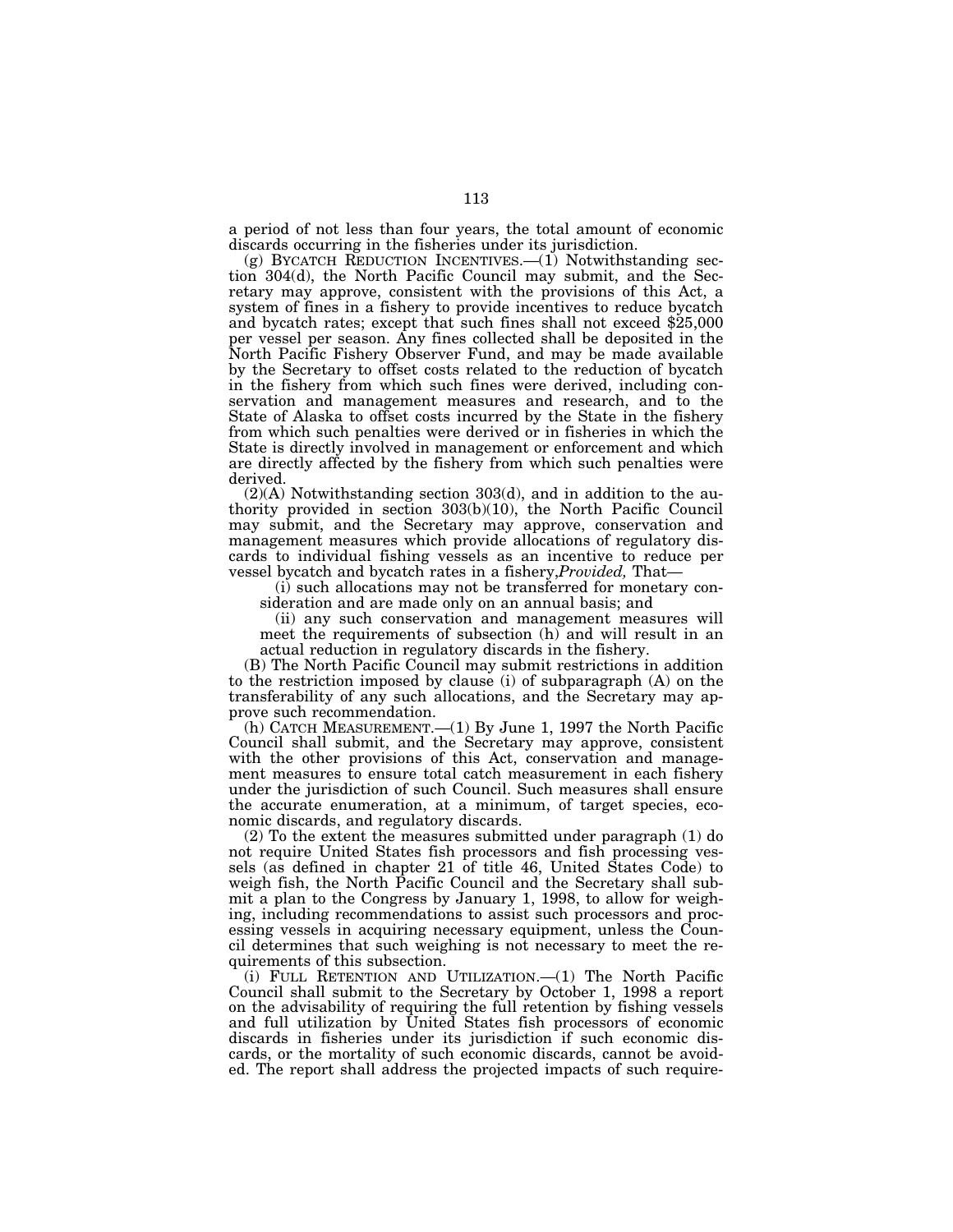ments on participants in the fishery and describe any full retention and full utilization requirements that have been implemented.

(2) The report shall address the advisability of measures to minimize processing waste, including standards setting minimum percentages which must be processed for human consumption. For the purpose of the report, "processing waste" means that portion of any fish which is processed and which could be used for human consumption or other commercial use, but which is not so used.<br>(i) BERING SEA AND ALEUTIAN ISLANDS CRAB RATIONALIZATION.

(1) By not later than January 1, 2005, the Secretary shall approve and hereafter implement by regulation the Voluntary Three-Pie Cooperative Program for crab fisheries of the Bering Sea and Aleutian Islands approved by the North Pacific Fishery Management Council between June 2002 and April 2003, and all trailing amendments including those reported to Congress on May 6, 2003. This section shall not preclude the Secretary from approving by January 1, 2005, and implementing any subsequent program amendments approved by the Council.

(2) Notwithstanding any other provision of this Act, in carrying out paragraph (1) the Secretary shall approve all parts of the Program referred to in such paragraph. Further, no part of such Program may be implemented if, as approved by the North Pacific Fishery Management Council, individual fishing quotas, processing quotas, community development quota allocation, voluntary cooperatives, binding arbitration, regional landing and processing requirements, community protections, economic data collection, or the loan program for crab fishing vessel captains and crew members, is invalidated subject to a judicial determination not subject to judicial appeal. If the Secretary determines that a processor has leveraged its Individual Processor Quota shares to acquire a harvesters open-delivery ''B shares'', the processor's Individual Processor Quota shares shall be forfeited.

(3) Subsequent to implementation pursuant to paragraph (1), the Council may submit and the Secretary may implement changes to or repeal of conservation and management measures, including measures authorized in this section, for crab fisheries of the Bering Sea and Aleutian Islands in accordance with applicable law, including this Act as amended by this subsection, to achieve on a continuing basis the purposes identified by the Council.

(4) The loan program referred to in paragraph (2) shall be carried out pursuant to the authority of sections 1111 and 1112 of title XI of the Merchant Marine Act, 1936 (46 U.S.C. App. 1279f, 1279g).

(5) For purposes of implementing this section \$1,000,000 shall be made available each year until fully implemented from funds otherwise made available to the National Marine Fisheries Service for Alaska fisheries activities.

(6) Nothing in this Act shall constitute a waiver, either express or implied, of the antitrust laws of the United States. The Secretary, in consultation with the Department of Justice and the Federal Trade Commission, shall develop and implement a mandatory information collection and review process to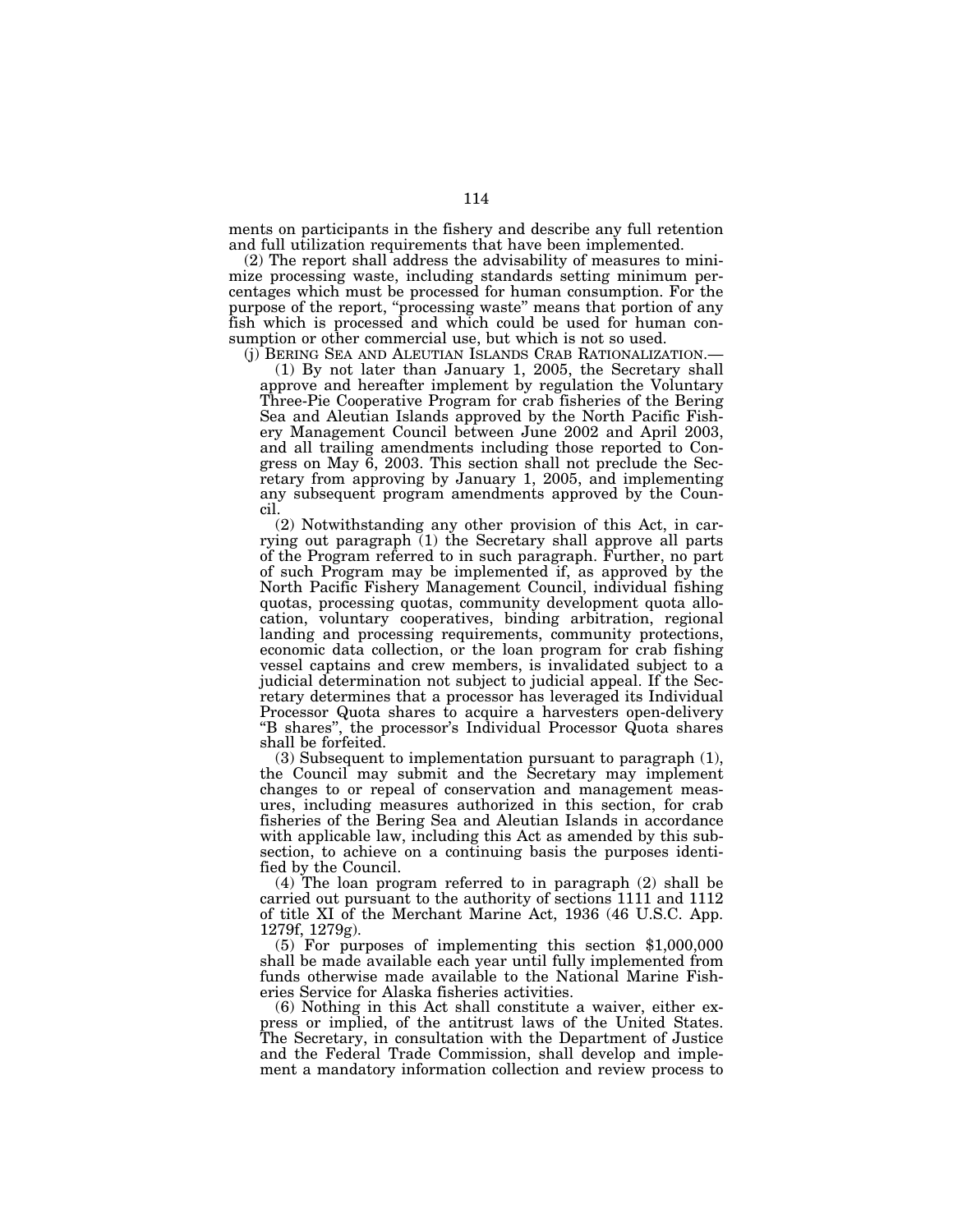provide any and all information necessary for the Department of Justice and the Federal Trade Commission to determine whether any illegal acts of anti-competition, anti-trust, or price collusion have occurred among persons receiving individual processing quotas under the Program. The Secretary may revoke any individual processing quota held by any person found to have violated a provision of the antitrust laws of the United States.

(7) An individual processing quota issued under the Program shall be considered a permit for the purposes of sections 307, 308, and 309, and may be revoked or limited at any time in accordance with this Act. Issuance of an individual processing quota under the program shall not confer any right of compensation to the holder of such individual processing quota if it is revoked or limited and shall not create, or be construed to create, any right, title, or interest in or to any fish before the fish is purchased from an individual fishing quota holder.

(8) The restriction on the collection of economic data in section 303 shall not apply with respect to any fish processor who is eligible for, or who has received, individual processing quota under the Program. The restriction on the disclosure of information in section  $402(b)(1)$  shall not apply when the information is used to determine eligibility for or compliance with an individual processing quota program.

(9) The provisions of sections 308, 310, and 311 shall apply to the processing facilities and fish products of any person holding individual processing quota, and the provisions of subparagraphs  $(D)$ ,  $(E)$ , and  $(L)$  of section 307(1) shall apply to any facility owned or controlled by a person holding individual processing quota.

*(k) ARCTIC COMMUNITY DEVELOPMENT QUOTA.—If the North Pacific Fishery Management Council issues a fishery management plan for the exclusive economic zone in the Arctic Ocean, or an amendment to the Fishery Management Plan for Fish Resources of the Arctic Management Area issued by such Council, that makes available to commercial fishing, and establishes a sustainable harvest level, for any part of such zone, the Council shall set aside not less than 10 percent of the total allowable catch therein as a community development quota for coastal villages located north and east of the Bering Strait.* 

#### **SEC. 314. NORTHWEST ATLANTIC OCEAN FISHERIES REINVESTMENT PROGRAM.**

(a) PROGRAM.—(1) Not later than October 1, 1993, the Secretary shall establish a Northwest Atlantic Ocean Fisheries Reinvestment Program for the purposes of—

(A) promoting development of commercial fisheries and mar-

kets for underutilized species of the northwest Atlantic Ocean; (B) developing alternative fishing opportunities for participants in the New England groundfish fishery;

(C) providing technical support and assistance to United States fishermen and fish processors to improve the valueadded processing of underutilized species and to make participation in fisheries for underutilized species of the northwest Atlantic Ocean economically viable;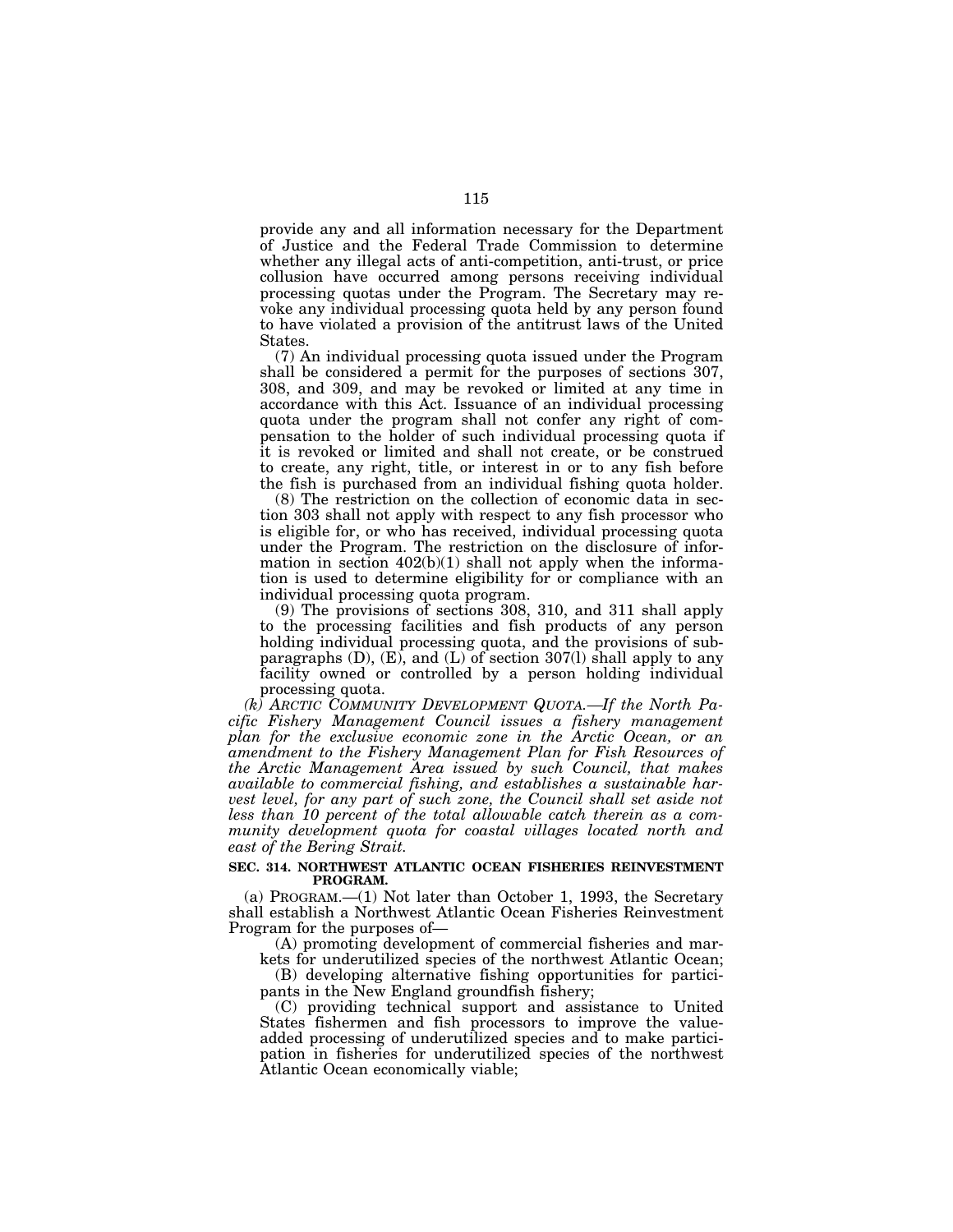(D) creating new economic opportunities through the improved processing and expanded use of fish waste; and

(E) helping to restore [overfished] *depleted* New England

groundfish stocks through aquaculture or hatchery programs. (2) CONSULTATION.—In establishing and implementing the Northwest Fisheries Reinvestment Program, the Secretary shall consult with representatives of the commercial fishing industry, the seafood processing industry, and the academic community (including the National Sea Grant Program).

(3) ACTIVITIES UNDER PROGRAM.—Subject to the availability of appropriations, the Secretary shall award contracts, grants and other financial assistance to United States citizens to carry out the purposes of subsection (1), under the terms and conditions provided in section  $2(c)$  of the Act of August 11, 1939 (15 U.S.C. 713c–3(c); commonly referred to as the ''Saltonstall-Kennedy Act''), except that, in making awards under this section for projects involving participation in fisheries for underutilized species, the Secretary shall give the highest priority to a person who owns or operates a fishing vessel permitted under this Act to participate in the New England groundfish fishery who agrees to surrender that permit to the Secretary during the duration of the contract, grant or other assistance.

(4) AUTHORIZATION OF APPROPRIATIONS.—There are authorized to be appropriated \$5,000,000 for each of fiscal years 1993 through 1999 to carry out the purposes of this section. For fiscal year 1993 no more than \$1,000,000, and for fiscal year 1994 no more than \$2,000,000, of such funds may be provided from monies made available under section 2(b) of the Act of August 11, 1939 (15 U.S.C.  $713c-3(b)$ ).

(b) ASSISTANCE OF OTHER AGENCIES.—The Secretary shall actively seek the assistance of other Federal agencies in the development of fisheries for underutilized species of the northwest Atlantic Ocean, including, to the extent permitted by other applicable laws, assistance from the Secretary of Agriculture in including such underutilized species as agricultural commodities in the programs of the Foreign Agricultural Service for which amounts are authorized under the Food, Agriculture, Conservation, and Trade Act of 1990 (Public Law 101–624; 104 Stat. 3359).

(c) MANAGEMENT PLANS FOR UNDERUTILIZED SPECIES.—The New England Fishery Management Council, in consultation with other appropriate Councils, shall develop fishery management plans as soon as possible for any underutilized species of the northwest Atlantic Ocean that is not covered under such a plan, in order to prevent overfishing of that species.

(d) UNDERUTILIZED SPECIES DEFINED.—For purposes of this section, the term ''underutilized species of the northwest Atlantic Ocean'' means any fish species of the northwest Atlantic Ocean that is identified, by the Director of the Northeast Fisheries Center of the National Marine Fisheries Service, as an underutilized species.

\* \* \* \* \* \* \*

# **SEC. 318. COOPERATIVE RESEARCH AND MANAGEMENT PROGRAM.**

(a) IN GENERAL.—*(1)* The Secretary of Commerce, in consultation with the Councils, shall establish a cooperative research and man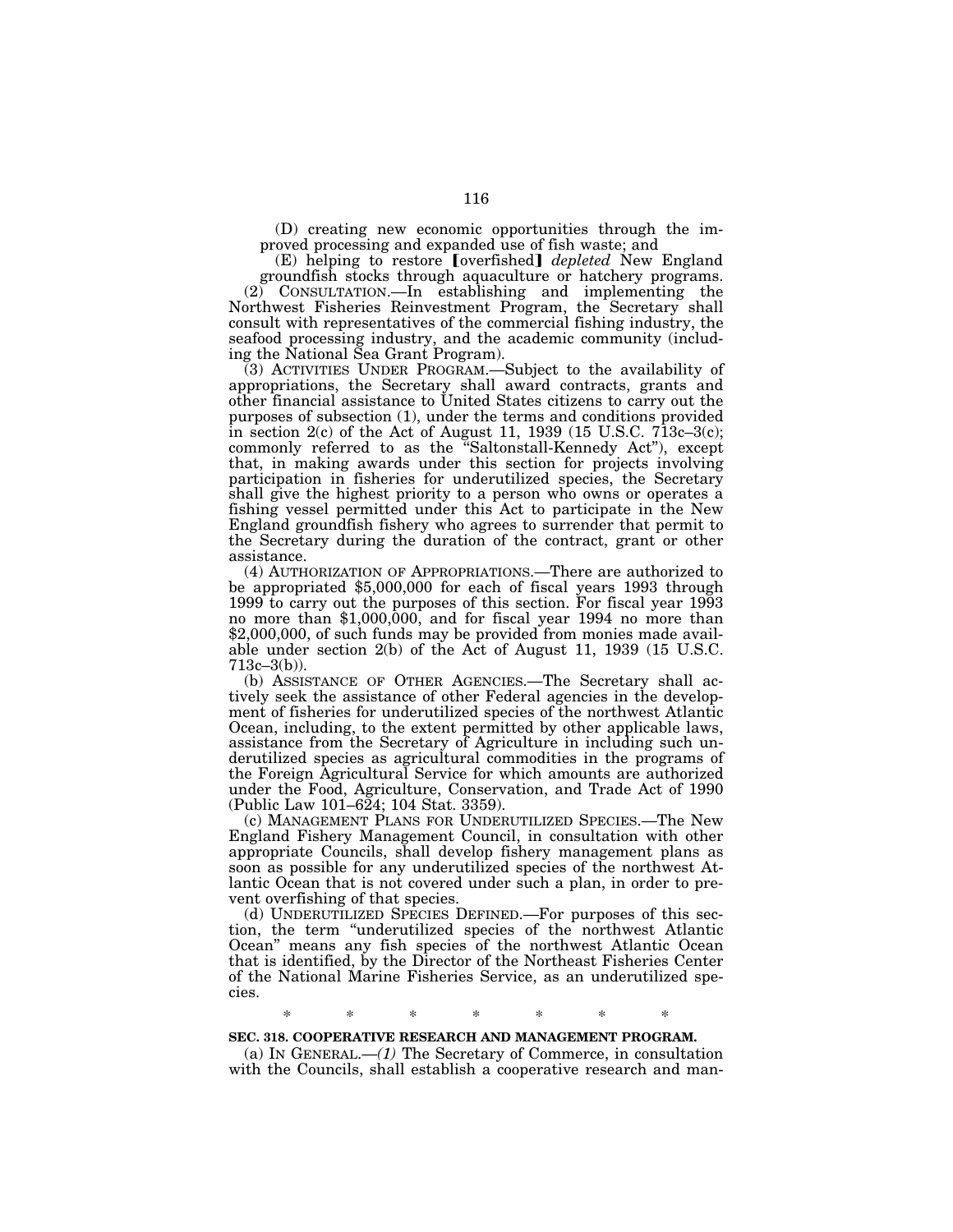agement program to address needs identified under this Act and under any other marine resource laws enforced by the Secretary. The program shall be implemented on a regional basis and shall be developed and conducted through partnerships among Federal, State, and Tribal managers and scientists (including interstate fishery commissions), fishing industry participants (including use of commercial charter or recreational vessels for gathering data), and educational institutions.

*(2) Within one year after the date of enactment of the Strengthening Fishing Communities and Increasing Flexibility in Fisheries Management Act, and after consultation with the Councils, the Secretary shall publish a plan for implementing and conducting the program established in paragraph (1). Such plan shall identify and describe critical regional fishery management and research needs, possible projects that may address those needs, and estimated costs for such projects. The plan shall be revised and updated every 5 years, and updated plans shall include a brief description of projects that were funded in the prior 5-year period and the research and management needs that were addressed by those projects.* 

(b) ELIGIBLE PROJECTS.—The Secretary shall make funds available under the program for the support of projects to address critical needs identified by the Councils in consultation with the Secretary. The program shall promote and encourage efforts to utilize sources of data maintained by other Federal agencies, State agencies, or academia for use in such projects.

(c) [FUNDING] *PRIORITIES*.—In making funds available the Secretary shall award funding on a competitive basis and based on regional fishery management needs, select programs that form part of a coherent program of research focused on solving priority issues identified by the Councils, and shall give priority to the following projects:

(1) Projects to collect data to improve, supplement, or enhance stock assessments, *[including the use of fishing vessels* or acoustic or other marine technology.] *including.*—

*(A) the use of fishing vessels or acoustic or other marine technology;* 

*(B) expanding the use of electronic catch reporting programs and technology; and* 

*(C) improving monitoring and observer coverage through the expanded use of electronic monitoring devices.* 

(2) Projects to assess the amount and type of bycatch or postrelease mortality occurring in a fishery.

(3) Conservation engineering projects designed to reduce bycatch, including avoidance of post-release mortality, reduction of bycatch in high seas fisheries, and transfer of such fishing technologies to other nations.

(4) Projects for the identification of habitat areas of particular concern and for habitat conservation.

(5) Projects designed to collect and compile economic and social data.

(d) EXPERIMENTAL PERMITTING PROCESS.—Not later than 180 days after the date of enactment of the Magnuson-Stevens Fishery Conservation and Management Reauthorization Act of 2006, the Secretary, in consultation with the Councils, shall promulgate reg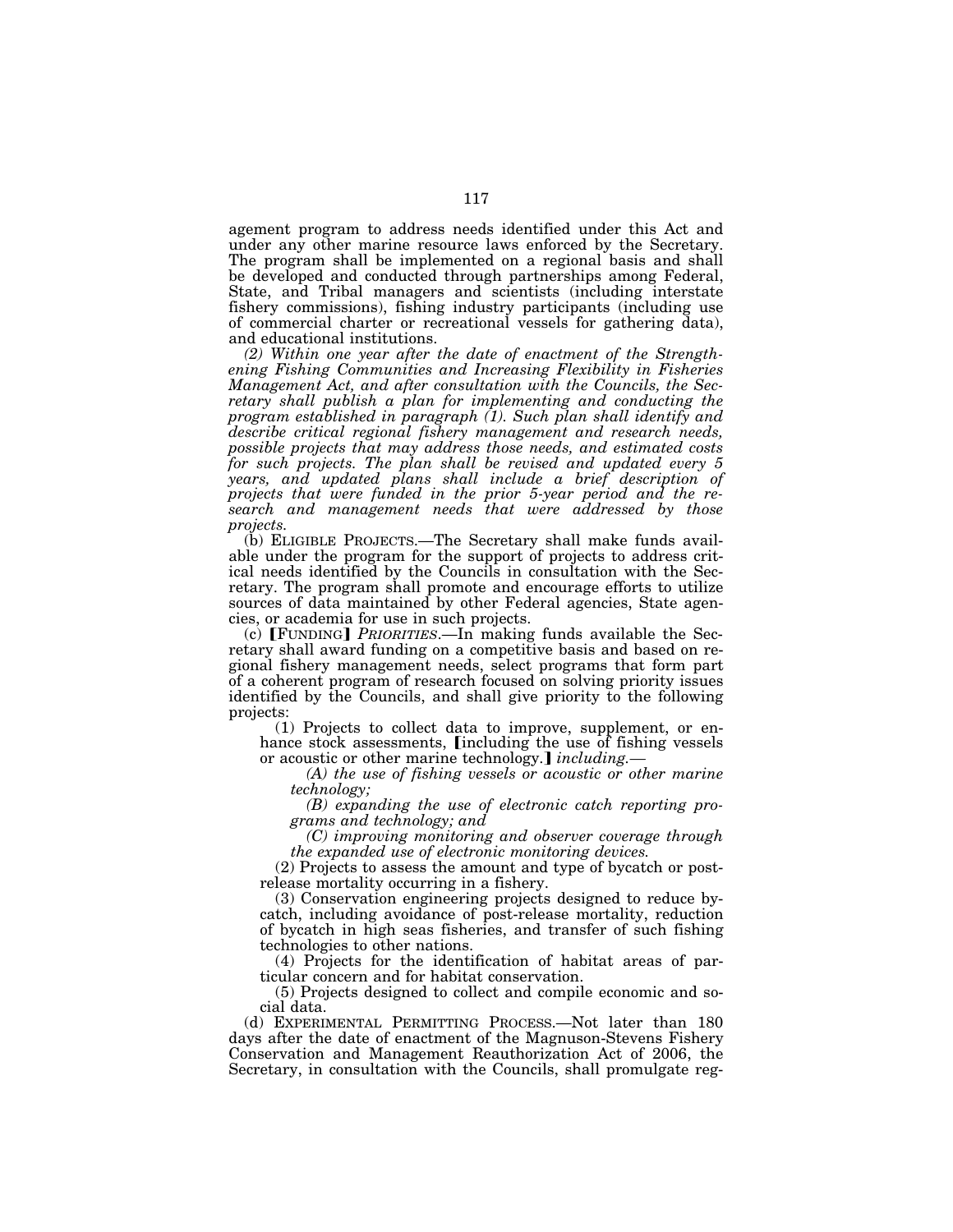ulations that create an expedited, uniform, and regionally-based process to promote issuance, where practicable, of experimental fishing permits.

(e) GUIDELINES.—The Secretary, in consultation with the Councils, shall establish guidelines to ensure that participation in a research project funded under this section does not result in loss of a participant's catch history or unexpended days-at-sea as part of a limited entry system.

(f) EXEMPTED PROJECTS.—The procedures of this section shall not apply to research funded by quota set-asides in a fishery.

\* \* \* \* \* \* \*

# **TITLE IV—FISHERY MONITORING AND RESEARCH**

# **SEC. 401. REGISTRATION AND INFORMATION MANAGEMENT.**

(a) STANDARDIZED FISHING VESSEL REGISTRATION AND INFORMA-TION MANAGEMENT SYSTEM.—The Secretary shall, in cooperation with the Secretary of the department in which the Coast Guard is operating, the States, the Councils, and Marine Fisheries Commissions, develop recommendations for implementation of a standardized fishing vessel registration and information management system on a regional basis. The recommendations shall be developed after consultation with interested governmental and nongovernmental parties and shall—

 $(1)$  be designed to standardize the requirements of vessel registration and information collection systems required by this Act, the Marine Mammal Protection Act (16 U.S.C. 1361 et seq.), and any other marine resource law implemented by the Secretary, and, with the permission of a State, any marine resource law implemented by such State;

(2) integrate information collection programs under existing fishery management plans into a non-duplicative information collection and management system;

(3) avoid duplication of existing State, tribal, or Federal systems and shall utilize, to the maximum extent practicable, information collected from existing systems;

(4) provide for implementation of the system through cooperative agreements with appropriate State, regional, or tribal entities and Marine Fisheries Commissions;

(5) provide for funding (subject to appropriations) to assist appropriate State, regional, or tribal entities and Marine Fisheries Commissions in implementation;

(6) establish standardized units of measurement, nomenclature, and formats for the collection and submission of information;

(7) minimize the paperwork required for vessels registered under the system;

(8) include all species of fish within the geographic areas of authority of the Councils and all fishing vessels including charter fishing vessels, but excluding recreational fishing vessels;

(9) require United States fish processors, and fish dealers and other first ex-vessel purchasers of fish that are subject to the proposed system, to submit information (other than eco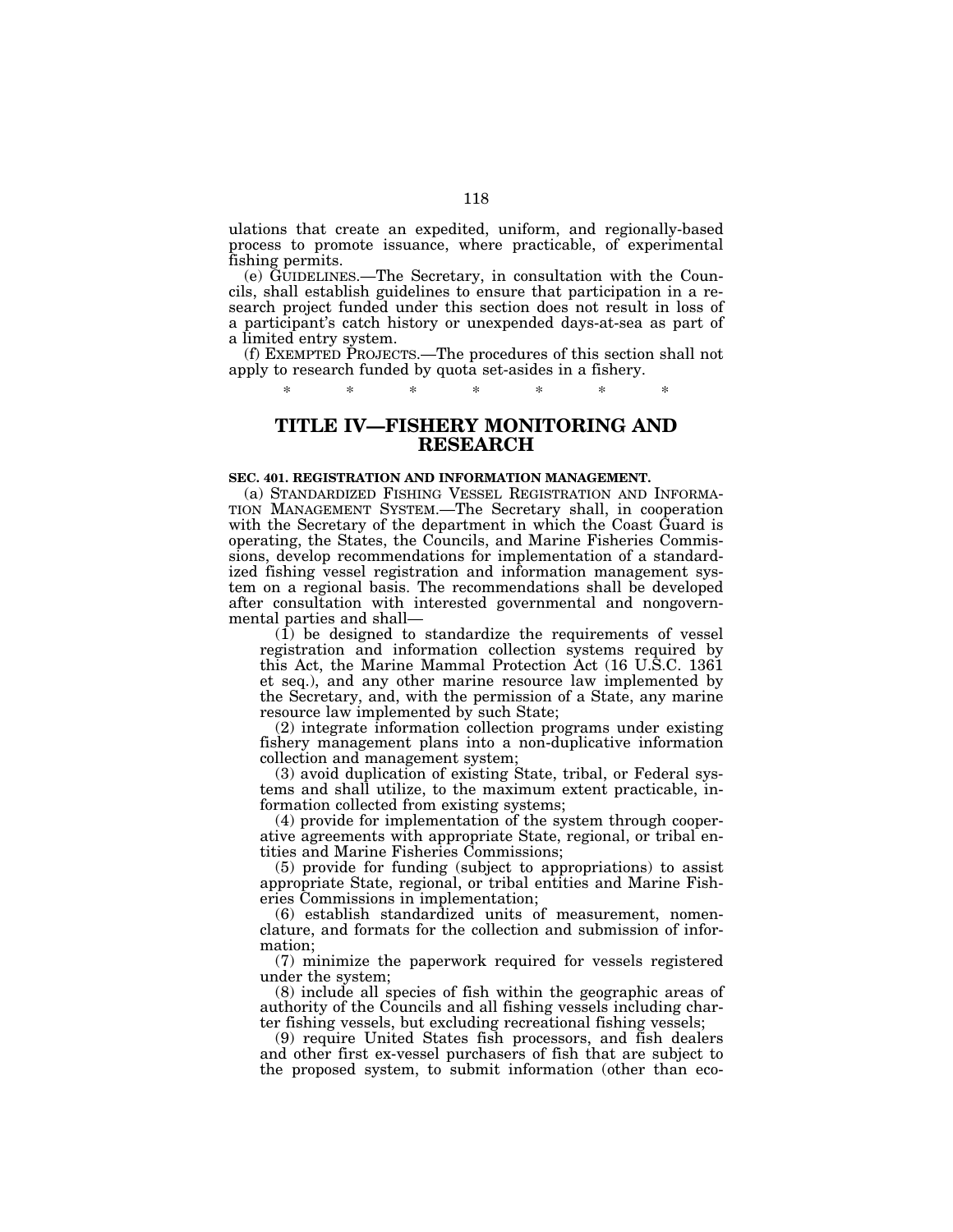nomic information) which may be necessary to meet the goals of the proposed system; and

(10) include procedures necessary to ensure—

(A) the confidentiality of information collected under this section in accordance with section 402(b); and

(B) the timely release or availability to the public of information collected under this section consistent with section 402(b).

(b) FISHING VESSEL REGISTRATION.—The proposed registration system should, at a minimum, obtain the following information for each fishing vessel—

(1) the name and official number or other identification, together with the name and address of the owner or operator or both;

(2) gross tonnage, vessel capacity, type and quantity of fishing gear, mode of operation (catcher, catcher processor, or other), and such other pertinent information with respect to vessel characteristics as the Secretary may require; and

(3) identification (by species, gear type, geographic area of operations, and season) of the fisheries in which the fishing vessel participates.

(c) FISHERY INFORMATION.—The proposed information management system should, at a minimum, provide basic fisheries performance information for each fishery, including—

(1) the number of vessels participating in the fishery including charter fishing vessels;

 $(2)$  the time period in which the fishery occurs;

(3) the approximate geographic location or official reporting area where the fishery occurs;

(4) a description of fishing gear used in the fishery, including the amount and type of such gear and the appropriate unit of fishing effort; and

(5) other information required under subsection  $303(a)(5)$  or requested by the Council under section 402.

(d) USE OF REGISTRATION.—Any registration recommended under this section shall not be considered a permit for the purposes of this Act, and the Secretary may not propose to revoke, suspend, deny, or impose any other conditions or restrictions on any such registration or the use of such registration under this Act.

(e) PUBLIC COMMENT.—Within one year after the date of enactment of the Sustainable Fisheries Act, the Secretary shall publish in the Federal Register for a 60-day public comment period a proposal that would provide for implementation of a standardized fishing vessel registration and information collection system that meets the requirements of subsections (a) through (c). The proposal shall include—

(1) a description of the arrangements of the Secretary for consultation and cooperation with the department in which the Coast Guard is operating, the States, the Councils, Marine Fisheries Commissions, the fishing industry and other interested parties; and

(2) any proposed regulations or legislation necessary to implement the proposal.

(f) CONGRESSIONAL TRANSMITTAL.—Within 60 days after the end of the comment period and after consideration of comments re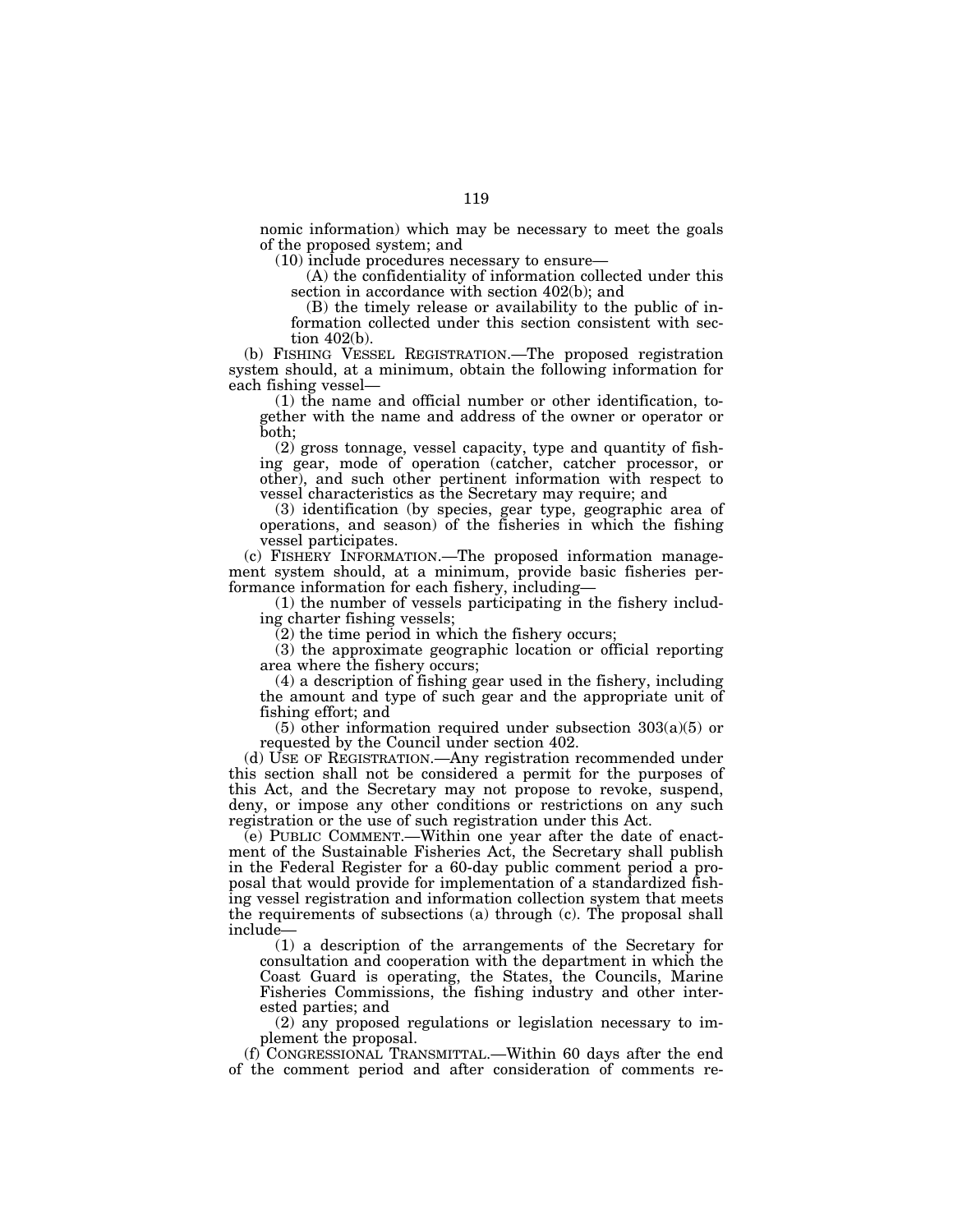ceived under subsection (e), the Secretary shall transmit to the Committee on Commerce, Science, and Transportation of the Senate and the Committee on Resources of the House of Representatives a recommended proposal for implementation of a national fishing vessel registration system that includes—

(1) any modifications made after comment and consultation;

(2) a proposed implementation schedule, including a schedule for the proposed cooperative agreements required under subsection  $(a)(\overline{4})$ ; and

(3) recommendations for any such additional legislation as the Secretary considers necessary or desirable to implement the proposed system.

(g) RECREATIONAL FISHERIES.—

(1) FEDERAL PROGRAM.—The Secretary shall establish and implement a regionally based registry program for recreational fishermen in each of the 8 fishery management regions. The program, which shall not require a fee before January 1, 2011, shall provide for—

(A) the registration (including identification and contact information) of individuals who engage in recreational fishing—

(i) in the Exclusive Economic Zone;

(ii) for anadromous species; or

(iii) for Continental Shelf fishery resources beyond the Exclusive Economic Zone; and

(B) if appropriate, the registration (including the ownership, operator, and identification of the vessel) of vessels used in such fishing.

(2) STATE PROGRAMS.—The Secretary shall exempt from registration under the program recreational fishermen and charter fishing vessels licensed, permitted, or registered under the laws of a State if the Secretary determines that information from the State program is suitable for the Secretary's use or is used to assist in completing marine recreational fisheries statistical surveys, or evaluating the effects of proposed conservation and management measures for marine recreational fisheries.

(3) DATA COLLECTION.—

(A) IMPROVEMENT OF THE MARINE RECREATIONAL FISHERY STATISTICS SURVEY.—Within 24 months after the date of enactment of the Magnuson-Stevens Fishery Conservation and Management Reauthorization Act of 2006, the Secretary, in consultation with representatives of the recreational fishing industry and experts in statistics, technology, and other appropriate fields, shall establish a program to improve the quality and accuracy of information generated by the Marine Recreational Fishery Statistics Survey, with a goal of achieving acceptable accuracy and utility for each individual fishery.

(B) NRC REPORT RECOMMENDATIONS.—The program shall take into consideration and, to the extent feasible, implement the recommendations of the National Research Council in its report Review of Recreational Fisheries Survey Methods (2006), including—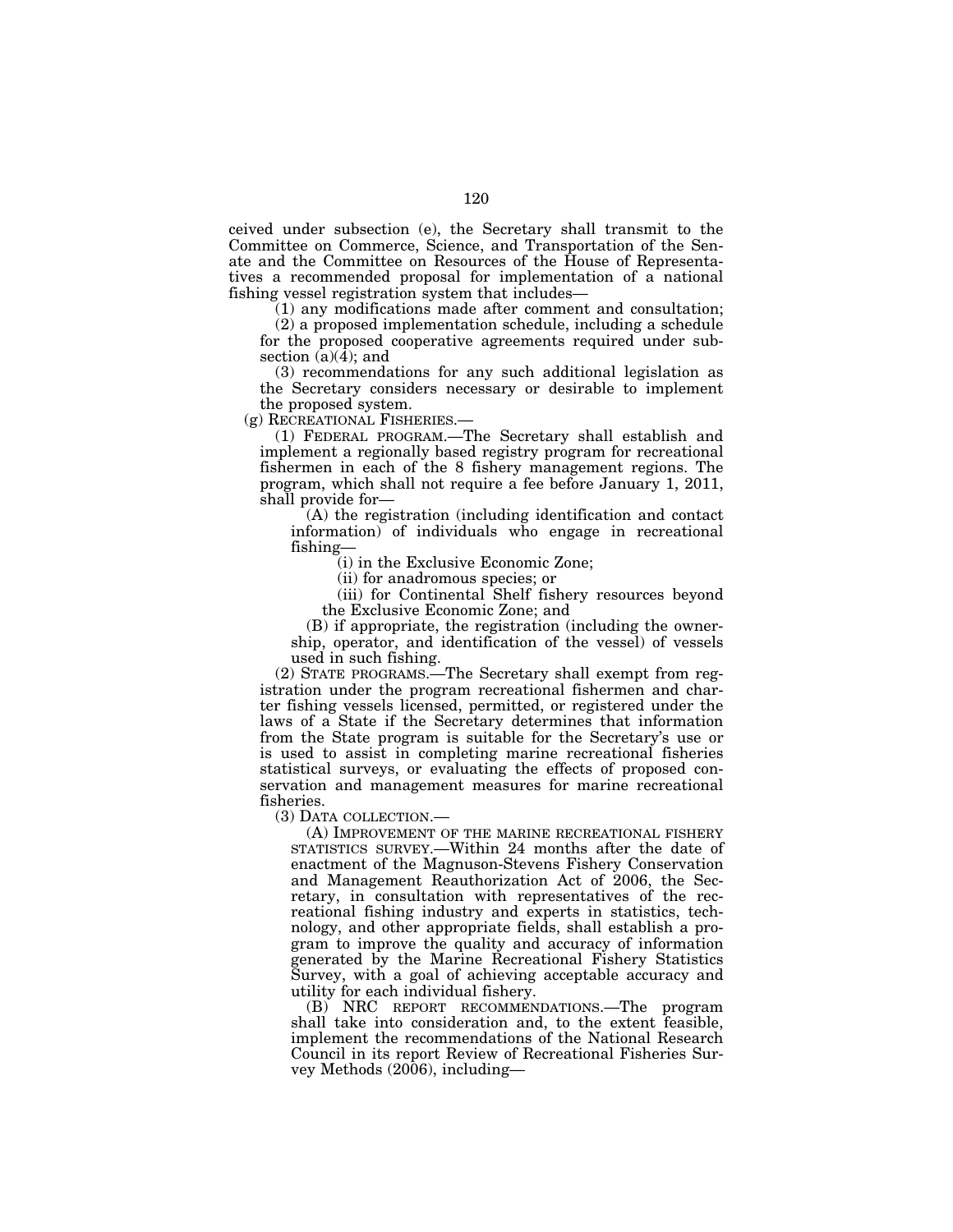(i) redesigning the Survey to improve the effectiveness and appropriateness of sampling and estimation procedures, its applicability to various kinds of management decisions, and its usefulness for social and economic analyses; and

(ii) providing for ongoing technical evaluation and modification as needed to meet emerging management needs.

(C) METHODOLOGY.—Unless the Secretary determines that alternate methods will achieve this goal more efficiently and effectively, the program shall, to the extent possible, include—

(i) an adequate number of intercepts to accurately estimate recreational catch and effort;

(ii) use of surveys that target anglers registered or licensed at the State or Federal level to collect participation and effort data;

(iii) collection and analysis of vessel trip report data from charter fishing vessels;

(iv) development of a weather corrective factor that can be applied to recreational catch and effort estimates; and

(v) an independent committee composed of recreational fishermen, academics, persons with expertise in stock assessments and survey design, and appropriate personnel from the National Marine Fisheries Service to review the collection estimates, geographic, and other variables related to dockside intercepts and to identify deficiencies in recreational data collection, and possible correction measures.

(D) DEADLINE.—The Secretary shall complete the program under this paragraph and implement the improved Marine Recreational Fishery Statistics Survey not later than January 1, 2009.<br>(4) FEDERAL-STATE PARTNERSHIPS.—

*(A) ESTABLISHMENT.*—The Secretary shall establish part*nerships with States to develop best practices for implementation of State programs established pursuant to paragraph (2).* 

*(B) GUIDANCE.—The Secretary shall develop guidance, in cooperation with the States, that details best practices for administering State programs pursuant to paragraph (2), and provide such guidance to the State.* 

 $(4)$  (5) REPORT.—Within 24 months after establishment of the program, the Secretary shall submit a report to Congress that describes the progress made toward achieving the goals and objectives of the program.

\* \* \* \* \* \* \*

# **SEC. 404. FISHERIES RESEARCH.**

(a) IN GENERAL.—The Secretary shall initiate and maintain, in cooperation with the Councils, a comprehensive program of fishery research to carry out and further the purposes, policy, and provisions of this Act. Such program shall be designed to acquire knowledge and information, including statistics, on fishery conservation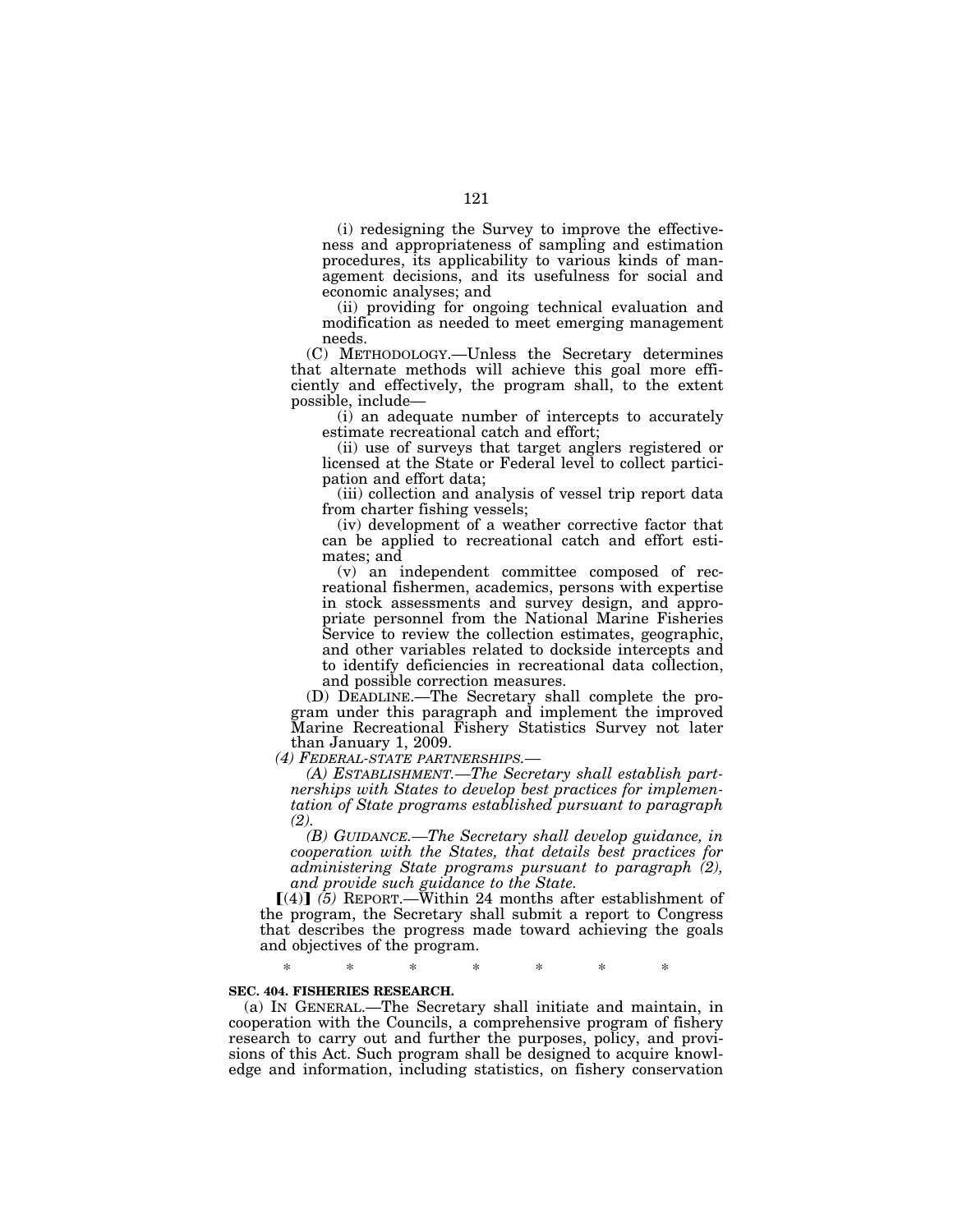and management and on the economics and social characteristics of the fisheries.

(b) STRATEGIC PLAN.—Within one year after the date of enactment of the Sustainable Fisheries Act, and at least every 3 years thereafter, the Secretary shall develop and publish in the Federal Register a strategic plan for fisheries research for the 5 years immediately following such publication. The plan shall—

(1) identify and describe a comprehensive program with a limited number of priority objectives for research in each of the areas specified in subsection (c);

(2) indicate goals and timetables for the program described in paragraph (1);

(3) provide a role for commercial fishermen in such research, including involvement in field testing;

(4) provide for collection and dissemination, in a timely manner, of complete and accurate information concerning fishing activities, catch, effort, stock assessments, and other research conducted under this section; and

(5) be developed in cooperation with the Councils and affected States, and provide for coordination with the Councils, affected States, and other research entities.

(c) AREAS OF RESEARCH.—Areas of research are as follows:

(1) Research to support fishery conservation and management, including but not limited to, biological research concerning the abundance and life history parameters of stocks of fish, the interdependence of fisheries or stocks of fish, the identification of essential fish habitat, the impact of pollution on fish populations, the impact of wetland and estuarine degradation, and other factors affecting the abundance and availability of fish.

(2) Conservation engineering research, including the study of fish behavior and the development and testing of new gear technology and fishing techniques to minimize bycatch and any adverse effects on essential fish habitat and promote efficient harvest of target species.

(3) Research on the fisheries, including the social, cultural, and economic relationships among fishing vessel owners, crew, United States fish processors, associated shoreside labor, seafood markets and fishing communities.

(4) Information management research, including the development of a fishery information base and an information management system that will permit the full use of information in the support of effective fishery conservation and management.

(d) PUBLIC NOTICE.—In developing the plan required under subsection (a), the Secretary shall consult with relevant Federal, State, and international agencies, scientific and technical experts, and other interested persons, public and private, and shall publish a proposed plan in the Federal Register for the purpose of receiving public comment on the plan. The Secretary shall ensure that affected commercial fishermen are actively involved in the development of the portion of the plan pertaining to conservation engineering research. Upon final publication in the Federal Register, the plan shall be submitted by the Secretary to the Committee on Commerce, Science, and Transportation of the Senate and the Committee on Resources of the House of Representatives.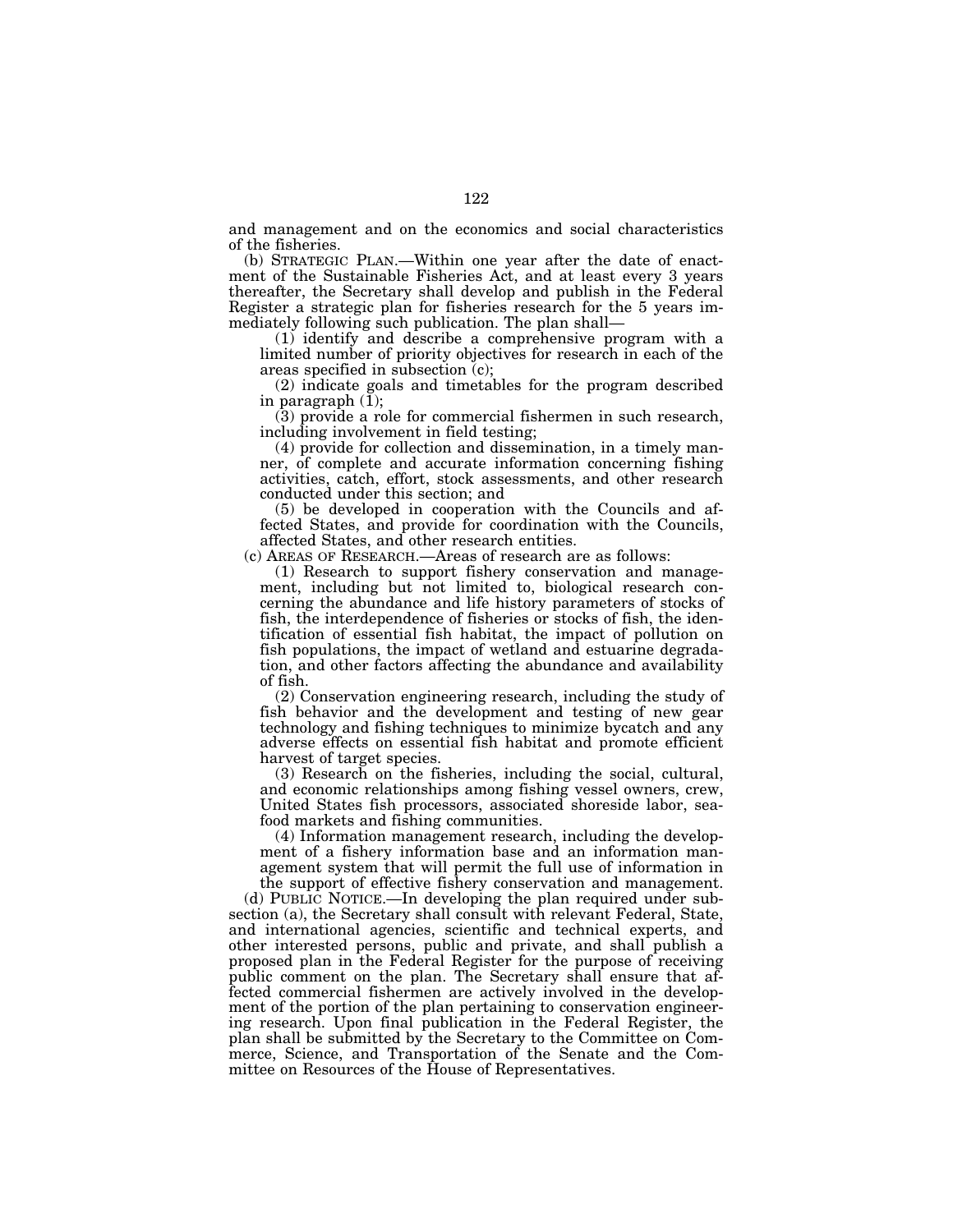123

*(e) IMPROVING DATA COLLECTION AND ANALYSIS.—* 

*(1) IN GENERAL.—Not later than 1 year after the date of enactment of this Act, the Secretary shall develop, in consultation with the science and statistical committees of the Councils established under section 302(g) and the Marine Fisheries Commissions, and submit to the Committee on Commerce, Science, and Transportation of the Senate and the Committee on Natural Resources of the House of Representatives a report on facilitating greater incorporation of data, analysis, stock assessments, and surveys from State agencies and nongovernmental sources described in paragraph (2) into fisheries management decisions.* 

*(2) NONGOVERNMENTAL SOURCES.—Nongovernmental sources referred to in paragraph (1) include the following:* 

*(A) Fishermen.* 

*(B) Fishing communities.* 

*(C) Universities.* 

*(D) Research and philanthropic institutions.* 

*(3) CONTENT.—In developing the report under paragraph (1), the Secretary shall—* 

*(A) identify types of data and analysis, especially concerning recreational fishing, that can be reliably used for purposes of this Act as the basis for establishing conservation and management measures as required by section 303(a)(1), including setting standards for the collection and use of that data and analysis in stock assessments and surveys and for other purposes as determined by the Secretary;* 

*(B) provide specific recommendations for collecting data and performing analyses identified as necessary to reduce uncertainty in and improve the accuracy of future stock assessments, including whether such data and analysis could be provided by nongovernmental sources, including fishermen, fishing communities, universities, and research institutions;* 

*(C) consider the extent to which it is possible to establish a registry of persons collecting or submitting the data and performing the analyses identified under subparagraphs (A) and (B); and* 

*(D) consider the extent to which the acceptance and use of data and analyses identified in the report in fishery management decisions is practicable.* 

*(f) STOCK ASSESSMENT PLAN.—* 

*(1) IN GENERAL.—The Secretary shall develop and publish in the Federal Register, on the same schedule as required for the strategic plan required under subsection (b) of this section, a plan to conduct stock assessments for all stocks of fish for which a fishery management plan is in effect under this Act.* 

*(2) CONTENTS.—The plan shall—* 

*(A) for each stock of fish for which a stock assessment has previously been conducted—* 

*(i) establish a schedule for updating the stock assessment that is reasonable given the biology and characteristics of the stock; and*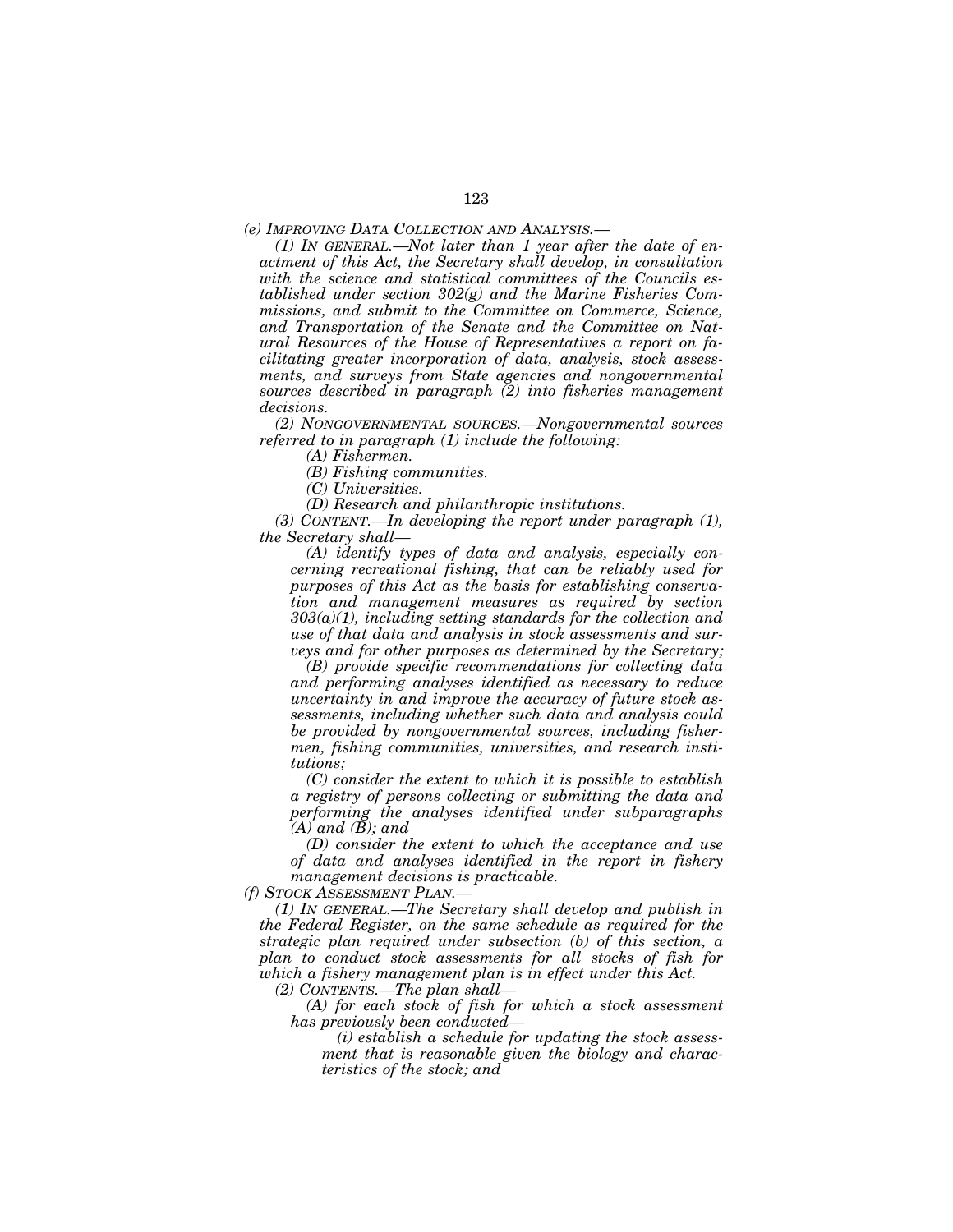*(ii) subject to the availability of appropriations, require completion of a new stock assessment, or an update of the most recent stock assessment—* 

*(I) every 5 years; or* 

*(II) within such other time period specified and justified by the Secretary in the plan;* 

*(B) for each stock of fish for which a stock assessment has not previously been conducted—* 

*(i) establish a schedule for conducting an initial stock assessment that is reasonable given the biology and characteristics of the stock; and* 

*(ii) subject to the availability of appropriations, require completion of the initial stock assessment within 3 years after the plan is published in the Federal Register unless another time period is specified and justified by the Secretary in the plan; and* 

*(C) identify data and analysis, especially concerning recreational fishing, that, if available, would reduce uncertainty in and improve the accuracy of future stock assessments, including whether such data and analysis could be provided by fishermen, fishing communities, universities, and research institutions, to the extent that use of such data would be consistent with the requirements in section 301(a)(2) to base conservation and management measures on the best scientific information available.* 

*(3) WAIVER OF STOCK ASSESSMENT REQUIREMENT.—Notwithstanding subparagraphs (A)(ii) and (B)(ii), a stock assessment is not required for a stock of fish in the plan if the Secretary determines that such a stock assessment is not necessary and justifies such determination in the Federal Register notice required by this subsection.* 

### **SEC. 405. INCIDENTAL HARVEST RESEARCH.**

(a) COLLECTION OF INFORMATION.—Within nine months after the date of enactment of the Sustainable Fisheries Act, the Secretary shall, after consultation with the Gulf Council and South Atlantic Council, conclude the collection of information in the program to assess the impact on fishery resources of incidental harvest by the shrimp trawl fishery within the authority of such Councils. Within the same time period, the Secretary shall make available to the public aggregated summaries of information collected prior to June 30, 1994 under such program.

(b) IDENTIFICATION OF STOCK.—The program concluded pursuant to subsection (a) shall provide for the identification of stocks of fish which are subject to significant incidental harvest in the course of normal shrimp trawl fishing activity.

(c) COLLECTION AND ASSESSMENT OF SPECIFIC STOCK INFORMA-TION.—For stocks of fish identified pursuant to subsection (b), with priority given to stocks which (based upon the best available scientific information) are considered to be [overfished] *depleted*, the Secretary shall conduct—

(1) a program to collect and evaluate information on the nature and extent (including the spatial and temporal distribution) of incidental mortality of such stocks as a direct result of shrimp trawl fishing activities;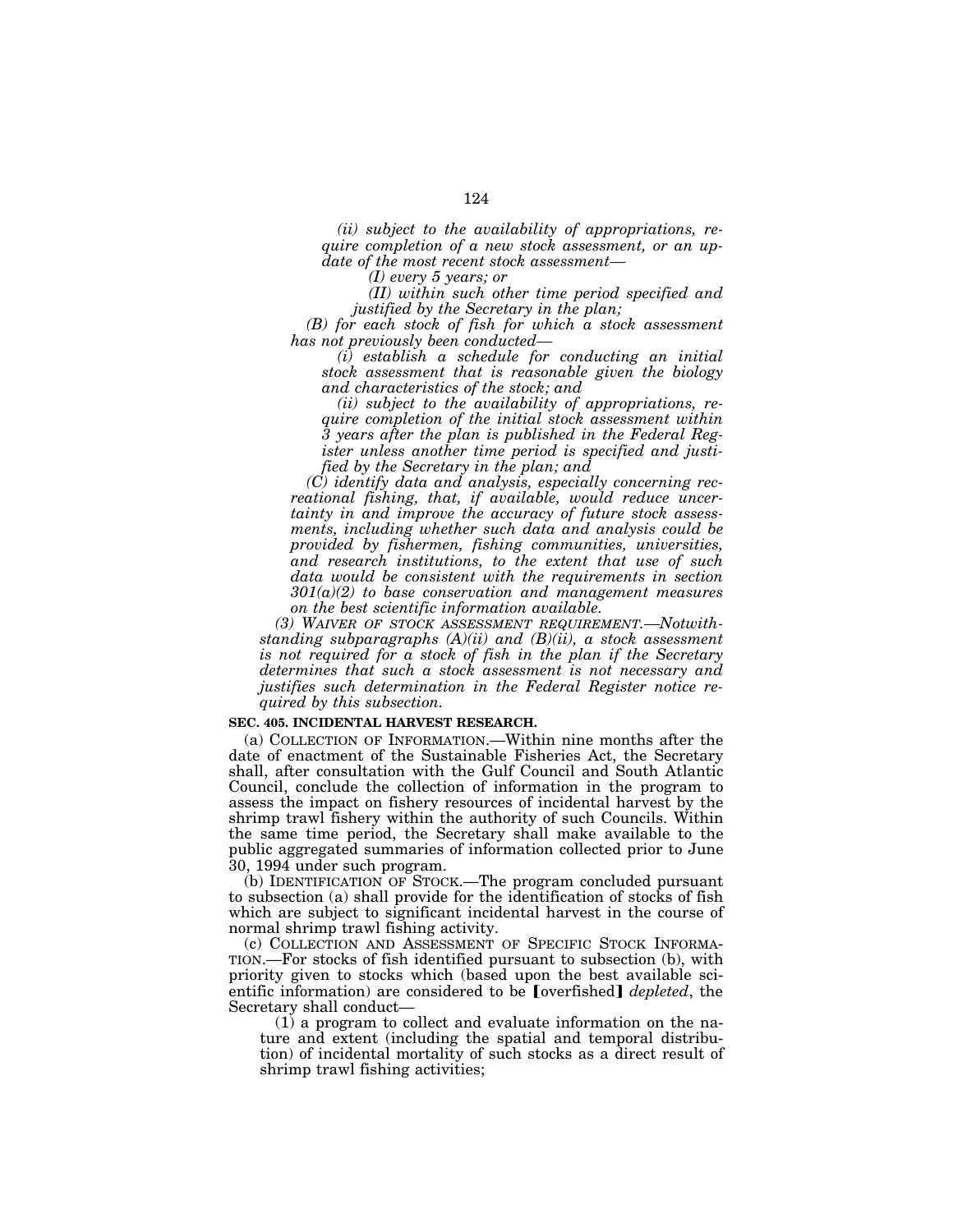(2) an assessment of the status and condition of such stocks, including collection of information which would allow the estimation of life history parameters with sufficient accuracy and precision to support sound scientific evaluation of the effects of various management alternatives on the status of such stocks; and

(3) a program of information collection and evaluation for such stocks on the magnitude and distribution of fishing mortality and fishing effort by sources of fishing mortality other than shrimp trawl fishing activity.

(d) BYCATCH REDUCTION PROGRAM.—Not later than 12 months after the enactment of the Sustainable Fisheries Act, the Secretary shall, in cooperation with affected interests, and based upon the best scientific information available, complete a program to—

(1) develop technological devices and other changes in fishing operations necessary and appropriate to minimize the incidental mortality of bycatch in the course of shrimp trawl activity to the extent practicable, taking into account the level of bycatch mortality in the fishery on November 28, 1990;

(2) evaluate the ecological impacts and the benefits and costs of such devices and changes in fishing operations; and

(3) assess whether it is practicable to utilize bycatch which is not avoidable.

(e) REPORT TO CONGRESS.—The Secretary shall, within one year of completing the programs required by this section, submit a detailed report on the results of such programs to the Committee on Commerce, Science, and Transportation of the Senate and the Committee on Resources of the House of Representatives.

(f) IMPLEMENTATION CRITERIA.—To the extent practicable, any conservation and management measure implemented under this Act to reduce the incidental mortality of bycatch in the course of shrimp trawl fishing shall be consistent with—

(1) measures applicable to fishing throughout the range in United States waters of the bycatch species concerned; and

(2) the need to avoid any serious adverse environmental impacts on such bycatch species or the ecology of the affected area.

# \* \* \* \* \* \* \* **SEC. 407. GULF OF MEXICO RED SNAPPER RESEARCH.**

 $(a)$  INDEPENDENT PEER REVIEW.—(1) Within 30 days of the date of enactment of the Sustainable Fisheries Act, the Secretary shall initiate an independent peer review to evaluate—

 $(A)$  the accuracy and adequacy of fishery statistics used by the Secretary for the red snapper fishery in the Gulf of Mexico to account for all commercial, recreational, and charter fishing harvests and fishing effort on the stock;

 $($ B) the appropriateness of the scientific methods, information, and models used by the Secretary to assess the status and trends of the Gulf of Mexico red snapper stock and as the basis for the fishery management plan for the Gulf of Mexico red snapper fishery;

 $\overline{C}(\overline{C})$  the appropriateness and adequacy of the management measures in the fishery management plan for red snapper in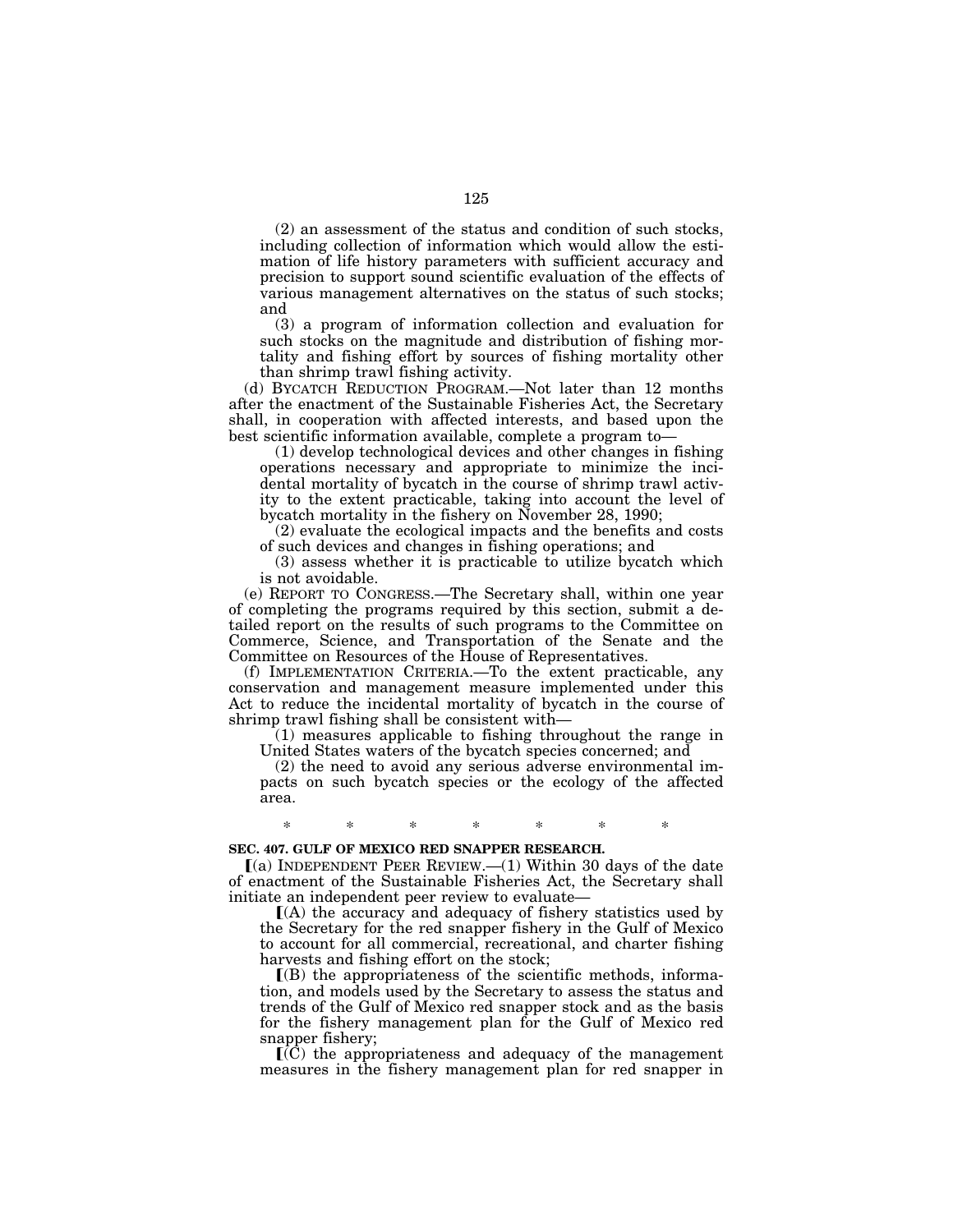the Gulf of Mexico for conserving and managing the red snapper fishery under this Act; and

 $\langle$ [(D) the costs and benefits of all reasonable alternatives to a limited access privilege program for the red snapper fishery in the Gulf of Mexico.

 $(2)$  The Secretary shall ensure that commercial, recreational, and charter fishermen in the red snapper fishery in the Gulf of Mexico are provided an opportunity to—

 $(A)$  participate in the peer review under this subsection; and

 $\Gamma(B)$  provide information to the Secretary concerning the review of fishery statistics under this subsection without being subject to penalty under this Act or other applicable law for any past violation of a requirement to report such information to the Secretary.

 $(3)$  The Secretary shall submit a detailed written report on the findings of the peer review conducted under this subsection to the Gulf Council no later than one year after the date of enactment of the Sustainable Fisheries Act.

ø(b) PROHIBITION.—In addition to the restrictions under section 303(d)(1)(A), the Gulf Council may not, prior to October 1, 2002, undertake or continue the preparation of any fishery management plan, plan amendment or regulation under this Act for the Gulf of Mexico commercial red snapper fishery that creates an individual fishing quota program or that authorizes the consolidation of licenses, permits, or endorsements that result in different trip limits for vessels in the same class.

 $(c)$  REFERENDUM.-

 $(1)$  On or after October 1, 2002, the Gulf Council may prepare and submit a fishery management plan, plan amendment, or regulation for the Gulf of Mexico commercial red snapper fishery that creates a limited access privilege program or that authorizes the consolidation of licenses, permits, or endorsements that result in different trip limits for vessels in the same class, only if the preparation of such plan, amendment, or regulation is approved in a referendum conducted under paragraph (2) and only if the submission to the Secretary of such plan, amendment, or regulation is approved in a subsequent referendum conducted under paragraph (2).

 $(2)$  The Secretary, at the request of the Gulf Council, shall conduct referendums under this subsection. Only a person who held an annual vessel permit with a red snapper endorsement for such permit on September 1, 1996 (or any person to whom such permit with such endorsement was transferred after such date) and vessel captains who harvested red snapper in a commercial fishery using such endorsement in each red snapper fishing season occurring between January 1, 1993, and such date may vote in a referendum under this subsection. The referendum shall be decided by a majority of the votes cast. The Secretary shall develop a formula to weigh votes based on the proportional harvest under each such permit and endorsement and by each such captain in the fishery between January 1, 1993, and September 1, 1996. Prior to each referendum, the Secretary, in consultation with the Council, shall—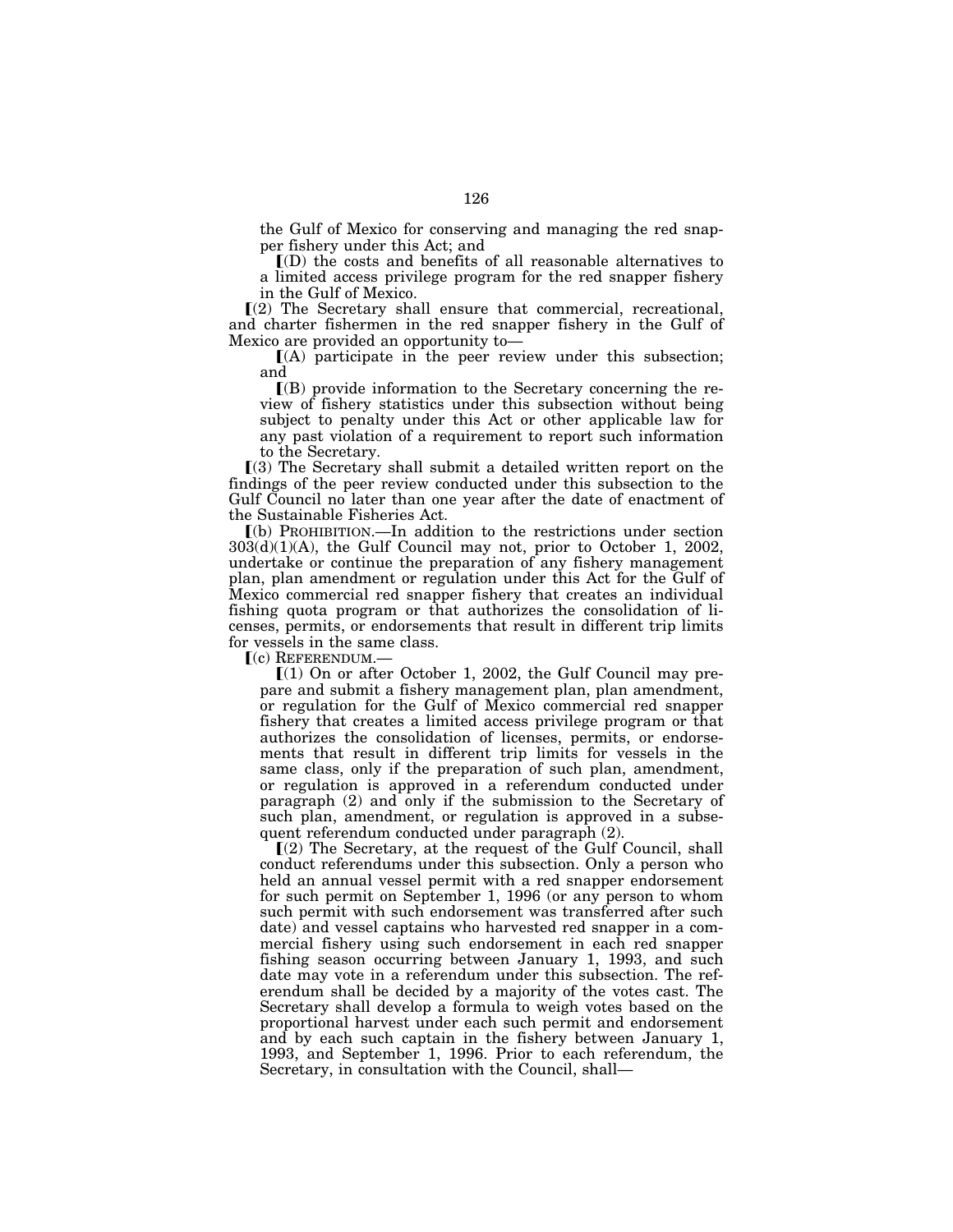$f(A)$  identify and notify all such persons holding permits with red snapper endorsements and all such vessel captains; and

 $($ B) make available to all such persons and vessel captains information about the schedule, procedures, and eligibility requirements for the referendum and the proposed individual fishing quota program.

ø(d) CATCH LIMITS.—Any fishery management plan, plan amendment, or regulation submitted by the Gulf Council for the red snapper fishery after the date of enactment of the Sustainable Fisheries Act shall contain conservation and management measures that—

 $(1)$  establish separate quotas for recreational fishing (which, for the purposes of this subsection shall include charter fishing) and commercial fishing that, when reached, result in a prohibition on the retention of fish caught during recreational fishing and commercial fishing, respectively, for the remainder of the fishing year; and

 $(2)$  ensure that such quotas reflect allocations among such sectors and do not reflect any harvests in excess of such allocations.]<br>(a) CERTIFICATION OF STATE SURVEYS.-

*(1) INCLUSION OF CERTIFIED STATE SURVEYS.—In establishing the acceptable biological catch and total allowable catch for red snapper in the Gulf of Mexico, the Secretary shall include—* 

*(A) Gulf State recreational fisheries surveys that are certified under subsection (b); and* 

*(B) data related to red snapper in the Gulf of Mexico collected by the Gulf States Marine Fisheries Commission, nongovernmental organizations, and other nongovernmental sources, including universities and research institutions.* 

*(b) STATE SURVEYS.—* 

*(1) SUBMISSION.—A Gulf State that conducts a recreational fisheries survey in the Gulf of Mexico to make catch estimates for red snapper landed in such State may submit such survey to the Secretary for certification.* 

*(2) CERTIFICATION.— (A) IN GENERAL.—The Secretary shall make a certification or a denial of certification for any survey submitted under paragraph (1) not later than the end of the 6-month period beginning on the date the survey is submitted.* 

*(B) DEEMED CERTIFIED.—A recreational fisheries survey is deemed to be certified effective upon the expiration of such period if the Secretary has not made a certification or denial of certification.* 

*(3) MODIFICATION OF SURVEYS DENIED CERTIFICATION.—* 

*(A) IN GENERAL.—If a survey of a Gulf State is denied certification under paragraph (2), the Secretary shall, not later than 60 days after the date of the denial, provide the Gulf State a proposal for modifications to the survey.* 

*(B) PROPOSAL.—A proposal provided to a Gulf State for a survey under subparagraph (A)—* 

*(i) shall be specific to the survey submitted by such Gulf State and may not be construed to apply to any other Gulf State;*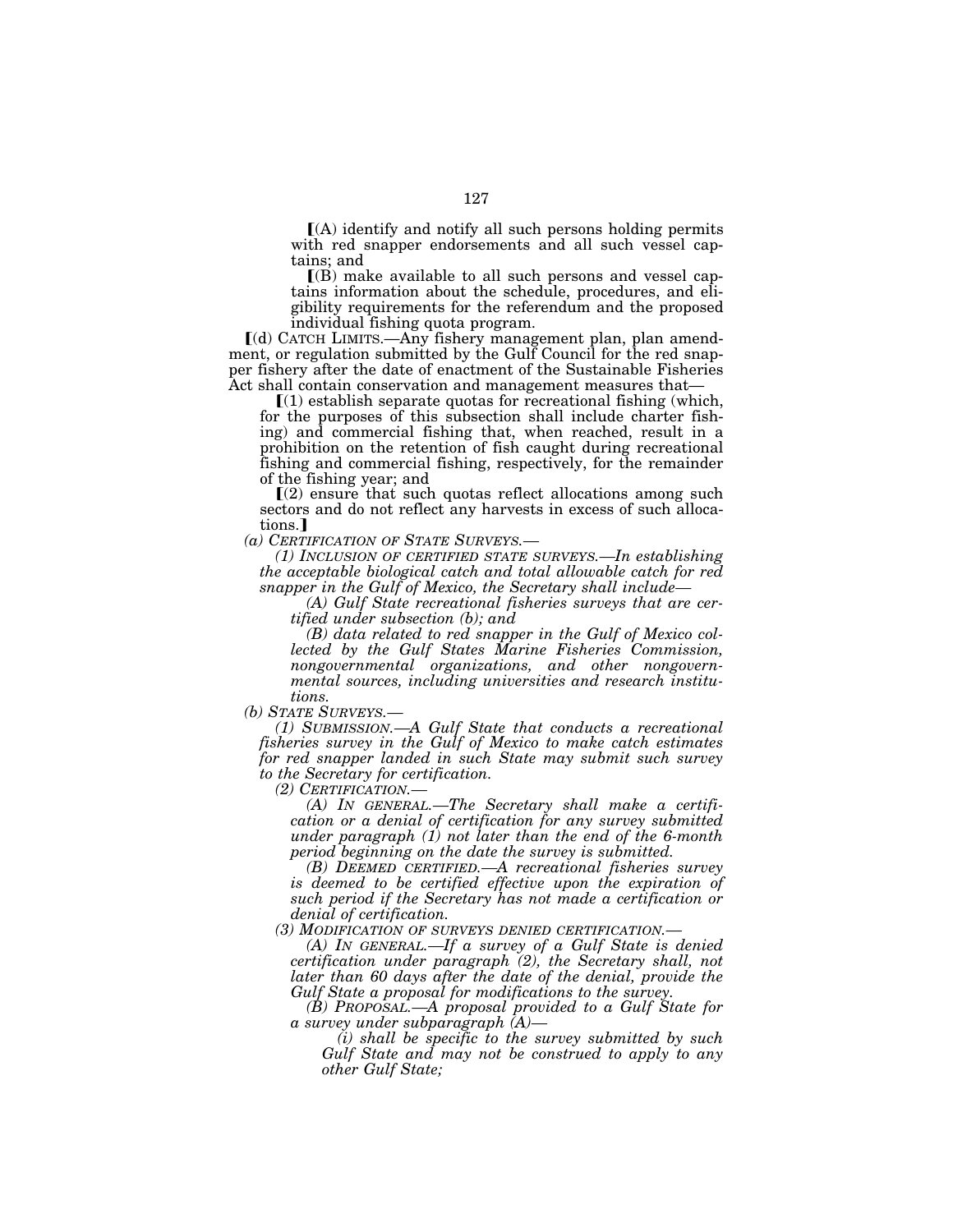*(ii) shall require revision to the fewest possible provisions of the survey; and* 

*(iii) may not unduly burden the ability of such Gulf State to revise the survey.*<br> *(C) MODIFIED SURVEY.*—

*(C) MODIFIED SURVEY.— (i) AUTHORITY TO SUBMIT.—If a survey of a Gulf State was denied certification under paragraph (2), the Gulf State may modify the survey and submit the modified survey to the Secretary for certification or denial of certification.* 

*(ii) SCHEDULE.—The Secretary shall make a certification or denial of certification for any modified survey not later than the end of the 30-day period beginning on the date the modified survey is submitted.* 

*(iii) DEEMED CERTIFIED A modified survey is deemed to be certified effective upon the expiration of the period described in clause (ii) if the Secretary has not made a certification or denial of certification.* 

*(c) DEFINITIONS.—In this section:* 

*(1) GULF STATE.—The term ''Gulf State'' means each of the States of Texas, Louisiana, Mississippi, Alabama, or Florida.* 

*(2) RED SNAPPER.—The term ''red snapper'' means the species Lutjanus campechanus.* 

*\* \* \* \* \* \* \** 

# **AMERICAN FISHERIES ACT**

## DIVISION C—OTHER MATTERS

\* \* \* \* \* \* \*

# **TITLE II—FISHERIES**

\* \* \* \* \* \* \*

# **Subtitle II—Bering Sea Pollock Fishery**

\* \* \* \* \* \* \*

### **SEC. 210. FISHERY COOPERATIVE LIMITATIONS.**

(a) PUBLIC NOTICE.—(1) Any contract implementing a fishery cooperative under section 1 of the Act of June 25, 1934 (15 U.S.C. 521) in the directed pollock fishery and any material modifications to any such contract shall be filed not less than 30 days prior to the start of fishing under the contract with the North Pacific Council and with the Secretary, together with a copy of a letter from a party to the contract requesting a business review letter on the fishery cooperative from the Department of Justice and any response to such request. Notwithstanding section 402 of the Magnuson-Stevens Act (16 U.S.C. 1881a) or any other provision of law, but taking into account the interest of parties to any such contract in protecting the confidentiality of proprietary information, the North Pacific Council and Secretary shall—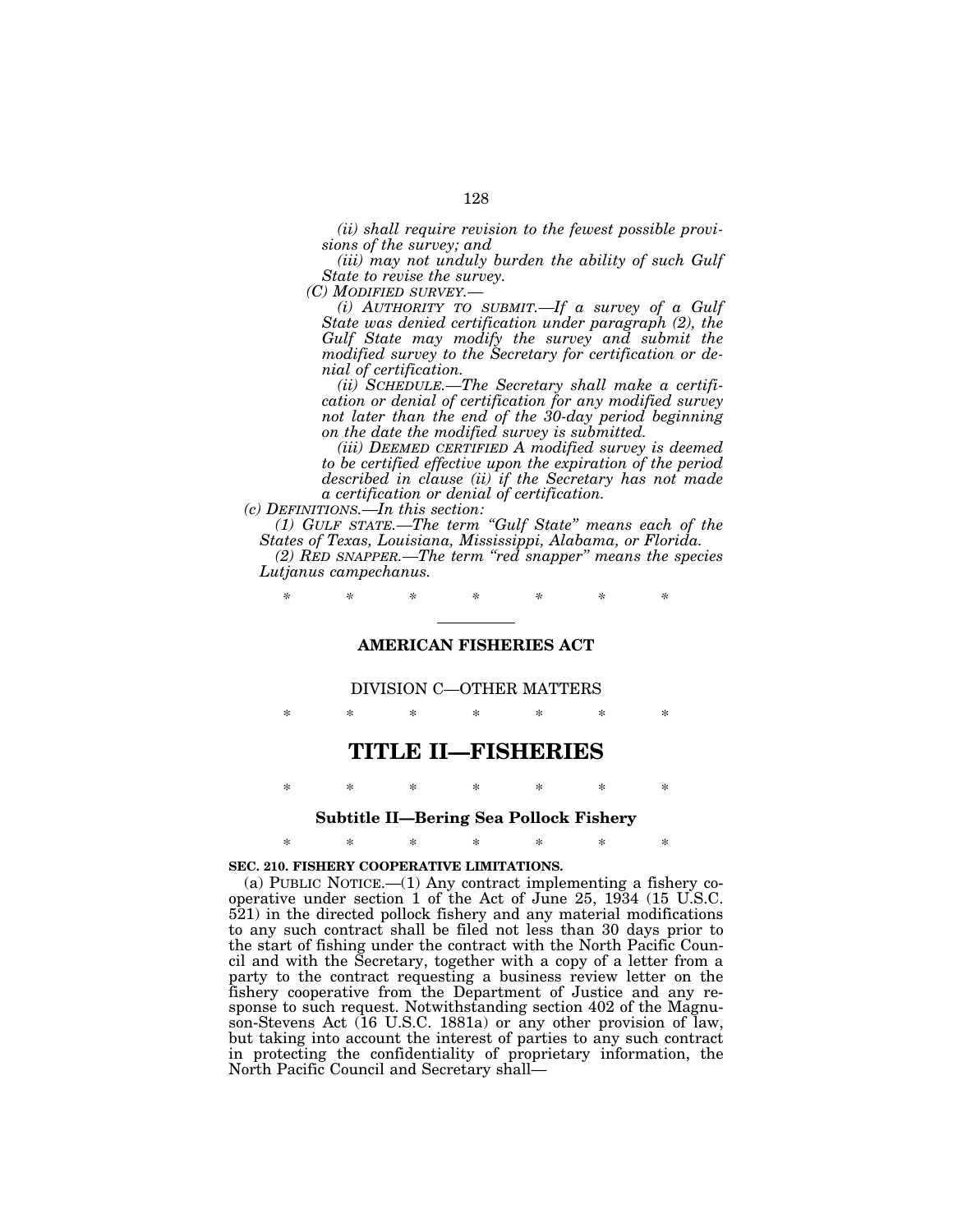(A) make available to the public such information about the contract, contract modifications, or fishery cooperative the North Pacific Council and Secretary deem appropriate, which at a minimum shall include a list of the parties to the contract, a list of the vessels involved, and the amount of pollock and other fish to be harvested by each party to such contract; and

(B) make available to the public in such manner as the North Pacific Council and Secretary deem appropriate information about the harvest by vessels under a fishery cooperative of all species (including bycatch) in the directed pollock fishery on a vessel-by-vessel basis.

(b) CATCHER VESSELS ONSHORE.—

(1) CATCHER VESSEL COOPERATIVES.—Effective January 1, 2000, upon the filing of a contract implementing a fishery cooperative under subsection (a) which—

(A) is signed by the owners of 80 percent or more of the qualified catcher vessels that delivered pollock for processing by a shoreside processor in the directed pollock fishery in the year prior to the year in which the fishery cooperative will be in effect; and

(B) specifies, except as provided in paragraph (6), that such catcher vessels will deliver pollock in the directed pollock fishery only to such shoreside processor during the year in which the fishery cooperative will be in effect and that such shoreside processor has agreed to process such pollock,

the Secretary shall allow only such catcher vessels (and catcher vessels whose owners voluntarily participate pursuant to paragraph (2)) to harvest the aggregate percentage of the directed fishing allowance under section 206(b)(1) in the year in which the fishery cooperative will be in effect that is equivalent to the aggregate total amount of pollock harvested by such catcher vessels (and by such catcher vessels whose owners voluntarily participate pursuant to paragraph (2)) in the directed pollock fishery for processing by the inshore component during 1995, 1996, and 1997 relative to the aggregate total amount of pollock harvested in the directed pollock fishery for processing by the inshore component during such years and shall prevent such catcher vessels (and catcher vessels whose owners voluntarily participate pursuant to paragraph (2)) from harvesting in aggregate in excess of such percentage of such directed fishing allowance.

(2) VOLUNTARY PARTICIPATION.—Any contract implementing a fishery cooperative under paragraph (1) must allow the owners of other qualified catcher vessels to enter into such contract after it is filed and before the calender year in which fishing will begin under the same terms and conditions as the owners of the qualified catcher vessels who entered into such contract upon filing.

(3) QUALIFIED CATCHER VESSEL.—For the purposes of this subsection, a catcher vessel shall be considered a ''qualified catcher vessel'' if, during the year prior to the year in which the fishery cooperative will be in effect, it delivered more pollock to the shoreside processor to which it will deliver pollock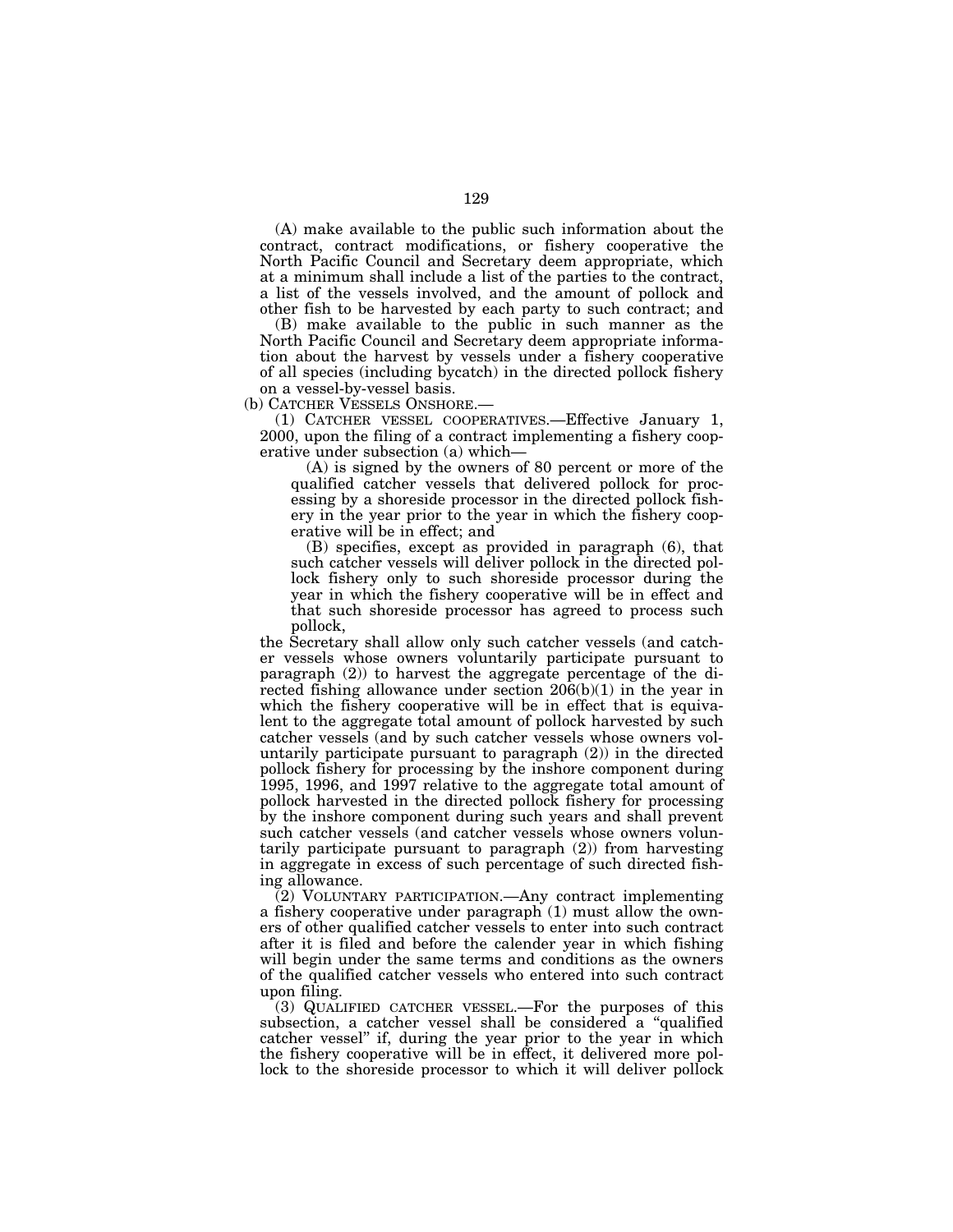under the fishery cooperative in paragraph (1) than to any other shoreside processor.

(4) CONSIDERATION OF CERTAIN VESSELS.—Any contract implementing a fishery cooperative under paragraph (1) which has been entered into by the owner of a qualified catcher vessel eligible under section 208(a) that harvested pollock for processing by catcher/processors or motherships in the directed pollock fishery during 1995, 1996, and 1997 shall, to the extent practicable, provide fair and equitable terms and conditions for the owner of such qualified catcher vessel.

(5) OPEN ACCESS.—A catcher vessel eligible under section 208(a) the catch history of which has not been attributed to a fishery cooperative under paragraph (1) may be used to deliver pollock harvested by such vessel from the directed fishing allowance under section 206(b)(1) (other than pollock reserved under paragraph (1) for a fishery cooperative) to any of the shoreside processors eligible under section 208(f). A catcher vessel eligible under section 208(a) the catch history of which has been attributed to a fishery cooperative under paragraph (1) during any calendar year may not harvest any pollock apportioned under section 206(b)(1) in such calendar year other than the pollock reserved under paragraph (1) for such fishery cooperative.

 $(6)$  TRANSFER OF COOPERATIVE HARVEST.—A contract implementing a fishery cooperative under paragraph (1) may, notwithstanding the other provisions of this subsection, provide for up to 10 percent of the pollock harvested under such cooperative to be processed by a shoreside processor eligible under section 208(f) other than the shoreside processor to which pollock will be delivered under paragraph (1).

(7) FISHERY COOPERATIVE EXIT PROVISIONS.— (A) FISHING ALLOWANCE DETERMINATION.—For purposes of determining the aggregate percentage of directed fishing allowances under paragraph  $(1)$ , when a catcher vessel is removed from the directed pollock fishery, the fishery allowance for pollock for the vessel being removed—

(i) shall be based on the catch history determination for the vessel made pursuant to section 679.62 of title 50, Code of Federal Regulations, as in effect on the date of enactment of the Coast Guard Authorization Act of 2010; and

(ii) shall be assigned, for all purposes under this title, in the manner specified by the owner of the vessel being removed to any other catcher vessel or among other catcher vessels participating in the fishery cooperative if such vessel or vessels remain in the fishery cooperative for at least one year after the date on which the vessel being removed leaves the directed pollock fishery.

(B) ELIGIBILITY FOR FISHERY ENDORSEMENT.—Except as provided in subparagraph (C), a vessel that is removed pursuant to this paragraph shall be permanently ineligible for a fishery endorsement, and any claim (including relating to catch history) associated with such vessel that could qualify any owner of such vessel for any permit to partici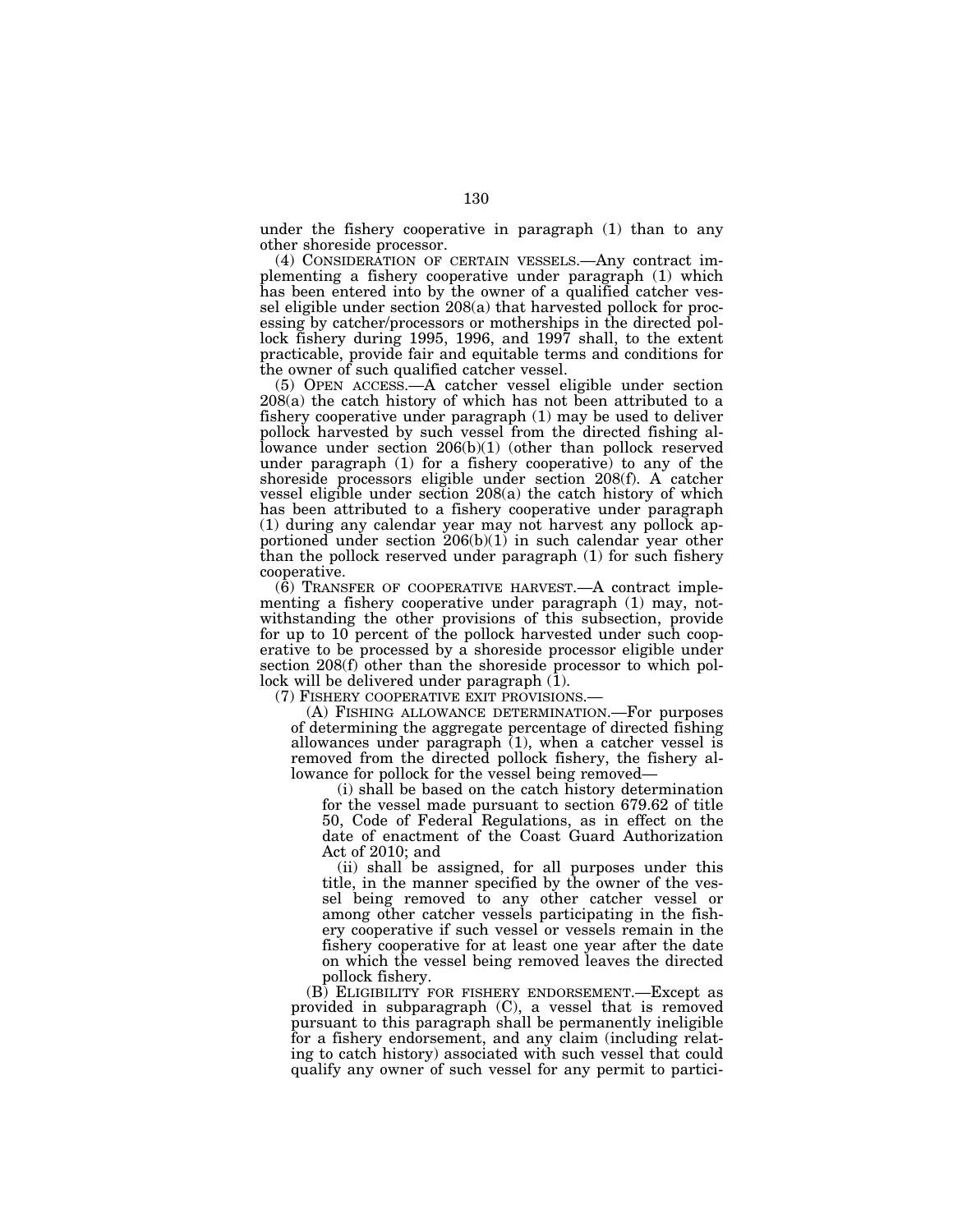pate in any fishery within the exclusive economic zone of the United States shall be extinguished, unless such removed vessel is thereafter designated to replace a vessel to be removed pursuant to this paragraph.

(C) LIMITATIONS ON STATUTORY CONSTRUCTION.—Nothing in this paragraph shall be construed—

(i) to make the vessels AJ (United States official number 905625), DONA MARTITA (United States official number 651751), NORDIC EXPLORER (United States official number 678234), and PROVIDIAN (United States official number 1062183) ineligible for a fishery endorsement or any permit necessary to participate in any fishery under the authority of the New England Fishery Management Council or the Mid-Atlantic Fishery Management Council established, respectively, under subparagraphs (A) and (B) of section 302(a)(1) of the Magnuson-Stevens Act; or

(ii) to allow the vessels referred to in clause (i) to participate in any fishery under the authority of the Councils referred to in clause (i) in any manner that is not consistent with the fishery management plan for the fishery developed by the Councils under section 303 of the Magnuson-Stevens Act.

(c) CATCHER VESSELS TO CATCHER/PROCESSORS.—Effective January 1, 1999, not less than 8.5 percent of the directed fishing allowance under section  $206(b)(2)$  shall be available for harvest only by the catcher vessels eligible under section 208(b). The owners of such catcher vessels may participate in a fishery cooperative with the owners of the catcher/processors eligible under paragraphs (1) through (20) of the section 208(e). The owners of such catcher vessels may participate in a fishery cooperative that will be in effect during 1999 only if the contract implementing such cooperative establishes penalties to prevent such vessels from exceeding in 1999 the traditional levels harvested by such vessels in all other fisheries in the exclusive economic zone of the United States.

(d) CATCHER VESSELS TO MOTHERSHIPS.— (1) PROCESSING.—Effective January 1, 2000, the authority in section 1 of the Act of June 25, 1934 (48 Stat. 1213 and 1214; 15 U.S.C. 521 et seq.) shall extend to processing by motherships eligible under section 208(d) solely for the purposes of forming or participating in a fishery cooperative in the directed pollock fishery upon the filing of a contract to implement a fishery cooperative under subsection (a) which has been entered into by the owners of 80 percent or more of the catcher vessels eligible under section 208(c) for the duration of such contract, provided that such owners agree to the terms of the fishery cooperative involving processing by the motherships.

(2) VOLUNTARY PARTICIPATION.—Any contract implementing a fishery cooperative described in paragraph (1) must allow the owners of any other catcher vessels eligible under section 208(c) to enter such contract after it is filed and before the calendar year in which fishing will begin under the same terms and conditions as the owners of the catcher vessels who entered into such contract upon filing.

(e) EXCESSIVE SHARES.—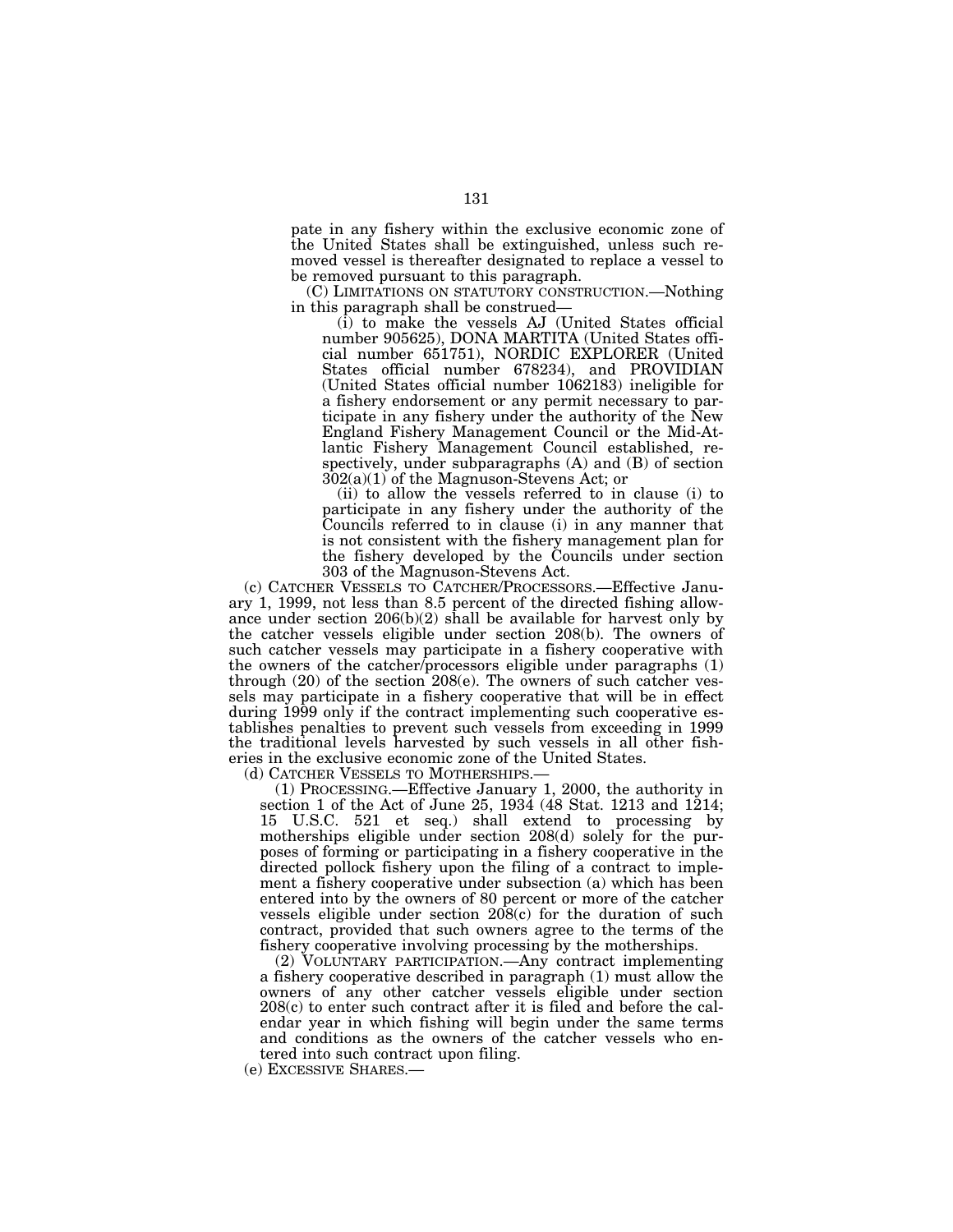ø(1) HARVESTING.—No particular individual, corporation, or other entity may harvest, through a fishery cooperative or otherwise, a total of more than 17.5 percent of the pollock available to be harvested in the directed pollock fishery.

*(1) HARVESTING.— (A) LIMITATION.—No particular individual, corporation, or other entity may harvest, through a fishery cooperative or otherwise, a percentage of the pollock available to be harvested in the directed pollock fishery that exceeds the percentage established for purposes of this paragraph by the North Pacific Fishery Management Council.* 

*(B) MAXIMUM PERCENTAGE.—The percentage established by the North Pacific Fishery Management Council shall not exceed 24 percent of the pollock available to be harvested in the directed pollock fishery.* 

(2) PROCESSING.—Under the authority of section  $301(a)(4)$  of the Magnuson-Stevens Act (16 U.S.C. 1851(a)(4)), the North Pacific Council is directed to recommend for approval by the Secretary conservation and management measures to prevent any particular individual or entity from processing an excessive share of the pollock available to be harvested in the directed pollock fishery. In the event the North Pacific Council recommends and the Secretary approves an excessive processing share that is lower than 17.5 percent, any individual or entity that previously processed a percentage greater than such share shall be allowed to continue to process such percentage, except that their percentage may not exceed 17.5 percent (excluding pollock processed by catcher/processors that was harvested in the directed pollock fishery by catcher vessels eligible under 208(b)) and shall be reduced if their percentage decreases, until their percentage is below such share. In recommending the excessive processing share, the North Pacific Council shall consider the need of catcher vessels in the directed pollock fishery to have competitive buyers for the pollock harvested by such vessels.

(3) REVIEW BY MARITIME ADMINISTRATION.—At the request of the North Pacific Council or the Secretary, any individual or entity believed by such Council or the Secretary to have exceeded the percentage in either paragraph (1) or (2) shall submit such information to the Administrator of the Maritime Administration as the Administrator deems appropriate to allow the Administrator to determine whether such individual or entity has exceeded either such percentage. The Administrator shall make a finding as soon as practicable upon such request and shall submit such finding to the North Pacific Council and the Secretary. For the purposes of this subsection, any entity in which 10 percent or more of the interest is owned or controlled by another individual or entity shall be considered to be the same entity as the other individual or entity.

(f) LANDING TAX JURISDICTION.—Any contract filed under subsection (a) shall include a contract clause under which the parties to the contract agree to make payments to the State of Alaska for any pollock harvested in the directed pollock fishery which is not landed in the State of Alaska, in amounts which would otherwise accrue had the pollock been landed in the State of Alaska subject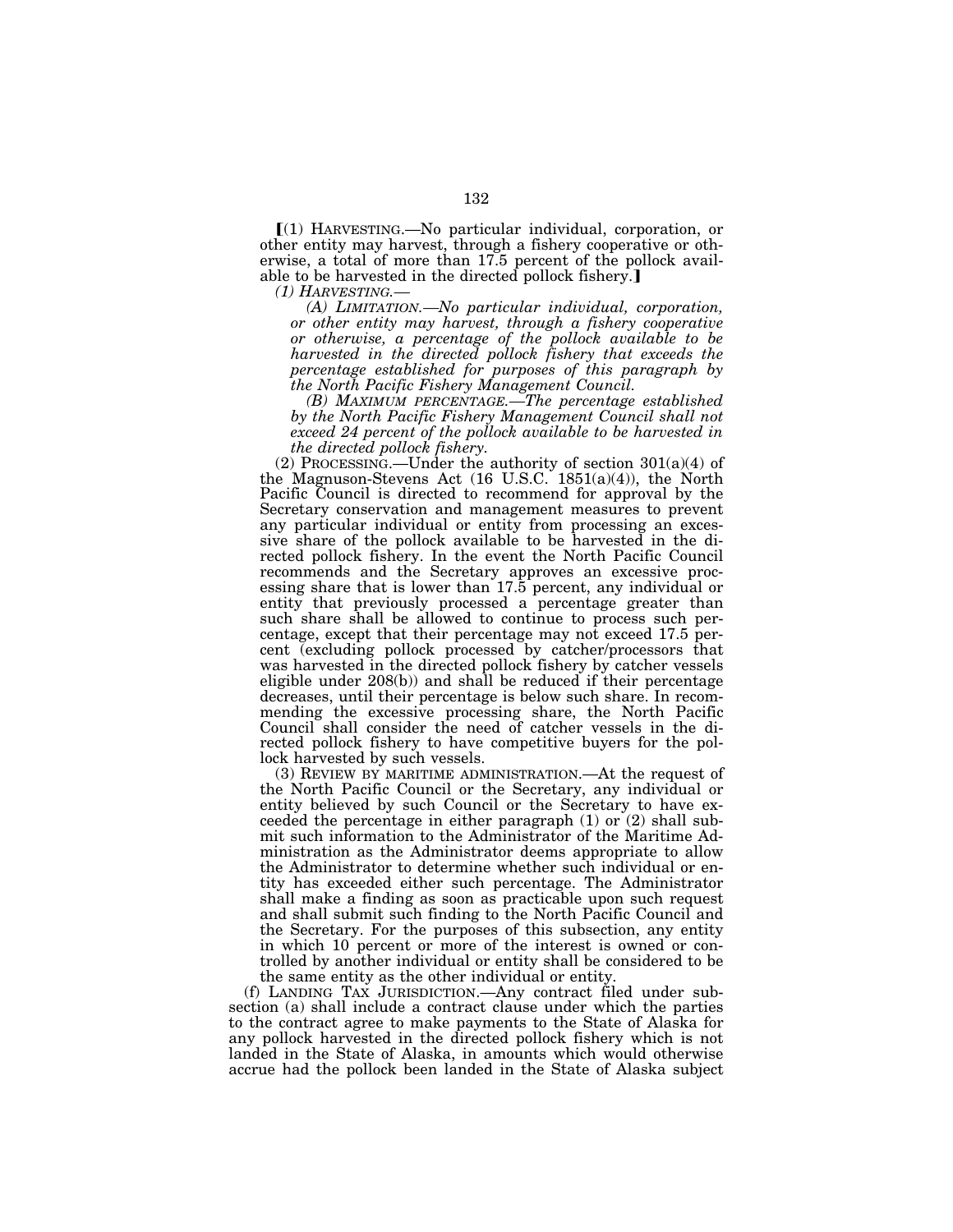to any landing taxes established under Alaska law. Failure to include such a contract clause or for such amounts to be paid shall result in a revocation of the authority to form fishery cooperatives under section 1 of the Act of June  $25, 1934$  (15 U.S.C.  $521$  et seq.).

(g) PENALTIES.—The violation of any of the requirements of this subtitle or any regulation or permit issued pursuant to this subtitle shall be considered the commission of an act prohibited by section 307 of the Magnuson-Stevens Act (16 U.S.C. 1857), and sections 308, 309, 310, and 311 of such Act (16 U.S.C. 1858, 1859, 1860, and 1861) shall apply to any such violation in the same manner as to the commission of an act prohibited by section 307 of such Act (16 U.S.C. 1857). In addition to the civil penalties and permit sanctions applicable to prohibited acts under section 308 of such Act (16 U.S.C. 1858), any person who is found by the Secretary, after notice and an opportunity for a hearing in accordance with section 554 of title 5, United States Code, to have violated a requirement of this section shall be subject to the forfeiture to the Secretary of Commerce of any fish harvested or processed during the commission of such act.

\* \* \* \* \* \* \*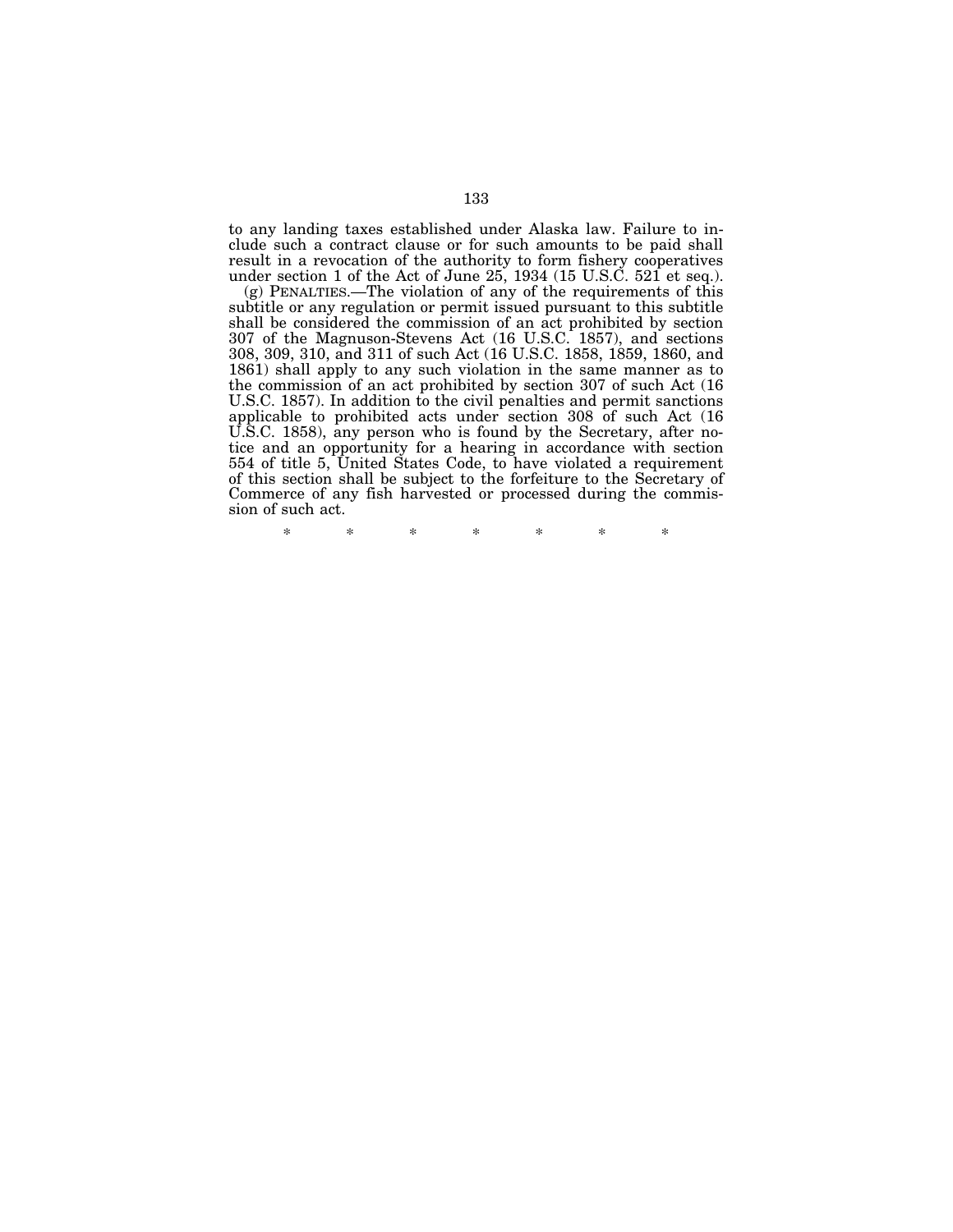## DISSENTING VIEWS

H.R. 200 would reauthorize and amend the Magnuson-Stevens Fishery Conservation and Management Act (MSA), the law that governs fishing in the U.S. Exclusive Economic Zone (EEZ). We oppose this legislation because it would roll back important elements of the law which are critical to making fisheries and the fishing industry in the United States economically and environmentally sustainable.

Congress first enacted the Fishery Conservation and Management Act in 1976 with two main goals in mind: put an end to unregulated fishing by foreign fleets in U.S. waters, and develop domestic fleets that could reap the economic benefit of our considerable fishery resources. The law worked very well; foreign fishing was phased out, and investments in the domestic fleet were increased. Unfortunately, this capitalization worked so well that domestic fishing soon replaced foreign fleets in overexploiting U.S. fisheries.

In 1996 and 2007, two MSA reauthorizations were enacted to end overfishing, promote rebuilding of overfished stocks, protect fish habitat, improve fisheries science, and minimize bycatch. But it was only in 2007 that Congress first required all eight Regional Fishery Management Councils to set science-based annual catch limits (ACLs) to prevent overfishing, and to put in place accountability measures ensuring that exceeding an ACL meant a reduction in harvest the following year. In addition, in cases where a fishery may still become overfished, Councils are now required to end overfishing immediately. These changes, coupled with the 1996 reforms, have succeeded in ending overfishing in nearly all fisheries, and putting overfished stocks on a path to rebuilding. Most important, they have helped insulate the Councils from pressure to make politically-driven management decisions that hurt fishing communities in the long run.

It is important to note that the 1996 and 2007 reauthorizations were bipartisan bills worked on, and voted for, by Republicans and Democrats alike, because everybody recognized the need to address the number of declining and collapsed fish stocks. While the current MSA may not be perfect, members in both parties recognize the incredible sustainability and economic gains made since 2007. What is needed now are updates to the MSA that address specific issues and keep the law current, not a weakening of the law and roll-back of conservation measures as is found in H.R. 200. Contrary to the two previous reauthorizations, H.R. 200 was developed with very little input.

It did not have to be this way. Water, Power, and Oceans Subcommittee Ranking Member Jared Huffman (D–CA) developed a discussion draft of an MSA reauthorization bill that included a number of Democratic and Republican priorities. That draft was in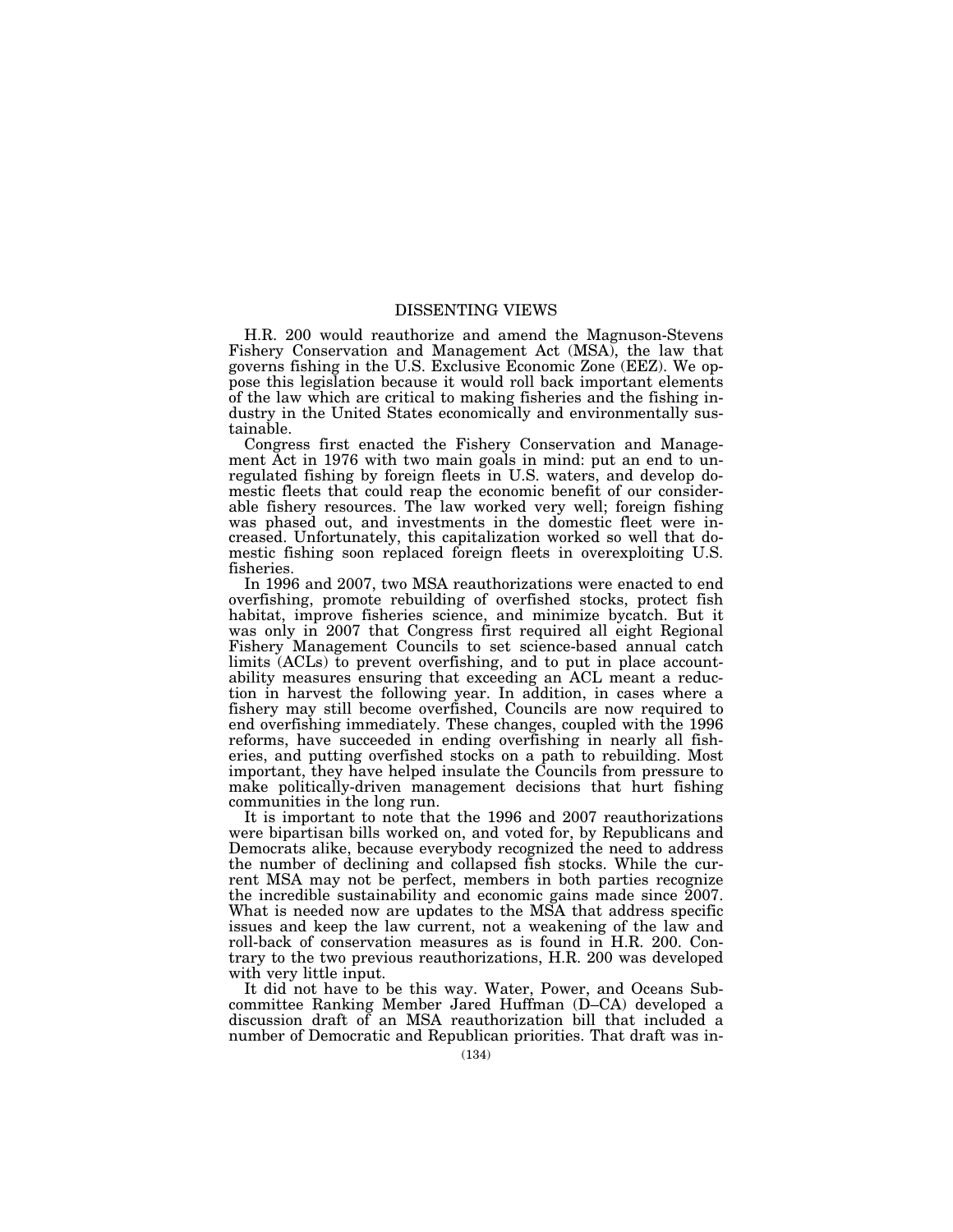cluded on the same hearing docket as H.R. 200, and Chairman Don Young (R–AK) agreed to work with Democratic Members and staff to develop a bipartisan bill. Unfortunately, Chairman Bishop pulled the plug on promising negotiations and rushed to markup with a half-baked mashup of bad ideas that we feel deserves to be called the Empty Oceans Act.

The fishery-related provisions of H.R. 200 are an overreaction to the complaints of a very few in the industry who need the requirements of the law the most. Under the guise of providing ''flexibility'' for fishery managers, H.R. 200 would undermine the rebuilding requirements in current law. These rollbacks in particular are job-killers. NOAA estimates that fully rebuilt fisheries would add an estimated \$31 billion to the economy and create 500,000 new jobs. Rebuilding overfished stocks is the key to improving fishing economies, and we must not delay that process; once fish stocks are gone, they cannot be rebuilt. Of further concern, the bill would eliminate the requirement to set ACLs for dozens of vulnerable stocks, and allow recreational anglers to overfish stocks with impunity by incorporating poorly thought out provisions of the Modernizing Recreational Fisheries Act (S. 1520).

Because weakening fisheries policy is apparently not enough, H.R. 200 also attacks bedrock environmental laws such as the Endangered Species Act, the Antiquities Act, and the National Marine Sanctuaries Act by making them subservient to the Councils under the MSA. The inclusion of these provisions shows clearly that Republicans are only concerned with advancing an extreme agenda to undermine our core conservation statutes and not with improving the management of our fisheries.

Republicans also rejected a number of Democratic amendments at Committee markup. These included Representative Beyer's (D– VA) amendment to remove the damaging ESA, Antiquities Act, and National Marine Sanctuaries Act language, Representative Lowenthal's (D–CA) amendment to ensure catch limits are based on sound science, Representative McEachin's amendment to integrate climate change considerations in fishery management decisions, and Representative Bordallo's amendment to prevent politically-driven delays in rebuilding overfished stocks. At the same time, two Republican amendments offered by Representative Graves (R–LA) were adopted. One would eliminate the requirement to protect essential fish habitat in Louisiana state waters and possibly elsewhere. The other changes language related to recreational catch-and-release fishing and may have unintended consequences for stocks that receive heavy recreational fishing pressure.

While we have many healthy fisheries in the United States, we also have many that remain in dangerously depleted states or are only beginning their recovery. We have heard consistently from commercial and recreational fishermen, fishery managers, and the conservation community that the Magnuson-Stevens Act is working, and that the massive overhaul envisioned by this bill is not warranted. Without keeping strong conservation measures in place and continuing to improve management through better science, we will never realize the full potential of our fishery resources for sustainable economic development. For these reasons, we oppose H.R. 200 as reported.